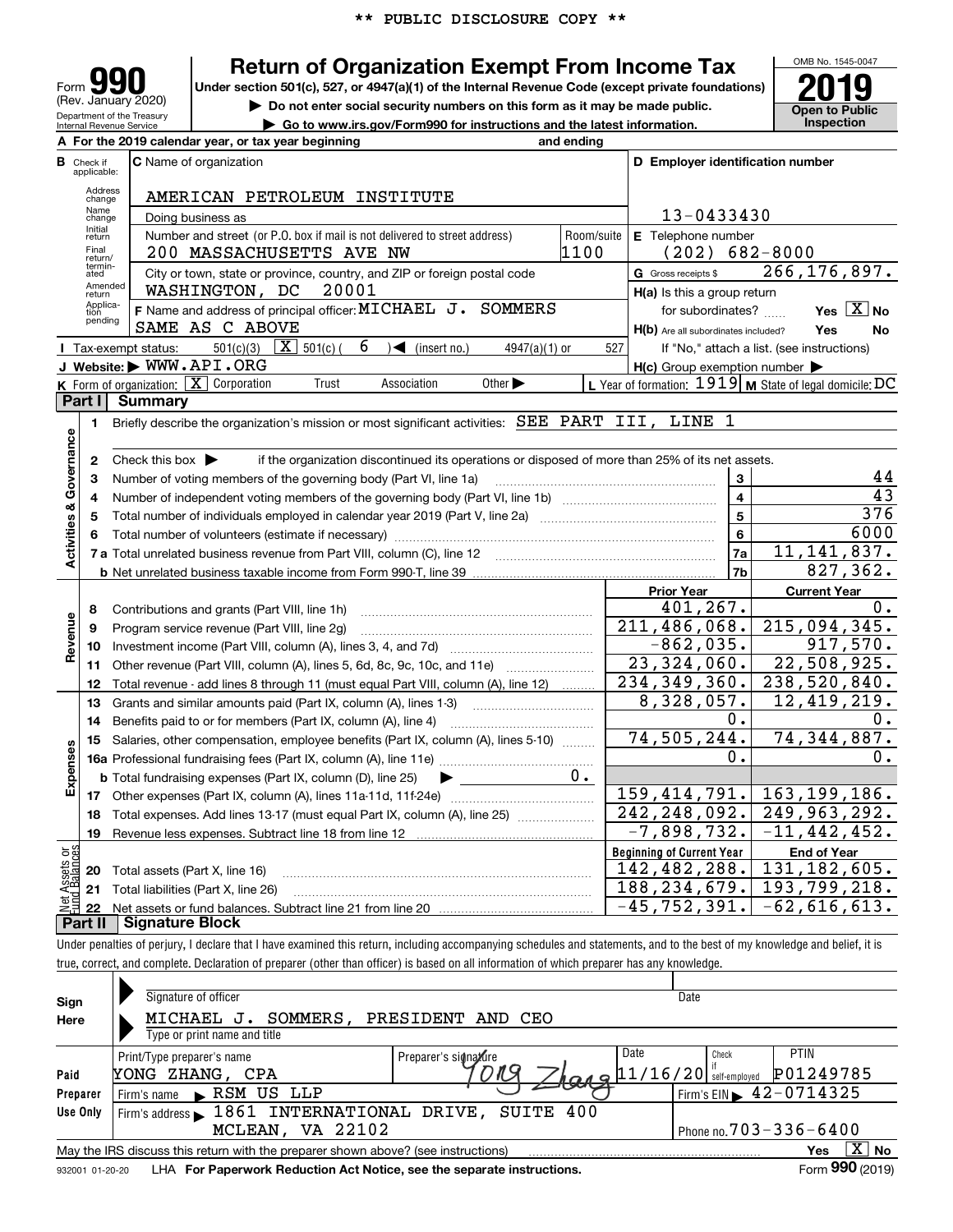|              | AMERICAN PETROLEUM INSTITUTE<br>Form 990 (2019)                                                                                              | 13-0433430    |     | Page 2                                           |
|--------------|----------------------------------------------------------------------------------------------------------------------------------------------|---------------|-----|--------------------------------------------------|
|              | <b>Part III   Statement of Program Service Accomplishments</b>                                                                               |               |     |                                                  |
|              |                                                                                                                                              |               |     | $\overline{\mathbf{x}}$                          |
|              |                                                                                                                                              |               |     |                                                  |
| 1            | Briefly describe the organization's mission:                                                                                                 |               |     |                                                  |
|              | API'S MISSION IS TO PROMOTE SAFETY ACROSS THE INDUSTRY GLOBALLY AND TO                                                                       |               |     |                                                  |
|              | INFLUENCE PUBLIC POLICY IN SUPPORT OF A STRONG, VIABLE U.S. OIL AND                                                                          |               |     |                                                  |
|              | NATURAL GAS INDUSTRY.                                                                                                                        |               |     |                                                  |
|              |                                                                                                                                              |               |     |                                                  |
|              |                                                                                                                                              |               |     |                                                  |
| $\mathbf{2}$ | Did the organization undertake any significant program services during the year which were not listed on the                                 |               |     |                                                  |
|              |                                                                                                                                              |               |     | $\overline{\ }$ Yes $\overline{\phantom{a}X}$ No |
|              | If "Yes," describe these new services on Schedule O.                                                                                         |               |     |                                                  |
|              |                                                                                                                                              |               |     |                                                  |
| 3            | Did the organization cease conducting, or make significant changes in how it conducts, any program services?                                 |               |     | $\sqrt{}$ Yes $\sqrt{}$ X $\sqrt{}$ No           |
|              | If "Yes," describe these changes on Schedule O.                                                                                              |               |     |                                                  |
| 4            | Describe the organization's program service accomplishments for each of its three largest program services, as measured by expenses.         |               |     |                                                  |
|              |                                                                                                                                              |               |     |                                                  |
|              | Section 501(c)(3) and 501(c)(4) organizations are required to report the amount of grants and allocations to others, the total expenses, and |               |     |                                                  |
|              | revenue, if any, for each program service reported.                                                                                          |               |     |                                                  |
| 4a           | (Expenses \$<br>(Code:<br>including grants of \$                                                                                             | ) (Revenue \$ |     |                                                  |
|              | ADVOCACY - API SPEAKS FOR THE PETROLEUM INDUSTRY BEFORE CONGRESS,                                                                            |               | THE |                                                  |
|              |                                                                                                                                              |               |     |                                                  |
|              | EXECUTIVE BRANCH OF GOVERNMENT, STATE LEGISLATURES, AND THE MEDIA. IT                                                                        |               |     |                                                  |
|              | NEGOTIATES WITH REGULATORY AGENCIES, REPRESENTS THE INDUSTRY IN LEGAL                                                                        |               |     |                                                  |
|              | PROCEEDINGS, PARTICIPATES IN COALITIONS, AND WORKS IN PARTNERSHIP WITH                                                                       |               |     |                                                  |
|              | OTHER ASSOCIATIONS TO ACHIEVE ITS MEMBERS' PUBLIC POLICY GOALS.                                                                              |               |     |                                                  |
|              |                                                                                                                                              |               |     |                                                  |
|              |                                                                                                                                              |               |     |                                                  |
|              |                                                                                                                                              |               |     |                                                  |
|              |                                                                                                                                              |               |     |                                                  |
|              |                                                                                                                                              |               |     |                                                  |
|              |                                                                                                                                              |               |     |                                                  |
|              |                                                                                                                                              |               |     |                                                  |
|              |                                                                                                                                              |               |     |                                                  |
|              |                                                                                                                                              |               |     |                                                  |
|              |                                                                                                                                              |               |     |                                                  |
| 4b           | (Code:<br>(Expenses \$<br>including grants of \$                                                                                             | ) (Revenue \$ |     |                                                  |
|              | RESEARCH AND STATISTICS - API CONDUCTS OR SPONSORS RESEARCH RANGING                                                                          |               |     |                                                  |
|              | FROM ECONOMIC ANALYSES TO TOXICOLOGICAL TESTING. API COLLECTS,                                                                               |               |     |                                                  |
|              |                                                                                                                                              |               |     |                                                  |
|              | MAINTAINS AND PUBLISHES STATISTICS AND DATA ON ALL ASPECTS OF U.S.                                                                           |               |     |                                                  |
|              | INDUSTRY OPERATIONS, INCLUDING SUPPLY AND DEMAND FOR VARIOUS PRODUCTS,                                                                       |               |     |                                                  |
|              | IMPORTS AND EXPORTS, DRILLING ACTIVITIES AND COSTS, AND WELL                                                                                 |               |     |                                                  |
|              | COMPLETIONS. THIS DATA PROVIDES TIMELY INDICATORS OF INDUSTRY TRENDS.                                                                        |               |     |                                                  |
|              | API'S WEEKLY STATISTICAL BULLETIN IS THE MOST RECOGNIZED PUBLICATION,                                                                        |               |     |                                                  |
|              |                                                                                                                                              |               |     |                                                  |
|              | WIDELY REPORTED BY THE MEDIA                                                                                                                 |               |     |                                                  |
|              |                                                                                                                                              |               |     |                                                  |
|              |                                                                                                                                              |               |     |                                                  |
|              |                                                                                                                                              |               |     |                                                  |
|              |                                                                                                                                              |               |     |                                                  |
|              |                                                                                                                                              |               |     |                                                  |
| 4с           | (Expenses \$<br>including grants of \$                                                                                                       | ) (Revenue \$ |     |                                                  |
|              | (Code:                                                                                                                                       |               |     |                                                  |
|              | STANDARDS - FOR MORE THAN 90 YEARS, API HAS LED THE DEVELOPMENT OF                                                                           |               |     |                                                  |
|              | PETROLEUM, NATURAL GAS AND PETROCHEMICAL EQUIPMENT AND OPERATING                                                                             |               |     |                                                  |
|              | STANDARDS. THESE REPRESENT THE INDUSTRY'S COLLECTIVE WISDOM ON                                                                               |               |     |                                                  |
|              | EVERYTHING FROM DRILL BITS TO ENVIRONMENTAL PROTECTION AND EMBRACE                                                                           |               |     |                                                  |
|              |                                                                                                                                              |               |     |                                                  |
|              | PROVEN, SOUND ENGINEERING AND OPERATING PRACTICES AND SAFE,                                                                                  |               |     |                                                  |
|              | INTERCHANGEABLE EQUIPMENT AND MATERIALS. API MAINTAINS NEARLY 700                                                                            |               |     |                                                  |
|              | STANDARDS AND RECOMMENDED PRACTICES. MANY HAVE BEEN INCORPORATED INTO                                                                        |               |     |                                                  |
|              |                                                                                                                                              |               |     |                                                  |
|              | STATE AND FEDERAL REGULATIONS AND THEY ARE ALSO THE MOST WIDELY CITED                                                                        |               |     |                                                  |
|              | STANDARDS BY THE INTERNATIONAL REGULATORY COMMUNITY.                                                                                         |               |     |                                                  |
|              |                                                                                                                                              |               |     |                                                  |
|              |                                                                                                                                              |               |     |                                                  |
|              |                                                                                                                                              |               |     |                                                  |
|              |                                                                                                                                              |               |     |                                                  |
|              | 4d Other program services (Describe on Schedule O.)                                                                                          |               |     |                                                  |
|              |                                                                                                                                              |               |     |                                                  |
|              | (Revenue \$<br>(Expenses \$<br>including grants of \$                                                                                        |               |     |                                                  |
|              | 4e Total program service expenses $\blacktriangleright$                                                                                      |               |     |                                                  |
|              |                                                                                                                                              |               |     | Form 990 (2019)                                  |
|              | 932002 01-20-20                                                                                                                              |               |     |                                                  |
|              |                                                                                                                                              |               |     |                                                  |
|              |                                                                                                                                              |               |     |                                                  |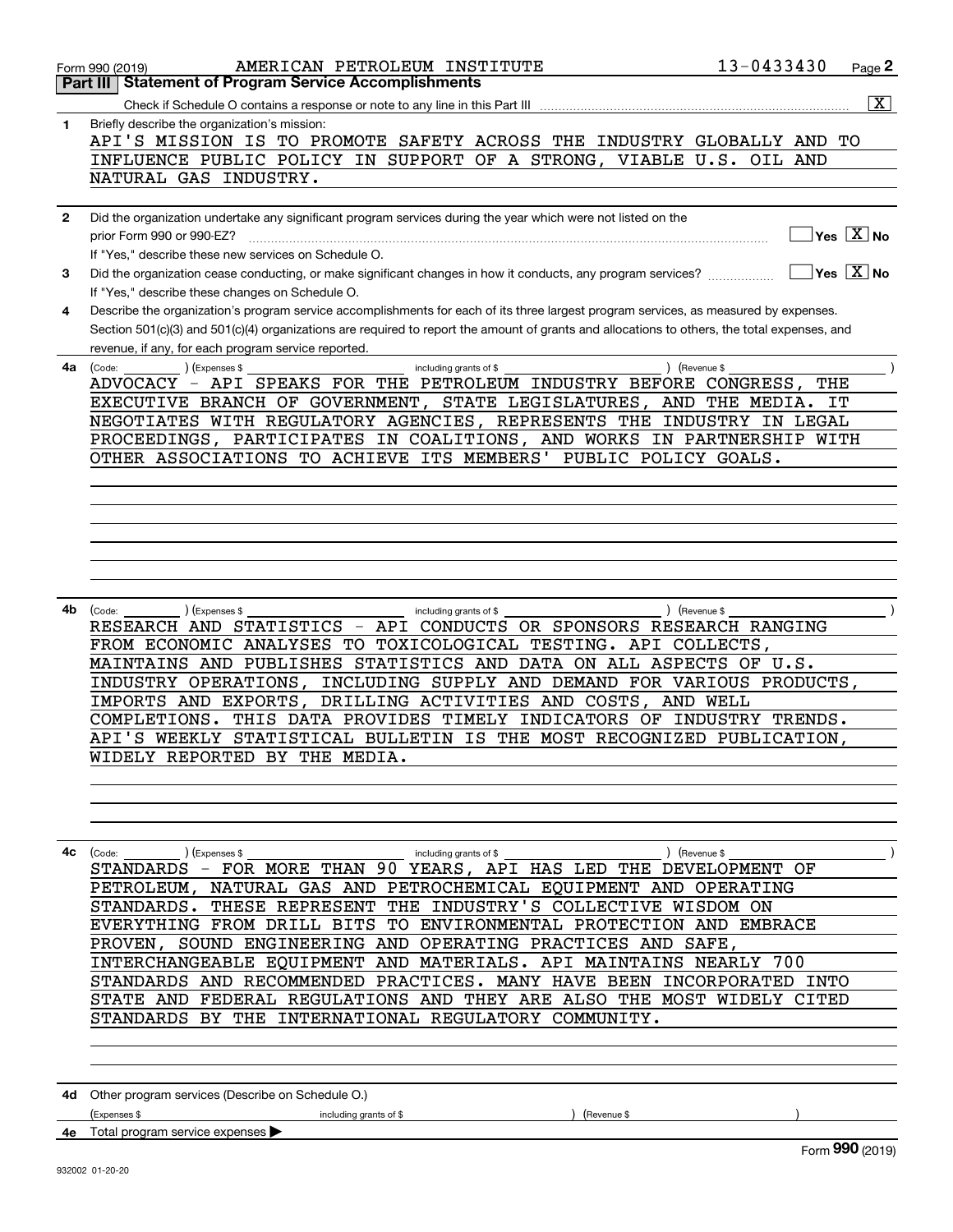| Form 990 (2019) |  |  |
|-----------------|--|--|

Form 990 (2019) AMERICAN PETROLEUM INSTITUTE 13-0433430 <sub>Page</sub> 3<br>**Part IV | Checklist of Required Schedules** 

|          |                                                                                                                                                                                                                                                   |                 | Yes         | No                      |
|----------|---------------------------------------------------------------------------------------------------------------------------------------------------------------------------------------------------------------------------------------------------|-----------------|-------------|-------------------------|
| 1.       | Is the organization described in section $501(c)(3)$ or $4947(a)(1)$ (other than a private foundation)?                                                                                                                                           |                 |             |                         |
|          |                                                                                                                                                                                                                                                   | 1.              |             | x                       |
| 2        |                                                                                                                                                                                                                                                   | $\overline{2}$  |             | $\overline{\mathbf{x}}$ |
| 3        | Did the organization engage in direct or indirect political campaign activities on behalf of or in opposition to candidates for                                                                                                                   |                 |             |                         |
|          |                                                                                                                                                                                                                                                   | 3               | х           |                         |
| 4        | Section 501(c)(3) organizations. Did the organization engage in lobbying activities, or have a section 501(h) election in effect                                                                                                                  |                 |             |                         |
|          |                                                                                                                                                                                                                                                   | 4               |             |                         |
| 5        | Is the organization a section 501(c)(4), 501(c)(5), or 501(c)(6) organization that receives membership dues, assessments, or                                                                                                                      |                 |             |                         |
|          |                                                                                                                                                                                                                                                   | 5               | X           |                         |
| 6        | Did the organization maintain any donor advised funds or any similar funds or accounts for which donors have the right to                                                                                                                         |                 |             |                         |
|          | provide advice on the distribution or investment of amounts in such funds or accounts? If "Yes," complete Schedule D, Part I                                                                                                                      | 6               |             | x                       |
| 7        | Did the organization receive or hold a conservation easement, including easements to preserve open space,                                                                                                                                         |                 |             |                         |
|          |                                                                                                                                                                                                                                                   | $\overline{7}$  |             | x                       |
| 8        | Did the organization maintain collections of works of art, historical treasures, or other similar assets? If "Yes," complete                                                                                                                      |                 |             |                         |
|          |                                                                                                                                                                                                                                                   | 8               |             | x                       |
| 9        | Did the organization report an amount in Part X, line 21, for escrow or custodial account liability, serve as a custodian for                                                                                                                     |                 |             |                         |
|          | amounts not listed in Part X; or provide credit counseling, debt management, credit repair, or debt negotiation services?                                                                                                                         |                 |             |                         |
|          |                                                                                                                                                                                                                                                   | 9               |             | x                       |
| 10       | Did the organization, directly or through a related organization, hold assets in donor-restricted endowments                                                                                                                                      |                 |             |                         |
|          |                                                                                                                                                                                                                                                   | 10              |             | x                       |
| 11       | If the organization's answer to any of the following questions is "Yes," then complete Schedule D, Parts VI, VII, VIII, IX, or X                                                                                                                  |                 |             |                         |
|          | as applicable.                                                                                                                                                                                                                                    |                 |             |                         |
| а        | Did the organization report an amount for land, buildings, and equipment in Part X, line 10? If "Yes," complete Schedule D,                                                                                                                       |                 |             |                         |
|          |                                                                                                                                                                                                                                                   | 11a             | X           |                         |
| b        | Did the organization report an amount for investments - other securities in Part X, line 12, that is 5% or more of its total                                                                                                                      |                 |             |                         |
|          |                                                                                                                                                                                                                                                   | 11b             |             | x                       |
| c        | Did the organization report an amount for investments - program related in Part X, line 13, that is 5% or more of its total                                                                                                                       |                 |             |                         |
|          |                                                                                                                                                                                                                                                   | 11c             |             | x                       |
| d        | Did the organization report an amount for other assets in Part X, line 15, that is 5% or more of its total assets reported in                                                                                                                     |                 | х           |                         |
|          |                                                                                                                                                                                                                                                   | 11d             | $\mathbf X$ |                         |
|          | Did the organization report an amount for other liabilities in Part X, line 25? If "Yes," complete Schedule D, Part X                                                                                                                             | 11e             |             |                         |
| f        | Did the organization's separate or consolidated financial statements for the tax year include a footnote that addresses                                                                                                                           |                 |             | x                       |
|          | the organization's liability for uncertain tax positions under FIN 48 (ASC 740)? If "Yes," complete Schedule D, Part X<br>12a Did the organization obtain separate, independent audited financial statements for the tax year? If "Yes," complete | 11f             |             |                         |
|          |                                                                                                                                                                                                                                                   |                 |             | x                       |
|          | <b>b</b> Was the organization included in consolidated, independent audited financial statements for the tax year?                                                                                                                                | 12a             |             |                         |
|          |                                                                                                                                                                                                                                                   | 12b             | v           |                         |
|          | If "Yes," and if the organization answered "No" to line 12a, then completing Schedule D, Parts XI and XII is optional                                                                                                                             | 13              | ▵           | $\mathbf X$             |
| 13       | Did the organization maintain an office, employees, or agents outside of the United States?                                                                                                                                                       | 14a             | X           |                         |
| 14a<br>b | Did the organization have aggregate revenues or expenses of more than \$10,000 from grantmaking, fundraising, business,                                                                                                                           |                 |             |                         |
|          | investment, and program service activities outside the United States, or aggregate foreign investments valued at \$100,000                                                                                                                        |                 |             |                         |
|          |                                                                                                                                                                                                                                                   | 14b             | х           |                         |
| 15       | Did the organization report on Part IX, column (A), line 3, more than \$5,000 of grants or other assistance to or for any                                                                                                                         |                 |             |                         |
|          | foreign organization? If "Yes," complete Schedule F, Parts II and IV                                                                                                                                                                              | 15              |             | x                       |
| 16       | Did the organization report on Part IX, column (A), line 3, more than \$5,000 of aggregate grants or other assistance to                                                                                                                          |                 |             |                         |
|          |                                                                                                                                                                                                                                                   | 16              |             | x                       |
| 17       | Did the organization report a total of more than \$15,000 of expenses for professional fundraising services on Part IX,                                                                                                                           |                 |             |                         |
|          |                                                                                                                                                                                                                                                   | 17              |             | X                       |
| 18       | Did the organization report more than \$15,000 total of fundraising event gross income and contributions on Part VIII, lines                                                                                                                      |                 |             |                         |
|          |                                                                                                                                                                                                                                                   | 18              |             | x                       |
| 19       | Did the organization report more than \$15,000 of gross income from gaming activities on Part VIII, line 9a? If "Yes."                                                                                                                            |                 |             |                         |
|          |                                                                                                                                                                                                                                                   | 19              |             | х                       |
| 20a      |                                                                                                                                                                                                                                                   | 20a             |             | $\mathbf X$             |
|          | <b>b</b> If "Yes" to line 20a, did the organization attach a copy of its audited financial statements to this return?                                                                                                                             | 20 <sub>b</sub> |             |                         |
| 21       | Did the organization report more than \$5,000 of grants or other assistance to any domestic organization or                                                                                                                                       |                 |             |                         |
|          |                                                                                                                                                                                                                                                   | 21              | X           |                         |

Form (2019) **990**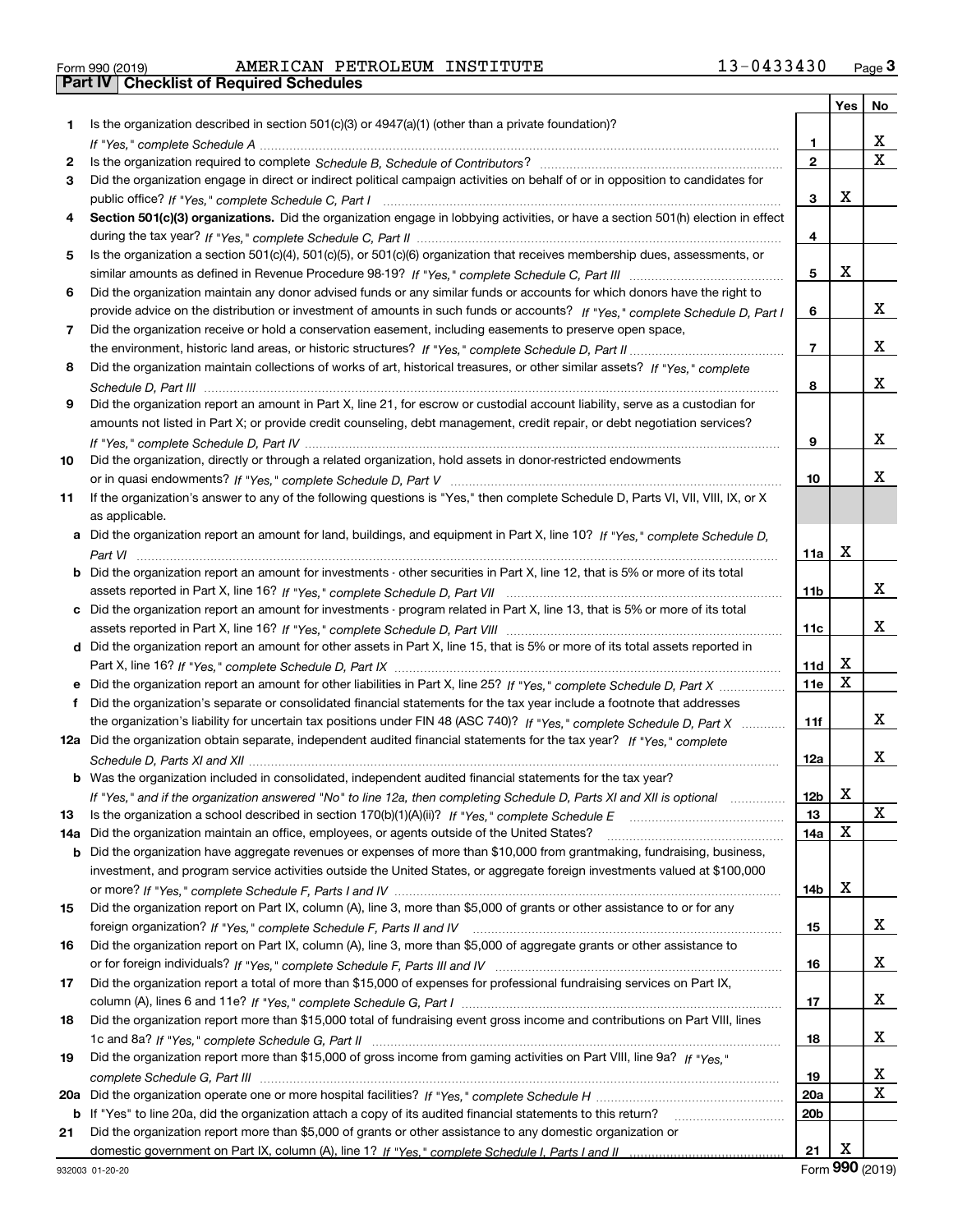| Form 990 (2019) |  |  |
|-----------------|--|--|

Form 990 (2019) AMERICAN PETROLEUM INSTITUTE 13-0433430 <sub>Page</sub> 4<br>**Part IV | Checklist of Required Schedules** <sub>(continued)</sub>

*(continued)*

|               |                                                                                                                              |                 | Yes | No                           |
|---------------|------------------------------------------------------------------------------------------------------------------------------|-----------------|-----|------------------------------|
| 22            | Did the organization report more than \$5,000 of grants or other assistance to or for domestic individuals on                |                 |     |                              |
|               |                                                                                                                              | 22              |     | x                            |
| 23            | Did the organization answer "Yes" to Part VII, Section A, line 3, 4, or 5 about compensation of the organization's current   |                 |     |                              |
|               | and former officers, directors, trustees, key employees, and highest compensated employees? If "Yes," complete               |                 |     |                              |
|               |                                                                                                                              | 23              | х   |                              |
|               | 24a Did the organization have a tax-exempt bond issue with an outstanding principal amount of more than \$100,000 as of the  |                 |     |                              |
|               | last day of the year, that was issued after December 31, 2002? If "Yes," answer lines 24b through 24d and complete           |                 |     |                              |
|               |                                                                                                                              | 24a             |     | x                            |
| b             | Did the organization invest any proceeds of tax-exempt bonds beyond a temporary period exception?                            | 24 <sub>b</sub> |     |                              |
| c             | Did the organization maintain an escrow account other than a refunding escrow at any time during the year to defease         |                 |     |                              |
|               |                                                                                                                              | 24c             |     |                              |
|               |                                                                                                                              | 24d             |     |                              |
|               | 25a Section 501(c)(3), 501(c)(4), and 501(c)(29) organizations. Did the organization engage in an excess benefit             |                 |     |                              |
|               |                                                                                                                              | 25a             |     |                              |
|               | b Is the organization aware that it engaged in an excess benefit transaction with a disqualified person in a prior year, and |                 |     |                              |
|               | that the transaction has not been reported on any of the organization's prior Forms 990 or 990-EZ? If "Yes," complete        |                 |     |                              |
|               | Schedule L, Part I                                                                                                           | 25b             |     |                              |
| 26            | Did the organization report any amount on Part X, line 5 or 22, for receivables from or payables to any current              |                 |     |                              |
|               | or former officer, director, trustee, key employee, creator or founder, substantial contributor, or 35%                      |                 |     |                              |
|               | controlled entity or family member of any of these persons? If "Yes," complete Schedule L, Part II                           | 26              |     | x                            |
| 27            | Did the organization provide a grant or other assistance to any current or former officer, director, trustee, key employee,  |                 |     |                              |
|               | creator or founder, substantial contributor or employee thereof, a grant selection committee member, or to a 35% controlled  |                 |     |                              |
|               | entity (including an employee thereof) or family member of any of these persons? If "Yes," complete Schedule L, Part III     | 27              |     | x                            |
| 28            | Was the organization a party to a business transaction with one of the following parties (see Schedule L, Part IV            |                 |     |                              |
|               | instructions, for applicable filing thresholds, conditions, and exceptions):                                                 |                 |     |                              |
|               | a A current or former officer, director, trustee, key employee, creator or founder, or substantial contributor? If           |                 |     |                              |
|               |                                                                                                                              | 28a             |     | x                            |
|               |                                                                                                                              | 28 <sub>b</sub> |     | $\overline{\mathbf{x}}$      |
|               | c A 35% controlled entity of one or more individuals and/or organizations described in lines 28a or 28b? If                  |                 |     |                              |
|               |                                                                                                                              | 28c             |     | х<br>$\overline{\mathbf{x}}$ |
| 29            |                                                                                                                              | 29              |     |                              |
| 30            | Did the organization receive contributions of art, historical treasures, or other similar assets, or qualified conservation  |                 |     |                              |
|               |                                                                                                                              | 30              |     | х<br>$\mathbf X$             |
| 31            | Did the organization liquidate, terminate, or dissolve and cease operations? If "Yes," complete Schedule N, Part I           | 31              |     |                              |
| 32            | Did the organization sell, exchange, dispose of, or transfer more than 25% of its net assets? If "Yes," complete             |                 |     |                              |
|               |                                                                                                                              | 32              |     | х                            |
| 33            | Did the organization own 100% of an entity disregarded as separate from the organization under Regulations                   |                 |     |                              |
|               |                                                                                                                              | 33              | х   |                              |
| 34            | Was the organization related to any tax-exempt or taxable entity? If "Yes," complete Schedule R, Part II, III, or IV, and    |                 | х   |                              |
|               |                                                                                                                              | 34              | X   |                              |
|               | 35a Did the organization have a controlled entity within the meaning of section 512(b)(13)?                                  | <b>35a</b>      |     |                              |
|               | b If "Yes" to line 35a, did the organization receive any payment from or engage in any transaction with a controlled entity  |                 |     | x                            |
| 36            |                                                                                                                              | 35b             |     |                              |
|               | Section 501(c)(3) organizations. Did the organization make any transfers to an exempt non-charitable related organization?   | 36              |     |                              |
| 37            | Did the organization conduct more than 5% of its activities through an entity that is not a related organization             |                 |     |                              |
|               | and that is treated as a partnership for federal income tax purposes? If "Yes," complete Schedule R, Part VI                 | 37              |     | x                            |
| 38            | Did the organization complete Schedule O and provide explanations in Schedule O for Part VI, lines 11b and 19?               |                 |     |                              |
|               | Note: All Form 990 filers are required to complete Schedule O                                                                | 38              | х   |                              |
| <b>Part V</b> | <b>Statements Regarding Other IRS Filings and Tax Compliance</b>                                                             |                 |     |                              |
|               | Check if Schedule O contains a response or note to any line in this Part V                                                   |                 |     |                              |
|               |                                                                                                                              |                 | Yes | No                           |
|               | 358<br>1a Enter the number reported in Box 3 of Form 1096. Enter -0- if not applicable<br>1a                                 |                 |     |                              |
| b             | 0<br>Enter the number of Forms W-2G included in line 1a. Enter -0- if not applicable<br>1b                                   |                 |     |                              |
| с             | Did the organization comply with backup withholding rules for reportable payments to vendors and reportable gaming           |                 |     |                              |
|               |                                                                                                                              | 1c              | X   |                              |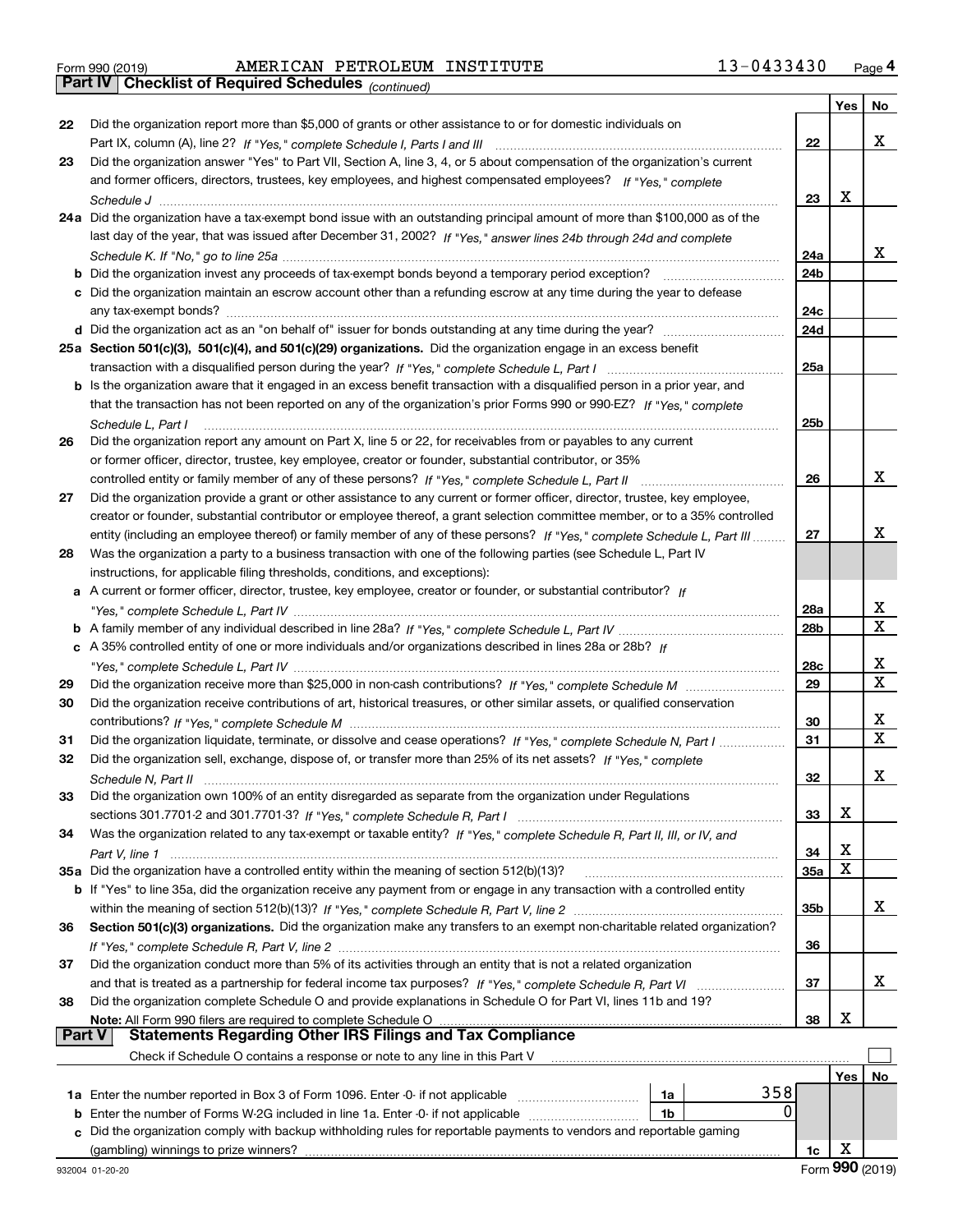|               | AMERICAN PETROLEUM INSTITUTE<br>Form 990 (2019)                                                                                                                                                                                               | 13-0433430     |                   | $_{\text{Page}}$ 5 |
|---------------|-----------------------------------------------------------------------------------------------------------------------------------------------------------------------------------------------------------------------------------------------|----------------|-------------------|--------------------|
| <b>Part V</b> | Statements Regarding Other IRS Filings and Tax Compliance (continued)                                                                                                                                                                         |                |                   |                    |
|               |                                                                                                                                                                                                                                               |                | Yes               | No                 |
|               | 2a Enter the number of employees reported on Form W-3, Transmittal of Wage and Tax Statements,                                                                                                                                                |                |                   |                    |
|               | filed for the calendar year ending with or within the year covered by this return <i>manumumumum</i><br>2a                                                                                                                                    | 376            |                   |                    |
|               |                                                                                                                                                                                                                                               | 2b             | х                 |                    |
|               |                                                                                                                                                                                                                                               |                |                   |                    |
|               | 3a Did the organization have unrelated business gross income of \$1,000 or more during the year?                                                                                                                                              | 3a             | х                 |                    |
|               |                                                                                                                                                                                                                                               | 3b             | X                 |                    |
|               | 4a At any time during the calendar year, did the organization have an interest in, or a signature or other authority over, a                                                                                                                  |                |                   |                    |
|               | financial account in a foreign country (such as a bank account, securities account, or other financial account)?                                                                                                                              | 4a             | х                 |                    |
|               | <b>b</b> If "Yes," enter the name of the foreign country $\triangleright$ CHINA, BRAZIL                                                                                                                                                       |                |                   |                    |
|               | See instructions for filing requirements for FinCEN Form 114, Report of Foreign Bank and Financial Accounts (FBAR).                                                                                                                           |                |                   |                    |
| 5a            | Was the organization a party to a prohibited tax shelter transaction at any time during the tax year?                                                                                                                                         | 5a             |                   | х                  |
| b             |                                                                                                                                                                                                                                               | 5 <sub>b</sub> |                   | X                  |
| c             |                                                                                                                                                                                                                                               | 5c             |                   |                    |
|               | 6a Does the organization have annual gross receipts that are normally greater than \$100,000, and did the organization solicit                                                                                                                |                |                   |                    |
|               | any contributions that were not tax deductible as charitable contributions?                                                                                                                                                                   | 6a             |                   | x                  |
|               | <b>b</b> If "Yes," did the organization include with every solicitation an express statement that such contributions or gifts                                                                                                                 |                |                   |                    |
|               | were not tax deductible?                                                                                                                                                                                                                      | 6b             |                   |                    |
| 7             | Organizations that may receive deductible contributions under section 170(c).                                                                                                                                                                 |                |                   |                    |
| a             | Did the organization receive a payment in excess of \$75 made partly as a contribution and partly for goods and services provided to the payor?                                                                                               | 7a             |                   |                    |
| b             | If "Yes," did the organization notify the donor of the value of the goods or services provided?                                                                                                                                               | 7b             |                   |                    |
|               | Did the organization sell, exchange, or otherwise dispose of tangible personal property for which it was required                                                                                                                             |                |                   |                    |
|               |                                                                                                                                                                                                                                               | 7c             |                   |                    |
| d             | 7d<br>If "Yes," indicate the number of Forms 8282 filed during the year [11] [11] Wes," indicate the number of Forms 8282 filed during the year                                                                                               |                |                   |                    |
| е             | Did the organization receive any funds, directly or indirectly, to pay premiums on a personal benefit contract?                                                                                                                               | 7e             |                   |                    |
| f             | Did the organization, during the year, pay premiums, directly or indirectly, on a personal benefit contract?                                                                                                                                  | 7f             |                   |                    |
| g             | If the organization received a contribution of qualified intellectual property, did the organization file Form 8899 as required?                                                                                                              | 7g             |                   |                    |
| h.            | If the organization received a contribution of cars, boats, airplanes, or other vehicles, did the organization file a Form 1098-C?                                                                                                            | 7h             |                   |                    |
| 8             | Sponsoring organizations maintaining donor advised funds. Did a donor advised fund maintained by the                                                                                                                                          |                |                   |                    |
|               | sponsoring organization have excess business holdings at any time during the year?                                                                                                                                                            | 8              |                   |                    |
| 9             | Sponsoring organizations maintaining donor advised funds.                                                                                                                                                                                     |                |                   |                    |
| a             | Did the sponsoring organization make any taxable distributions under section 4966?                                                                                                                                                            | 9а             |                   |                    |
| b             | Did the sponsoring organization make a distribution to a donor, donor advisor, or related person?                                                                                                                                             | 9b             |                   |                    |
| 10            | Section 501(c)(7) organizations. Enter:                                                                                                                                                                                                       |                |                   |                    |
|               | a Initiation fees and capital contributions included on Part VIII, line 12 [111] [12] [11] [12] [11] [12] [11] [12] [11] [12] [11] [12] [11] [12] [11] [12] [11] [12] [11] [12] [11] [12] [11] [12] [11] [12] [11] [12] [11] [<br>10a<br> 10b |                |                   |                    |
|               | Gross receipts, included on Form 990, Part VIII, line 12, for public use of club facilities                                                                                                                                                   |                |                   |                    |
| 11            | Section 501(c)(12) organizations. Enter:                                                                                                                                                                                                      |                |                   |                    |
| a             | 11a<br>Gross income from members or shareholders<br>b Gross income from other sources (Do not net amounts due or paid to other sources against                                                                                                |                |                   |                    |
|               | <b>11b</b><br>amounts due or received from them.)                                                                                                                                                                                             |                |                   |                    |
|               | 12a Section 4947(a)(1) non-exempt charitable trusts. Is the organization filing Form 990 in lieu of Form 1041?                                                                                                                                | 12a            |                   |                    |
|               | <b>b</b> If "Yes," enter the amount of tax-exempt interest received or accrued during the year<br>12b                                                                                                                                         |                |                   |                    |
| 13            | Section 501(c)(29) qualified nonprofit health insurance issuers.                                                                                                                                                                              |                |                   |                    |
|               | a Is the organization licensed to issue qualified health plans in more than one state?                                                                                                                                                        | 13а            |                   |                    |
|               | Note: See the instructions for additional information the organization must report on Schedule O.                                                                                                                                             |                |                   |                    |
|               | <b>b</b> Enter the amount of reserves the organization is required to maintain by the states in which the                                                                                                                                     |                |                   |                    |
|               | 13b                                                                                                                                                                                                                                           |                |                   |                    |
|               | 13с                                                                                                                                                                                                                                           |                |                   |                    |
| 14a           | Did the organization receive any payments for indoor tanning services during the tax year?                                                                                                                                                    | 14a            |                   | X                  |
|               | <b>b</b> If "Yes," has it filed a Form 720 to report these payments? If "No," provide an explanation on Schedule O                                                                                                                            | 14b            |                   |                    |
| 15            | Is the organization subject to the section 4960 tax on payment(s) of more than \$1,000,000 in remuneration or                                                                                                                                 |                |                   |                    |
|               |                                                                                                                                                                                                                                               | 15             | х                 |                    |
|               | If "Yes," see instructions and file Form 4720, Schedule N.                                                                                                                                                                                    |                |                   |                    |
| 16            | Is the organization an educational institution subject to the section 4968 excise tax on net investment income?                                                                                                                               | 16             |                   | х                  |
|               | If "Yes," complete Form 4720, Schedule O.                                                                                                                                                                                                     |                |                   |                    |
|               |                                                                                                                                                                                                                                               |                | $\Omega$ $\Omega$ |                    |

| Form 990 (2019) |  |
|-----------------|--|
|-----------------|--|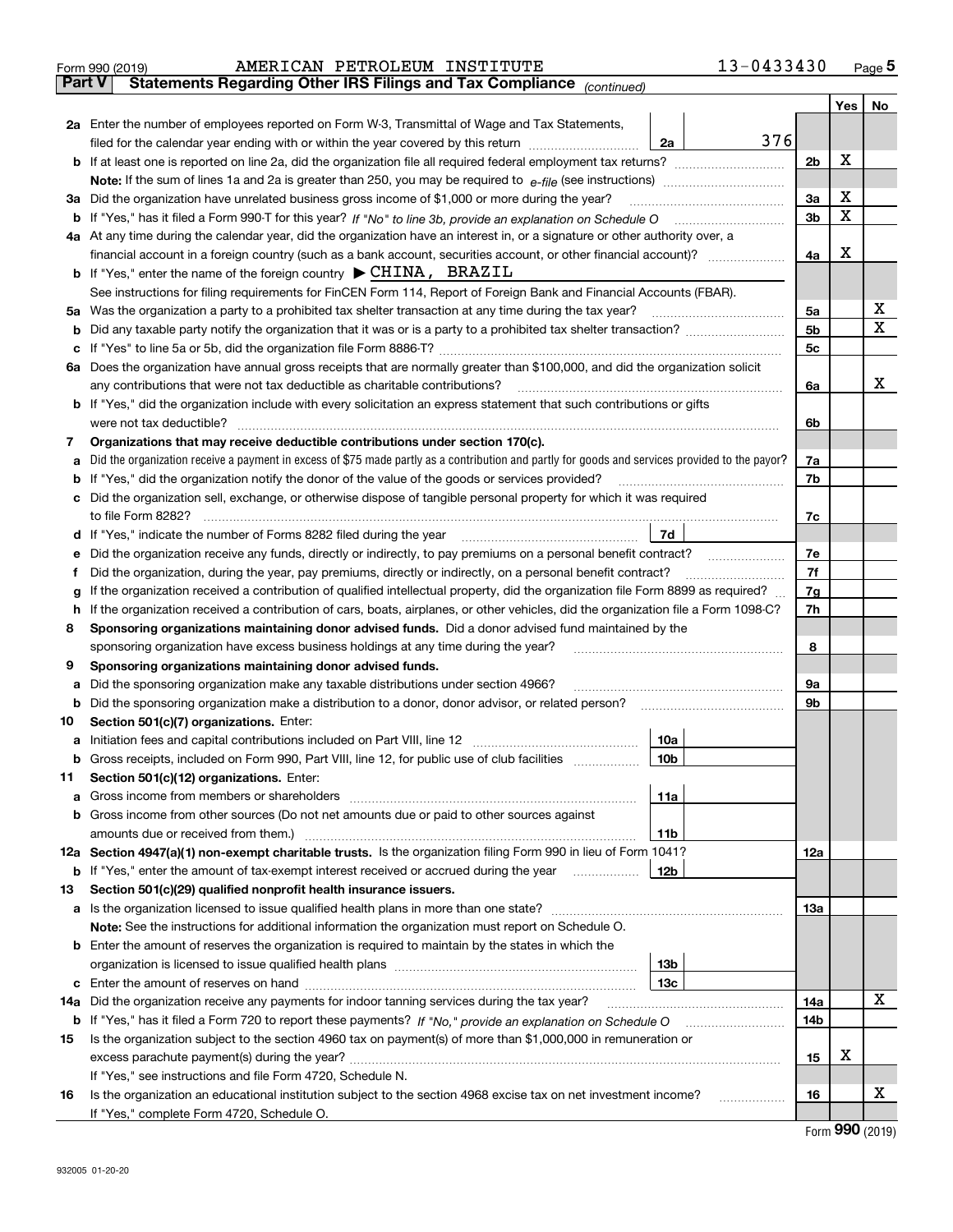| Form 990 (2019 |  |  |
|----------------|--|--|
|                |  |  |

AMERICAN PETROLEUM INSTITUTE 13-0433430

*For each "Yes" response to lines 2 through 7b below, and for a "No" response to line 8a, 8b, or 10b below, describe the circumstances, processes, or changes on Schedule O. See instructions.* Form 990 (2019) **COM BIGGET AMERICAN PETROLEUM INSTITUTE** 13-0433430 Page 6<br>**Part VI Governance, Management, and Disclosure** For each "Yes" response to lines 2 through 7b below, and for a "No" response

|    | Check if Schedule O contains a response or note to any line in this Part VI                                                                                                                                                    |                 |             | $\overline{\text{X}}$   |
|----|--------------------------------------------------------------------------------------------------------------------------------------------------------------------------------------------------------------------------------|-----------------|-------------|-------------------------|
|    | Section A. Governing Body and Management                                                                                                                                                                                       |                 |             |                         |
|    |                                                                                                                                                                                                                                |                 | Yes         | No                      |
|    | 44<br>1a<br><b>1a</b> Enter the number of voting members of the governing body at the end of the tax year <i>manumum</i>                                                                                                       |                 |             |                         |
|    | If there are material differences in voting rights among members of the governing body, or if the governing                                                                                                                    |                 |             |                         |
|    | body delegated broad authority to an executive committee or similar committee, explain on Schedule O.                                                                                                                          |                 |             |                         |
| b  | 43<br>Enter the number of voting members included on line 1a, above, who are independent<br>1b                                                                                                                                 |                 |             |                         |
| 2  | Did any officer, director, trustee, or key employee have a family relationship or a business relationship with any other                                                                                                       |                 |             |                         |
|    | officer, director, trustee, or key employee?                                                                                                                                                                                   | $\mathbf{2}$    |             | х                       |
| 3  | Did the organization delegate control over management duties customarily performed by or under the direct supervision                                                                                                          |                 |             |                         |
|    | of officers, directors, trustees, or key employees to a management company or other person?                                                                                                                                    | 3               |             | х                       |
| 4  | Did the organization make any significant changes to its governing documents since the prior Form 990 was filed?                                                                                                               | 4               |             | $\overline{\mathbf{x}}$ |
| 5  | Did the organization become aware during the year of a significant diversion of the organization's assets?                                                                                                                     | 5               |             | $\mathbf x$             |
| 6  | Did the organization have members or stockholders?                                                                                                                                                                             | 6               | X           |                         |
| 7a | Did the organization have members, stockholders, or other persons who had the power to elect or appoint one or                                                                                                                 |                 |             |                         |
|    | more members of the governing body?                                                                                                                                                                                            | 7a              | X           |                         |
|    | <b>b</b> Are any governance decisions of the organization reserved to (or subject to approval by) members, stockholders, or                                                                                                    |                 |             |                         |
|    | persons other than the governing body?                                                                                                                                                                                         | 7b              |             | x                       |
| 8  | Did the organization contemporaneously document the meetings held or written actions undertaken during the year by the following:                                                                                              |                 |             |                         |
| a  | The governing body?                                                                                                                                                                                                            | 8a              | х           |                         |
| b  | Each committee with authority to act on behalf of the governing body?                                                                                                                                                          | 8b              | $\mathbf X$ |                         |
| 9  | Is there any officer, director, trustee, or key employee listed in Part VII, Section A, who cannot be reached at the                                                                                                           |                 |             |                         |
|    |                                                                                                                                                                                                                                | 9               |             | x                       |
|    | Section B. Policies <sub>(This Section B requests information about policies not required by the Internal Revenue Code.)</sub>                                                                                                 |                 |             |                         |
|    |                                                                                                                                                                                                                                |                 | Yes         | No                      |
|    |                                                                                                                                                                                                                                | 10a             | X           |                         |
|    | <b>b</b> If "Yes," did the organization have written policies and procedures governing the activities of such chapters, affiliates,                                                                                            |                 |             |                         |
|    | and branches to ensure their operations are consistent with the organization's exempt purposes?                                                                                                                                | 10b             | X           |                         |
|    | 11a Has the organization provided a complete copy of this Form 990 to all members of its governing body before filing the form?                                                                                                | 11a             |             | X                       |
| b  | Describe in Schedule O the process, if any, used by the organization to review this Form 990.                                                                                                                                  |                 |             |                         |
|    |                                                                                                                                                                                                                                | 12a             | х           |                         |
|    |                                                                                                                                                                                                                                | 12 <sub>b</sub> | X           |                         |
|    | c Did the organization regularly and consistently monitor and enforce compliance with the policy? If "Yes," describe                                                                                                           |                 |             |                         |
|    | in Schedule O how this was done we construct the control of the control of the state of the control of the con                                                                                                                 | 12c             | х           |                         |
| 13 | Did the organization have a written whistleblower policy?                                                                                                                                                                      | 13              | X           |                         |
| 14 | Did the organization have a written document retention and destruction policy?                                                                                                                                                 | 14              | X           |                         |
| 15 | Did the process for determining compensation of the following persons include a review and approval by independent                                                                                                             |                 |             |                         |
|    | persons, comparability data, and contemporaneous substantiation of the deliberation and decision?                                                                                                                              |                 |             |                         |
|    | a The organization's CEO, Executive Director, or top management official manufactured content content of the organization's CEO, Executive Director, or top management official manufactured content of the state of the state | 15a             | х           |                         |
|    | b Other officers or key employees of the organization measurements are constructed by Other officers or key employees of the organization                                                                                      | 15b             | X           |                         |
|    | If "Yes" to line 15a or 15b, describe the process in Schedule O (see instructions).                                                                                                                                            |                 |             |                         |
|    | 16a Did the organization invest in, contribute assets to, or participate in a joint venture or similar arrangement with a                                                                                                      |                 |             |                         |
|    | taxable entity during the year?                                                                                                                                                                                                | 16a             |             | х                       |
|    | b If "Yes," did the organization follow a written policy or procedure requiring the organization to evaluate its participation                                                                                                 |                 |             |                         |
|    | in joint venture arrangements under applicable federal tax law, and take steps to safeguard the organization's                                                                                                                 |                 |             |                         |
|    |                                                                                                                                                                                                                                | 16b             |             |                         |
|    | Section C. Disclosure                                                                                                                                                                                                          |                 |             |                         |
| 17 | List the states with which a copy of this Form 990 is required to be filed $\blacktriangleright$ CA                                                                                                                            |                 |             |                         |
| 18 | Section 6104 requires an organization to make its Forms 1023 (1024 or 1024-A, if applicable), 990, and 990-T (Section 501(c)(3)s only) available                                                                               |                 |             |                         |
|    | for public inspection. Indicate how you made these available. Check all that apply.                                                                                                                                            |                 |             |                         |
|    | $X$ Upon request<br>Another's website<br>Own website<br>Other (explain on Schedule O)                                                                                                                                          |                 |             |                         |
| 19 | Describe on Schedule O whether (and if so, how) the organization made its governing documents, conflict of interest policy, and financial                                                                                      |                 |             |                         |
|    | statements available to the public during the tax year.                                                                                                                                                                        |                 |             |                         |
| 20 | State the name, address, and telephone number of the person who possesses the organization's books and records                                                                                                                 |                 |             |                         |
|    | MICHAEL J. PFEIFFER $-$ (202) 682-8000                                                                                                                                                                                         |                 |             |                         |
|    | 20001<br>200 MASSACHUSETTS AVE NW, NO. 1100, WASHINGTON, DC                                                                                                                                                                    |                 |             |                         |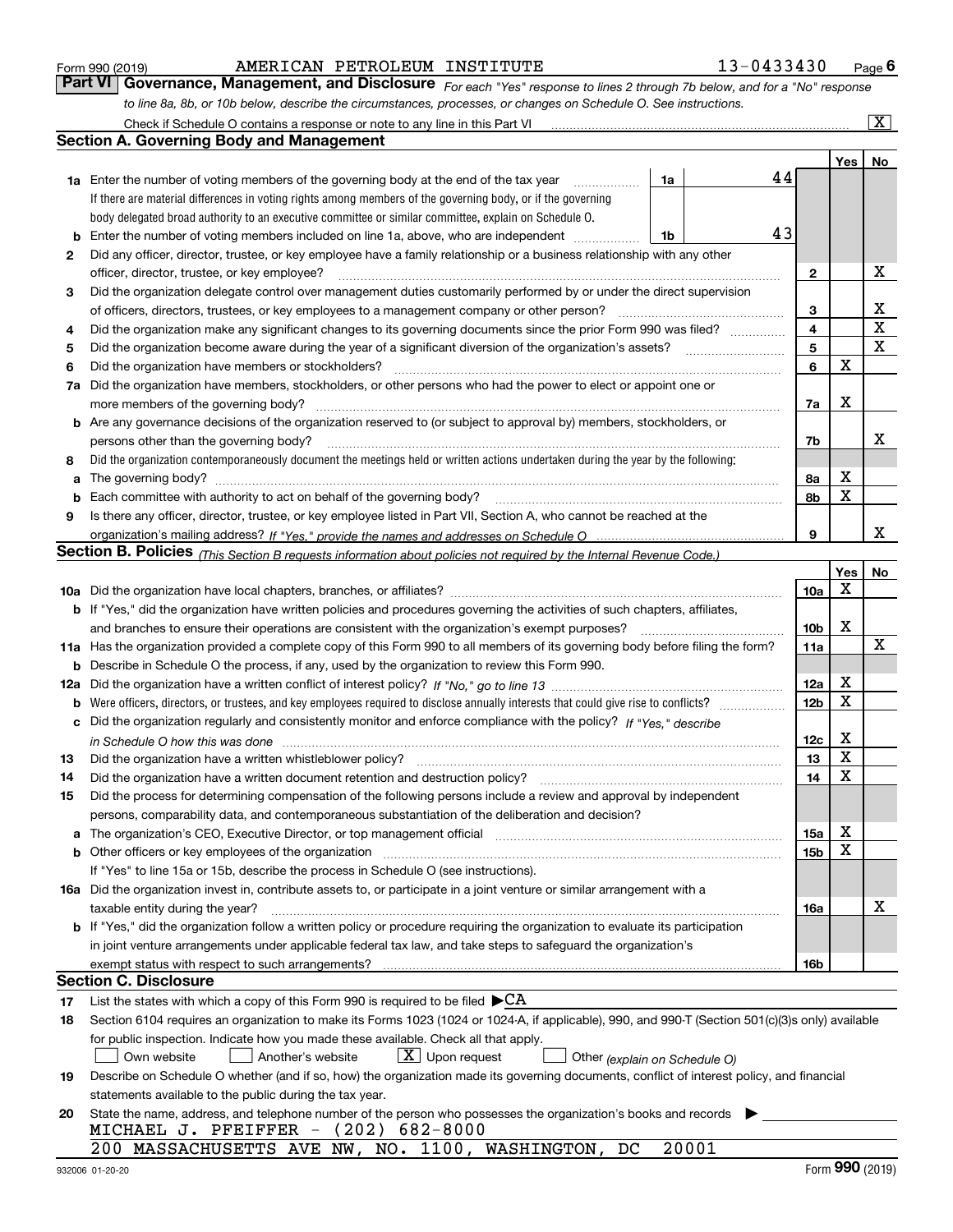$\mathcal{L}^{\text{max}}$ 

# **7Part VII Compensation of Officers, Directors, Trustees, Key Employees, Highest Compensated Employees, and Independent Contractors**

Check if Schedule O contains a response or note to any line in this Part VII

**Section A. Officers, Directors, Trustees, Key Employees, and Highest Compensated Employees**

**1a**  Complete this table for all persons required to be listed. Report compensation for the calendar year ending with or within the organization's tax year. **•** List all of the organization's current officers, directors, trustees (whether individuals or organizations), regardless of amount of compensation.

Enter -0- in columns (D), (E), and (F) if no compensation was paid.

 $\bullet$  List all of the organization's  $\,$ current key employees, if any. See instructions for definition of "key employee."

**•** List the organization's five current highest compensated employees (other than an officer, director, trustee, or key employee) who received reportable compensation (Box 5 of Form W-2 and/or Box 7 of Form 1099-MISC) of more than \$100,000 from the organization and any related organizations.

**•** List all of the organization's former officers, key employees, and highest compensated employees who received more than \$100,000 of reportable compensation from the organization and any related organizations.

**former directors or trustees**  ¥ List all of the organization's that received, in the capacity as a former director or trustee of the organization, more than \$10,000 of reportable compensation from the organization and any related organizations.

See instructions for the order in which to list the persons above.

Check this box if neither the organization nor any related organization compensated any current officer, director, or trustee.  $\mathcal{L}^{\text{max}}$ 

| (A)                     | (B)               |                               |                                                                  | (C)      |              |                                   |        | (D)             | (E)                           | (F)                   |
|-------------------------|-------------------|-------------------------------|------------------------------------------------------------------|----------|--------------|-----------------------------------|--------|-----------------|-------------------------------|-----------------------|
| Name and title          | Average           |                               | (do not check more than one                                      | Position |              |                                   |        | Reportable      | Reportable                    | Estimated             |
|                         | hours per         |                               | box, unless person is both an<br>officer and a director/trustee) |          |              |                                   |        | compensation    | compensation                  | amount of             |
|                         | week<br>(list any |                               |                                                                  |          |              |                                   |        | from<br>the     | from related<br>organizations | other<br>compensation |
|                         | hours for         |                               |                                                                  |          |              |                                   |        | organization    | (W-2/1099-MISC)               | from the              |
|                         | related           |                               |                                                                  |          |              |                                   |        | (W-2/1099-MISC) |                               | organization          |
|                         | organizations     |                               |                                                                  |          |              |                                   |        |                 |                               | and related           |
|                         | below             | ndividual trustee or director | nstitutional trustee                                             | Officer  | Key employee | Highest compensated<br>  employee | Former |                 |                               | organizations         |
|                         | line)             |                               |                                                                  |          |              |                                   |        |                 |                               |                       |
| PIERRE BANG<br>(1)      | 0.50              |                               |                                                                  |          |              |                                   |        |                 |                               |                       |
| <b>BOARD MEMBER</b>     | 0.00              | $\mathbf X$                   |                                                                  |          |              |                                   |        | $\mathbf 0$ .   | $\mathbf 0$ .                 | $0_{.}$               |
| JOSEPH BLOUNT<br>(2)    | 0.50              |                               |                                                                  |          |              |                                   |        |                 |                               |                       |
| <b>BOARD MEMBER</b>     | 0.00              | $\mathbf X$                   |                                                                  |          |              |                                   |        | $\mathbf 0$ .   | $\mathbf 0$ .                 | $\mathbf 0$ .         |
| (3)<br>LEE BOOTHBY      | 0.50              |                               |                                                                  |          |              |                                   |        |                 |                               |                       |
| <b>BOARD MEMBER</b>     | 0.00              | $\mathbf X$                   |                                                                  |          |              |                                   |        | $\mathbf 0$ .   | $\mathbf 0$ .                 | $\mathbf 0$ .         |
| THOMAS BURKE<br>(4)     | 0.50              |                               |                                                                  |          |              |                                   |        |                 |                               |                       |
| <b>BOARD MEMBER</b>     | 0.00              | $\mathbf X$                   |                                                                  |          |              |                                   |        | $\mathbf 0$ .   | $\mathbf 0$ .                 | $\mathbf 0$ .         |
| WILLIE CHIANG<br>(5)    | 0.50              |                               |                                                                  |          |              |                                   |        |                 |                               |                       |
| BOARD MEMBER            | 0.00              | $\mathbf X$                   |                                                                  |          |              |                                   |        | $\mathbf 0$ .   | $\mathbf 0$ .                 | $\mathbf 0$ .         |
| (6)<br>JOHN CHRISTMANN  | 0.50              |                               |                                                                  |          |              |                                   |        |                 |                               |                       |
| <b>BOARD MEMBER</b>     | 0.00              | $\mathbf X$                   |                                                                  |          |              |                                   |        | $\mathbf 0$ .   | $\mathbf 0$ .                 | $\mathbf 0$ .         |
| (7)<br>BRIAN COFFMAN    | 0.50              |                               |                                                                  |          |              |                                   |        |                 |                               |                       |
| <b>BOARD MEMBER</b>     | 0.00              | $\mathbf X$                   |                                                                  |          |              |                                   |        | $\mathbf 0$ .   | $\mathbf 0$ .                 | $\mathbf 0$ .         |
| LISA DAVIS<br>(8)       | 0.50              |                               |                                                                  |          |              |                                   |        |                 |                               |                       |
| <b>BOARD MEMBER</b>     | 0.00              | $\overline{\textbf{X}}$       |                                                                  |          |              |                                   |        | $\mathbf 0$ .   | $\mathbf 0$ .                 | $\mathbf 0$ .         |
| (9) DAN DINGES          | 0.50              |                               |                                                                  |          |              |                                   |        |                 |                               |                       |
| <b>BOARD MEMBER</b>     | 0.00              | $\mathbf X$                   |                                                                  |          |              |                                   |        | $\mathbf 0$ .   | $\mathbf 0$ .                 | $\mathbf 0$ .         |
| (10) SUSAN DIO          | 0.50              |                               |                                                                  |          |              |                                   |        |                 |                               |                       |
| <b>BOARD MEMBER</b>     | 0.00              | $\overline{\textbf{X}}$       |                                                                  |          |              |                                   |        | $\mathbf 0$ .   | $\mathbf 0$ .                 | $0$ .                 |
| (11) TIM DOVE           | 0.50              |                               |                                                                  |          |              |                                   |        |                 |                               |                       |
| <b>BOARD MEMBER</b>     | 0.00              | $\mathbf X$                   |                                                                  |          |              |                                   |        | $\mathbf 0$ .   | $\mathbf 0$ .                 | $\mathbf 0$ .         |
| (12) JACK FUSCO         | 0.50              |                               |                                                                  |          |              |                                   |        |                 |                               |                       |
| <b>BOARD MEMBER</b>     | 0.00              | $\mathbf X$                   |                                                                  |          |              |                                   |        | $\mathbf 0$ .   | $\mathbf 0$ .                 | $\mathbf 0$ .         |
| (13) GREG C. GARLAND    | 0.50              |                               |                                                                  |          |              |                                   |        |                 |                               |                       |
| <b>BOARD MEMBER</b>     | 0.00              | $\mathbf X$                   |                                                                  |          |              |                                   |        | $\mathbf 0$ .   | $\mathbf 0$ .                 | $0_{.}$               |
| (14) RUSSELL K. GIRLING | 0.50              |                               |                                                                  |          |              |                                   |        |                 |                               |                       |
| <b>BOARD MEMBER</b>     | 0.00              | $\mathbf X$                   |                                                                  |          |              |                                   |        | $0$ .           | $\mathbf 0$ .                 | $\mathbf 0$ .         |
| (15) DAVE A. HAGER      | 0.50              |                               |                                                                  |          |              |                                   |        |                 |                               |                       |
| <b>BOARD MEMBER</b>     | 0.00              | $\mathbf X$                   |                                                                  |          |              |                                   |        | $\mathbf{0}$ .  | $\mathbf{0}$ .                | $\mathbf 0$ .         |
| (16) HANS JAKOB HEGGE   | 0.50              |                               |                                                                  |          |              |                                   |        |                 |                               |                       |
| <b>BOARD MEMBER</b>     | 0.00              | X                             |                                                                  |          |              |                                   |        | $\mathbf 0$ .   | $\mathbf 0$ .                 | $0$ .                 |
| (17) GARY R. HEMINGER   | 0.50              |                               |                                                                  |          |              |                                   |        |                 |                               |                       |
| <b>BOARD MEMBER</b>     | 0.00              | $\mathbf X$                   |                                                                  |          |              |                                   |        | $\mathbf 0$ .   | $\mathbf 0$ .                 | $0\,.$                |

932007 01-20-20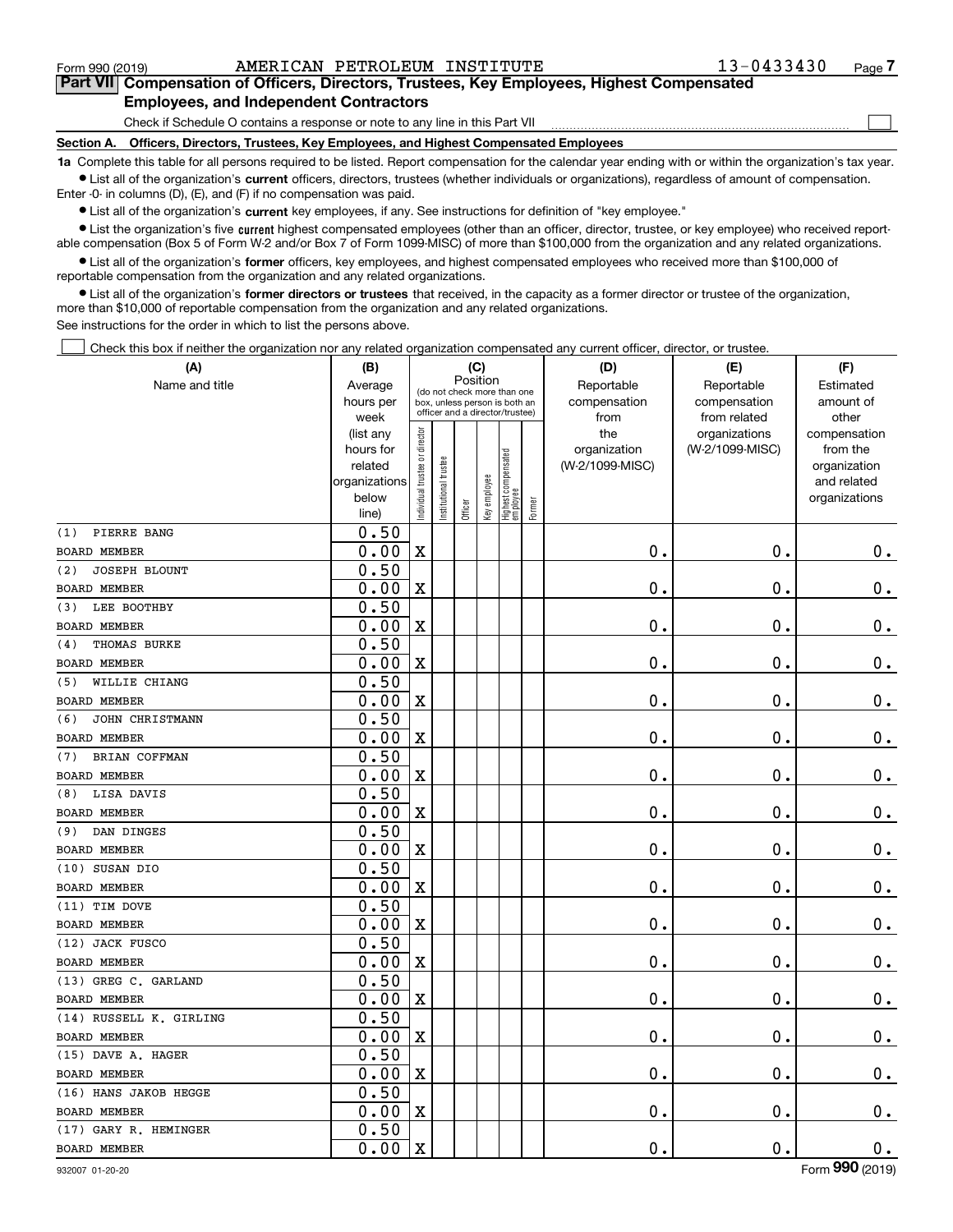| Form 990 (2019) |  |  |
|-----------------|--|--|
|                 |  |  |

Form 990 (2019) AMERICAN PETROLEUM INSTITUTE 13-0433430 Page

**8** 13-0433430

| <b>Part VII</b>                                                                             | Section A. Officers, Directors, Trustees, Key Employees, and Highest Compensated Employees (continued)                                 |                        |                                |                                                              |         |              |                                  |        |                                |                 |               |                     |                  |
|---------------------------------------------------------------------------------------------|----------------------------------------------------------------------------------------------------------------------------------------|------------------------|--------------------------------|--------------------------------------------------------------|---------|--------------|----------------------------------|--------|--------------------------------|-----------------|---------------|---------------------|------------------|
|                                                                                             | (A)                                                                                                                                    | (B)                    |                                |                                                              |         | (C)          |                                  |        | (D)                            | (E)             |               |                     | (F)              |
|                                                                                             | Name and title                                                                                                                         | Average                |                                |                                                              |         | Position     |                                  |        | Reportable                     | Reportable      |               |                     | Estimated        |
|                                                                                             |                                                                                                                                        | hours per              |                                | (do not check more than one<br>box, unless person is both an |         |              |                                  |        | compensation                   | compensation    |               |                     | amount of        |
|                                                                                             |                                                                                                                                        | week                   |                                | officer and a director/trustee)                              |         |              |                                  |        | from                           | from related    |               |                     | other            |
|                                                                                             |                                                                                                                                        | (list any              |                                |                                                              |         |              |                                  |        | the                            | organizations   |               |                     | compensation     |
|                                                                                             |                                                                                                                                        | hours for              |                                |                                                              |         |              |                                  |        | organization                   | (W-2/1099-MISC) |               |                     | from the         |
|                                                                                             |                                                                                                                                        | related                |                                |                                                              |         |              |                                  |        | (W-2/1099-MISC)                |                 |               |                     | organization     |
|                                                                                             |                                                                                                                                        | organizations<br>below |                                |                                                              |         |              |                                  |        |                                |                 |               |                     | and related      |
|                                                                                             |                                                                                                                                        | line)                  | Individual trustee or director | Institutional trustee                                        | Officer | Key employee | Highest compensated<br> employee | Former |                                |                 |               |                     | organizations    |
| (18) CARLOS HERNANDEZ                                                                       |                                                                                                                                        | 0.50                   |                                |                                                              |         |              |                                  |        |                                |                 |               |                     |                  |
| <b>BOARD MEMBER</b>                                                                         |                                                                                                                                        | 0.00                   | $\mathbf x$                    |                                                              |         |              |                                  |        | 0.                             |                 | 0.            |                     | $0$ .            |
| (19) JOHN B. HESS                                                                           |                                                                                                                                        | 0.50                   |                                |                                                              |         |              |                                  |        |                                |                 |               |                     |                  |
| <b>BOARD MEMBER</b>                                                                         |                                                                                                                                        | 0.00                   | $\mathbf x$                    |                                                              |         |              |                                  |        | 0.                             |                 | $\mathbf 0$ . |                     | 0.               |
| (20) VICKI HOLLUB                                                                           |                                                                                                                                        | 0.50                   |                                |                                                              |         |              |                                  |        |                                |                 |               |                     |                  |
| BOARD MEMBER & CHAIR FIN CMTE                                                               |                                                                                                                                        | 0.00                   | $\mathbf X$                    |                                                              | X       |              |                                  |        | 0.                             |                 | $\mathbf 0$ . |                     | $0$ .            |
| (21) PAUL L. HOWES                                                                          |                                                                                                                                        | 0.50                   |                                |                                                              |         |              |                                  |        |                                |                 |               |                     |                  |
| <b>BOARD MEMBER</b>                                                                         |                                                                                                                                        | 0.00                   | $\mathbf X$                    |                                                              |         |              |                                  |        | 0.                             |                 | $\mathbf 0$ . |                     | $0$ .            |
| (22) W. HERBERT HUNT                                                                        |                                                                                                                                        | 0.50                   |                                |                                                              |         |              |                                  |        |                                |                 |               |                     |                  |
| <b>BOARD MEMBER</b>                                                                         |                                                                                                                                        | 0.00                   | $\mathbf X$                    |                                                              |         |              |                                  |        | 0.                             |                 | 0.            |                     | $0$ .            |
| (23) ROGER JENKINS                                                                          |                                                                                                                                        | 0.50                   |                                |                                                              |         |              |                                  |        |                                |                 |               |                     |                  |
| <b>BOARD MEMBER</b>                                                                         |                                                                                                                                        | 0.00                   | X                              |                                                              |         |              |                                  |        | 0.                             |                 | 0.            |                     | $0$ .            |
| (24) TOM JORDEN                                                                             |                                                                                                                                        | 0.50                   |                                |                                                              |         |              |                                  |        |                                |                 |               |                     |                  |
| <b>BOARD MEMBER</b>                                                                         |                                                                                                                                        | 0.00                   | X                              |                                                              |         |              |                                  |        | 0.                             |                 | 0.            |                     | 0.               |
| (25) KEVIN P. KAUFFMAN                                                                      |                                                                                                                                        | 0.50                   |                                |                                                              |         |              |                                  |        |                                |                 |               |                     |                  |
| <b>BOARD MEMBER</b>                                                                         |                                                                                                                                        | 0.00                   | X                              |                                                              |         |              |                                  |        | 0.                             |                 | 0.            |                     | 0.               |
| (26) TRACY KROHN                                                                            |                                                                                                                                        | 0.50                   |                                |                                                              |         |              |                                  |        |                                |                 |               |                     |                  |
| BOARD MEMBER                                                                                |                                                                                                                                        | 0.00                   | $\mathbf x$                    |                                                              |         |              |                                  |        | 0.                             |                 | 0.            |                     | 0.               |
| 1b Subtotal                                                                                 |                                                                                                                                        |                        |                                |                                                              |         |              |                                  |        | $\mathbf 0$ .                  |                 | 0.            |                     | 0.               |
|                                                                                             | c Total from continuation sheets to Part VII, Section A manuscreen continuum                                                           |                        |                                |                                                              |         |              |                                  |        | 12,685,294.                    |                 | 0.            |                     | 2926586.         |
|                                                                                             |                                                                                                                                        |                        |                                |                                                              |         |              |                                  |        | 12,685,294.                    |                 | 0.            |                     | 2926586.         |
| $\mathbf{2}$                                                                                | Total number of individuals (including but not limited to those listed above) who received more than \$100,000 of reportable           |                        |                                |                                                              |         |              |                                  |        |                                |                 |               |                     |                  |
|                                                                                             | compensation from the organization $\blacktriangleright$                                                                               |                        |                                |                                                              |         |              |                                  |        |                                |                 |               |                     | 207              |
|                                                                                             |                                                                                                                                        |                        |                                |                                                              |         |              |                                  |        |                                |                 |               |                     | <b>Yes</b><br>No |
| 3                                                                                           | Did the organization list any former officer, director, trustee, key employee, or highest compensated employee on                      |                        |                                |                                                              |         |              |                                  |        |                                |                 |               |                     |                  |
|                                                                                             | line 1a? If "Yes," complete Schedule J for such individual manufactured contains and the Ves," complete Schedule J for such individual |                        |                                |                                                              |         |              |                                  |        |                                |                 |               | 3                   | x                |
|                                                                                             | For any individual listed on line 1a, is the sum of reportable compensation and other compensation from the organization               |                        |                                |                                                              |         |              |                                  |        |                                |                 |               |                     |                  |
|                                                                                             |                                                                                                                                        |                        |                                |                                                              |         |              |                                  |        |                                |                 |               | 4                   | X                |
| 5                                                                                           | Did any person listed on line 1a receive or accrue compensation from any unrelated organization or individual for services             |                        |                                |                                                              |         |              |                                  |        |                                |                 |               |                     |                  |
|                                                                                             | rendered to the organization? If "Yes." complete Schedule J for such person                                                            |                        |                                |                                                              |         |              |                                  |        |                                |                 |               | 5                   | X                |
| <b>Section B. Independent Contractors</b>                                                   |                                                                                                                                        |                        |                                |                                                              |         |              |                                  |        |                                |                 |               |                     |                  |
| 1                                                                                           | Complete this table for your five highest compensated independent contractors that received more than \$100,000 of compensation from   |                        |                                |                                                              |         |              |                                  |        |                                |                 |               |                     |                  |
|                                                                                             | the organization. Report compensation for the calendar year ending with or within the organization's tax year.                         |                        |                                |                                                              |         |              |                                  |        |                                |                 |               |                     |                  |
|                                                                                             | (A)<br>Name and business address                                                                                                       |                        |                                |                                                              |         |              |                                  |        | (B)<br>Description of services |                 |               | (C)<br>Compensation |                  |
| <b>GSD&amp;M</b>                                                                            |                                                                                                                                        |                        |                                |                                                              |         |              |                                  |        |                                |                 |               |                     |                  |
|                                                                                             | 828 W 6TH ST, AUSTIN, TX 78703                                                                                                         |                        |                                |                                                              |         |              |                                  |        | ADVERTISING                    |                 |               |                     | 21,597,605.      |
| MAIN STREET MEDIA GROUP                                                                     |                                                                                                                                        |                        |                                |                                                              |         |              |                                  |        |                                |                 |               |                     |                  |
|                                                                                             | P.O. BOX 25093, ALEXANDRIA, VA 22313                                                                                                   |                        |                                |                                                              |         |              |                                  |        | ADVERTISING                    |                 |               |                     | 15, 367, 141.    |
|                                                                                             |                                                                                                                                        |                        |                                |                                                              |         |              |                                  |        |                                |                 |               |                     |                  |
| DDC ADVOCACY LLC, 174 WATERFRONT ST,<br>SUITE<br>500, NATIONAL HARBOR, MD 20745<br>ADVOCACY |                                                                                                                                        |                        |                                |                                                              |         |              |                                  |        |                                | 4,511,608.      |               |                     |                  |
|                                                                                             |                                                                                                                                        |                        |                                |                                                              |         |              |                                  |        |                                |                 |               |                     |                  |
|                                                                                             | MRW PRODUCTIONS, LLC, 1207 4TH STREET PH<br>1, SANTA MONICA, CA 90401<br>2,565,000.<br>ADVERTISING                                     |                        |                                |                                                              |         |              |                                  |        |                                |                 |               |                     |                  |
|                                                                                             | COVINGTON & BURLING, ONE CITYCENTER, 850                                                                                               |                        |                                |                                                              |         |              |                                  |        |                                |                 |               |                     |                  |
|                                                                                             | 10TH STREET NW, WASHINGTON, DC 20001                                                                                                   |                        |                                |                                                              |         |              |                                  |        | LEGAL SERVICES                 |                 |               |                     | 2, 175, 173.     |
|                                                                                             |                                                                                                                                        |                        |                                |                                                              |         |              |                                  |        |                                |                 |               |                     |                  |

**2**Total number of independent contractors (including but not limited to those listed above) who received more than \$100,000 of compensation from the organization 232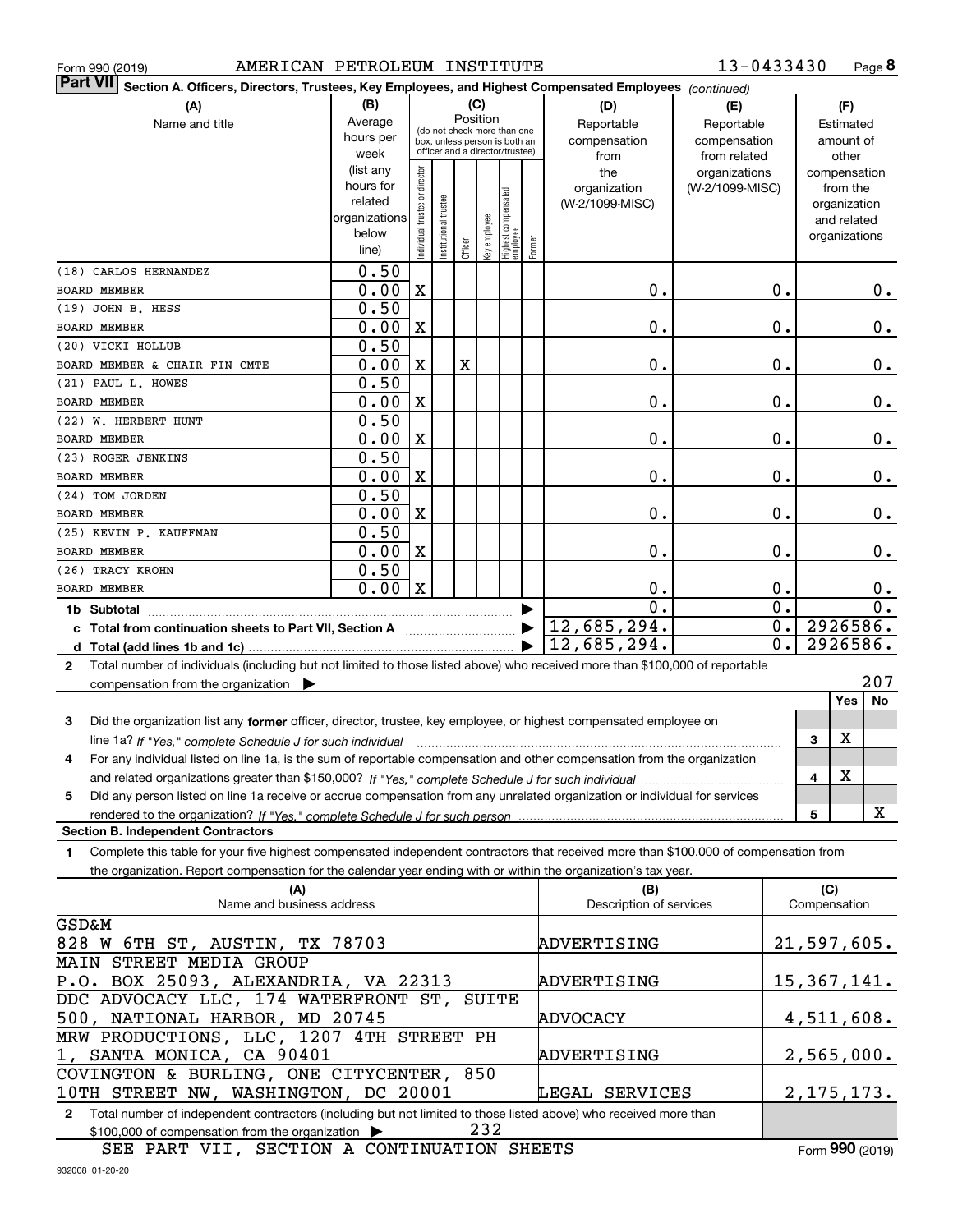| AMERICAN PETROLEUM INSTITUTE<br>Form 990                                                                                  |               |                                |                       |         |              |                        |        |                 | 13-0433430                    |                       |
|---------------------------------------------------------------------------------------------------------------------------|---------------|--------------------------------|-----------------------|---------|--------------|------------------------|--------|-----------------|-------------------------------|-----------------------|
| <b>Part VII</b><br>Section A. Officers, Directors, Trustees, Key Employees, and Highest Compensated Employees (continued) |               |                                |                       |         |              |                        |        |                 |                               |                       |
| (A)                                                                                                                       | (B)           | (C)                            |                       |         |              |                        |        | (D)             | (E)                           | (F)                   |
| Name and title                                                                                                            | Average       |                                |                       |         | Position     |                        |        | Reportable      | Reportable                    | Estimated             |
|                                                                                                                           | hours         |                                |                       |         |              | (check all that apply) |        | compensation    | compensation                  | amount of             |
|                                                                                                                           | per<br>week   |                                |                       |         |              |                        |        | from<br>the     | from related<br>organizations | other<br>compensation |
|                                                                                                                           | (list any     |                                |                       |         |              | employee               |        | organization    | (W-2/1099-MISC)               | from the              |
|                                                                                                                           | hours for     |                                |                       |         |              |                        |        | (W-2/1099-MISC) |                               | organization          |
|                                                                                                                           | related       |                                |                       |         |              |                        |        |                 |                               | and related           |
|                                                                                                                           | organizations |                                |                       |         |              |                        |        |                 |                               | organizations         |
|                                                                                                                           | below         | Individual trustee or director | Institutional trustee | Officer | Key employee | Highest compensated    | Former |                 |                               |                       |
|                                                                                                                           | line)         |                                |                       |         |              |                        |        |                 |                               |                       |
| (27) RYAN LANCE                                                                                                           | 0.50          |                                |                       |         |              |                        |        |                 |                               |                       |
| <b>BOARD MEMBER</b>                                                                                                       | 0.00          | $\mathbf X$                    |                       |         |              |                        |        | $\mathbf 0$ .   | 0.                            | 0.                    |
| (28) ROD LARSON                                                                                                           | 0.50          |                                |                       |         |              |                        |        |                 |                               |                       |
| <b>BOARD MEMBER</b>                                                                                                       | 0.00          | $\mathbf X$                    |                       |         |              |                        |        | $\mathbf 0$ .   | 0.                            | $\mathbf 0$ .         |
| (29) ROBERT LAWLER                                                                                                        | 0.50          |                                |                       |         |              |                        |        |                 |                               |                       |
| <b>BOARD MEMBER</b>                                                                                                       | 0.00          | $\mathbf X$                    |                       |         |              |                        |        | $\mathbf 0$ .   | 0.                            | $\mathbf 0$ .         |
| (30) JEFF MILLER                                                                                                          | 0.50          |                                |                       |         |              |                        |        |                 |                               |                       |
| <b>BOARD MEMBER</b>                                                                                                       | 0.00          | $\mathbf X$                    |                       |         |              |                        |        | $\mathbf 0$ .   | 0.                            | $\mathbf 0$ .         |
| (31) AL MONACO                                                                                                            | 0.50          |                                |                       |         |              |                        |        |                 |                               |                       |
| <b>BOARD MEMBER</b>                                                                                                       | 0.00          | $\mathbf X$                    |                       |         |              |                        |        | $\mathbf 0$ .   | $\mathbf 0$ .                 | $\mathbf 0$ .         |
| (32) RICHARD MUNCRIEF                                                                                                     | 0.50          |                                |                       |         |              |                        |        |                 |                               |                       |
| <b>BOARD MEMBER</b>                                                                                                       | 0.00          | $\mathbf X$                    |                       |         |              |                        |        | $\mathbf 0$ .   | $\mathbf 0$ .                 | $\mathbf 0$ .         |
| (33) STEVE PASTOR                                                                                                         | 0.50          |                                |                       |         |              |                        |        |                 |                               |                       |
| <b>BOARD MEMBER</b>                                                                                                       | 0.00          | $\mathbf X$                    |                       |         |              |                        |        | $\mathbf 0$ .   | $\mathbf 0$ .                 | $\mathbf 0$ .         |
| (34) DOUG PFERDEHIRT                                                                                                      | 0.50          |                                |                       |         |              |                        |        |                 |                               |                       |
| <b>BOARD MEMBER</b>                                                                                                       | 0.00          | $\mathbf X$                    |                       |         |              |                        |        | $\mathbf 0$ .   | $\mathbf 0$ .                 | $\mathbf 0$ .         |
| (35) GARY RICH                                                                                                            | 0.50          |                                |                       |         |              |                        |        |                 |                               |                       |
| <b>BOARD MEMBER</b>                                                                                                       | 0.00          | $\mathbf X$                    |                       |         |              |                        |        | $\mathbf 0$ .   | $\mathbf 0$ .                 | $\mathbf 0$ .         |
| (36) JULIE ROBERTSON                                                                                                      | 0.50          |                                |                       |         |              |                        |        |                 |                               |                       |
| <b>BOARD MEMBER</b>                                                                                                       | 0.00          | $\mathbf X$                    |                       |         |              |                        |        | $\mathbf 0$ .   | $\mathbf 0$ .                 | 0.                    |
| (37) JOSE IGNACIO SANZ                                                                                                    | 0.50          |                                |                       |         |              |                        |        |                 | 0.                            |                       |
| <b>BOARD MEMBER</b>                                                                                                       | 0.00<br>0.50  | $\mathbf X$                    |                       |         |              |                        |        | $\mathbf 0$ .   |                               | 0.                    |
| (38) DAVID SEATON                                                                                                         | 0.00          |                                |                       |         |              |                        |        | $\mathbf 0$ .   | 0.                            |                       |
| <b>BOARD MEMBER</b>                                                                                                       | 0.50          | $\mathbf X$                    |                       |         |              |                        |        |                 |                               | $\mathbf 0$ .         |
| (39) LORENZO SIMONELLI                                                                                                    | 0.00          |                                |                       |         |              |                        |        | $\mathbf 0$ .   | $\mathbf 0$ .                 |                       |
| <b>BOARD MEMBER</b><br>(40) GERALDINE SLATTERY                                                                            | 0.50          | X                              |                       |         |              |                        |        |                 |                               | 0.                    |
| BOARD MEMBER                                                                                                              | 0.00          | $\mathbf X$                    |                       |         |              |                        |        | $\mathfrak o$ . | $\mathbf 0$ .                 | $0_{.}$               |
| (41) DAVE STOVER                                                                                                          | 0.50          |                                |                       |         |              |                        |        |                 |                               |                       |
| BOARD MEMBER                                                                                                              | 0.00          | X                              |                       |         |              |                        |        | $\mathfrak o$ . | 0.                            | $\mathbf 0$ .         |
| (42) DOUG SUTTLES                                                                                                         | 0.50          |                                |                       |         |              |                        |        |                 |                               |                       |
| BOARD MEMBER                                                                                                              | 0.00          | X                              |                       |         |              |                        |        | $\mathfrak o$ . | 0.                            | $\mathbf 0$ .         |
| (43) LEE TILLMAN                                                                                                          | 0.50          |                                |                       |         |              |                        |        |                 |                               |                       |
| BOARD MEMBER                                                                                                              | 0.00          | X                              |                       |         |              |                        |        | $\mathfrak o$ . | 0.                            | $\mathbf 0$ .         |
| (44) AL WALKER                                                                                                            | 0.50          |                                |                       |         |              |                        |        |                 |                               |                       |
| BOARD MEMBER                                                                                                              | 0.00          | X                              |                       |         |              |                        |        | $\mathfrak o$ . | 0.                            | $\mathbf 0$ .         |
| (45) GRETCHEN WATKINS                                                                                                     | 0.50          |                                |                       |         |              |                        |        |                 |                               |                       |
| BOARD MEMBER                                                                                                              | 0.00          | X                              |                       |         |              |                        |        | $\mathfrak o$ . | 0.                            | $\mathbf 0$ .         |
| $(46)$ BILL WAY                                                                                                           | 0.50          |                                |                       |         |              |                        |        |                 |                               |                       |
| BOARD MEMBER                                                                                                              | 0.00          | X                              |                       |         |              |                        |        | $\mathbf 0$ .   | 0.                            | $0$ .                 |
|                                                                                                                           |               |                                |                       |         |              |                        |        |                 |                               |                       |
| Total to Part VII, Section A, line 1c                                                                                     |               |                                |                       |         |              |                        |        |                 |                               |                       |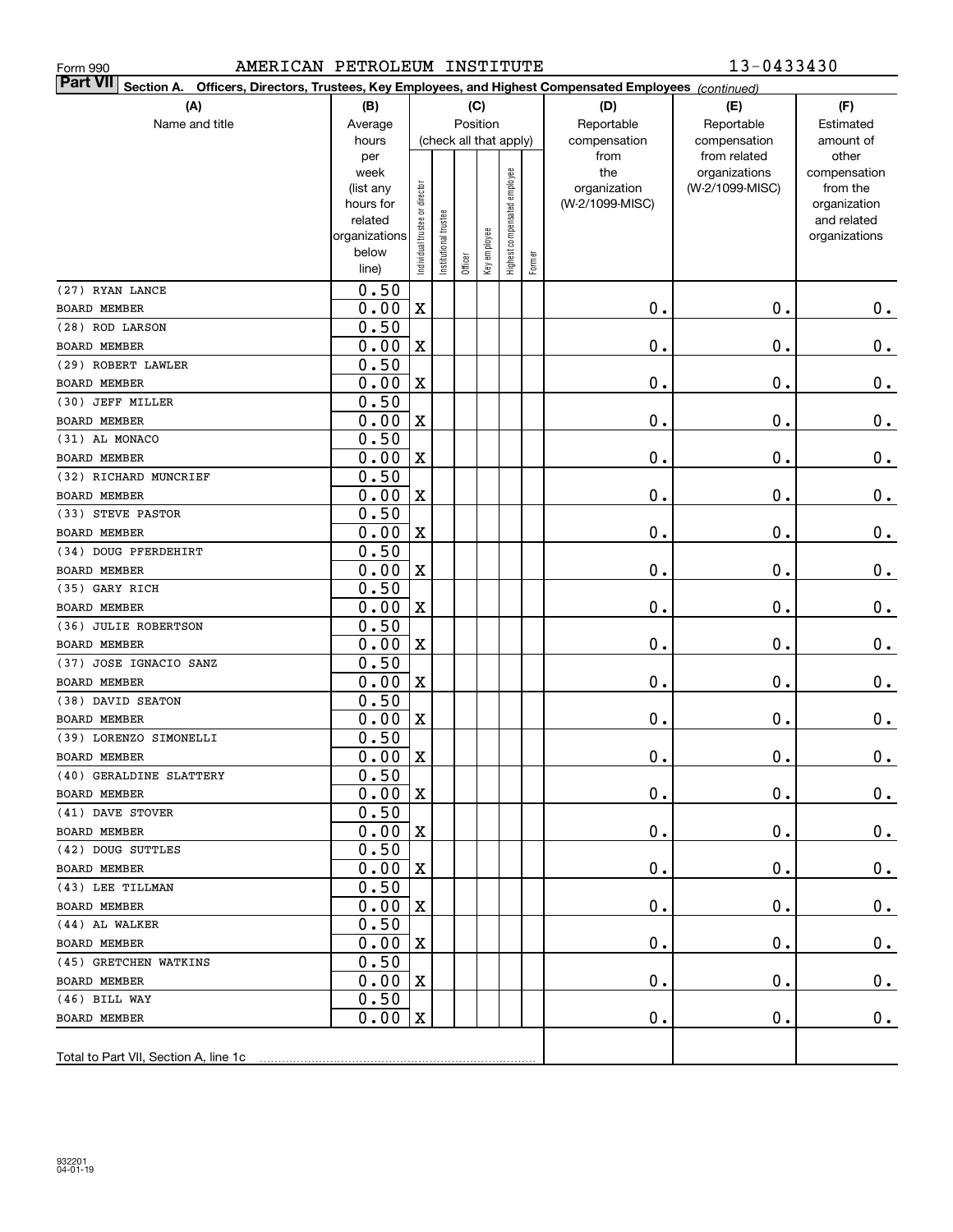| AMERICAN PETROLEUM INSTITUTE<br>Form 990                                                                               |                   |                                |                        |             |              |                              |        |                     | 13-0433430                       |                          |
|------------------------------------------------------------------------------------------------------------------------|-------------------|--------------------------------|------------------------|-------------|--------------|------------------------------|--------|---------------------|----------------------------------|--------------------------|
| Part VII <br>Section A.<br>Officers, Directors, Trustees, Key Employees, and Highest Compensated Employees (continued) |                   |                                |                        |             |              |                              |        |                     |                                  |                          |
| (A)                                                                                                                    | (B)               |                                |                        |             | (C)          |                              |        | (D)                 | (E)                              | (F)                      |
| Name and title                                                                                                         | Average           |                                |                        |             | Position     |                              |        | Reportable          | Reportable                       | Estimated                |
|                                                                                                                        | hours             |                                | (check all that apply) |             |              |                              |        | compensation        | compensation                     | amount of                |
|                                                                                                                        | per               |                                |                        |             |              |                              |        | from                | from related                     | other                    |
|                                                                                                                        | week<br>(list any |                                |                        |             |              |                              |        | the<br>organization | organizations<br>(W-2/1099-MISC) | compensation<br>from the |
|                                                                                                                        | hours for         |                                |                        |             |              |                              |        | (W-2/1099-MISC)     |                                  | organization             |
|                                                                                                                        | related           |                                |                        |             |              |                              |        |                     |                                  | and related              |
|                                                                                                                        | organizations     |                                |                        |             |              |                              |        |                     |                                  | organizations            |
|                                                                                                                        | below             | Individual trustee or director | Institutional trustee  |             | Key employee | Highest compensated employee | Former |                     |                                  |                          |
|                                                                                                                        | line)             |                                |                        | Officer     |              |                              |        |                     |                                  |                          |
| (47) MIKE WIRTH                                                                                                        | 0.50              |                                |                        |             |              |                              |        |                     |                                  |                          |
| <b>BOARD MEMBER</b>                                                                                                    | 0.00              | X                              |                        |             |              |                              |        | $\mathbf 0$ .       | 0.                               | $0_{.}$                  |
| (48) DARREN WOODS                                                                                                      | 0.50              |                                |                        |             |              |                              |        |                     |                                  |                          |
| CHAIRMAN OF THE BOARD                                                                                                  | 0.00              | X                              |                        | X           |              |                              |        | $\mathbf 0$ .       | 0.                               | 0.                       |
| (49) KAREN WRIGHT                                                                                                      | 0.50              |                                |                        |             |              |                              |        |                     |                                  |                          |
| <b>BOARD MEMBER</b>                                                                                                    | 0.00              | X                              |                        |             |              |                              |        | $\mathbf 0$ .       | 0.                               | 0.                       |
| (50) MICHAEL J. SOMMERS                                                                                                | 40.00             |                                |                        |             |              |                              |        |                     |                                  |                          |
| PRESIDENT & CEO                                                                                                        | 0.00              | X                              |                        | X           |              |                              |        | 2,590,284.          | 0.                               | 1292203.                 |
| (51) PAUL G. AFONSO                                                                                                    | 40.00             |                                |                        |             |              |                              |        |                     |                                  |                          |
| SNR VP & CHIEF LEGAL OFF. & CORP. SE                                                                                   | 0.00              |                                |                        | $\mathbf X$ |              |                              |        | 339, 311.           | 0.                               | 54,571.                  |
| (52) STACY R. LINDEN                                                                                                   | 40.00             |                                |                        |             |              |                              |        |                     |                                  |                          |
| GENERAL COUNSEL & CORP. SEC. THRU 7/                                                                                   | 0.00              |                                |                        | X           |              |                              |        | 644,067.            | 0.                               | 34,526.                  |
| (53) AMANDA E. EVERSOLE                                                                                                | 40.00             |                                |                        |             |              |                              |        |                     |                                  |                          |
| EXECUTIVE VP & CHIEF OPERATING OFFIC                                                                                   | 0.00              |                                |                        | $\mathbf X$ |              |                              |        | 950,381.            | 0.                               | 193,960.                 |
| (54) MARTIN J. DURBIN                                                                                                  | 40.00             |                                |                        |             |              |                              |        |                     |                                  |                          |
| EXECUTIVE VP & CHIEF STRATEGY OFFICE                                                                                   | 0.00              |                                |                        |             | $\mathbf X$  |                              |        | 1,664,688.          | 0.                               | <u>14,375.</u>           |
| (55) MEGAN B. BLOOMGREN                                                                                                | 40.00             |                                |                        |             |              |                              |        |                     |                                  |                          |
| SENIOR VP, COMMUNICATIONS                                                                                              | 0.00              |                                |                        |             | X            |                              |        | 570,558.            | 0.                               | 138,329.                 |
| (56) DEBRA C. PHILLIPS                                                                                                 | 40.00             |                                |                        |             |              |                              |        |                     |                                  |                          |
| SENIOR VP, GLOBAL INDUSTRY SERVICES                                                                                    | 0.00              |                                |                        |             | X            |                              |        | 706, 143.           | 0.                               | 187,005.                 |
| (57) FRANK J. MACCHIAROLA                                                                                              | 40.00             |                                |                        |             |              |                              |        |                     |                                  |                          |
| SNR VP, POLICY, ECONOMICS, AND REG.                                                                                    | 0.00              |                                |                        |             | X            |                              |        | 617,201.            | 0.                               | <u>127,321.</u>          |
| (58) WILLIAM A. KOETZLE                                                                                                | 40.00             |                                |                        |             |              |                              |        |                     |                                  |                          |
| SENIOR VP, FEDERAL RELATIONS                                                                                           | 0.00              |                                |                        |             | X            |                              |        | 565,645.            | 0.                               | 144,532.                 |
| (59) MICHAEL J. PFEIFFER                                                                                               | 40.00             |                                |                        |             |              |                              |        |                     |                                  |                          |
| DIRECTOR OF FINANCE                                                                                                    | 0.00              |                                |                        |             | X.           |                              |        | 271,242.            | $\mathbf 0$ .                    | 57, 267.                 |
| (60) KYLE B. ISAKOWER                                                                                                  | 40.00             |                                |                        |             |              |                              |        |                     |                                  |                          |
| VP, REGULATORY AND ECONOMIC POLICY                                                                                     | 0.00              |                                |                        |             |              | X                            |        | 1,025,415.          | $\mathbf 0$ .                    | 95,565.                  |
| (61) ROLF W. HANSON                                                                                                    | 40.00             |                                |                        |             |              |                              |        |                     |                                  |                          |
| VP, STATE GOVERNMENT RELATIONS                                                                                         | 0.00              |                                |                        |             |              | X                            |        | 756,521.            | $0$ .                            | 133, 423.                |
| (62) CHARLES R. WILLIAMS                                                                                               | 40.00             |                                |                        |             |              |                              |        |                     |                                  |                          |
| EXEC DIR CTR FOR OFFSHORE SAFETY                                                                                       | 0.00              |                                |                        |             |              | X                            |        | 736,257.            | $\mathbf 0$ .                    | 71,682.                  |
| (63) ROBIN R. RORICK                                                                                                   | 40.00             |                                |                        |             |              |                              |        |                     |                                  |                          |
| VP, MIDSTREAM                                                                                                          | 0.00              |                                |                        |             |              | X                            |        | 576,803.            | 0.                               | 121,908.                 |
| (64) HOWARD FELDMAN                                                                                                    | 40.00             |                                |                        |             |              |                              |        |                     |                                  |                          |
| SNR COUNSELOR, POLICY, ECON., AND RE                                                                                   | 0.00              |                                |                        |             |              | X                            |        | 432,384.            | $0$ .                            | 177,755.                 |
| (65) JOSE G. URIA                                                                                                      | 40.00             |                                |                        |             |              |                              |        |                     |                                  |                          |
| FORMER ACTING VP (KEY EMPLOYEE)                                                                                        | 0.00              |                                |                        |             |              |                              | X      | 238,394.            | 0.                               | 82, 164.                 |
|                                                                                                                        |                   |                                |                        |             |              |                              |        |                     |                                  |                          |
|                                                                                                                        |                   |                                |                        |             |              |                              |        |                     |                                  |                          |
|                                                                                                                        |                   |                                |                        |             |              |                              |        |                     |                                  |                          |
| Total to Part VII, Section A, line 1c                                                                                  |                   |                                |                        |             |              |                              |        | 12,685,294.         |                                  | $2$ , 926, 586.          |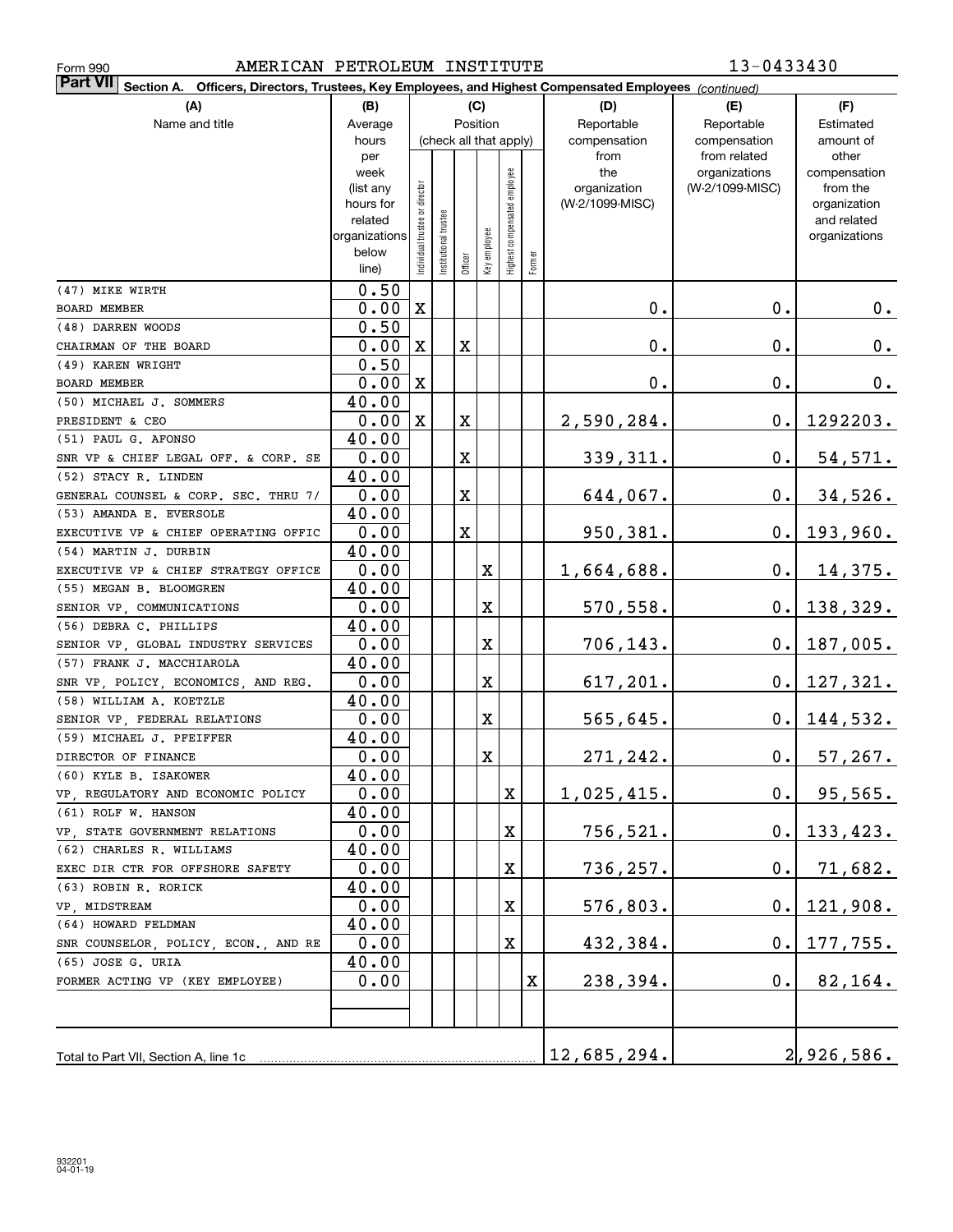|                                                                  |    |    | Form 990 (2019)                                                               |    |                                            |                | AMERICAN PETROLEUM INSTITUTE |                      |                                              | 13-0433430                                      | Page 9                                                          |
|------------------------------------------------------------------|----|----|-------------------------------------------------------------------------------|----|--------------------------------------------|----------------|------------------------------|----------------------|----------------------------------------------|-------------------------------------------------|-----------------------------------------------------------------|
| <b>Part VIII</b>                                                 |    |    | <b>Statement of Revenue</b>                                                   |    |                                            |                |                              |                      |                                              |                                                 |                                                                 |
|                                                                  |    |    | Check if Schedule O contains a response or note to any line in this Part VIII |    |                                            |                |                              |                      |                                              |                                                 |                                                                 |
|                                                                  |    |    |                                                                               |    |                                            |                |                              | (A)<br>Total revenue | (B)<br>Related or exempt<br>function revenue | $\overline{C}$<br>Unrelated<br>business revenue | (D)<br>Revenue excluded<br>from tax under<br>sections 512 - 514 |
|                                                                  |    |    | 1 a Federated campaigns                                                       |    | 1a                                         |                |                              |                      |                                              |                                                 |                                                                 |
| <b>Contributions, Gifts, Grants</b><br>and Other Similar Amounts |    |    | <b>b</b> Membership dues                                                      |    | 1 <sub>b</sub>                             |                |                              |                      |                                              |                                                 |                                                                 |
|                                                                  |    |    | c Fundraising events                                                          |    | 1 <sub>c</sub>                             |                |                              |                      |                                              |                                                 |                                                                 |
|                                                                  |    |    | d Related organizations                                                       |    | 1 <sub>d</sub><br>$\overline{\phantom{a}}$ |                |                              |                      |                                              |                                                 |                                                                 |
|                                                                  |    |    | e Government grants (contributions)                                           |    | 1e                                         |                |                              |                      |                                              |                                                 |                                                                 |
|                                                                  |    |    | f All other contributions, gifts, grants, and                                 |    |                                            |                |                              |                      |                                              |                                                 |                                                                 |
|                                                                  |    |    | similar amounts not included above                                            |    | 1f                                         |                |                              |                      |                                              |                                                 |                                                                 |
|                                                                  |    |    | g Noncash contributions included in lines 1a-1f                               |    | $1g$ \$                                    |                |                              |                      |                                              |                                                 |                                                                 |
|                                                                  |    |    | <b>h</b> Total. Add lines 1a-1f                                               |    |                                            |                |                              |                      |                                              |                                                 |                                                                 |
|                                                                  |    |    |                                                                               |    |                                            |                | <b>Business Code</b>         |                      |                                              |                                                 |                                                                 |
|                                                                  |    | 2a | MEMBERSHIP DUES                                                               |    |                                            |                | 900099                       | 113, 166, 897.       | 113, 166, 897.                               |                                                 |                                                                 |
| Program Service<br>Revenue                                       |    |    | CERTIFICATION PROGRAM                                                         |    |                                            |                | 900099                       | 81, 459, 137.        | 81, 459, 137.                                |                                                 |                                                                 |
|                                                                  |    |    | CERTIFICATION FEES                                                            |    |                                            |                | 541900                       | 11,099,716.          |                                              | 11,099,716.                                     |                                                                 |
|                                                                  |    |    | MEETING REVENUE                                                               |    |                                            |                | 900099                       | 8,217,093.           | 8,217,093.                                   |                                                 |                                                                 |
|                                                                  |    |    | SUBSCRIPTIONS                                                                 |    |                                            |                | 900099                       | 142,000.             | 142,000.                                     |                                                 |                                                                 |
|                                                                  |    |    | f All other program service revenue                                           |    |                                            |                | 900099                       | 1,009,502.           | 1,009,502.                                   |                                                 |                                                                 |
|                                                                  |    |    | g Total. Add lines 2a-2f.                                                     |    |                                            |                |                              | 215,094,345.         |                                              |                                                 |                                                                 |
|                                                                  | З  |    | Investment income (including dividends, interest, and                         |    |                                            |                |                              |                      |                                              |                                                 |                                                                 |
|                                                                  |    |    | other similar amounts)                                                        |    |                                            |                |                              | 1,075,069.           |                                              |                                                 | 1,075,069.                                                      |
|                                                                  | 4  |    | Income from investment of tax-exempt bond proceeds                            |    |                                            |                |                              |                      |                                              |                                                 |                                                                 |
|                                                                  | 5  |    |                                                                               |    |                                            |                |                              | 22,429,005.          | 22,429,005.                                  |                                                 |                                                                 |
|                                                                  |    |    |                                                                               |    | (i) Real                                   |                | (ii) Personal                |                      |                                              |                                                 |                                                                 |
|                                                                  |    |    | 6 a Gross rents<br>.                                                          | 6a |                                            |                |                              |                      |                                              |                                                 |                                                                 |
|                                                                  |    |    | <b>b</b> Less: rental expenses                                                | 6b |                                            |                |                              |                      |                                              |                                                 |                                                                 |
|                                                                  |    |    | Rental income or (loss)                                                       | 6c |                                            |                |                              |                      |                                              |                                                 |                                                                 |
|                                                                  |    |    | d Net rental income or (loss)                                                 |    |                                            |                |                              |                      |                                              |                                                 |                                                                 |
|                                                                  |    |    | 7 a Gross amount from sales of                                                |    | (i) Securities                             |                | (ii) Other                   |                      |                                              |                                                 |                                                                 |
|                                                                  |    |    | assets other than inventory                                                   |    | $7a$ 27, 498, 558.                         |                |                              |                      |                                              |                                                 |                                                                 |
|                                                                  |    |    | <b>b</b> Less: cost or other basis                                            |    |                                            |                |                              |                      |                                              |                                                 |                                                                 |
|                                                                  |    |    | and sales expenses                                                            |    | $7b$ $27,371,606$ .                        |                | 284,451.                     |                      |                                              |                                                 |                                                                 |
| evenue                                                           |    |    | c Gain or (loss)                                                              | 7c | 126,952.                                   |                | $-284, 451.$                 |                      |                                              |                                                 |                                                                 |
| Œ.                                                               |    |    |                                                                               |    |                                            |                |                              | $-157,499.$          |                                              |                                                 | $-157, 499.$                                                    |
|                                                                  |    |    | 8 a Gross income from fundraising events (not                                 |    |                                            |                |                              |                      |                                              |                                                 |                                                                 |
| Other                                                            |    |    | including \$                                                                  |    | of                                         |                |                              |                      |                                              |                                                 |                                                                 |
|                                                                  |    |    | contributions reported on line 1c). See                                       |    |                                            |                |                              |                      |                                              |                                                 |                                                                 |
|                                                                  |    |    |                                                                               |    |                                            | 8a             |                              |                      |                                              |                                                 |                                                                 |
|                                                                  |    |    | <b>b</b> Less: direct expenses <i></i>                                        |    |                                            | 8b             |                              |                      |                                              |                                                 |                                                                 |
|                                                                  |    |    | c Net income or (loss) from fundraising events                                |    |                                            |                |                              |                      |                                              |                                                 |                                                                 |
|                                                                  |    |    | 9 a Gross income from gaming activities. See                                  |    |                                            |                |                              |                      |                                              |                                                 |                                                                 |
|                                                                  |    |    |                                                                               |    |                                            | 9a             |                              |                      |                                              |                                                 |                                                                 |
|                                                                  |    |    |                                                                               |    |                                            | 9 <sub>b</sub> |                              |                      |                                              |                                                 |                                                                 |
|                                                                  |    |    | c Net income or (loss) from gaming activities                                 |    |                                            |                |                              |                      |                                              |                                                 |                                                                 |
|                                                                  |    |    | 10 a Gross sales of inventory, less returns                                   |    |                                            |                |                              |                      |                                              |                                                 |                                                                 |
|                                                                  |    |    |                                                                               |    |                                            | 10a            |                              |                      |                                              |                                                 |                                                                 |
|                                                                  |    |    | <b>b</b> Less: cost of goods sold                                             |    |                                            | 10b            |                              |                      |                                              |                                                 |                                                                 |
|                                                                  |    |    | c Net income or (loss) from sales of inventory                                |    |                                            |                |                              |                      |                                              |                                                 |                                                                 |
|                                                                  |    |    |                                                                               |    |                                            |                | <b>Business Code</b>         |                      |                                              |                                                 |                                                                 |
|                                                                  |    |    | 11 a ADVERTISING REVENUE                                                      |    |                                            |                | 541800                       | 42,121.              |                                              | 42,121.                                         |                                                                 |
| Revenue                                                          |    |    | MISCELLANEOUS REVENUE                                                         |    |                                            |                | 900099                       | 37,799.              |                                              |                                                 | 37,799.                                                         |
|                                                                  |    | с  |                                                                               |    |                                            |                |                              |                      |                                              |                                                 |                                                                 |
| Miscellaneous                                                    |    |    |                                                                               |    |                                            |                |                              |                      |                                              |                                                 |                                                                 |
|                                                                  |    |    |                                                                               |    |                                            |                | ▶                            | 79,920.              |                                              |                                                 |                                                                 |
|                                                                  | 12 |    |                                                                               |    |                                            |                |                              | 238,520,840.         |                                              | $226, 423, 634. \vert 11, 141, 837. \vert$      | 955,369.                                                        |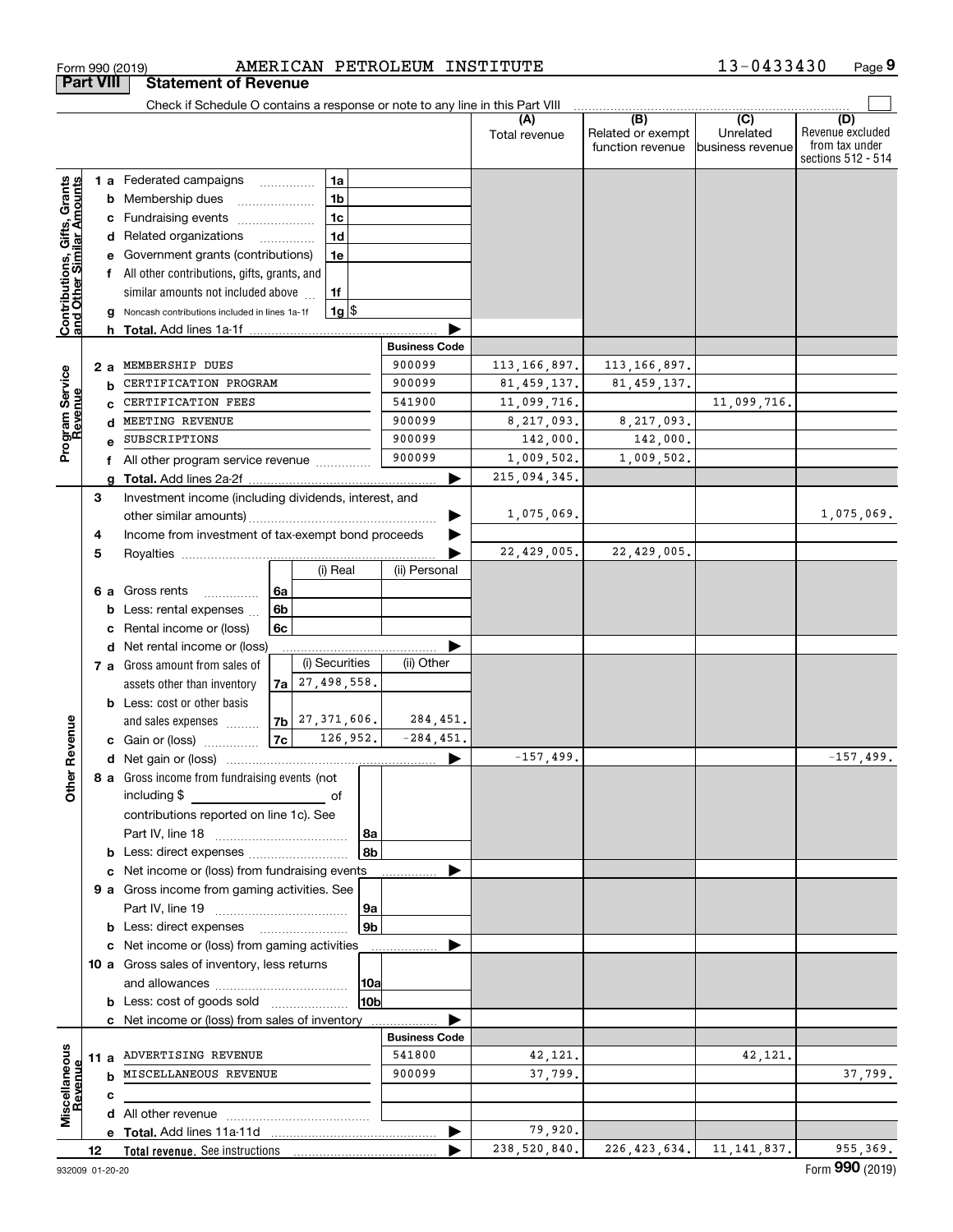#### Form 990 (2019) Page **Part IX Statement of Functional Expenses** AMERICAN PETROLEUM INSTITUTE 13-0433430

*Section 501(c)(3) and 501(c)(4) organizations must complete all columns. All other organizations must complete column (A).*

|              |                                                                                                          |                                |                                                 |                                                      | $\overline{\mathbf{x}}$        |
|--------------|----------------------------------------------------------------------------------------------------------|--------------------------------|-------------------------------------------------|------------------------------------------------------|--------------------------------|
|              | Do not include amounts reported on lines 6b,<br>7b, 8b, 9b, and 10b of Part VIII.                        | (A)<br>Total expenses          | $\overline{(B)}$<br>Program service<br>expenses | $\overline{C}$<br>Management and<br>general expenses | (D)<br>Fundraising<br>expenses |
| 1.           | Grants and other assistance to domestic organizations                                                    |                                |                                                 |                                                      |                                |
|              | and domestic governments. See Part IV, line 21                                                           | 12, 417, 429.                  |                                                 |                                                      |                                |
| $\mathbf{2}$ | Grants and other assistance to domestic                                                                  |                                |                                                 |                                                      |                                |
|              | individuals. See Part IV, line 22                                                                        |                                |                                                 |                                                      |                                |
| 3            | Grants and other assistance to foreign                                                                   |                                |                                                 |                                                      |                                |
|              | organizations, foreign governments, and foreign                                                          |                                |                                                 |                                                      |                                |
|              | individuals. See Part IV, lines 15 and 16                                                                | 1,790.                         |                                                 |                                                      |                                |
| 4            | Benefits paid to or for members                                                                          |                                |                                                 |                                                      |                                |
| 5            | Compensation of current officers, directors,                                                             |                                |                                                 |                                                      |                                |
|              | trustees, and key employees                                                                              | 11,673,356.                    |                                                 |                                                      |                                |
| 6            | Compensation not included above to disqualified                                                          |                                |                                                 |                                                      |                                |
|              | persons (as defined under section 4958(f)(1)) and                                                        |                                |                                                 |                                                      |                                |
|              | persons described in section 4958(c)(3)(B)                                                               |                                |                                                 |                                                      |                                |
| 7            |                                                                                                          | $\overline{45,611,984}$ .      |                                                 |                                                      |                                |
| 8            | Pension plan accruals and contributions (include                                                         |                                |                                                 |                                                      |                                |
|              | section 401(k) and 403(b) employer contributions)                                                        | 321,617.                       |                                                 |                                                      |                                |
| 9            |                                                                                                          | 13,531,040.                    |                                                 |                                                      |                                |
| 10           |                                                                                                          | 3,206,890.                     |                                                 |                                                      |                                |
| 11           | Fees for services (nonemployees):                                                                        |                                |                                                 |                                                      |                                |
| a            |                                                                                                          |                                |                                                 |                                                      |                                |
| b            |                                                                                                          | 6,488,549.                     |                                                 |                                                      |                                |
| c            |                                                                                                          | 143, 167.                      |                                                 |                                                      |                                |
| d            |                                                                                                          | 10, 121, 421.                  |                                                 |                                                      |                                |
| е            | Professional fundraising services. See Part IV, line 17                                                  |                                |                                                 |                                                      |                                |
| f            | Investment management fees                                                                               | 80,674.                        |                                                 |                                                      |                                |
| g            | Other. (If line 11g amount exceeds 10% of line 25,                                                       |                                |                                                 |                                                      |                                |
|              | column (A) amount, list line 11g expenses on Sch O.)                                                     | 47, 977, 217.<br>47, 284, 364. |                                                 |                                                      |                                |
| 12           |                                                                                                          | 4,875,940.                     |                                                 |                                                      |                                |
| 13           |                                                                                                          | 2,334,313.                     |                                                 |                                                      |                                |
| 14           |                                                                                                          |                                |                                                 |                                                      |                                |
| 15           |                                                                                                          | 12,305,514.                    |                                                 |                                                      |                                |
| 16<br>17     | Travel                                                                                                   | 3,834,489.                     |                                                 |                                                      |                                |
| 18           | Payments of travel or entertainment expenses                                                             |                                |                                                 |                                                      |                                |
|              | for any federal, state, or local public officials                                                        |                                |                                                 |                                                      |                                |
| 19           | Conferences, conventions, and meetings                                                                   | 7,336,268.                     |                                                 |                                                      |                                |
| 20           | Interest                                                                                                 |                                |                                                 |                                                      |                                |
| 21           |                                                                                                          |                                |                                                 |                                                      |                                |
| 22           | Depreciation, depletion, and amortization                                                                | $\overline{1,995,808}$ .       |                                                 |                                                      |                                |
| 23           | Insurance                                                                                                | 727,094.                       |                                                 |                                                      |                                |
| 24           | Other expenses. Itemize expenses not covered                                                             |                                |                                                 |                                                      |                                |
|              | above (List miscellaneous expenses on line 24e. If<br>line 24e amount exceeds 10% of line 25, column (A) |                                |                                                 |                                                      |                                |
|              | amount. list line 24e expenses on Schedule O.)                                                           |                                |                                                 |                                                      |                                |
| a            | UNRELATED BUSINESS INCO                                                                                  | 173,746.                       |                                                 |                                                      |                                |
| b            | STUDIES, RESEARCH, AND A                                                                                 | 10,503,020.                    |                                                 |                                                      |                                |
| C            | POSTRETIREMENT BENEFIT                                                                                   | 2,766,139.                     |                                                 |                                                      |                                |
| d            | MISCELLANEOUS                                                                                            | $\overline{2,510},882.$        |                                                 |                                                      |                                |
| е            | All other expenses                                                                                       | 1,740,581.                     |                                                 |                                                      |                                |
| 25           | Total functional expenses. Add lines 1 through 24e                                                       | 249, 963, 292.                 |                                                 |                                                      |                                |
| 26           | <b>Joint costs.</b> Complete this line only if the organization                                          |                                |                                                 |                                                      |                                |
|              | reported in column (B) joint costs from a combined                                                       |                                |                                                 |                                                      |                                |
|              | educational campaign and fundraising solicitation.                                                       |                                |                                                 |                                                      |                                |
|              | Check here $\blacktriangleright$<br>if following SOP 98-2 (ASC 958-720)                                  |                                |                                                 |                                                      |                                |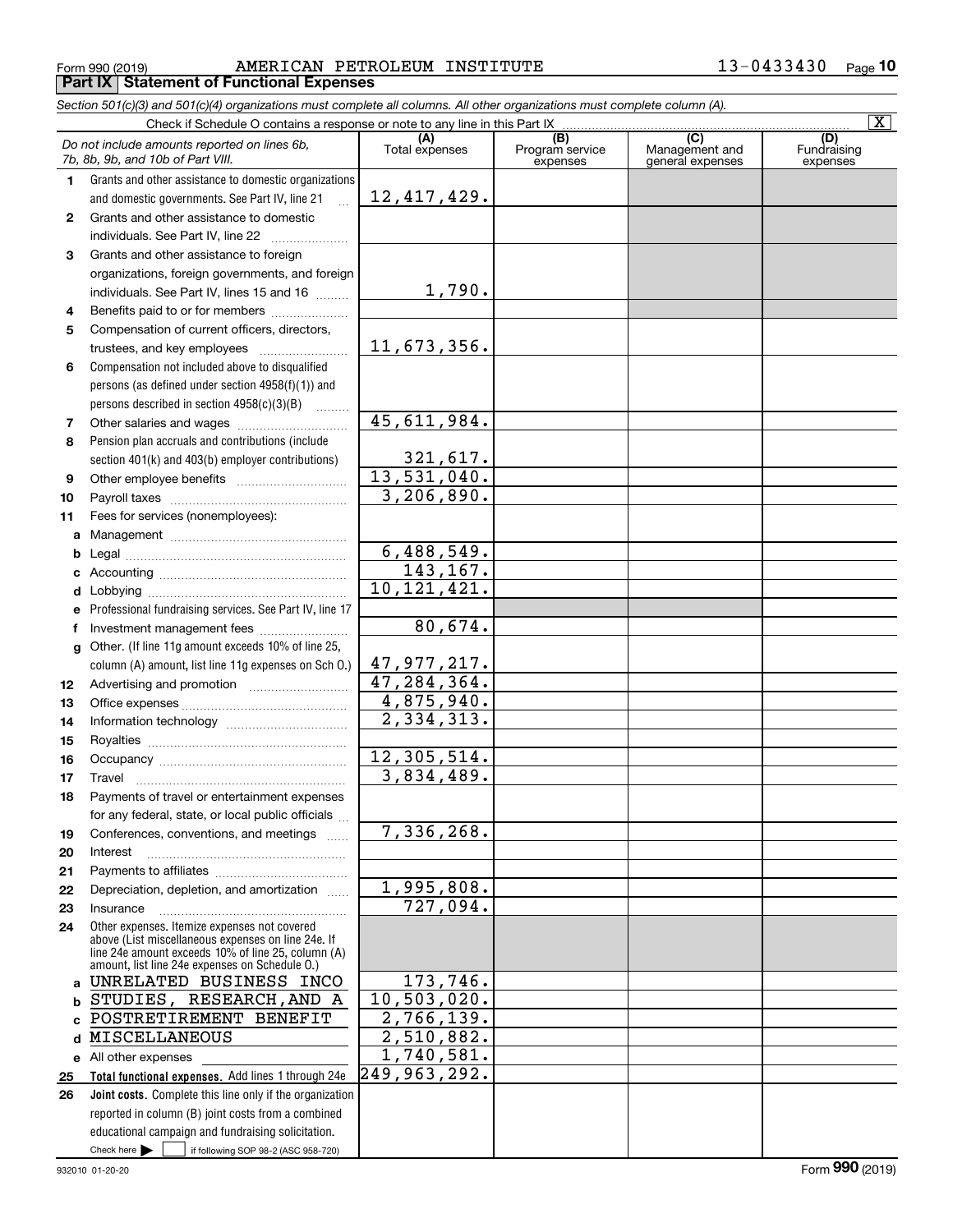| 0433430<br>AMERICAN PETROLEUM INSTITUTE<br>Page 1 |  |
|---------------------------------------------------|--|
|---------------------------------------------------|--|

| Form 990 (2019) |                 | AMERICAN PETROLEUM INSTITUTE | 3-0433430 | Page |
|-----------------|-----------------|------------------------------|-----------|------|
| Part X          | ∣ Balance Sheet |                              |           |      |

|                             |    | Check if Schedule O contains a response or note to any line in this Part X                                                                                                                                                     |                             |                         |                              |
|-----------------------------|----|--------------------------------------------------------------------------------------------------------------------------------------------------------------------------------------------------------------------------------|-----------------------------|-------------------------|------------------------------|
|                             |    |                                                                                                                                                                                                                                | (A)<br>Beginning of year    |                         | (B)<br>End of year           |
|                             | 1. |                                                                                                                                                                                                                                |                             | 1.                      |                              |
|                             | 2  |                                                                                                                                                                                                                                | 28, 166, 820.               | $\mathbf{2}$            | 31, 337, 864.                |
|                             | з  |                                                                                                                                                                                                                                |                             | 3                       |                              |
|                             | 4  |                                                                                                                                                                                                                                | $\overline{20,657,581}$ .   | $\overline{\mathbf{4}}$ | 11, 371, 362.                |
|                             | 5  | Loans and other receivables from any current or former officer, director,                                                                                                                                                      |                             |                         |                              |
|                             |    | trustee, key employee, creator or founder, substantial contributor, or 35%                                                                                                                                                     |                             |                         |                              |
|                             |    | controlled entity or family member of any of these persons                                                                                                                                                                     |                             | 5                       |                              |
|                             | 6  | Loans and other receivables from other disqualified persons (as defined                                                                                                                                                        |                             |                         |                              |
|                             |    | under section 4958(f)(1)), and persons described in section 4958(c)(3)(B)<br>$\sim$                                                                                                                                            |                             | 6                       |                              |
|                             | 7  |                                                                                                                                                                                                                                |                             | $\overline{7}$          |                              |
| Assets                      | 8  |                                                                                                                                                                                                                                |                             | 8                       |                              |
|                             | 9  | Prepaid expenses and deferred charges [11] matter continuum matter and the Prepaid expenses and deferred charges                                                                                                               | 2,718,326.                  | 9                       | 7,798,114.                   |
|                             |    | 10a Land, buildings, and equipment: cost or other                                                                                                                                                                              |                             |                         |                              |
|                             |    | 42,532,108.<br>basis. Complete Part VI of Schedule D  10a                                                                                                                                                                      |                             |                         |                              |
|                             |    | $\overline{27,718,936}$ .                                                                                                                                                                                                      | 10,310,129.                 | 10c                     | 14,813,172.                  |
|                             | 11 |                                                                                                                                                                                                                                | 31,717,965.                 | 11                      | 33, 108, 237.                |
|                             | 12 |                                                                                                                                                                                                                                |                             | 12                      |                              |
|                             | 13 |                                                                                                                                                                                                                                |                             | 13                      |                              |
|                             | 14 |                                                                                                                                                                                                                                |                             | 14                      |                              |
|                             | 15 |                                                                                                                                                                                                                                | $\overline{48,911,467}$ .   | 15                      | 32,753,856.                  |
|                             | 16 |                                                                                                                                                                                                                                | 142,482,288.                | 16                      | $\overline{131}$ , 182, 605. |
|                             | 17 |                                                                                                                                                                                                                                | $\overline{18}$ , 411, 350. | 17                      | $\overline{20}$ , 850, 763.  |
|                             | 18 |                                                                                                                                                                                                                                |                             | 18                      |                              |
|                             | 19 | Deferred revenue manual contracts and contracts are all the contracts and contracts are contracted and contracts are contracted and contract are contracted and contract are contracted and contract are contracted and contra | 8,216,816.                  | 19                      | 7,167,706.                   |
|                             | 20 |                                                                                                                                                                                                                                |                             | 20                      |                              |
|                             | 21 | Escrow or custodial account liability. Complete Part IV of Schedule D                                                                                                                                                          |                             | 21                      |                              |
|                             | 22 | Loans and other payables to any current or former officer, director,                                                                                                                                                           |                             |                         |                              |
| Liabilities                 |    | trustee, key employee, creator or founder, substantial contributor, or 35%                                                                                                                                                     |                             |                         |                              |
|                             |    | controlled entity or family member of any of these persons                                                                                                                                                                     |                             | 22                      |                              |
|                             | 23 | Secured mortgages and notes payable to unrelated third parties                                                                                                                                                                 |                             | 23                      |                              |
|                             | 24 |                                                                                                                                                                                                                                |                             | 24                      |                              |
|                             | 25 | Other liabilities (including federal income tax, payables to related third                                                                                                                                                     |                             |                         |                              |
|                             |    | parties, and other liabilities not included on lines 17-24). Complete Part X                                                                                                                                                   |                             |                         |                              |
|                             |    | of Schedule D                                                                                                                                                                                                                  | 161, 606, 513.              | 25                      | 165,780,749.                 |
|                             | 26 | Total liabilities. Add lines 17 through 25                                                                                                                                                                                     | 188, 234, 679.              | 26                      | 193,799,218.                 |
|                             |    | Organizations that follow FASB ASC 958, check here $\triangleright \lfloor X \rfloor$                                                                                                                                          |                             |                         |                              |
|                             |    | and complete lines 27, 28, 32, and 33.                                                                                                                                                                                         |                             |                         |                              |
|                             | 27 | Net assets without donor restrictions                                                                                                                                                                                          | $-45, 752, 391.$            | 27                      | $-62,616,613.$               |
|                             | 28 |                                                                                                                                                                                                                                |                             | 28                      |                              |
|                             |    | Organizations that do not follow FASB ASC 958, check here ▶ □                                                                                                                                                                  |                             |                         |                              |
|                             |    | and complete lines 29 through 33.                                                                                                                                                                                              |                             |                         |                              |
|                             | 29 |                                                                                                                                                                                                                                |                             | 29                      |                              |
| Net Assets or Fund Balances | 30 | Paid-in or capital surplus, or land, building, or equipment fund                                                                                                                                                               |                             | 30                      |                              |
|                             | 31 | Retained earnings, endowment, accumulated income, or other funds<br>.                                                                                                                                                          |                             | 31                      |                              |
|                             | 32 |                                                                                                                                                                                                                                | $-45, 752, 391.$            | 32                      | $-62,616,613.$               |
|                             | 33 |                                                                                                                                                                                                                                | 142,482,288.                | 33                      | $\overline{131}$ , 182, 605. |

Form (2019) **990**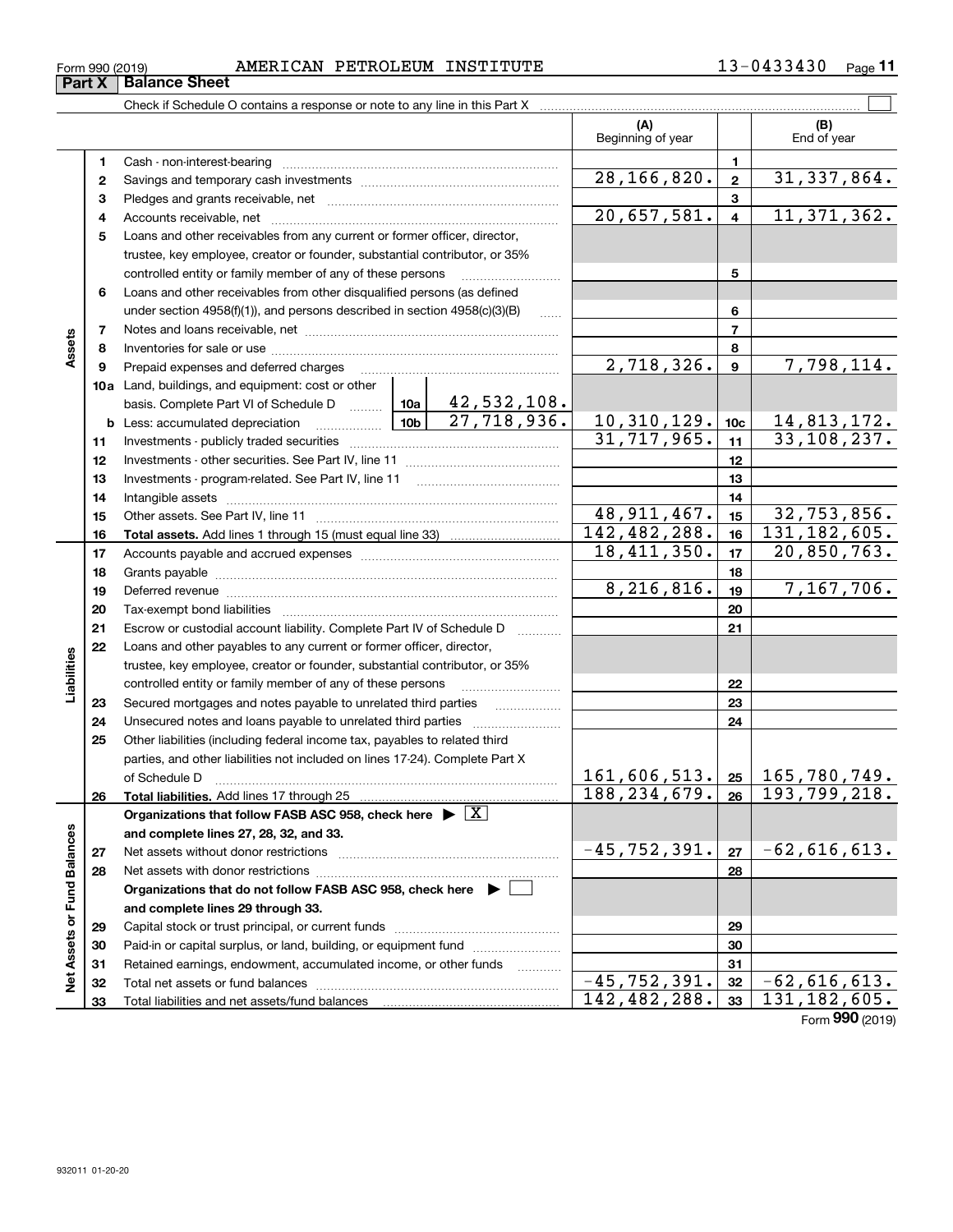|    | AMERICAN PETROLEUM INSTITUTE<br>Form 990 (2019)                                                                                 |                | 13-0433430       |          | Page 12                  |
|----|---------------------------------------------------------------------------------------------------------------------------------|----------------|------------------|----------|--------------------------|
|    | <b>Reconciliation of Net Assets</b><br><b>Part XI</b>                                                                           |                |                  |          |                          |
|    |                                                                                                                                 |                |                  |          | $\lceil \text{X} \rceil$ |
|    |                                                                                                                                 |                |                  |          |                          |
| 1  | Total revenue (must equal Part VIII, column (A), line 12)                                                                       | $\mathbf{1}$   | 238,520,840.     |          |                          |
| 2  | Total expenses (must equal Part IX, column (A), line 25)                                                                        | $\mathbf{2}$   | 249,963,292.     |          |                          |
| з  | Revenue less expenses. Subtract line 2 from line 1                                                                              | 3              | $-11, 442, 452.$ |          |                          |
| 4  |                                                                                                                                 | 4              | $-45, 752, 391.$ |          |                          |
| 5  | Net unrealized gains (losses) on investments                                                                                    | 5              |                  | 492,287. |                          |
| 6  |                                                                                                                                 | 6              |                  |          |                          |
| 7  | Investment expenses www.communication.com/www.communication.com/www.communication.com/www.com                                   | $\overline{7}$ |                  |          |                          |
| 8  | Prior period adjustments                                                                                                        | 8              |                  |          |                          |
| 9  | Other changes in net assets or fund balances (explain on Schedule O)                                                            | 9              | $-5,914,057.$    |          |                          |
| 10 | Net assets or fund balances at end of year. Combine lines 3 through 9 (must equal Part X, line 32,                              |                |                  |          |                          |
|    |                                                                                                                                 | 10             | $-62,616,613.$   |          |                          |
|    | Part XII Financial Statements and Reporting                                                                                     |                |                  |          |                          |
|    |                                                                                                                                 |                |                  |          | $\overline{\mathbf{x}}$  |
|    |                                                                                                                                 |                |                  | Yes      | No                       |
| 1  | $\boxed{\mathbf{X}}$ Accrual<br>Accounting method used to prepare the Form 990: <u>June</u> Cash<br>Other                       |                |                  |          |                          |
|    | If the organization changed its method of accounting from a prior year or checked "Other," explain in Schedule O.               |                |                  |          |                          |
|    | 2a Were the organization's financial statements compiled or reviewed by an independent accountant?                              |                | 2a               |          | Χ                        |
|    | If "Yes," check a box below to indicate whether the financial statements for the year were compiled or reviewed on a            |                |                  |          |                          |
|    | separate basis, consolidated basis, or both:                                                                                    |                |                  |          |                          |
|    | Separate basis<br>Consolidated basis<br>Both consolidated and separate basis                                                    |                |                  |          |                          |
|    | <b>b</b> Were the organization's financial statements audited by an independent accountant?                                     |                | 2 <sub>b</sub>   | Χ        |                          |
|    | If "Yes," check a box below to indicate whether the financial statements for the year were audited on a separate basis,         |                |                  |          |                          |
|    | consolidated basis, or both:                                                                                                    |                |                  |          |                          |
|    | $\boxed{\textbf{X}}$ Consolidated basis<br>Separate basis<br>Both consolidated and separate basis                               |                |                  |          |                          |
|    | c If "Yes" to line 2a or 2b, does the organization have a committee that assumes responsibility for oversight of the audit,     |                |                  |          |                          |
|    |                                                                                                                                 |                | 2c               | х        |                          |
|    | If the organization changed either its oversight process or selection process during the tax year, explain on Schedule O.       |                |                  |          |                          |
|    | 3a As a result of a federal award, was the organization required to undergo an audit or audits as set forth in the Single Audit |                |                  |          |                          |
|    |                                                                                                                                 |                | За               |          | x                        |
|    | b If "Yes," did the organization undergo the required audit or audits? If the organization did not undergo the required audit   |                |                  |          |                          |
|    | or audits, explain why on Schedule O and describe any steps taken to undergo such audits                                        |                | 3b               |          |                          |

Form (2019) **990**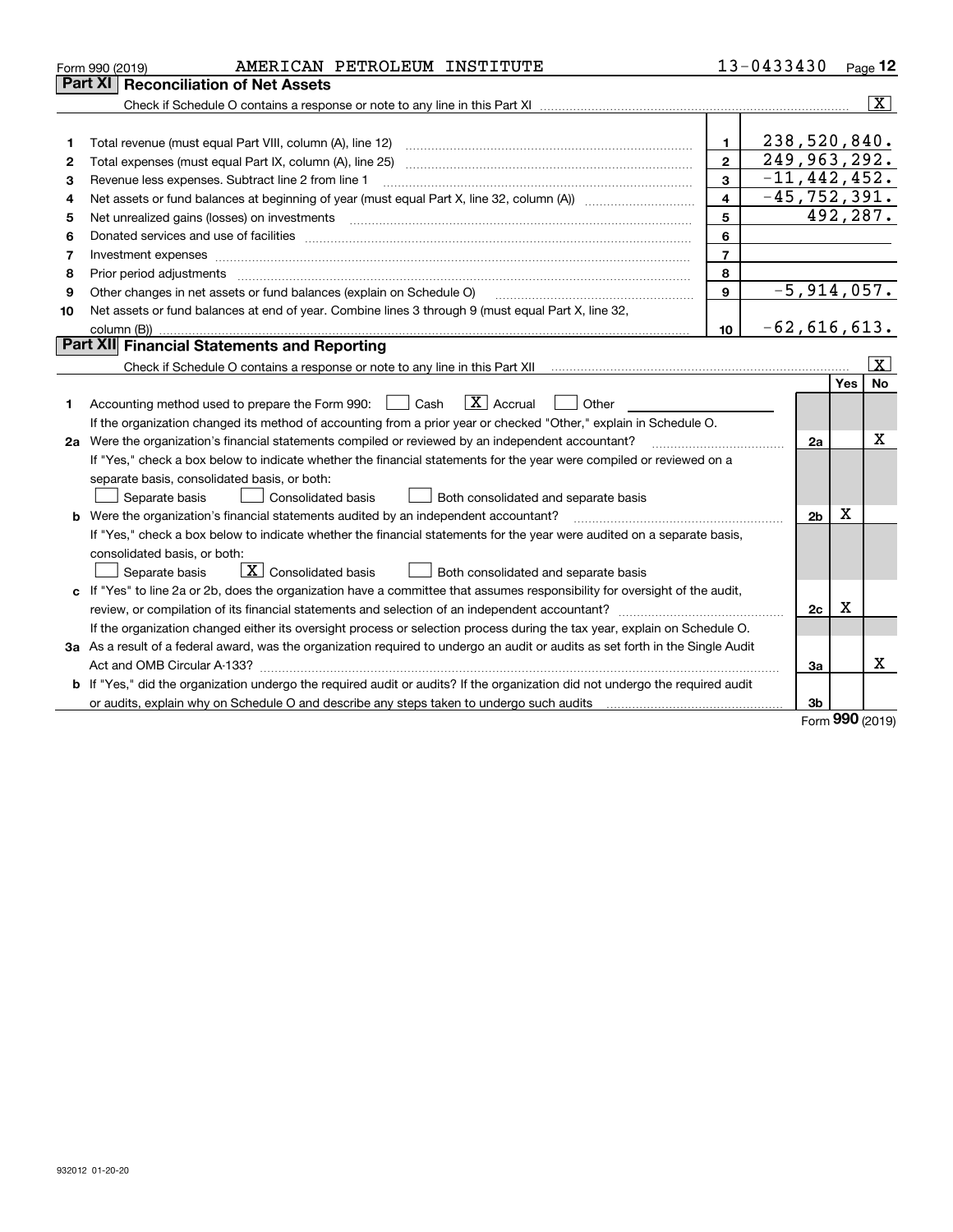| <b>SCHEDULE C</b>                                                                                                      | <b>Political Campaign and Lobbying Activities</b>                                                                                                                                                                                                                                                                                                                                                                                                                                                                                                                                                                                                                                                                                                                                                                                                                                                                                                                                                                                                           |            |                                                                             | OMB No. 1545-0047                                                                                                                                           |
|------------------------------------------------------------------------------------------------------------------------|-------------------------------------------------------------------------------------------------------------------------------------------------------------------------------------------------------------------------------------------------------------------------------------------------------------------------------------------------------------------------------------------------------------------------------------------------------------------------------------------------------------------------------------------------------------------------------------------------------------------------------------------------------------------------------------------------------------------------------------------------------------------------------------------------------------------------------------------------------------------------------------------------------------------------------------------------------------------------------------------------------------------------------------------------------------|------------|-----------------------------------------------------------------------------|-------------------------------------------------------------------------------------------------------------------------------------------------------------|
| (Form 990 or 990-EZ)<br>Department of the Treasury<br>Internal Revenue Service                                         | For Organizations Exempt From Income Tax Under section 501(c) and section 527<br>▶ Complete if the organization is described below. ▶ Attach to Form 990 or Form 990-EZ.<br>Go to www.irs.gov/Form990 for instructions and the latest information.                                                                                                                                                                                                                                                                                                                                                                                                                                                                                                                                                                                                                                                                                                                                                                                                          |            |                                                                             | <b>Open to Public</b><br>Inspection                                                                                                                         |
| • Section 527 organizations: Complete Part I-A only.<br>Tax) (see separate instructions), then<br>Name of organization | If the organization answered "Yes," on Form 990, Part IV, line 3, or Form 990-EZ, Part V, line 46 (Political Campaign Activities), then<br>• Section 501(c)(3) organizations: Complete Parts I-A and B. Do not complete Part I-C.<br>● Section 501(c) (other than section 501(c)(3)) organizations: Complete Parts I-A and C below. Do not complete Part I-B.<br>If the organization answered "Yes," on Form 990, Part IV, line 4, or Form 990-EZ, Part VI, line 47 (Lobbying Activities), then<br>• Section 501(c)(3) organizations that have filed Form 5768 (election under section 501(h)): Complete Part II-A. Do not complete Part II-B.<br>• Section 501(c)(3) organizations that have NOT filed Form 5768 (election under section 501(h)): Complete Part II-B. Do not complete Part II-A.<br>If the organization answered "Yes," on Form 990, Part IV, line 5 (Proxy Tax) (see separate instructions) or Form 990-EZ, Part V, line 35c (Proxy<br>• Section 501(c)(4), (5), or (6) organizations: Complete Part III.<br>AMERICAN PETROLEUM INSTITUTE |            |                                                                             | <b>Employer identification number</b><br>13-0433430                                                                                                         |
| Part I-A<br>Political campaign activity expenditures<br>2<br>Volunteer hours for political campaign activities         | Complete if the organization is exempt under section 501(c) or is a section 527 organization.<br>Provide a description of the organization's direct and indirect political campaign activities in Part IV.                                                                                                                                                                                                                                                                                                                                                                                                                                                                                                                                                                                                                                                                                                                                                                                                                                                  |            |                                                                             | 455,901.<br>$\blacktriangleright$ \$                                                                                                                        |
| Part I-B                                                                                                               | Complete if the organization is exempt under section 501(c)(3).<br>Enter the amount of any excise tax incurred by the organization under section 4955<br>2 Enter the amount of any excise tax incurred by organization managers under section 4955<br>3 If the organization incurred a section 4955 tax, did it file Form 4720 for this year?                                                                                                                                                                                                                                                                                                                                                                                                                                                                                                                                                                                                                                                                                                               |            | $\blacktriangleright$ \$                                                    | Yes<br>No<br>Yes<br>No                                                                                                                                      |
| <b>b</b> If "Yes," describe in Part IV.<br>Part I-C<br>exempt function activities<br>line 17b<br>5.                    | Complete if the organization is exempt under section 501(c), except section 501(c)(3).<br>1 Enter the amount directly expended by the filing organization for section 527 exempt function activities<br>2 Enter the amount of the filing organization's funds contributed to other organizations for section 527<br>3 Total exempt function expenditures. Add lines 1 and 2. Enter here and on Form 1120-POL,<br>Did the filing organization file Form 1120-POL for this year?<br>Enter the names, addresses and employer identification number (EIN) of all section 527 political organizations to which the filing organization<br>made payments. For each organization listed, enter the amount paid from the filing organization's funds. Also enter the amount of political<br>contributions received that were promptly and directly delivered to a separate political organization, such as a separate segregated fund or a<br>political action committee (PAC). If additional space is needed, provide information in Part IV.                      |            | $\blacktriangleright$ \$<br>$\blacktriangleright$ \$<br>► \$                | 455,901.<br>455,901.<br>$\boxed{\text{X}}$ Yes<br><b>No</b>                                                                                                 |
| (a) Name<br>AMERICAN PETROLEUM                                                                                         | (b) Address<br>WASHINGTON, DC                                                                                                                                                                                                                                                                                                                                                                                                                                                                                                                                                                                                                                                                                                                                                                                                                                                                                                                                                                                                                               | $(c)$ EIN  | (d) Amount paid from<br>filing organization's<br>funds. If none, enter -0-. | (e) Amount of political<br>contributions received and<br>promptly and directly<br>delivered to a separate<br>political organization.<br>If none, enter -0-. |
| INSTITUTE POLITI<br>COLORADO PETROLEUM                                                                                 | 20001                                                                                                                                                                                                                                                                                                                                                                                                                                                                                                                                                                                                                                                                                                                                                                                                                                                                                                                                                                                                                                                       | 26-2596972 | $\mathbf 0$ .                                                               | 49,515.                                                                                                                                                     |

| COLORADO PETROLEUM                  |                  |                |          |       |
|-------------------------------------|------------------|----------------|----------|-------|
| COUNCIL COMMITTE                    | DENVER, CO 80264 | 84-3347257     | 240,901. | 0.    |
| COMMUNITY LEADERS OF                |                  |                |          |       |
| AMERICA                             | DALLAS, TX 75201 | 46-3149989     | 15,000.  | $0$ . |
| REPUBLICAN ATTORNEYS WASHINGTON, DC |                  |                |          |       |
| GENERAL ASSOCI                      | 20006            | $46 - 4501717$ | 50,000.  | 0.    |
| REPUBLICAN                          | WASHINGTON, DC   |                |          |       |
| GOVERNOR'S ASSOCIATI 20006          |                  | $11 - 3655877$ | 125,000. | $0$ . |
| REPUBLICAN STATE                    | WASHINGTON, DC   |                |          |       |
| LEADERSHIP COMMITT                  | 20004            | $05 - 0532524$ | 25,000.  | 0.    |

**For Paperwork Reduction Act Notice, see the Instructions for Form 990 or 990-EZ. Schedule C (Form 990 or 990-EZ) 2019** LHASEE PART IV FOR CONTINUATION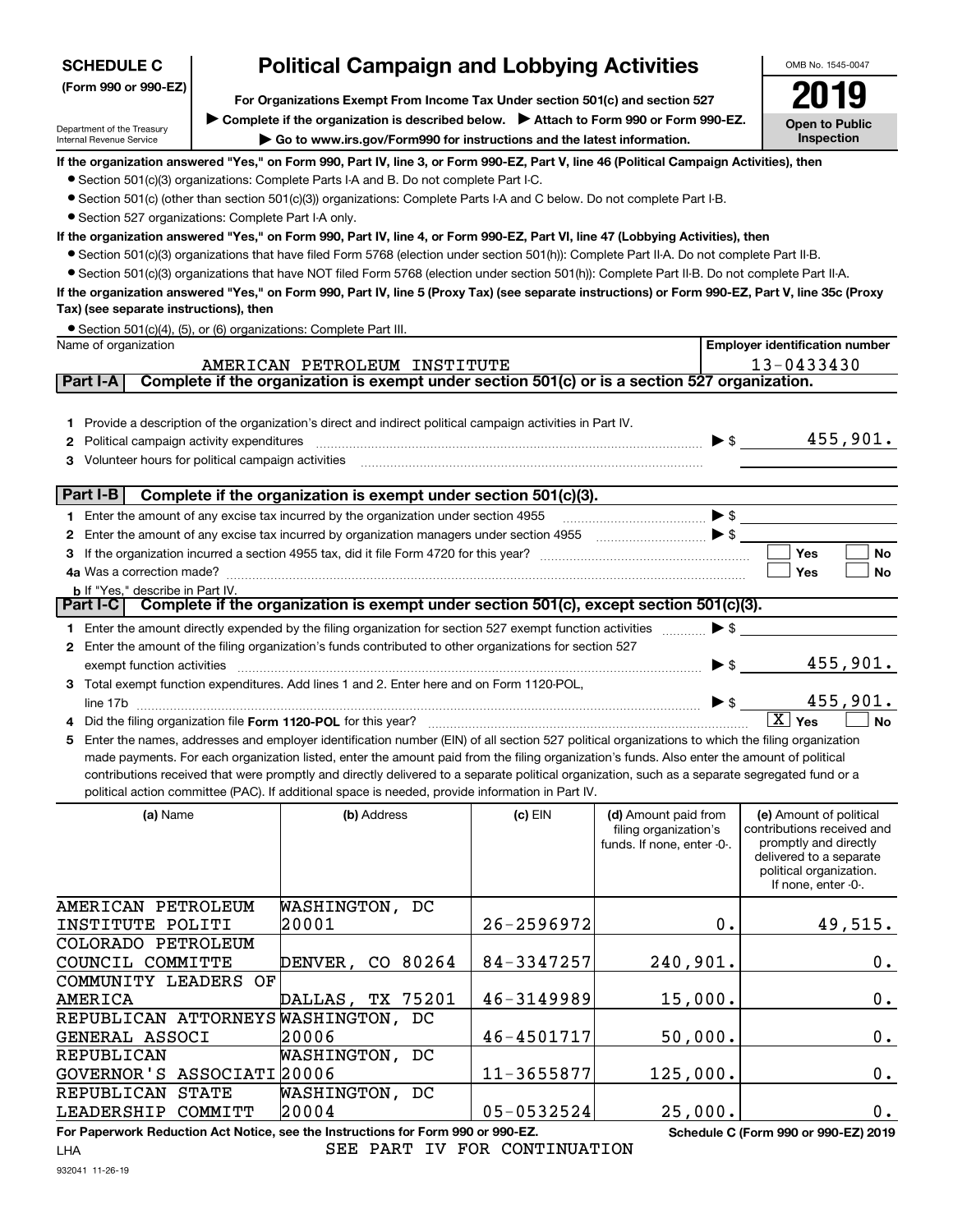| Schedule C (Form 990 or 990-EZ) 2019 AMERICAN PETROLEUM INSTITUTE                                                                   |                                        |                                                                                                                                   |            |                              | $13 - 0433430$ Page 2          |
|-------------------------------------------------------------------------------------------------------------------------------------|----------------------------------------|-----------------------------------------------------------------------------------------------------------------------------------|------------|------------------------------|--------------------------------|
| Complete if the organization is exempt under section 501(c)(3) and filed Form 5768 (election under<br>Part II-A<br>section 501(h)). |                                        |                                                                                                                                   |            |                              |                                |
| A Check $\blacktriangleright$                                                                                                       |                                        | if the filing organization belongs to an affiliated group (and list in Part IV each affiliated group member's name, address, EIN, |            |                              |                                |
| expenses, and share of excess lobbying expenditures).                                                                               |                                        |                                                                                                                                   |            |                              |                                |
| <b>B</b> Check $\blacktriangleright$                                                                                                |                                        | if the filing organization checked box A and "limited control" provisions apply.                                                  |            |                              |                                |
|                                                                                                                                     | <b>Limits on Lobbying Expenditures</b> |                                                                                                                                   |            | (a) Filing<br>organization's | (b) Affiliated group<br>totals |
|                                                                                                                                     |                                        | (The term "expenditures" means amounts paid or incurred.)                                                                         |            | totals                       |                                |
| 1a Total lobbying expenditures to influence public opinion (grassroots lobbying)                                                    |                                        |                                                                                                                                   |            |                              |                                |
| <b>b</b> Total lobbying expenditures to influence a legislative body (direct lobbying)                                              |                                        |                                                                                                                                   |            |                              |                                |
| с                                                                                                                                   |                                        |                                                                                                                                   |            |                              |                                |
| d Other exempt purpose expenditures                                                                                                 |                                        |                                                                                                                                   |            |                              |                                |
|                                                                                                                                     |                                        |                                                                                                                                   |            |                              |                                |
| f Lobbying nontaxable amount. Enter the amount from the following table in both columns.                                            |                                        |                                                                                                                                   |            |                              |                                |
| If the amount on line 1e, column (a) or (b) is:                                                                                     |                                        | The lobbying nontaxable amount is:                                                                                                |            |                              |                                |
| Not over \$500,000                                                                                                                  |                                        | 20% of the amount on line 1e.                                                                                                     |            |                              |                                |
| Over \$500,000 but not over \$1,000,000                                                                                             |                                        | \$100,000 plus 15% of the excess over \$500,000.                                                                                  |            |                              |                                |
| Over \$1,000,000 but not over \$1,500,000                                                                                           |                                        | \$175,000 plus 10% of the excess over \$1,000,000.                                                                                |            |                              |                                |
| Over \$1,500,000 but not over \$17,000,000                                                                                          |                                        |                                                                                                                                   |            |                              |                                |
| Over \$17,000,000                                                                                                                   | \$1,000,000.                           |                                                                                                                                   |            |                              |                                |
|                                                                                                                                     |                                        |                                                                                                                                   |            |                              |                                |
| g Grassroots nontaxable amount (enter 25% of line 1f)                                                                               |                                        |                                                                                                                                   |            |                              |                                |
| <b>h</b> Subtract line 1g from line 1a. If zero or less, enter -0-                                                                  |                                        |                                                                                                                                   |            |                              |                                |
| i Subtract line 1f from line 1c. If zero or less, enter -0-                                                                         |                                        |                                                                                                                                   |            |                              |                                |
| j If there is an amount other than zero on either line 1h or line 1i, did the organization file Form 4720                           |                                        |                                                                                                                                   |            |                              |                                |
| reporting section 4911 tax for this year?                                                                                           |                                        |                                                                                                                                   |            |                              | Yes<br>No                      |
|                                                                                                                                     |                                        | 4-Year Averaging Period Under Section 501(h)                                                                                      |            |                              |                                |
| (Some organizations that made a section 501(h) election do not have to complete all of the five columns below.                      |                                        | See the separate instructions for lines 2a through 2f.)                                                                           |            |                              |                                |
|                                                                                                                                     |                                        | Lobbying Expenditures During 4-Year Averaging Period                                                                              |            |                              |                                |
| Calendar year<br>(or fiscal year beginning in)                                                                                      | (a) 2016                               | (b) $2017$                                                                                                                        | $(c)$ 2018 | $(d)$ 2019                   | (e) Total                      |
| 2a Lobbying nontaxable amount                                                                                                       |                                        |                                                                                                                                   |            |                              |                                |
| <b>b</b> Lobbying ceiling amount<br>(150% of line 2a, column(e))                                                                    |                                        |                                                                                                                                   |            |                              |                                |
| c Total lobbying expenditures                                                                                                       |                                        |                                                                                                                                   |            |                              |                                |
| d Grassroots nontaxable amount                                                                                                      |                                        |                                                                                                                                   |            |                              |                                |
| e Grassroots ceiling amount                                                                                                         |                                        |                                                                                                                                   |            |                              |                                |
| (150% of line 2d, column (e))                                                                                                       |                                        |                                                                                                                                   |            |                              |                                |
| f Grassroots lobbying expenditures                                                                                                  |                                        |                                                                                                                                   |            |                              |                                |

**Schedule C (Form 990 or 990-EZ) 2019**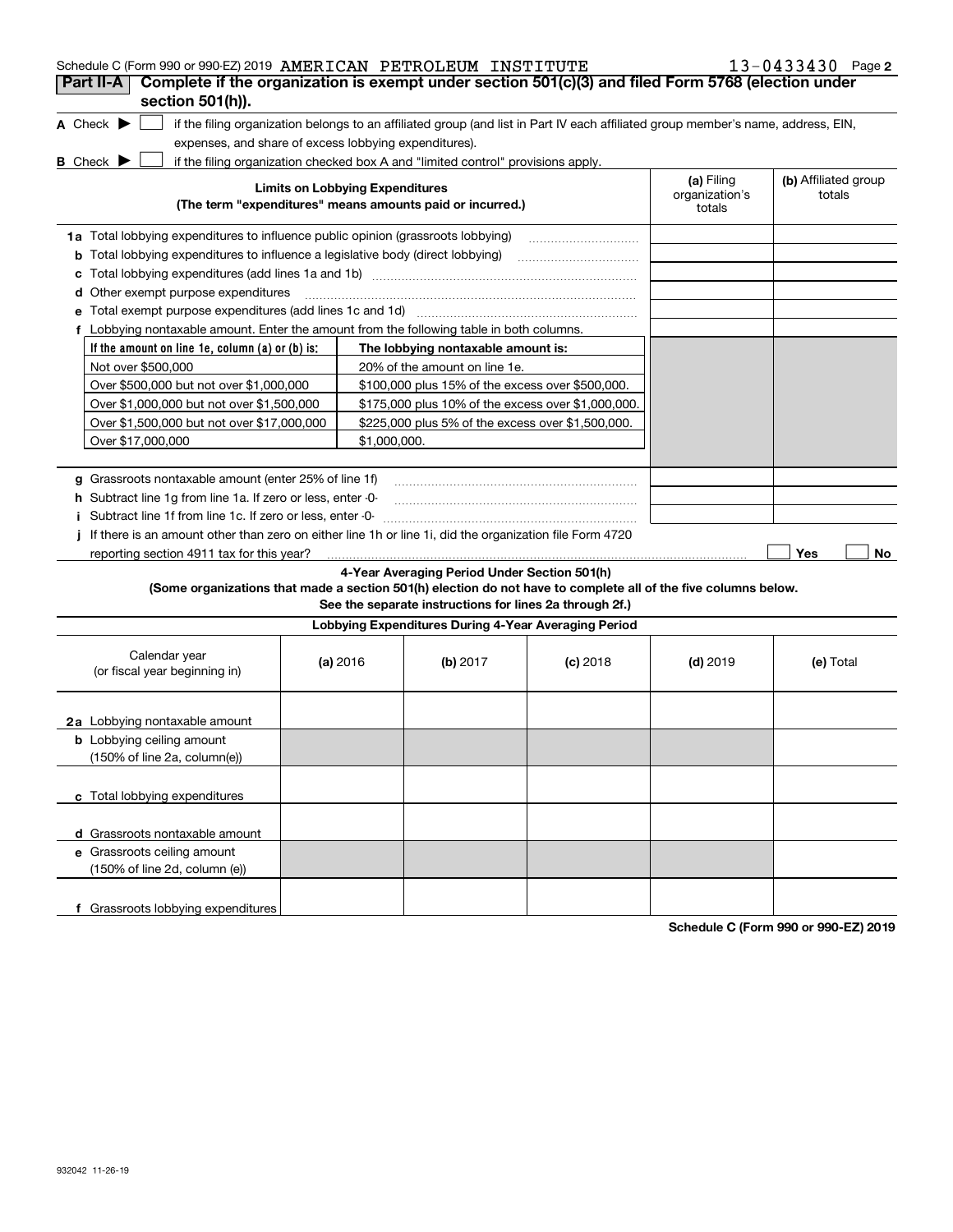#### Schedule C (Form 990 or 990-EZ) 2019 Page AMERICAN PETROLEUM INSTITUTE 13-0433430

## **3**

## **Part II-B Complete if the organization is exempt under section 501(c)(3) and has NOT filed Form 5768 (election under section 501(h)).**

| For each "Yes" response on lines 1a through 1i below, provide in Part IV a detailed description<br>of the lobbying activity.                                                                                                         |  | (a)            |                  | (b)        |  |
|--------------------------------------------------------------------------------------------------------------------------------------------------------------------------------------------------------------------------------------|--|----------------|------------------|------------|--|
|                                                                                                                                                                                                                                      |  | No             | Amount           |            |  |
| During the year, did the filing organization attempt to influence foreign, national, state, or<br>1.                                                                                                                                 |  |                |                  |            |  |
| local legislation, including any attempt to influence public opinion on a legislative matter                                                                                                                                         |  |                |                  |            |  |
| or referendum, through the use of:                                                                                                                                                                                                   |  |                |                  |            |  |
|                                                                                                                                                                                                                                      |  |                |                  |            |  |
| <b>b</b> Paid staff or management (include compensation in expenses reported on lines 1c through 1i)?                                                                                                                                |  |                |                  |            |  |
|                                                                                                                                                                                                                                      |  |                |                  |            |  |
|                                                                                                                                                                                                                                      |  |                |                  |            |  |
| e Publications, or published or broadcast statements?                                                                                                                                                                                |  |                |                  |            |  |
| f Grants to other organizations for lobbying purposes?                                                                                                                                                                               |  |                |                  |            |  |
| g Direct contact with legislators, their staffs, government officials, or a legislative body?                                                                                                                                        |  |                |                  |            |  |
| h Rallies, demonstrations, seminars, conventions, speeches, lectures, or any similar means?                                                                                                                                          |  |                |                  |            |  |
| <i>i</i> Other activities?                                                                                                                                                                                                           |  |                |                  |            |  |
|                                                                                                                                                                                                                                      |  |                |                  |            |  |
| 2a Did the activities in line 1 cause the organization to be not described in section 501(c)(3)?                                                                                                                                     |  |                |                  |            |  |
|                                                                                                                                                                                                                                      |  |                |                  |            |  |
| c If "Yes," enter the amount of any tax incurred by organization managers under section 4912                                                                                                                                         |  |                |                  |            |  |
| d If the filing organization incurred a section 4912 tax, did it file Form 4720 for this year?                                                                                                                                       |  |                |                  |            |  |
| Complete if the organization is exempt under section 501(c)(4), section 501(c)(5), or section<br><b>Part III-A</b> I<br>$501(c)(6)$ .                                                                                                |  |                |                  |            |  |
|                                                                                                                                                                                                                                      |  |                | Yes              | No         |  |
| 1.                                                                                                                                                                                                                                   |  | 1              |                  | х          |  |
| 2                                                                                                                                                                                                                                    |  | $\mathbf{2}$   |                  | X          |  |
| Did the organization agree to carry over lobbying and political campaign activity expenditures from the prior year?<br>з                                                                                                             |  | 3              | х                |            |  |
| Complete if the organization is exempt under section 501(c)(4), section 501(c)(5), or section<br><b>Part III-B</b>                                                                                                                   |  |                |                  |            |  |
| 501(c)(6) and if either (a) BOTH Part III-A, lines 1 and 2, are answered "No" OR (b) Part III-A, line 3, is<br>answered "Yes."                                                                                                       |  |                |                  |            |  |
| Dues, assessments and similar amounts from members [11] matter contracts and similar amounts from members [11] matter contracts and similar amounts from members [11] matter contracts and similar amounts from members [11] m<br>1. |  | 1              |                  | 113166897. |  |
| Section 162(e) nondeductible lobbying and political expenditures (do not include amounts of political<br>2                                                                                                                           |  |                |                  |            |  |
| expenses for which the section 527(f) tax was paid).                                                                                                                                                                                 |  |                |                  |            |  |
|                                                                                                                                                                                                                                      |  |                | 2a 78, 287, 117. |            |  |
| <b>b</b> Carryover from last year manufactured and content to content the content of the content of the content of the content of the content of the content of the content of the content of the content of the content of the con  |  | 2 <sub>b</sub> |                  | 4,304,561. |  |
| с                                                                                                                                                                                                                                    |  |                | $2c$ 82,591,678. |            |  |
| Aggregate amount reported in section 6033(e)(1)(A) notices of nondeductible section 162(e) dues                                                                                                                                      |  | $\mathbf{3}$   | 90, 533, 518.    |            |  |
| If notices were sent and the amount on line 2c exceeds the amount on line 3, what portion of the excess<br>4                                                                                                                         |  |                |                  |            |  |
| does the organization agree to carryover to the reasonable estimate of nondeductible lobbying and political                                                                                                                          |  |                |                  |            |  |
| expenditure next year?                                                                                                                                                                                                               |  | 4              | $-7,941,840$ .   |            |  |
| Taxable amount of lobbying and political expenditures (see instructions)<br>5                                                                                                                                                        |  | 5              |                  |            |  |
| <b>Part IV</b><br><b>Supplemental Information</b>                                                                                                                                                                                    |  |                |                  |            |  |
| Provide the descriptions required for Part I-A, line 1; Part I-B, line 4; Part I-C, line 5; Part II-A (affiliated group list); Part II-A, lines 1 and 2 (see                                                                         |  |                |                  |            |  |
| instructions); and Part II-B, line 1. Also, complete this part for any additional information.<br>PART I-A, LINE 1:                                                                                                                  |  |                |                  |            |  |
| API CONDUCTS POLITICAL ACTIVITIES THROUGH A SEPARATE SEGREGATED                                                                                                                                                                      |  |                | FUND,            |            |  |
| AMERICAN PETROLEUM INSTITUTE POLITICAL ACTION COMMITTEE.                                                                                                                                                                             |  | IN 2019, API   |                  |            |  |
| PAYMENTS TOTALING \$445,901 TO SECTION 527 POLITICAL ORGANIZATIONS.<br>MADE                                                                                                                                                          |  |                |                  |            |  |

## PART I-C CONTINUATION FOR INCOMPLETE NAME/ADDRESS INFORMATION: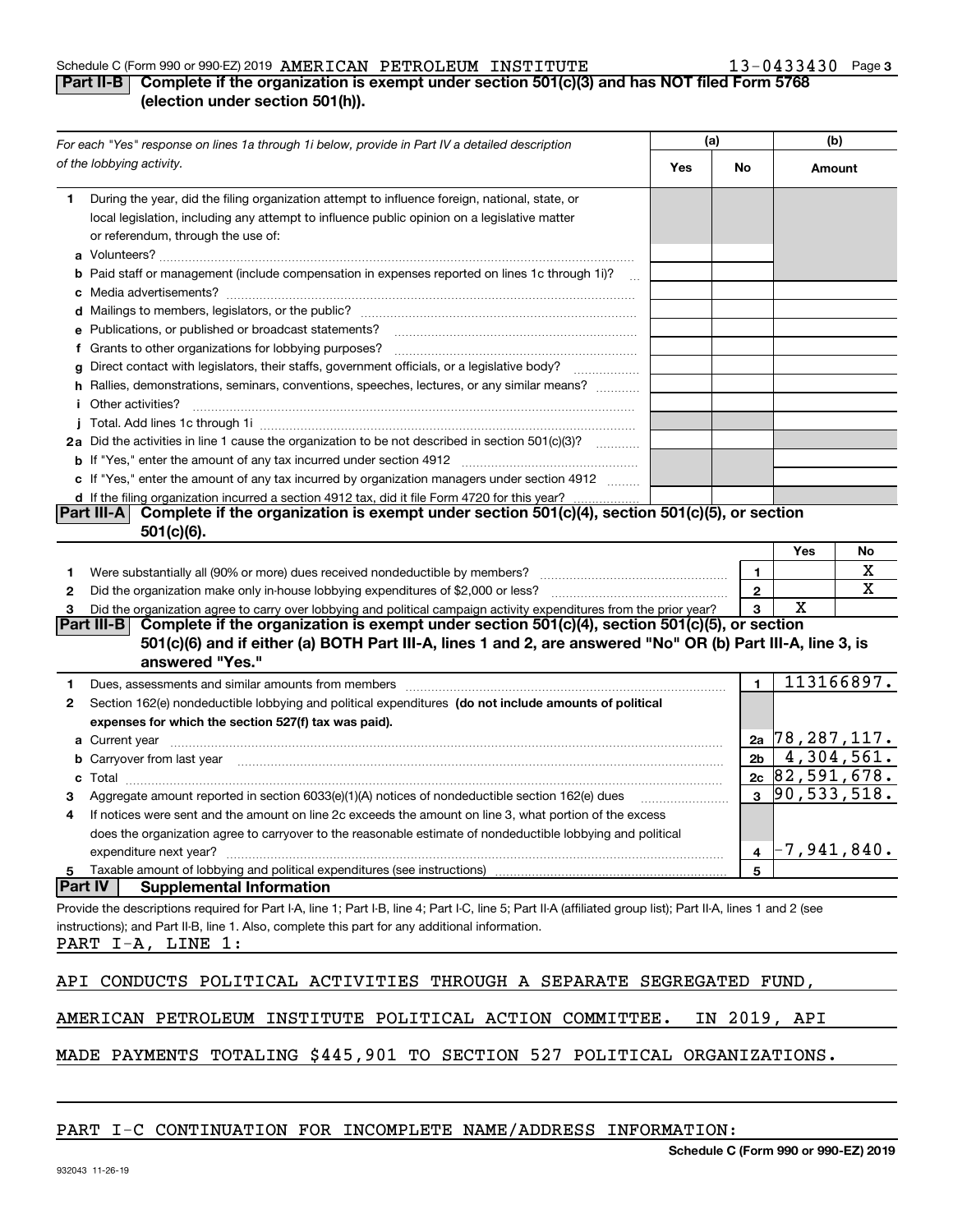AMERICAN PETROLEUM INSTITUTE POLITICAL ACTION COMMITTEE

200 MASSACHUSETTS AVE, NW, SUITE 1100 WASHINGTON, DC 20001

COLORADO PETROLEUM COUNCIL COMMITTEE

1660 LINCOLN STREET, SUITE 2900 DENVER, CO 80264

COMMUNITY LEADERS OF AMERICA

2101 CEDAR SPRINGS ROAD, SUITE 1050 DALLAS, TX 75201

REPUBLICAN ATTORNEYS GENERAL ASSOCIATION

1747 PENN AVE, NW, STE 800 WASHINGTON, DC 20006

REPUBLICAN GOVERNOR'S ASSOCIATION

1747 PENN AVE, NW, STE 250 WASHINGTON, DC 20006

REPUBLICAN STATE LEADERSHIP COMMITTEE

1201 F STREET, NW, SUITE 675 WASHINGTON, DC 20004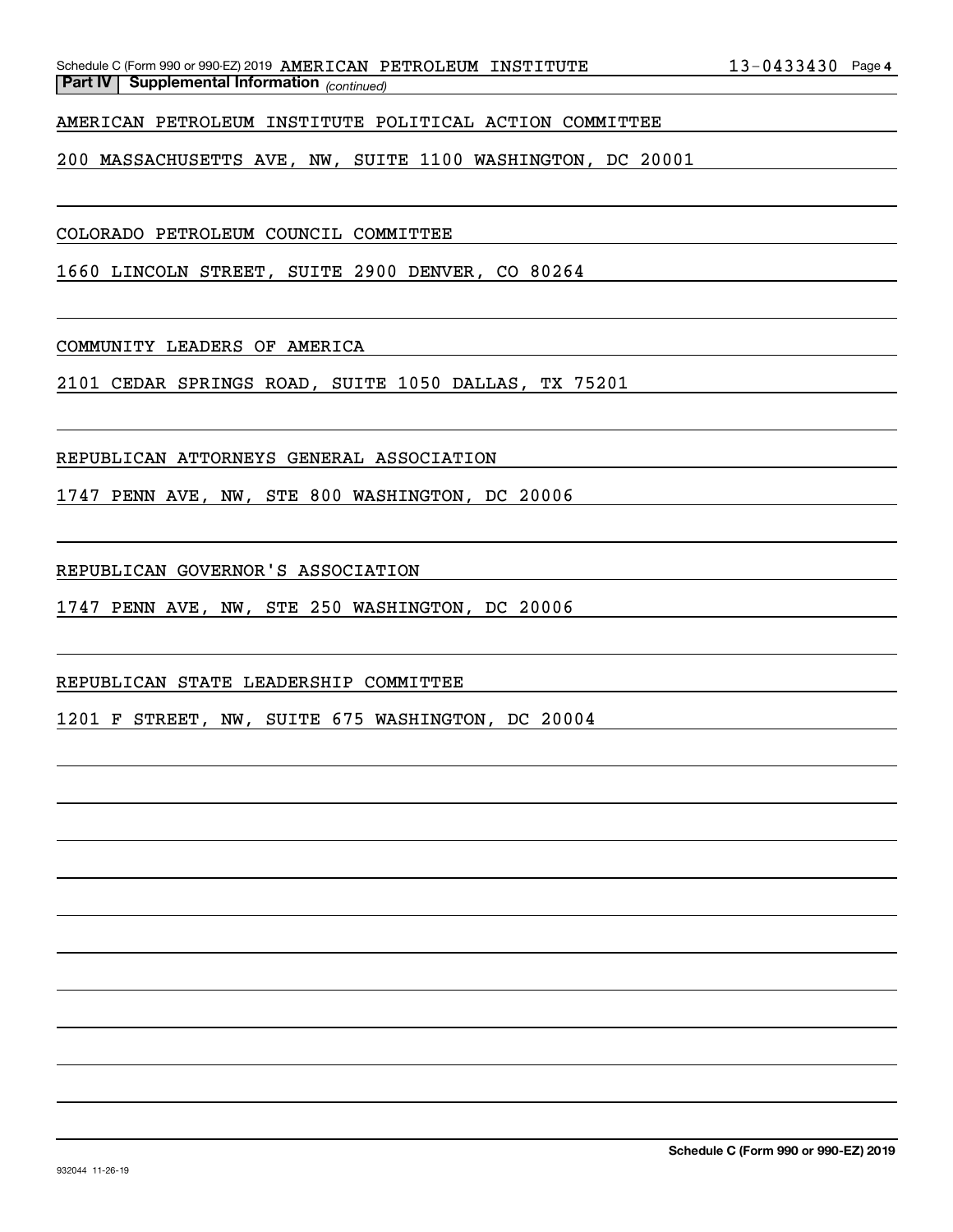| <b>SCHEDULE D</b> |  |
|-------------------|--|
|-------------------|--|

Department of the Treasury Internal Revenue Service

| (Form 990) |  |
|------------|--|
|------------|--|

## **SCHEDULE D Supplemental Financial Statements**

(Form 990)<br>
Pepartment of the Treasury<br>
Department of the Treasury<br>
Department of the Treasury<br>
Department of the Treasury<br> **Co to www.irs.gov/Form990 for instructions and the latest information.**<br> **Co to www.irs.gov/Form9** 

| <b>ìo to www.irs.gov/Form990 for instructions and the latest informat</b> i |  |
|-----------------------------------------------------------------------------|--|



|         | Name of the organization<br>AMERICAN PETROLEUM INSTITUTE                                                                                       | <b>Employer identification number</b><br>13-0433430 |
|---------|------------------------------------------------------------------------------------------------------------------------------------------------|-----------------------------------------------------|
| Part I  | Organizations Maintaining Donor Advised Funds or Other Similar Funds or Accounts. Complete if the                                              |                                                     |
|         | organization answered "Yes" on Form 990, Part IV, line 6.                                                                                      |                                                     |
|         | (a) Donor advised funds                                                                                                                        | (b) Funds and other accounts                        |
| 1.      |                                                                                                                                                |                                                     |
| 2       | Aggregate value of contributions to (during year)                                                                                              |                                                     |
| з       | Aggregate value of grants from (during year)                                                                                                   |                                                     |
| 4       |                                                                                                                                                |                                                     |
| 5       | Did the organization inform all donors and donor advisors in writing that the assets held in donor advised funds                               |                                                     |
|         |                                                                                                                                                | Yes<br>No                                           |
| 6       | Did the organization inform all grantees, donors, and donor advisors in writing that grant funds can be used only                              |                                                     |
|         | for charitable purposes and not for the benefit of the donor or donor advisor, or for any other purpose conferring                             |                                                     |
|         | impermissible private benefit?                                                                                                                 | Yes<br>No                                           |
| Part II | Conservation Easements. Complete if the organization answered "Yes" on Form 990, Part IV, line 7.                                              |                                                     |
| 1       | Purpose(s) of conservation easements held by the organization (check all that apply).                                                          |                                                     |
|         | Preservation of land for public use (for example, recreation or education)                                                                     | Preservation of a historically important land area  |
|         | Protection of natural habitat                                                                                                                  | Preservation of a certified historic structure      |
|         | Preservation of open space                                                                                                                     |                                                     |
| 2       | Complete lines 2a through 2d if the organization held a qualified conservation contribution in the form of a conservation easement on the last |                                                     |
|         | day of the tax year.                                                                                                                           | Held at the End of the Tax Year                     |
| а       | Total number of conservation easements                                                                                                         | 2a                                                  |
| b       | Total acreage restricted by conservation easements                                                                                             | 2b                                                  |
| c       |                                                                                                                                                | 2c                                                  |
| d       | Number of conservation easements included in (c) acquired after 7/25/06, and not on a historic structure                                       |                                                     |
|         | listed in the National Register [1,1,2000] [1,2000] [1,2000] [1,2000] [1,2000] [1,2000] [1,2000] [1,2000] [1,2000] [                           | 2d                                                  |
| 3       | Number of conservation easements modified, transferred, released, extinguished, or terminated by the organization during the tax               |                                                     |
|         | year                                                                                                                                           |                                                     |
| 4       | Number of states where property subject to conservation easement is located >                                                                  |                                                     |
| 5       | Does the organization have a written policy regarding the periodic monitoring, inspection, handling of                                         |                                                     |
|         | violations, and enforcement of the conservation easements it holds?                                                                            | Yes<br>No                                           |
| 6       | Staff and volunteer hours devoted to monitoring, inspecting, handling of violations, and enforcing conservation easements during the year      |                                                     |
|         |                                                                                                                                                |                                                     |
| 7       | Amount of expenses incurred in monitoring, inspecting, handling of violations, and enforcing conservation easements during the year            |                                                     |
|         | $\blacktriangleright$ \$                                                                                                                       |                                                     |
| 8       | Does each conservation easement reported on line 2(d) above satisfy the requirements of section 170(h)(4)(B)(i)                                |                                                     |
|         | and section $170(h)(4)(B)(ii)?$                                                                                                                | Yes<br>No                                           |
| 9       | In Part XIII, describe how the organization reports conservation easements in its revenue and expense statement and                            |                                                     |
|         | balance sheet, and include, if applicable, the text of the footnote to the organization's financial statements that describes the              |                                                     |
|         | organization's accounting for conservation easements.                                                                                          |                                                     |
|         | Organizations Maintaining Collections of Art, Historical Treasures, or Other Similar Assets.<br>Part III                                       |                                                     |
|         | Complete if the organization answered "Yes" on Form 990, Part IV, line 8.                                                                      |                                                     |
|         | 1a If the organization elected, as permitted under FASB ASC 958, not to report in its revenue statement and balance sheet works                |                                                     |
|         | of art, historical treasures, or other similar assets held for public exhibition, education, or research in furtherance of public              |                                                     |
|         | service, provide in Part XIII the text of the footnote to its financial statements that describes these items.                                 |                                                     |
|         | <b>b</b> If the organization elected, as permitted under FASB ASC 958, to report in its revenue statement and balance sheet works of           |                                                     |
|         | art, historical treasures, or other similar assets held for public exhibition, education, or research in furtherance of public service,        |                                                     |
|         |                                                                                                                                                |                                                     |
|         | provide the following amounts relating to these items:                                                                                         | $\blacktriangleright$ \$                            |
|         | (ii) Assets included in Form 990, Part X                                                                                                       | $\blacktriangleright$ \$                            |
| 2       | If the organization received or held works of art, historical treasures, or other similar assets for financial gain, provide                   |                                                     |
|         |                                                                                                                                                |                                                     |
|         | the following amounts required to be reported under FASB ASC 958 relating to these items:                                                      |                                                     |
|         |                                                                                                                                                | - \$<br>$\blacktriangleright$ \$                    |
|         |                                                                                                                                                |                                                     |

932051 10-02-19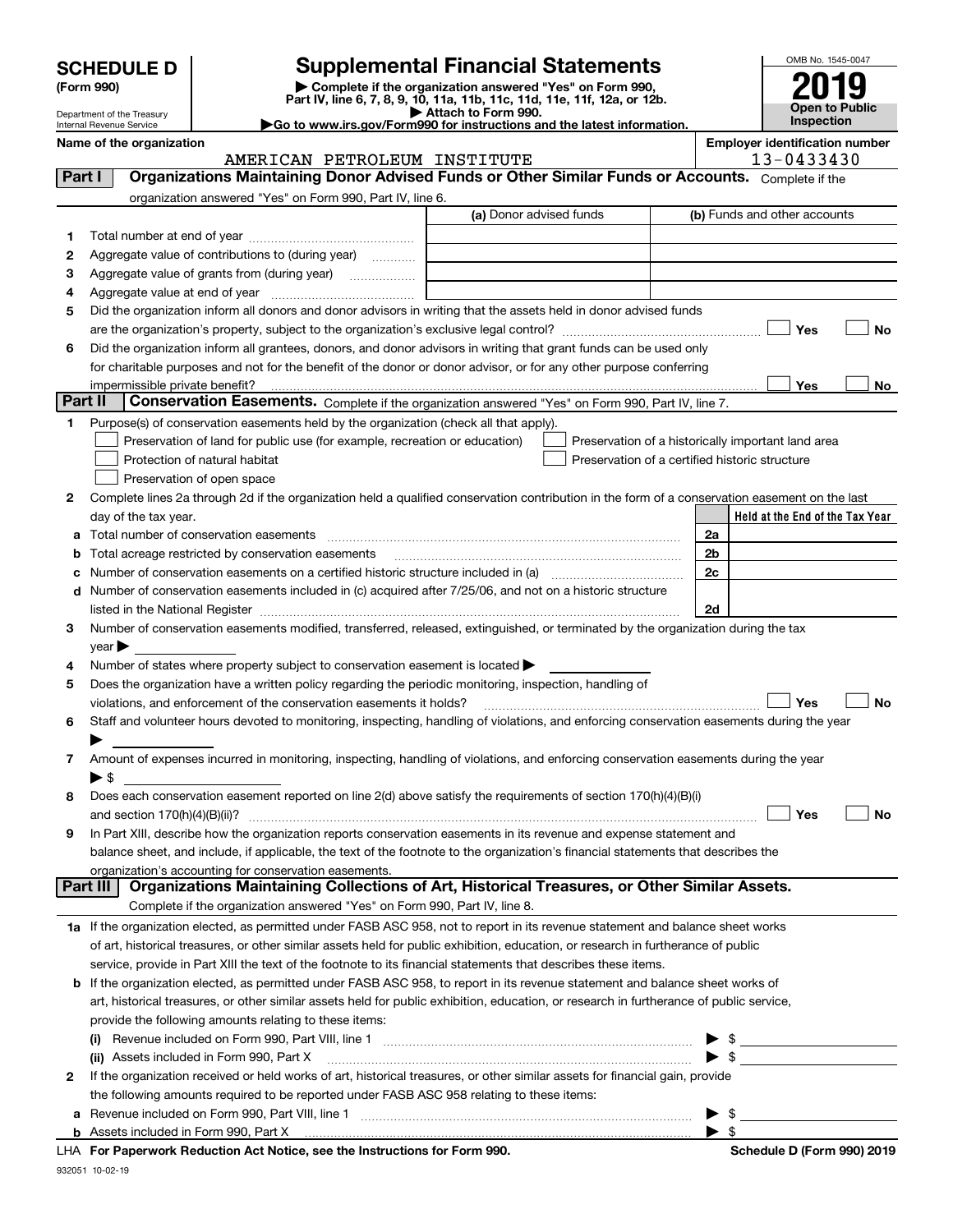|   | Schedule D (Form 990) 2019                                                                                                                                                                                                     | AMERICAN PETROLEUM INSTITUTE |   |                |                                                      |                 |   |                 | $13 - 0433430$ Page 2                            |
|---|--------------------------------------------------------------------------------------------------------------------------------------------------------------------------------------------------------------------------------|------------------------------|---|----------------|------------------------------------------------------|-----------------|---|-----------------|--------------------------------------------------|
|   | Part III<br>Organizations Maintaining Collections of Art, Historical Treasures, or Other Similar Assets (continued)                                                                                                            |                              |   |                |                                                      |                 |   |                 |                                                  |
| 3 | Using the organization's acquisition, accession, and other records, check any of the following that make significant use of its                                                                                                |                              |   |                |                                                      |                 |   |                 |                                                  |
|   | collection items (check all that apply):                                                                                                                                                                                       |                              |   |                |                                                      |                 |   |                 |                                                  |
| a | Public exhibition                                                                                                                                                                                                              |                              |   |                | Loan or exchange program                             |                 |   |                 |                                                  |
| b | Scholarly research                                                                                                                                                                                                             | е                            |   |                | Other <b>Committee Committee Committee Committee</b> |                 |   |                 |                                                  |
| с | Preservation for future generations                                                                                                                                                                                            |                              |   |                |                                                      |                 |   |                 |                                                  |
| 4 | Provide a description of the organization's collections and explain how they further the organization's exempt purpose in Part XIII.                                                                                           |                              |   |                |                                                      |                 |   |                 |                                                  |
| 5 | During the year, did the organization solicit or receive donations of art, historical treasures, or other similar assets                                                                                                       |                              |   |                |                                                      |                 |   |                 |                                                  |
|   | to be sold to raise funds rather than to be maintained as part of the organization's collection?                                                                                                                               |                              |   |                |                                                      |                 |   | Yes             | No                                               |
|   | <b>Part IV</b><br>Escrow and Custodial Arrangements. Complete if the organization answered "Yes" on Form 990, Part IV, line 9, or                                                                                              |                              |   |                |                                                      |                 |   |                 |                                                  |
|   | reported an amount on Form 990, Part X, line 21.                                                                                                                                                                               |                              |   |                |                                                      |                 |   |                 |                                                  |
|   | 1a Is the organization an agent, trustee, custodian or other intermediary for contributions or other assets not included                                                                                                       |                              |   |                |                                                      |                 |   |                 |                                                  |
|   | on Form 990, Part X? [11] matter and the contract of the contract of the contract of the contract of the contract of the contract of the contract of the contract of the contract of the contract of the contract of the contr |                              |   |                |                                                      |                 |   | Yes             | No                                               |
|   | b If "Yes," explain the arrangement in Part XIII and complete the following table:                                                                                                                                             |                              |   |                |                                                      |                 |   |                 |                                                  |
|   |                                                                                                                                                                                                                                |                              |   |                |                                                      |                 |   | Amount          |                                                  |
|   | c Beginning balance measurements and the contract of the contract of the contract of the contract of the contract of the contract of the contract of the contract of the contract of the contract of the contract of the contr |                              |   |                |                                                      | 1c              |   |                 |                                                  |
|   |                                                                                                                                                                                                                                |                              |   |                |                                                      | 1d              |   |                 |                                                  |
|   | e Distributions during the year manufactured and continuum and contact the year manufactured and contact the year manufactured and contact the year manufactured and contact the year manufactured and contact the year manufa |                              |   |                |                                                      | 1e              |   |                 |                                                  |
|   | Ending balance manufactured and contract the contract of the contract of the contract of the contract of the contract of the contract of the contract of the contract of the contract of the contract of the contract of the c |                              |   |                |                                                      | 1f              |   |                 |                                                  |
|   | 2a Did the organization include an amount on Form 990, Part X, line 21, for escrow or custodial account liability?                                                                                                             |                              |   |                |                                                      |                 | . | Yes             | No                                               |
|   | <b>b</b> If "Yes," explain the arrangement in Part XIII. Check here if the explanation has been provided on Part XIII                                                                                                          |                              |   |                |                                                      |                 |   |                 |                                                  |
|   | <b>Part V</b><br>Endowment Funds. Complete if the organization answered "Yes" on Form 990, Part IV, line 10.                                                                                                                   |                              |   |                |                                                      |                 |   |                 |                                                  |
|   |                                                                                                                                                                                                                                | (a) Current year             |   | (b) Prior year | (c) Two years back                                   |                 |   |                 | (d) Three years back $\vert$ (e) Four years back |
|   | <b>1a</b> Beginning of year balance                                                                                                                                                                                            |                              |   |                |                                                      |                 |   |                 |                                                  |
|   |                                                                                                                                                                                                                                |                              |   |                |                                                      |                 |   |                 |                                                  |
|   | Net investment earnings, gains, and losses                                                                                                                                                                                     |                              |   |                |                                                      |                 |   |                 |                                                  |
|   |                                                                                                                                                                                                                                |                              |   |                |                                                      |                 |   |                 |                                                  |
|   | e Other expenditures for facilities                                                                                                                                                                                            |                              |   |                |                                                      |                 |   |                 |                                                  |
|   | and programs                                                                                                                                                                                                                   |                              |   |                |                                                      |                 |   |                 |                                                  |
|   |                                                                                                                                                                                                                                |                              |   |                |                                                      |                 |   |                 |                                                  |
| g |                                                                                                                                                                                                                                |                              |   |                |                                                      |                 |   |                 |                                                  |
| 2 | Provide the estimated percentage of the current year end balance (line 1g, column (a)) held as:                                                                                                                                |                              |   |                |                                                      |                 |   |                 |                                                  |
|   | Board designated or quasi-endowment                                                                                                                                                                                            |                              | ℅ |                |                                                      |                 |   |                 |                                                  |
|   | Permanent endowment > <u>example</u>                                                                                                                                                                                           | %                            |   |                |                                                      |                 |   |                 |                                                  |
|   | Term endowment $\blacktriangleright$                                                                                                                                                                                           | %                            |   |                |                                                      |                 |   |                 |                                                  |
|   | The percentages on lines 2a, 2b, and 2c should equal 100%.                                                                                                                                                                     |                              |   |                |                                                      |                 |   |                 |                                                  |
|   | 3a Are there endowment funds not in the possession of the organization that are held and administered for the organization                                                                                                     |                              |   |                |                                                      |                 |   |                 |                                                  |
|   | by:<br>(i)                                                                                                                                                                                                                     |                              |   |                |                                                      |                 |   |                 | Yes<br>No.                                       |
|   |                                                                                                                                                                                                                                |                              |   |                |                                                      |                 |   | 3a(i)<br>3a(ii) |                                                  |
|   |                                                                                                                                                                                                                                |                              |   |                |                                                      |                 |   | 3b              |                                                  |
|   | Describe in Part XIII the intended uses of the organization's endowment funds.                                                                                                                                                 |                              |   |                |                                                      |                 |   |                 |                                                  |
|   | Land, Buildings, and Equipment.<br><b>Part VI</b>                                                                                                                                                                              |                              |   |                |                                                      |                 |   |                 |                                                  |
|   | Complete if the organization answered "Yes" on Form 990, Part IV, line 11a. See Form 990, Part X, line 10.                                                                                                                     |                              |   |                |                                                      |                 |   |                 |                                                  |
|   | Description of property                                                                                                                                                                                                        | (a) Cost or other            |   |                | (b) Cost or other                                    | (c) Accumulated |   | (d) Book value  |                                                  |
|   |                                                                                                                                                                                                                                | basis (investment)           |   |                | basis (other)                                        | depreciation    |   |                 |                                                  |
|   |                                                                                                                                                                                                                                |                              |   |                |                                                      |                 |   |                 |                                                  |
|   |                                                                                                                                                                                                                                |                              |   |                |                                                      |                 |   |                 |                                                  |
|   |                                                                                                                                                                                                                                |                              |   |                | 9,394,055.                                           | 583,750.        |   |                 | 8,810,305.                                       |
|   |                                                                                                                                                                                                                                |                              |   |                | 4,079,914.                                           | 1, 143, 837.    |   |                 | 2,936,077.                                       |
|   |                                                                                                                                                                                                                                |                              |   |                | 29,058,139.                                          | 25,991,349.     |   |                 | 3,066,790.                                       |
|   |                                                                                                                                                                                                                                |                              |   |                |                                                      |                 |   |                 | 14,813,172.                                      |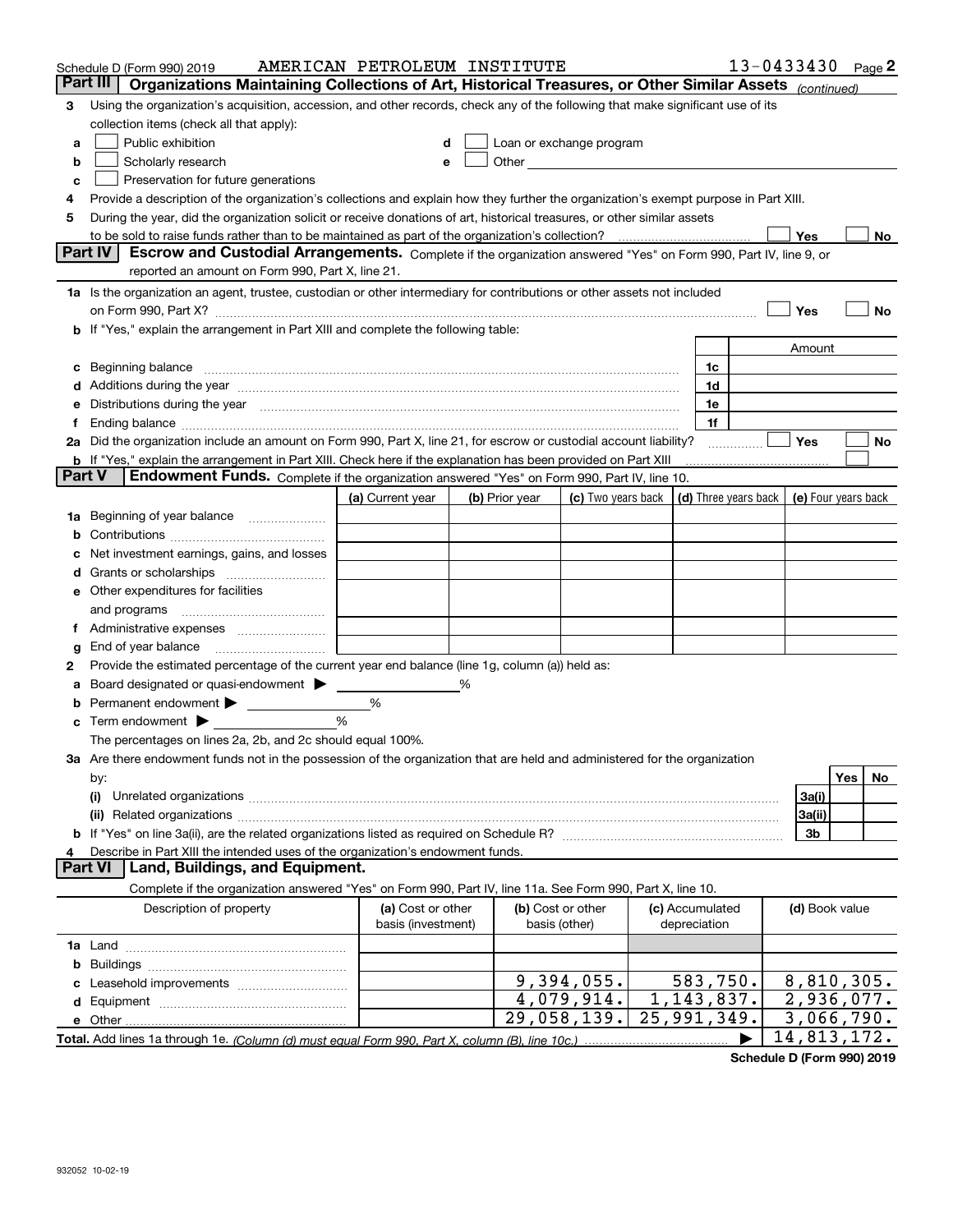|  | Schedule D (Form 990) 2019 |  |  | AMERICAN PETROLEUM INSTITUTE | 13-0433430 | Page |  |
|--|----------------------------|--|--|------------------------------|------------|------|--|
|--|----------------------------|--|--|------------------------------|------------|------|--|

## **Part VII Investments - Other Securities.**

Complete if the organization answered "Yes" on Form 990, Part IV, line 11b. See Form 990, Part X, line 12.

| (a) Description of security or category (including name of security)                   | (b) Book value | (c) Method of valuation: Cost or end-of-year market value |
|----------------------------------------------------------------------------------------|----------------|-----------------------------------------------------------|
| (1) Financial derivatives                                                              |                |                                                           |
| (2) Closely held equity interests<br>                                                  |                |                                                           |
| $(3)$ Other                                                                            |                |                                                           |
| (A)                                                                                    |                |                                                           |
| (B)                                                                                    |                |                                                           |
| (C)                                                                                    |                |                                                           |
| (D)                                                                                    |                |                                                           |
| (E)                                                                                    |                |                                                           |
| (F)                                                                                    |                |                                                           |
| (G)                                                                                    |                |                                                           |
| (H)                                                                                    |                |                                                           |
| Total. (Col. (b) must equal Form 990, Part X, col. (B) line 12.) $\blacktriangleright$ |                |                                                           |

## **Part VIII Investments - Program Related.**

Complete if the organization answered "Yes" on Form 990, Part IV, line 11c. See Form 990, Part X, line 13.

| (a) Description of investment                                                                 | (b) Book value | (c) Method of valuation: Cost or end-of-year market value |
|-----------------------------------------------------------------------------------------------|----------------|-----------------------------------------------------------|
| (1)                                                                                           |                |                                                           |
| (2)                                                                                           |                |                                                           |
| $\frac{3}{2}$                                                                                 |                |                                                           |
| (4)                                                                                           |                |                                                           |
| (5)                                                                                           |                |                                                           |
| (6)                                                                                           |                |                                                           |
| (7)                                                                                           |                |                                                           |
| (8)                                                                                           |                |                                                           |
| (9)                                                                                           |                |                                                           |
| <b>Total.</b> (Col. (b) must equal Form 990, Part X, col. (B) line 13.) $\blacktriangleright$ |                |                                                           |

## **Part IX Other Assets.**

Complete if the organization answered "Yes" on Form 990, Part IV, line 11d. See Form 990, Part X, line 15.

| (a) Description                                                                                                   | (b) Book value |
|-------------------------------------------------------------------------------------------------------------------|----------------|
| LEASE ASSET<br>(1)                                                                                                | 32,753,856.    |
| (2)                                                                                                               |                |
| (3)                                                                                                               |                |
| (4)                                                                                                               |                |
| (5)                                                                                                               |                |
| (6)                                                                                                               |                |
| (7)                                                                                                               |                |
| (8)                                                                                                               |                |
| (9)                                                                                                               |                |
| <u>Total. (Column (b) must equal Form 990. Part X. col. (B) line 15.) ……………………………………………………………………</u>              | 32,753,856.    |
| <b>Other Liabilities.</b><br>  Part X                                                                             |                |
| Complete if the organization answered "Yes" on Form 990, Part IV, line 11e or 11f. See Form 990, Part X, line 25. |                |
| (a) Description of liability<br>1.                                                                                | (b) Book value |
| Federal income taxes<br>(1)                                                                                       |                |
| ACCRUED PENSION LIABILITY<br>(2)                                                                                  | 40,351,610.    |
| SUPPLEMENTAL BENEFIT PLANS<br>(3)                                                                                 | 8,890,305.     |
| POSTRETIREMENT<br><b>BENEFITS OTHER</b><br>THAN<br>(4)                                                            |                |
| <b>PENSION</b><br>(5)                                                                                             | 60,591,802.    |
| LEASE LIABILITY<br>(6)                                                                                            | 55,947,032.    |
| (7)                                                                                                               |                |
| (8)                                                                                                               |                |
| (9)                                                                                                               |                |
|                                                                                                                   | 165,780,749.   |

**2.**Liability for uncertain tax positions. In Part XIII, provide the text of the footnote to the organization's financial statements that reports the organization's liability for uncertain tax positions under FASB ASC 740. Check here if the text of the footnote has been provided in Part XIII  $\mathcal{L}^{\text{max}}$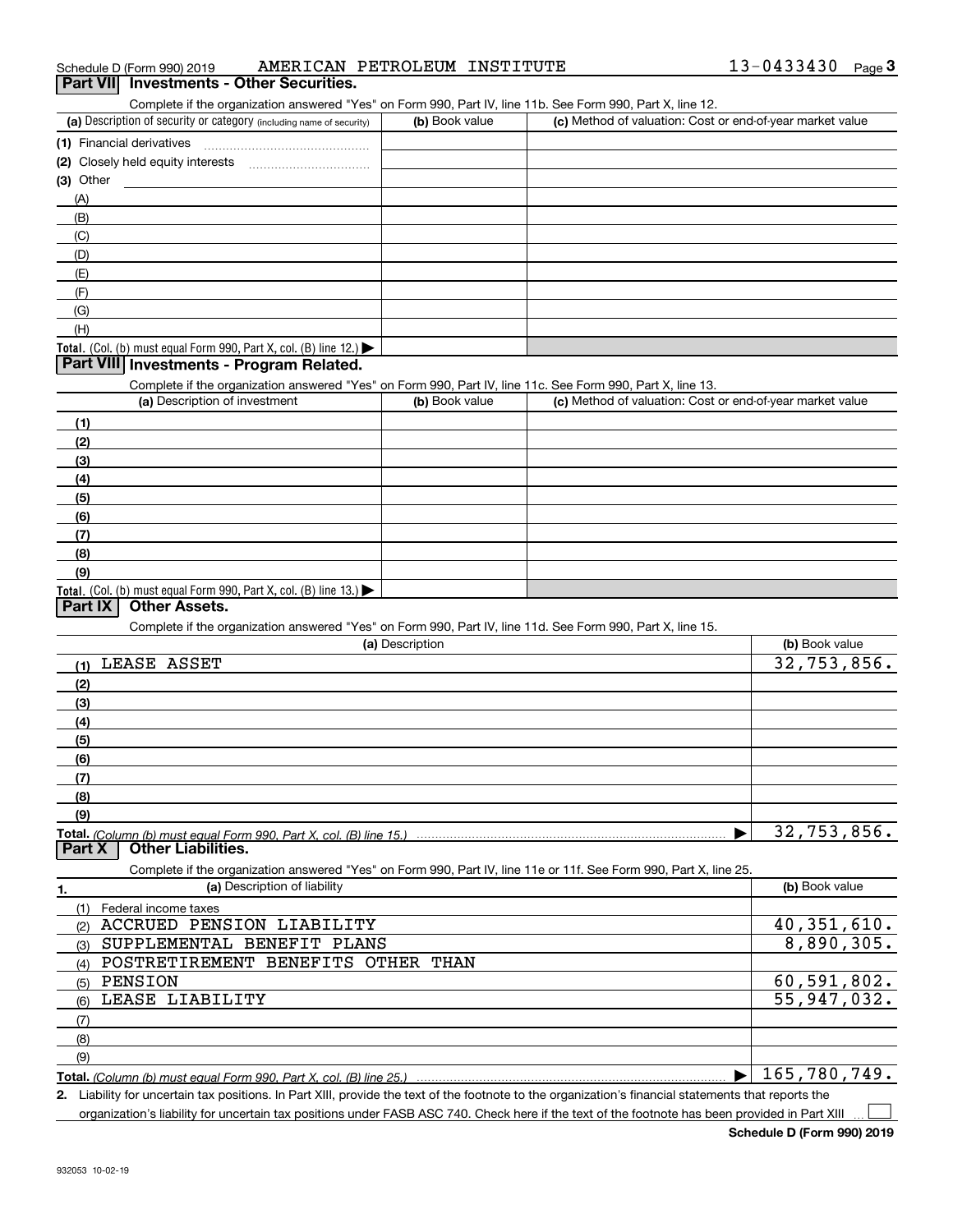|              | AMERICAN PETROLEUM INSTITUTE<br>Schedule D (Form 990) 2019                                            |                |              |    | 13-0433430<br>Page 4  |
|--------------|-------------------------------------------------------------------------------------------------------|----------------|--------------|----|-----------------------|
|              | <b>Part XI</b><br>Reconciliation of Revenue per Audited Financial Statements With Revenue per Return. |                |              |    |                       |
|              | Complete if the organization answered "Yes" on Form 990, Part IV, line 12a.                           |                |              |    |                       |
|              | Total revenue, gains, and other support per audited financial statements                              |                |              |    | 239,308,819.          |
| $\mathbf{2}$ | Amounts included on line 1 but not on Form 990, Part VIII, line 12:                                   |                |              |    |                       |
|              | <b>a</b> Net unrealized gains (losses) on investments                                                 | 2a             | 492,287.     |    |                       |
| b            |                                                                                                       | 2 <sub>b</sub> |              |    |                       |
|              | <b>c</b> Recoveries of prior year grants                                                              | 2c             |              |    |                       |
|              | <b>d</b> Other (Describe in Part XIII.)                                                               | 2d             | 91,915.      |    |                       |
|              | e Add lines 2a through 2d                                                                             |                |              | 2е | 584,202.              |
| 3            | Subtract line 2e from line 1                                                                          |                |              | 3  | 238, 724, 617.        |
| 4            | Amounts included on Form 990, Part VIII, line 12, but not on line 1:                                  |                |              |    |                       |
| a            | Investment expenses not included on Form 990, Part VIII, line 7b                                      | 4a             | 80,674.      |    |                       |
|              | <b>b</b> Other (Describe in Part XIII.)                                                               | 4b             | $-284, 451.$ |    |                       |
|              | c Add lines 4a and 4b                                                                                 |                |              | 4с | $-203,777.$           |
|              |                                                                                                       |                |              |    | $5\vert 238,520,840.$ |
|              | Part XII Reconciliation of Expenses per Audited Financial Statements With Expenses per Return.        |                |              |    |                       |
|              | Complete if the organization answered "Yes" on Form 990, Part IV, line 12a.                           |                |              |    |                       |
|              | Total expenses and losses per audited financial statements                                            |                |              |    | 250, 255, 906.        |

#### **2345a**Donated services and use of facilities ~~~~~~~~~~~~~~~~~~~~~~ **b**Prior year adjustments ~~~~~~~~~~~~~~~~~~~~~~~~~~~~~ **c**Other losses ~~~~~~~~~~~~~~~~~~~~~~~~~~~~~~~~~~ **de2a2b2c2d2a 2d** Add lines through ~~~~~~~~~~~~~~~~~~~~~~~~~~~~~~~~~~~~~~~~~~~**2e 1** Subtract line from line ~~~~~~~~~~~~~~~~~~~~~~~~~~~~~~~~~~~~~~~~~~**2e 3**250,167,069. **a** Investment expenses not included on Form 990, Part VIII, line 7b  $\quad$ ....................... **b** Other (Describe in Part XIII.) **c4a 4b** Add lines and ~~~~~~~~~~~~~~~~~~~~~~~~~~~~~~~~~~~~~~~~~~~~~**4a4b**Total expenses. Add lines 3 and 4c. *(This must equal Form 990, Part I, line 18.)* **4c5**Amounts included on line 1 but not on Form 990, Part IX, line 25: Other (Describe in Part XIII.) ~~~~~~~~~~~~~~~~~~~~~~~~~~Amounts included on Form 990, Part IX, line 25, but not on line 1: ~~~~~~~~~~~~~~~~~~~~~~~~~~**Part XIII Supplemental Information.** 88,837. 88,837. 80,674. -284,451. -203,777. 249,963,292.

Provide the descriptions required for Part II, lines 3, 5, and 9; Part III, lines 1a and 4; Part IV, lines 1b and 2b; Part V, line 4; Part X, line 2; Part XI, lines 2d and 4b; and Part XII, lines 2d and 4b. Also complete this part to provide any additional information.

## PART XI, LINE 2D - OTHER ADJUSTMENTS:

## API POLITICAL ACTION COMMITTEE CONSOLIDATED IN AUDITED

## FINANCIAL STATEMENTS. 91,915.

## PART XI, LINE 4B - OTHER ADJUSTMENTS:

LOSS ON DISPOSAL  $-284,451$ .

## PART XII, LINE 2D - OTHER ADJUSTMENTS:

## API POLITICAL ACTION COMMITTEE CONSOLIDATED IN AUDITED

## FINANCIAL STATEMENTS. 88,837.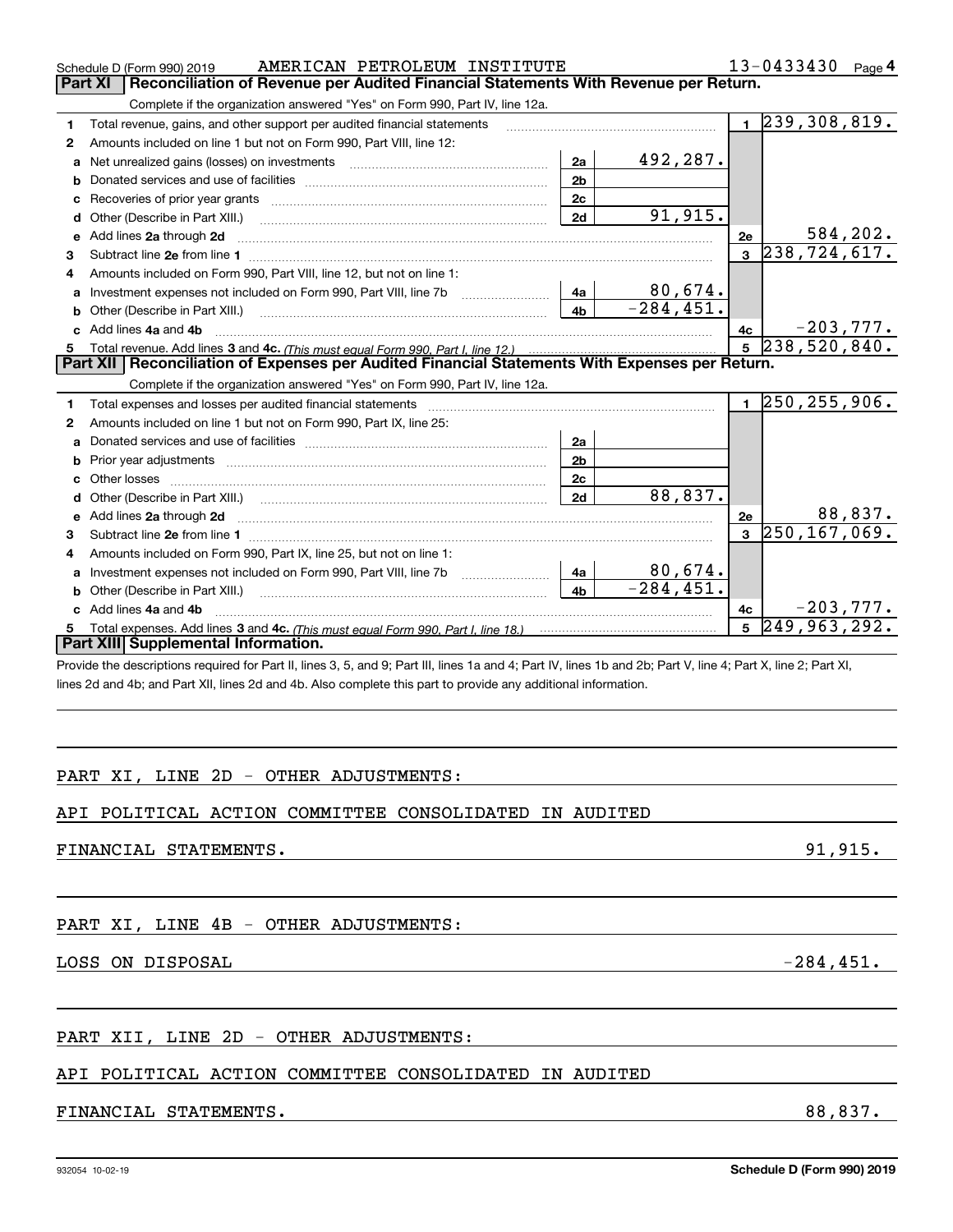| AMERICAN PETROLEUM INSTITUTE<br>Schedule D (Form 990) 2019 <b>AMERICAN PI</b><br><b>Part XIII   Supplemental Information</b> (continued) | 13-0433430 Page 5 |
|------------------------------------------------------------------------------------------------------------------------------------------|-------------------|
|                                                                                                                                          |                   |
| PART XII, LINE 4B - OTHER ADJUSTMENTS:                                                                                                   |                   |
|                                                                                                                                          |                   |
| LOSS ON DISPOSAL<br><u> 1980 - Andrea Andrew Maria (b. 1980)</u>                                                                         | $-284, 451.$      |
|                                                                                                                                          |                   |
|                                                                                                                                          |                   |
|                                                                                                                                          |                   |
|                                                                                                                                          |                   |
|                                                                                                                                          |                   |
|                                                                                                                                          |                   |
|                                                                                                                                          |                   |
|                                                                                                                                          |                   |
|                                                                                                                                          |                   |
|                                                                                                                                          |                   |
|                                                                                                                                          |                   |
|                                                                                                                                          |                   |
|                                                                                                                                          |                   |
|                                                                                                                                          |                   |
|                                                                                                                                          |                   |
|                                                                                                                                          |                   |
|                                                                                                                                          |                   |
|                                                                                                                                          |                   |
|                                                                                                                                          |                   |
|                                                                                                                                          |                   |
|                                                                                                                                          |                   |
|                                                                                                                                          |                   |
|                                                                                                                                          |                   |
|                                                                                                                                          |                   |
|                                                                                                                                          |                   |
|                                                                                                                                          |                   |
|                                                                                                                                          |                   |
|                                                                                                                                          |                   |
|                                                                                                                                          |                   |
|                                                                                                                                          |                   |
|                                                                                                                                          |                   |
|                                                                                                                                          |                   |
|                                                                                                                                          |                   |
|                                                                                                                                          |                   |
|                                                                                                                                          |                   |
|                                                                                                                                          |                   |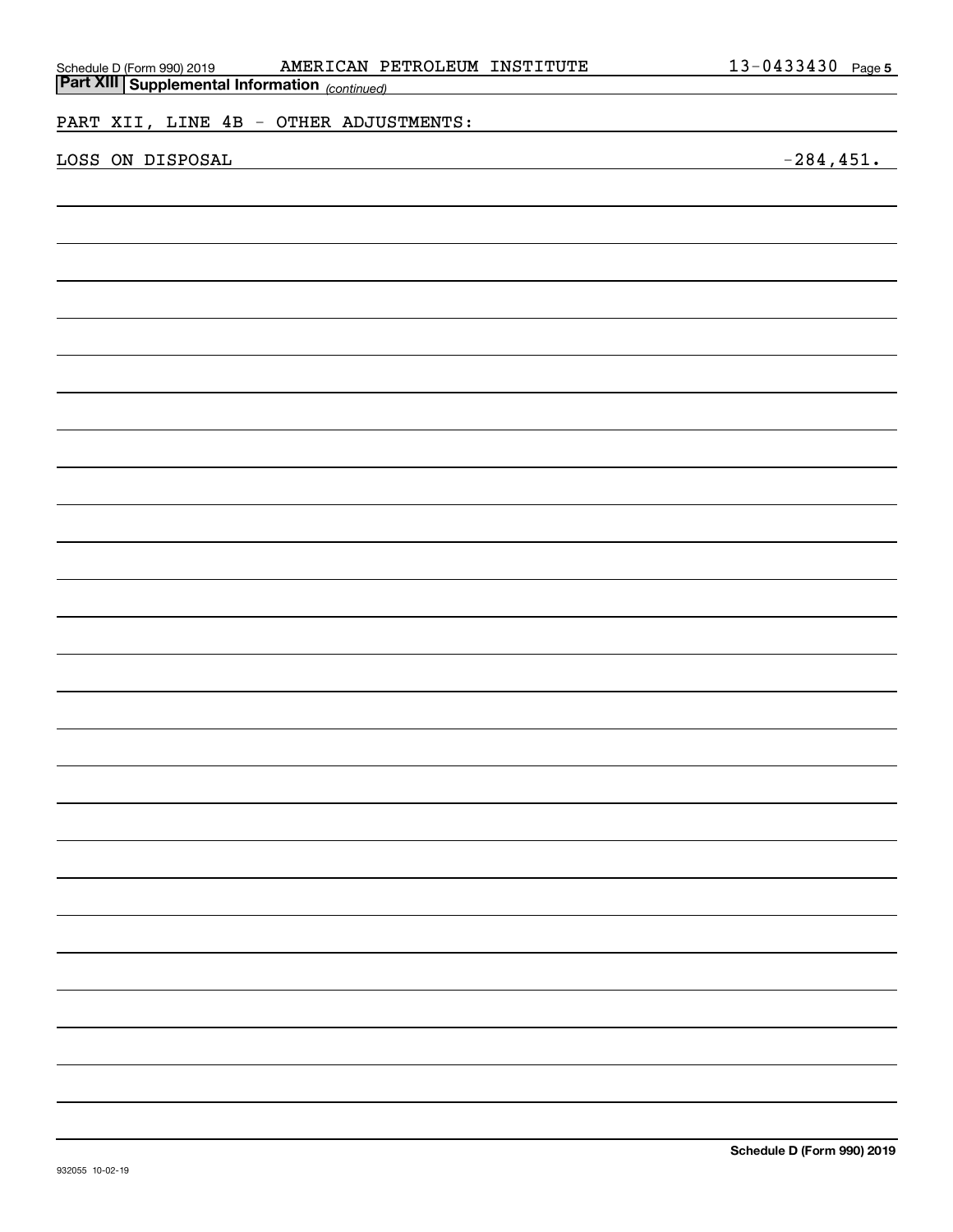## **SCHEDULE F Statement of Activities Outside the United States**

**| Complete if the organization answered "Yes" on Form 990, Part IV, line 14b, 15, or 16.**

**| Attach to Form 990.**

**| Go to www.irs.gov/Form990 for instructions and the latest information.**

**Open to Public InspectionEmployer identification number 2019**

OMB No. 1545-0047

## AMERICAN PETROLEUM INSTITUTE 13-0433430

#### **Part I**  $\parallel$  General Information on Activities Outside the United States. Complete if the organization answered "Yes" on Form 990, Part IV, line 14b.

- **1For grantmakers.**  Does the organization maintain records to substantiate the amount of its grants and other assistance, **Yes** X **No** the grantees' eligibility for the grants or assistance, and the selection criteria used to award the grants or assistance?
- **2For grantmakers.**  Describe in Part V the organization's procedures for monitoring the use of its grants and other assistance outside the United States.
- **3** Activities per Region. (The following Part I, line 3 table can be duplicated if additional space is needed.)

| (a) Region                                                                 | (b) Number of<br>offices<br>in the region | employees,<br>agents, and<br>independent<br>contractors<br>in the region | (c) Number of $\vert$ (d) Activities conducted in the region<br>(by type) (such as, fundraising, pro-<br>gram services, investments, grants to<br>recipients located in the region) | (e) If activity listed in (d)<br>is a program service,<br>describe specific type<br>of service(s) in the region | (f) Total<br>expenditures<br>for and<br>investments<br>in the region |
|----------------------------------------------------------------------------|-------------------------------------------|--------------------------------------------------------------------------|-------------------------------------------------------------------------------------------------------------------------------------------------------------------------------------|-----------------------------------------------------------------------------------------------------------------|----------------------------------------------------------------------|
| CENTRAL AMERICA AND                                                        |                                           |                                                                          |                                                                                                                                                                                     |                                                                                                                 |                                                                      |
| THE CARIBBEAN -                                                            |                                           |                                                                          |                                                                                                                                                                                     |                                                                                                                 |                                                                      |
| ANTIGUA & BARBUDA,                                                         |                                           |                                                                          |                                                                                                                                                                                     |                                                                                                                 |                                                                      |
| ARUBA, BAHAMAS,                                                            | 0                                         | 0                                                                        | PROGRAM SERVICES                                                                                                                                                                    | CERTIFICATION PROGRAMS                                                                                          | 63,202.                                                              |
| EAST ASIA AND THE                                                          |                                           |                                                                          |                                                                                                                                                                                     |                                                                                                                 |                                                                      |
| PACIFIC - AUSTRALIA,                                                       |                                           |                                                                          |                                                                                                                                                                                     |                                                                                                                 |                                                                      |
| BRUNEI, BURMA,                                                             |                                           |                                                                          |                                                                                                                                                                                     |                                                                                                                 |                                                                      |
| CAMBODIA,                                                                  | 2                                         | 5                                                                        | PROGRAM SERVICES                                                                                                                                                                    | CERTIFICATION PROGRAMS                                                                                          | 9,234,929.                                                           |
| EUROPE (INCLUDING                                                          |                                           |                                                                          |                                                                                                                                                                                     |                                                                                                                 |                                                                      |
| ICELAND & GREENLAND)                                                       |                                           |                                                                          |                                                                                                                                                                                     |                                                                                                                 |                                                                      |
| - ALBANIA, ANDORRA,                                                        |                                           |                                                                          |                                                                                                                                                                                     |                                                                                                                 |                                                                      |
| AUSTRIA, BELGIUM                                                           | 0                                         | 0                                                                        | PROGRAM SERVICES                                                                                                                                                                    | CERTIFICATION PROGRAMS                                                                                          | 2,488,978.                                                           |
| EUROPE (INCLUDING                                                          |                                           |                                                                          |                                                                                                                                                                                     |                                                                                                                 |                                                                      |
| ICELAND & GREENLAND)                                                       |                                           |                                                                          |                                                                                                                                                                                     |                                                                                                                 |                                                                      |
| - ALBANIA, ANDORRA,                                                        |                                           |                                                                          |                                                                                                                                                                                     |                                                                                                                 |                                                                      |
| AUSTRIA, BELGIUM                                                           | 0                                         | 0                                                                        | PROGRAM SERVICES                                                                                                                                                                    | EVENT SPONSORSHIPS                                                                                              | 83,939.                                                              |
| EUROPE (INCLUDING                                                          |                                           |                                                                          |                                                                                                                                                                                     |                                                                                                                 |                                                                      |
| ICELAND & GREENLAND)                                                       |                                           |                                                                          |                                                                                                                                                                                     |                                                                                                                 |                                                                      |
| - ALBANIA, ANDORRA,                                                        |                                           |                                                                          |                                                                                                                                                                                     |                                                                                                                 |                                                                      |
| AUSTRIA, BELGIUM                                                           | 0                                         | $\mathbf{0}$                                                             | GRANTMAKING                                                                                                                                                                         |                                                                                                                 | 1,790.                                                               |
| MIDDLE EAST AND                                                            |                                           |                                                                          |                                                                                                                                                                                     |                                                                                                                 |                                                                      |
| NORTH AFRICA -                                                             |                                           |                                                                          |                                                                                                                                                                                     |                                                                                                                 |                                                                      |
| ALGERIA, BAHRAIN,                                                          |                                           |                                                                          |                                                                                                                                                                                     |                                                                                                                 |                                                                      |
| DJIBOUTI, EGYPT,                                                           | 1                                         | $\mathbf{1}$                                                             | PROGRAM SERVICES                                                                                                                                                                    | CERTIFICATION PROGRAMS                                                                                          | 2,069,035.                                                           |
| NORTH AMERICA -                                                            |                                           |                                                                          |                                                                                                                                                                                     |                                                                                                                 |                                                                      |
| CANADA AND MEXICO,                                                         |                                           |                                                                          |                                                                                                                                                                                     |                                                                                                                 |                                                                      |
| BUT NOT THE UNITED                                                         |                                           |                                                                          |                                                                                                                                                                                     |                                                                                                                 |                                                                      |
| <b>STATES</b>                                                              | 0                                         | 0                                                                        | PROGRAM SERVICES                                                                                                                                                                    | CERTIFICATION PROGRAMS                                                                                          | 1,011,190.                                                           |
| RUSSIA AND                                                                 |                                           |                                                                          |                                                                                                                                                                                     |                                                                                                                 |                                                                      |
| NEIGHBORING STATES -                                                       |                                           |                                                                          |                                                                                                                                                                                     |                                                                                                                 |                                                                      |
| ARMENIA, AZERBIJAN,                                                        |                                           |                                                                          |                                                                                                                                                                                     |                                                                                                                 |                                                                      |
| BELARUS,                                                                   | 0                                         | 0                                                                        | PROGRAM SERVICES                                                                                                                                                                    | CERTIFICATION PROGRAMS                                                                                          | 765,323.                                                             |
| 3 a Subtotal                                                               | 3                                         | 6                                                                        |                                                                                                                                                                                     |                                                                                                                 | 15,718,386.                                                          |
| <b>b</b> Total from continuation                                           |                                           |                                                                          |                                                                                                                                                                                     |                                                                                                                 |                                                                      |
| sheets to Part I                                                           | $\mathbf 1$                               | 1                                                                        |                                                                                                                                                                                     |                                                                                                                 | 2,506,983.                                                           |
| c Totals (add lines 3a                                                     |                                           |                                                                          |                                                                                                                                                                                     |                                                                                                                 |                                                                      |
| and 3b)<br>. . <u>.</u>                                                    | 4                                         | 7                                                                        |                                                                                                                                                                                     |                                                                                                                 | 18, 225, 369.                                                        |
| LHA For Paperwork Reduction Act Notice, see the Instructions for Form 990. |                                           |                                                                          |                                                                                                                                                                                     |                                                                                                                 | <b>Schedule F (Form 990) 2019</b>                                    |

**(Form 990)**

Department of the Treasury Internal Revenue Service

Name of the organization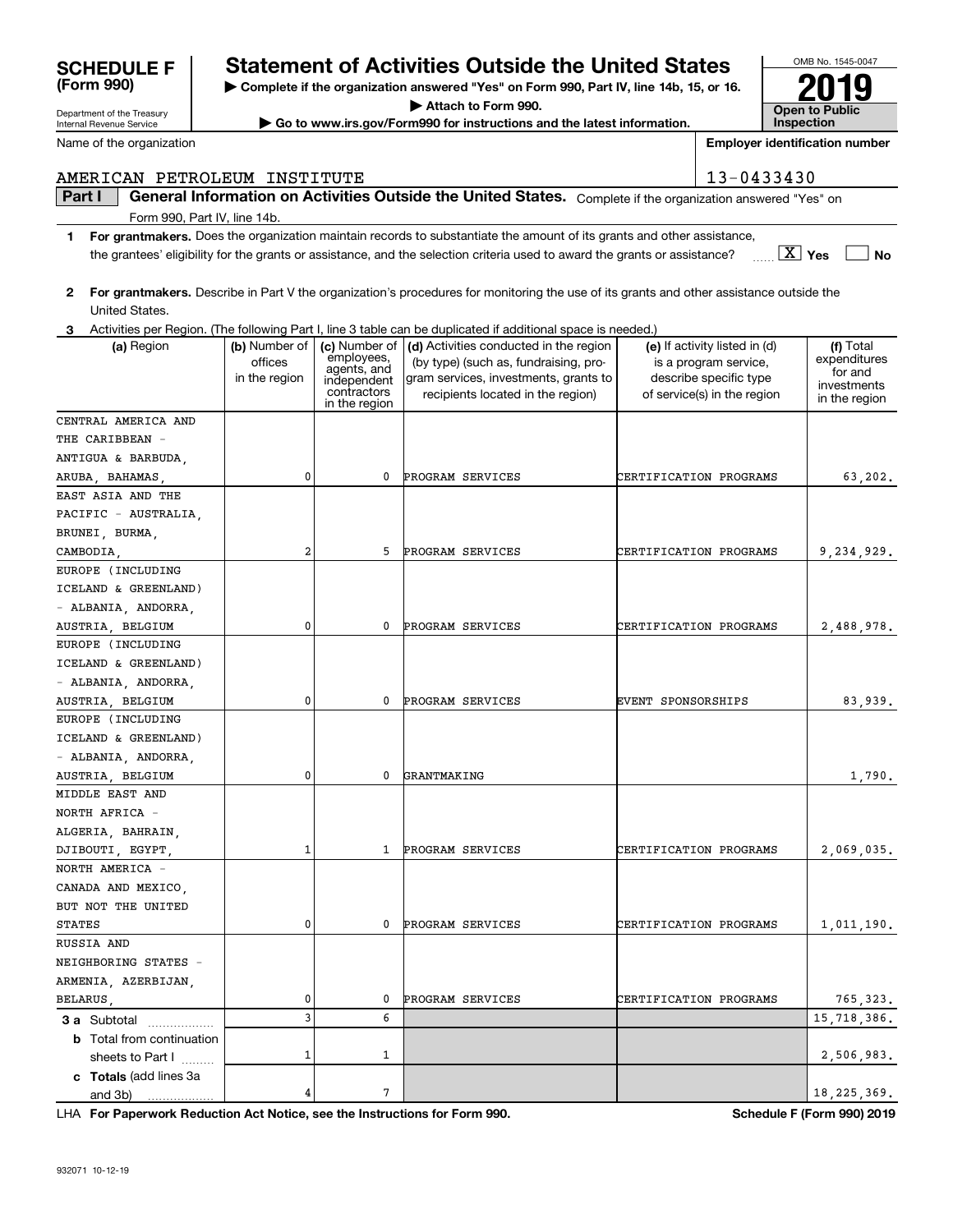| Schedule F (Form 990)                    |                                           |                                                      | AMERICAN PETROLEUM INSTITUTE                                                                                                            | 13-0433430                                                                                                  | Page 1                                  |
|------------------------------------------|-------------------------------------------|------------------------------------------------------|-----------------------------------------------------------------------------------------------------------------------------------------|-------------------------------------------------------------------------------------------------------------|-----------------------------------------|
| <b>Part I</b>                            |                                           |                                                      | <b>Continuation of Activities per Region.</b> (Schedule F (Form 990), Part I, line 3)                                                   |                                                                                                             |                                         |
| (a) Region                               | (b) Number of<br>offices<br>in the region | (c) Number of<br>employees or<br>agents in<br>region | (d) Activities conducted in region<br>(by type) (i.e., fundraising,<br>program services, grants to<br>recipients located in the region) | (e) If activity listed in (d)<br>is a program service,<br>describe specific type<br>of service(s) in region | (f) Total<br>expenditures<br>for region |
| SOUTH AMERICA -                          |                                           |                                                      |                                                                                                                                         |                                                                                                             |                                         |
| ARGENTINA, BOLIVIA,                      |                                           |                                                      |                                                                                                                                         |                                                                                                             |                                         |
| BRAZIL, CHILE,                           |                                           |                                                      |                                                                                                                                         |                                                                                                             |                                         |
| COLUMBIA, ECUADOR,                       | $\mathbf 1$                               | 1                                                    | PROGRAM SERVICES                                                                                                                        | CERTIFICATION PROGRAMS                                                                                      | 1,139,937.                              |
| SOUTH ASIA -                             |                                           |                                                      |                                                                                                                                         |                                                                                                             |                                         |
| AFGHANISTAN,                             |                                           |                                                      |                                                                                                                                         |                                                                                                             |                                         |
| BANGLADESH, BHUTAN,                      |                                           |                                                      |                                                                                                                                         |                                                                                                             |                                         |
| INDIA, MALDIVES,<br>SUB-SAHARAN AFRICA - | 0                                         | 0                                                    | PROGRAM SERVICES                                                                                                                        | CERTIFICATION PROGRAMS                                                                                      | 1,094,591.                              |
| ANGOLA, BENIN,                           |                                           |                                                      |                                                                                                                                         |                                                                                                             |                                         |
| BOTSWANA, BURKINA                        |                                           |                                                      |                                                                                                                                         |                                                                                                             |                                         |
| FASO,                                    | 0                                         | 0                                                    | PROGRAM SERVICES                                                                                                                        | CERTIFICATION PROGRAMS                                                                                      | 272,455.                                |
|                                          |                                           |                                                      |                                                                                                                                         |                                                                                                             |                                         |
|                                          |                                           |                                                      |                                                                                                                                         |                                                                                                             |                                         |
|                                          |                                           |                                                      |                                                                                                                                         |                                                                                                             |                                         |
|                                          |                                           |                                                      |                                                                                                                                         |                                                                                                             |                                         |
| <b>Totals</b>                            | $\mathbf{1}$                              | $\mathbf{1}$                                         |                                                                                                                                         |                                                                                                             | 2,506,983.                              |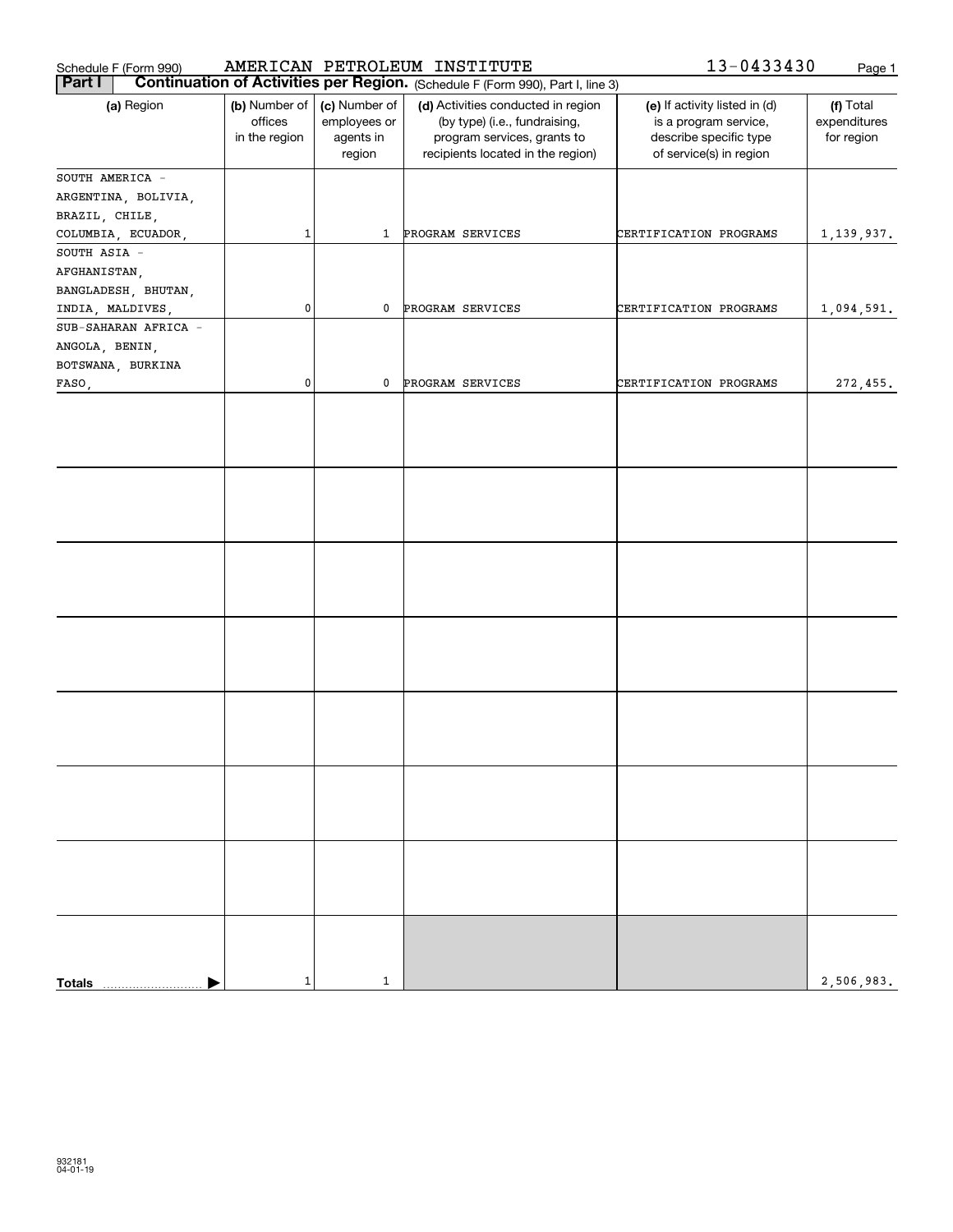#### Schedule F (Form 990) 2019 **AMERICAN PETROLEUM INSTITUTE** 13-0433430

#### Part II | Grants and Other Assistance to Organizations or Entities Outside the United States. Complete if the organization answered "Yes" on Form 990, Part IV, line 15, for any recipient who received more than \$5,000. Part II can be duplicated if additional space is needed.

| 1<br>(a) Name of organization                              | (b) IRS code section<br>and EIN (if applicable) | (c) Region | (d) Purpose of<br>grant                                                                                                                      | (e) Amount<br>of cash grant | (f) Manner of<br>cash disbursement | (g) Amount of<br>noncash<br>assistance | (h) Description<br>of noncash<br>assistance | (i) Method of<br>valuation (book, FMV,<br>appraisal, other) |
|------------------------------------------------------------|-------------------------------------------------|------------|----------------------------------------------------------------------------------------------------------------------------------------------|-----------------------------|------------------------------------|----------------------------------------|---------------------------------------------|-------------------------------------------------------------|
|                                                            |                                                 |            |                                                                                                                                              |                             |                                    |                                        |                                             |                                                             |
|                                                            |                                                 |            |                                                                                                                                              |                             |                                    |                                        |                                             |                                                             |
|                                                            |                                                 |            |                                                                                                                                              |                             |                                    |                                        |                                             |                                                             |
|                                                            |                                                 |            |                                                                                                                                              |                             |                                    |                                        |                                             |                                                             |
|                                                            |                                                 |            |                                                                                                                                              |                             |                                    |                                        |                                             |                                                             |
|                                                            |                                                 |            |                                                                                                                                              |                             |                                    |                                        |                                             |                                                             |
|                                                            |                                                 |            |                                                                                                                                              |                             |                                    |                                        |                                             |                                                             |
|                                                            |                                                 |            |                                                                                                                                              |                             |                                    |                                        |                                             |                                                             |
|                                                            |                                                 |            |                                                                                                                                              |                             |                                    |                                        |                                             |                                                             |
|                                                            |                                                 |            |                                                                                                                                              |                             |                                    |                                        |                                             |                                                             |
|                                                            |                                                 |            |                                                                                                                                              |                             |                                    |                                        |                                             |                                                             |
|                                                            |                                                 |            |                                                                                                                                              |                             |                                    |                                        |                                             |                                                             |
|                                                            |                                                 |            |                                                                                                                                              |                             |                                    |                                        |                                             |                                                             |
|                                                            |                                                 |            |                                                                                                                                              |                             |                                    |                                        |                                             |                                                             |
|                                                            |                                                 |            |                                                                                                                                              |                             |                                    |                                        |                                             |                                                             |
|                                                            |                                                 |            |                                                                                                                                              |                             |                                    |                                        |                                             |                                                             |
| $\mathbf{2}$                                               |                                                 |            | Enter total number of recipient organizations listed above that are recognized as charities by the foreign country, recognized as tax-exempt |                             |                                    |                                        |                                             |                                                             |
| Enter total number of other organizations or entities<br>3 |                                                 |            |                                                                                                                                              |                             |                                    |                                        |                                             |                                                             |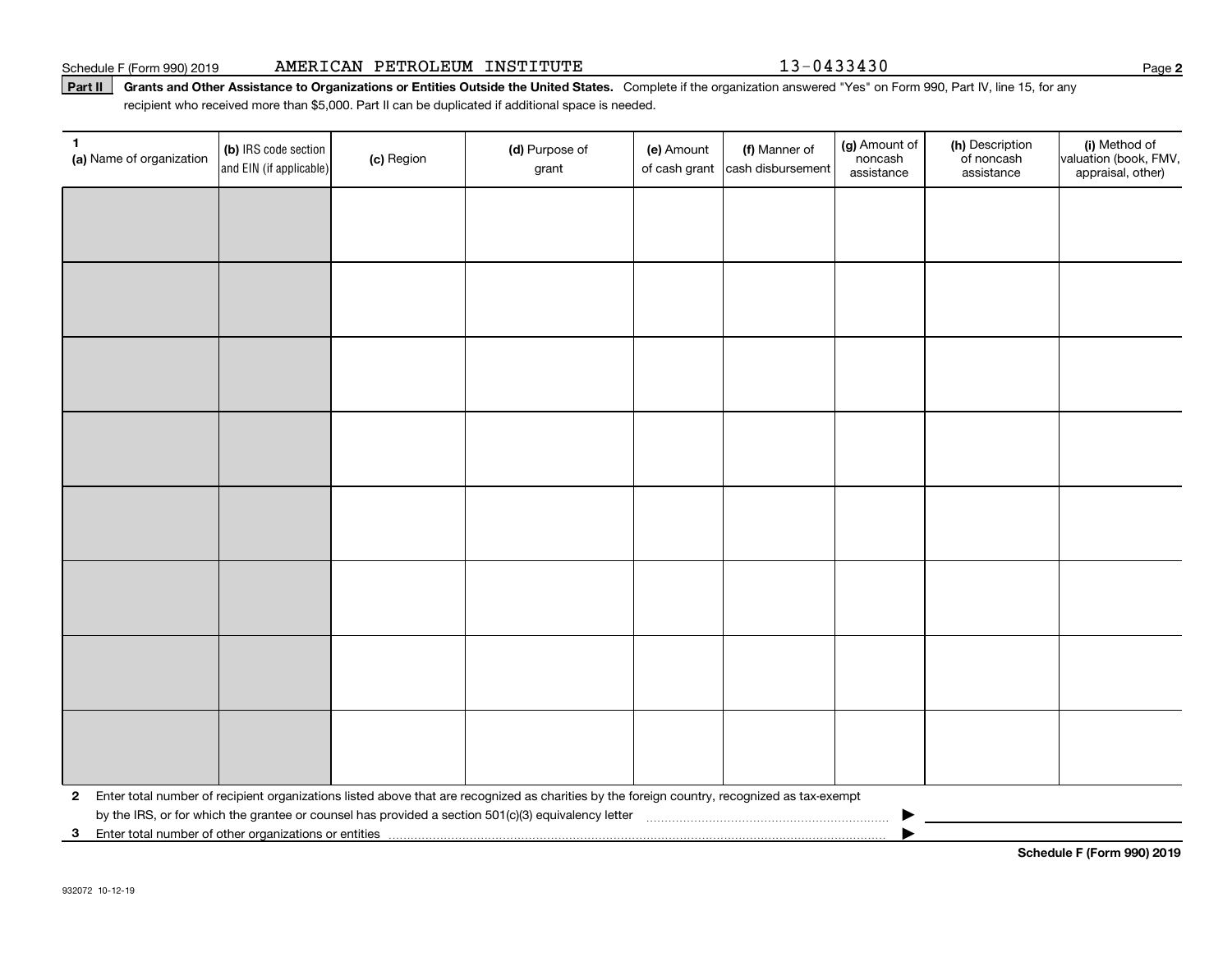|  | AMERICAN PETROLEUM | INSTITUTE |
|--|--------------------|-----------|
|--|--------------------|-----------|

13-0433430

#### Part III Grants and Other Assistance to Individuals Outside the United States. Complete if the organization answered "Yes" on Form 990, Part IV, line 16. Part III can be duplicated if additional space is needed. (c) Number of (d) Amount of (e) Manner of (f) Amount of **(c)** Number of **| (d)** Amount of **| (e)** Manner of **| (f)** Amount of **| (g)** Description of **| (h) (a)** Type of grant or assistance  $\qquad$  **(b)** Region recipientscash grant cash disbursement noncashnoncash assistance assistance $\overline{\phantom{a}}$

| (a) Type of grant or assistance | (b) Region | <b>(c)</b> Number of <b>(d)</b> Amount of recipients cash grant | e) Manner of<br>cash disbursement | <b>f)</b> Amount of<br>noncash<br>assistance | (g) Description of<br>noncash assistance | (h) Method of<br>valuation<br>(book, FMV,<br>appraisal, other) |
|---------------------------------|------------|-----------------------------------------------------------------|-----------------------------------|----------------------------------------------|------------------------------------------|----------------------------------------------------------------|
|                                 |            |                                                                 |                                   |                                              |                                          |                                                                |
|                                 |            |                                                                 |                                   |                                              |                                          |                                                                |
|                                 |            |                                                                 |                                   |                                              |                                          |                                                                |
|                                 |            |                                                                 |                                   |                                              |                                          |                                                                |
|                                 |            |                                                                 |                                   |                                              |                                          |                                                                |
|                                 |            |                                                                 |                                   |                                              |                                          |                                                                |
|                                 |            |                                                                 |                                   |                                              |                                          |                                                                |
|                                 |            |                                                                 |                                   |                                              |                                          |                                                                |
|                                 |            |                                                                 |                                   |                                              |                                          |                                                                |
|                                 |            |                                                                 |                                   |                                              |                                          |                                                                |

**Schedule F (Form 990) 2019**

Page 3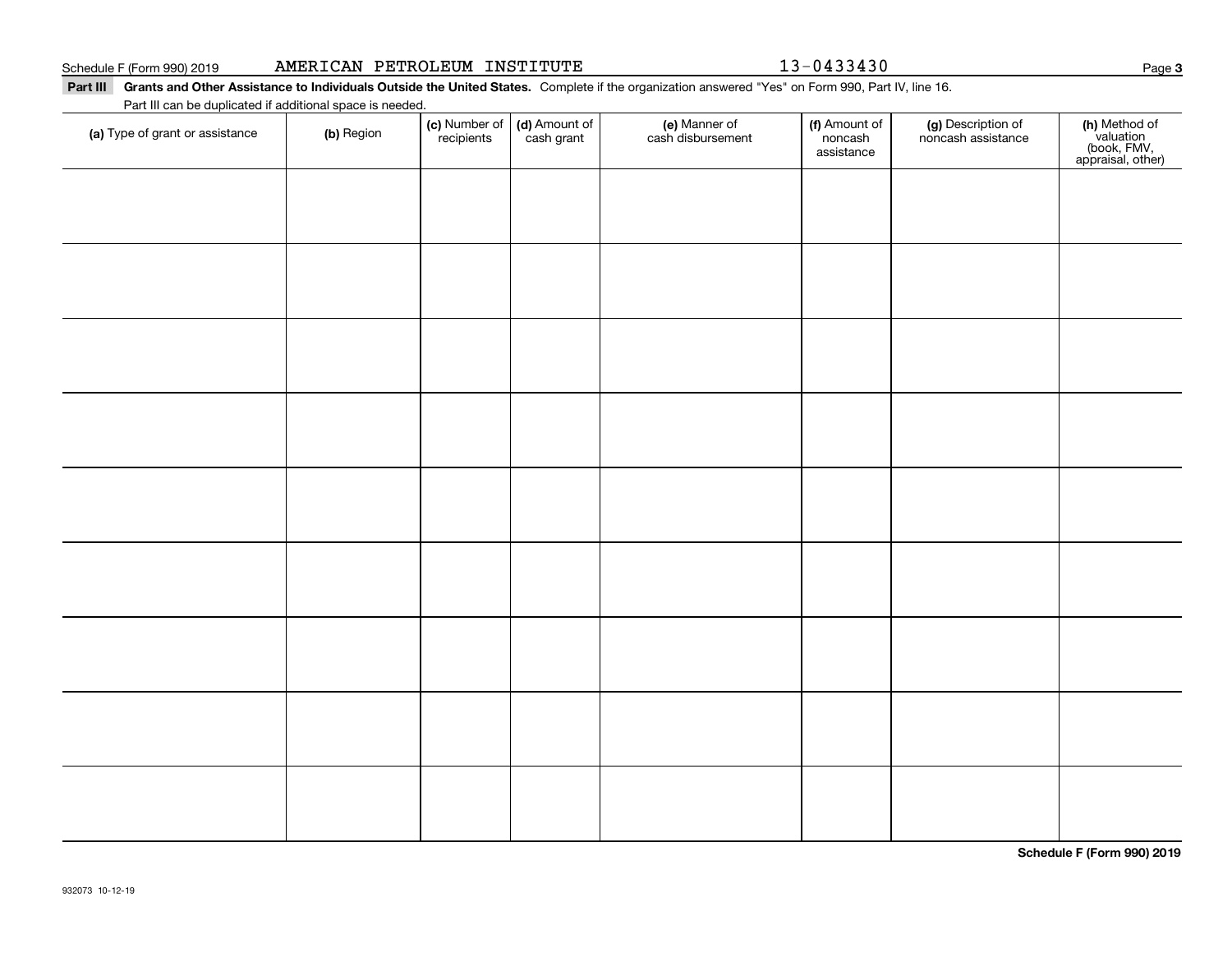## Schedule F (Form 990) 2019 **AMERICAN PETROLEUM INSTITUTE** 1 3-0433430 Page **Part IV F** (Form 990) 2019 *i*<br>**Part IV Foreign Forms**

| 1            | Was the organization a U.S. transferor of property to a foreign corporation during the tax year? If "Yes." the<br>organization may be required to file Form 926, Return by a U.S. Transferor of Property to a Foreign<br>Corporation (see Instructions for Form 926) <i>manual content content corporation</i> (see Instructions for Form 926)                                                                                         | Yes                 | $ X $ No |
|--------------|----------------------------------------------------------------------------------------------------------------------------------------------------------------------------------------------------------------------------------------------------------------------------------------------------------------------------------------------------------------------------------------------------------------------------------------|---------------------|----------|
| $\mathbf{2}$ | Did the organization have an interest in a foreign trust during the tax year? If "Yes," the organization<br>may be required to separately file Form 3520, Annual Return To Report Transactions With Foreign<br>Trusts and Receipt of Certain Foreign Gifts, and/or Form 3520-A, Annual Information Return of Foreign<br>Trust With a U.S. Owner (see Instructions for Forms 3520 and 3520-A; don't file with Form 990) manu-manu-manu- | Yes                 | ΧI<br>Nο |
| 3            | Did the organization have an ownership interest in a foreign corporation during the tax year? If "Yes."<br>the organization may be required to file Form 5471, Information Return of U.S. Persons With Respect to<br>Certain Foreign Corporations (see Instructions for Form 5471) <i>manded contained contained corporation</i> contained to                                                                                          | Yes                 | ∣X I No  |
| 4            | Was the organization a direct or indirect shareholder of a passive foreign investment company or a<br>qualified electing fund during the tax year? If "Yes," the organization may be required to file Form 8621.<br>Information Return by a Shareholder of a Passive Foreign Investment Company or Qualified Electing Fund<br>(see Instructions for Form 8621)                                                                         | Yes                 | ΧI<br>Nο |
| 5            | Did the organization have an ownership interest in a foreign partnership during the tax year? If "Yes."<br>the organization may be required to file Form 8865, Return of U.S. Persons With Respect to Certain                                                                                                                                                                                                                          | Yes                 | X∣No     |
| 6            | Did the organization have any operations in or related to any boycotting countries during the tax year? If<br>"Yes," the organization may be required to separately file Form 5713, International Boycott Report (see                                                                                                                                                                                                                  | $\mathbf{X}$<br>Yes | Nο       |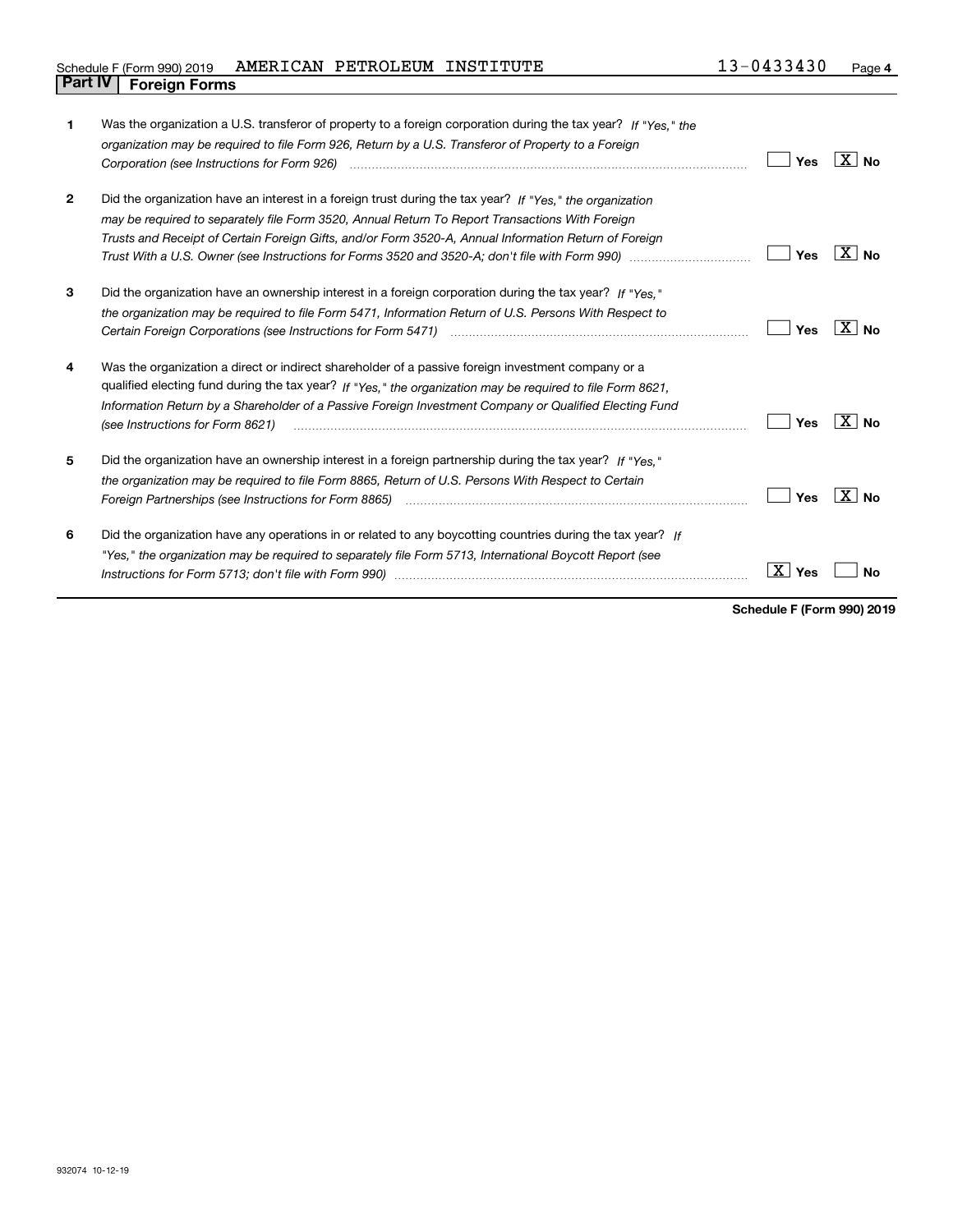## Schedule F (Form 990) 2019 Page AMERICAN PETROLEUM INSTITUTE 13-0433430**Part V Supplemental Information**

Provide the information required by Part I, line 2 (monitoring of funds); Part I, line 3, column (f) (accounting method; amounts of investments vs. expenditures per region); Part II, line 1 (accounting method); Part III (accounting method); and Part III, column (c) (estimated number of recipients), as applicable. Also complete this part to provide any additional information. See instructions.

PART I, LINE 2:

ALL GRANTS ARE ASSIGNED AN API STAFF MEMBER AS THE CONTRACT OFFICER. THE

CONTRACT OFFICER'S RESPONSIBILITIES INCLUDE MONITORING THE ACTIVITIES OF

GRANTEES, AS WELL AS THE RECEIPT AND REVIEW OF PERIODIC PROGRESS REPORTS.

PART I, LINE 3:

API'S CERTIFICATION PROGRAMS INCLUDE LICENSING OF MANUFACTURERS AND

INDIVIDUALS THROUGHOUT THE WORLD. AUDITS ARE CONDUCTED THROUGH

INDEPENDENT CONTRACTORS, WHICH ARE PRIMARILY COORDINATED THROUGH

U.S.-BASED ENTITIES. THE EVALUATION AND GRANT OF LICENSES TO

MANUFACTURERS IS CONDUCTED AT API'S HEADQUARTERS IN WASHINGTON, D.C.

SIMILARLY, API'S INDIVIDUAL CERTIFICATION EXAMINATIONS ARE OFFERED AT

VARIOUS WORLD-WIDE LOCATIONS, PROCTORED BY A U.S.-BASED INDEPENDENT

CONTRACTOR. THE EXAMINATION RESULTS AND CERTIFICATIONS ARE ALSO

EVALUATED AND AWARDED AT API'S HEADQUARTERS IN WASHINGTON, D.C.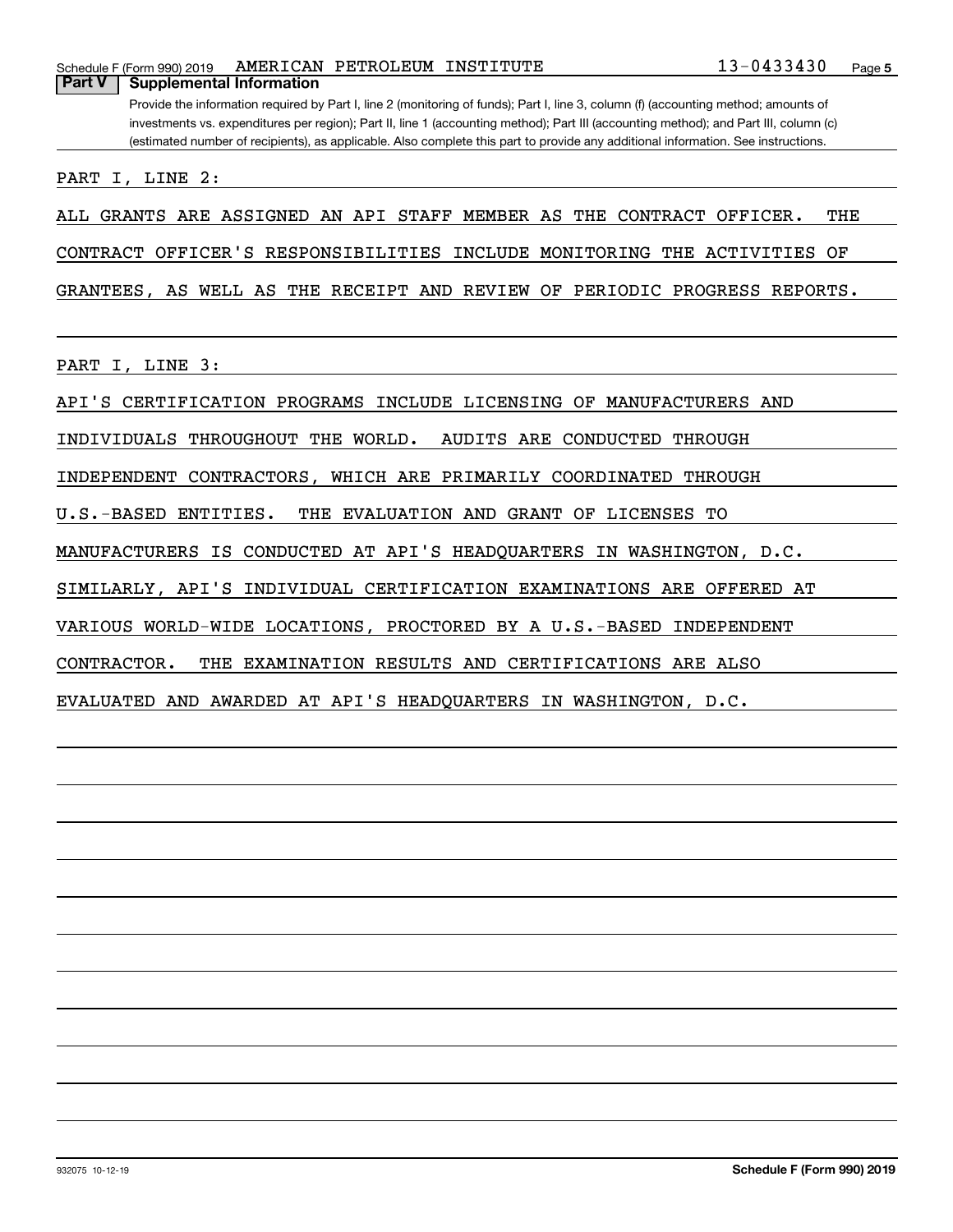| <b>SCHEDULE I</b><br>(Form 990)                                                                                                                                                          | <b>Grants and Other Assistance to Organizations,</b><br>Governments, and Individuals in the United States<br>Complete if the organization answered "Yes" on Form 990, Part IV, line 21 or 22. |                                    |                                                       |                                         |                                                                |                                          |                                                     |  |  |
|------------------------------------------------------------------------------------------------------------------------------------------------------------------------------------------|-----------------------------------------------------------------------------------------------------------------------------------------------------------------------------------------------|------------------------------------|-------------------------------------------------------|-----------------------------------------|----------------------------------------------------------------|------------------------------------------|-----------------------------------------------------|--|--|
| Department of the Treasury                                                                                                                                                               |                                                                                                                                                                                               |                                    | Attach to Form 990.                                   |                                         |                                                                |                                          | <b>Open to Public</b>                               |  |  |
| <b>Internal Revenue Service</b>                                                                                                                                                          |                                                                                                                                                                                               |                                    | Go to www.irs.gov/Form990 for the latest information. |                                         |                                                                |                                          | Inspection                                          |  |  |
| Name of the organization                                                                                                                                                                 |                                                                                                                                                                                               | AMERICAN PETROLEUM INSTITUTE       |                                                       |                                         |                                                                |                                          | <b>Employer identification number</b><br>13-0433430 |  |  |
| Part I<br><b>General Information on Grants and Assistance</b>                                                                                                                            |                                                                                                                                                                                               |                                    |                                                       |                                         |                                                                |                                          |                                                     |  |  |
| Does the organization maintain records to substantiate the amount of the grants or assistance, the grantees' eligibility for the grants or assistance, and the selection<br>$\mathbf{1}$ |                                                                                                                                                                                               |                                    |                                                       |                                         |                                                                |                                          |                                                     |  |  |
|                                                                                                                                                                                          |                                                                                                                                                                                               |                                    |                                                       |                                         |                                                                |                                          | $\sqrt{X}$ Yes<br>∣ No                              |  |  |
| 2 Describe in Part IV the organization's procedures for monitoring the use of grant funds in the United States.                                                                          |                                                                                                                                                                                               |                                    |                                                       |                                         |                                                                |                                          |                                                     |  |  |
| Part II<br>Grants and Other Assistance to Domestic Organizations and Domestic Governments. Complete if the organization answered "Yes" on Form 990, Part IV, line 21, for any            |                                                                                                                                                                                               |                                    |                                                       |                                         |                                                                |                                          |                                                     |  |  |
| recipient that received more than \$5,000. Part II can be duplicated if additional space is needed.                                                                                      |                                                                                                                                                                                               |                                    |                                                       |                                         |                                                                |                                          |                                                     |  |  |
| 1 (a) Name and address of organization<br>or government                                                                                                                                  | $(b)$ EIN                                                                                                                                                                                     | (c) IRC section<br>(if applicable) | (d) Amount of<br>cash grant                           | (e) Amount of<br>non-cash<br>assistance | (f) Method of<br>valuation (book,<br>FMV, appraisal,<br>other) | (g) Description of<br>noncash assistance | (h) Purpose of grant<br>or assistance               |  |  |
| A WIDER CIRCLE<br>9159-C BROOKVILLE ROAD<br>SILVER SPRING, MD 20910                                                                                                                      | $52 - 2345144$ $501(C)(3)$                                                                                                                                                                    |                                    | 20,000.                                               | $\mathbf{0}$ .                          |                                                                |                                          | EVENT SPONSORSHIP                                   |  |  |
| ALVIN AILEY AMERICAN DANCE THEATER<br>405 WEST 55TH STREET<br>NEW YORK, NY 10019                                                                                                         | $13 - 2584273$ 501(C)(3)                                                                                                                                                                      |                                    | 10,000.                                               | 0.                                      |                                                                |                                          | <b>EVENT SPONSORSHIP</b>                            |  |  |
| ALZHEIMER'S ASSOCIATION NCAC<br>3701 PENDER DRIVE, SUITE 400<br>FAIRFAX, VA 22030                                                                                                        | 52-1196162 $ 501(C)(3) $                                                                                                                                                                      |                                    | 10,000,                                               | 0.                                      |                                                                |                                          | <b>EVENT SPONSORSHIP</b>                            |  |  |
| AMERICAN ACTION FORUM<br>1747 PENNSYLVANIA AVE, NW 5TH FLOOR<br>WASHINGTON, DC 20006                                                                                                     | $27-0567765$ 501(C)(3)                                                                                                                                                                        |                                    | 100,000,                                              | $\mathbf{0}$ .                          |                                                                |                                          | GENERAL SUPPORT                                     |  |  |
| AMERICAN ASSOCIATION OF BLACKS IN<br>ENERGY - 1625 K ST, NW, STE 405 -<br>WASHINGTON, DC 20006                                                                                           | 84-0782569 $501(C)(3)$                                                                                                                                                                        |                                    | 25,000.                                               | $\mathbf{0}$ .                          |                                                                |                                          | EVENT SPONSORSHIP                                   |  |  |
| AMERICAN CHEMISTRY COUNCIL, INC. -<br>ACC<br>- 700 2ND STREET, NE - WASHINGTON,<br>DC 20002                                                                                              | 53-0104410 $501(C)(6)$                                                                                                                                                                        |                                    | 7,500.                                                | $\mathbf{0}$ .                          |                                                                |                                          | EVENT SPONSORSHIP                                   |  |  |
| Enter total number of section $501(c)(3)$ and government organizations listed in the line 1 table<br>2                                                                                   |                                                                                                                                                                                               |                                    |                                                       |                                         |                                                                |                                          | 52.                                                 |  |  |
| 3 Enter total number of other organizations listed in the line 1 table                                                                                                                   |                                                                                                                                                                                               |                                    |                                                       |                                         |                                                                |                                          | 39.                                                 |  |  |

**For Paperwork Reduction Act Notice, see the Instructions for Form 990. Schedule I (Form 990) (2019)** LHA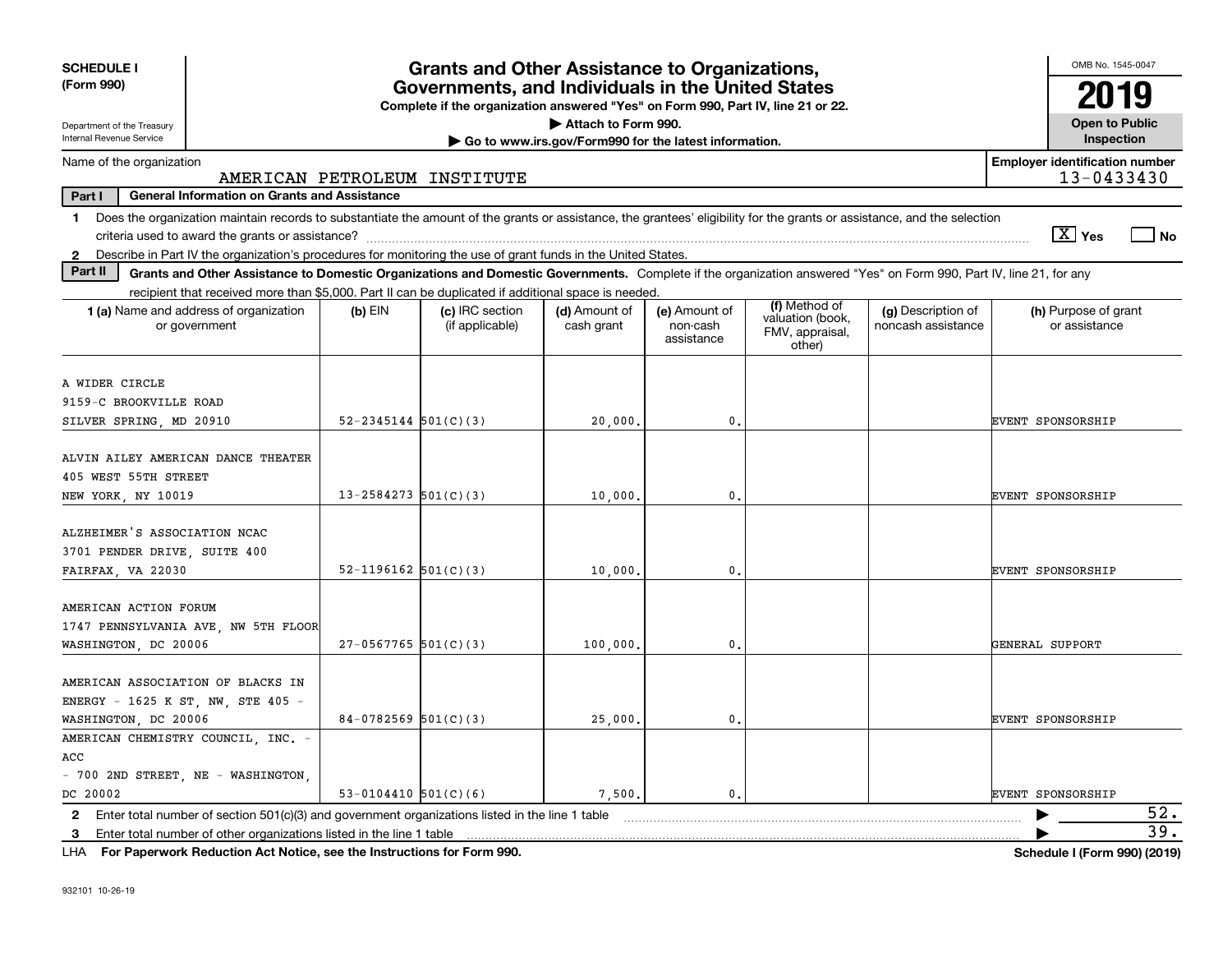#### **Part III Continuation of Grants and Other Assistance to Governments and Organizations in Governments and Organizations of Governments and Organizations of Governments and Organizations of Governments and States <b>Propert** Schedule I (Form 990) AMERICAN PETROLEUM INSTITUTE 1 3-0433430 <sub>Page 1</sub>

| Continuation of Grants and Other Assistance to Governments and Organizations in the United States (Schedule I (Form 990), Part II.)<br>Part II |                          |                                  |                             |                                         |                                                                |                                           |                                       |  |
|------------------------------------------------------------------------------------------------------------------------------------------------|--------------------------|----------------------------------|-----------------------------|-----------------------------------------|----------------------------------------------------------------|-------------------------------------------|---------------------------------------|--|
| (a) Name and address of<br>organization or government                                                                                          | $(b)$ EIN                | (c) IRC section<br>if applicable | (d) Amount of<br>cash grant | (e) Amount of<br>non-cash<br>assistance | (f) Method of<br>valuation<br>(book, FMV,<br>appraisal, other) | (g) Description of<br>non-cash assistance | (h) Purpose of grant<br>or assistance |  |
| AMERICAN COUNCIL FOR CAPITAL                                                                                                                   |                          |                                  |                             |                                         |                                                                |                                           |                                       |  |
| FORMATION                                                                                                                                      |                          |                                  |                             |                                         |                                                                |                                           |                                       |  |
| $-$ 1750 K STREET, NW, SUITE 400 $-$                                                                                                           |                          |                                  |                             |                                         |                                                                |                                           |                                       |  |
| WASHINGTON, DC 20006                                                                                                                           | 52-1091172 $501(C)(3)$   |                                  | 50,000.                     | $\mathbf{0}$ .                          |                                                                |                                           | GENERAL SUPPORT                       |  |
| AMERICAN HEART ASSOCIATION                                                                                                                     |                          |                                  |                             |                                         |                                                                |                                           |                                       |  |
| 7272 GREENVILLE AVENUE                                                                                                                         |                          |                                  |                             |                                         |                                                                |                                           |                                       |  |
| DALLAS, TX 75231                                                                                                                               | $13 - 5613797$ 501(C)(3) |                                  | 10,000.                     | 0.                                      |                                                                |                                           | GENERAL SUPPORT                       |  |
| AMERICAN NATIONAL STANDARDS                                                                                                                    |                          |                                  |                             |                                         |                                                                |                                           |                                       |  |
| INSTITUTE (ANSI) - 25 WEST 43                                                                                                                  |                          |                                  |                             |                                         |                                                                |                                           |                                       |  |
| STREET, 4TH FLOOR - NEW YORK, NY                                                                                                               |                          |                                  |                             |                                         |                                                                |                                           |                                       |  |
| 10036                                                                                                                                          | 13-1635253 $ 501(C)(3) $ |                                  | 10,000.                     | 0.                                      |                                                                |                                           | <b>EVENT SPONSORSHIP</b>              |  |
| AMERICAN SOCIETY OF ASSOCIATION                                                                                                                |                          |                                  |                             |                                         |                                                                |                                           |                                       |  |
| EXECUTIVES (ASAE) - 1575 EYE                                                                                                                   |                          |                                  |                             |                                         |                                                                |                                           |                                       |  |
| STREET, N.W. - WASHINGTON, DC                                                                                                                  |                          |                                  |                             |                                         |                                                                |                                           |                                       |  |
| 20005                                                                                                                                          | 53-0026940 $501(C)(6)$   |                                  | 6,000,                      | 0.                                      |                                                                |                                           | <b>EVENT SPONSORSHIP</b>              |  |
|                                                                                                                                                |                          |                                  |                             |                                         |                                                                |                                           |                                       |  |
| AMERICAN WORKERS FOR PROGRESS,                                                                                                                 |                          |                                  |                             |                                         |                                                                |                                           |                                       |  |
| INC. - 1250 I STREET, NW, SUITE                                                                                                                |                          |                                  |                             |                                         |                                                                |                                           |                                       |  |
| 103 - WASHINGTON, DC 20005                                                                                                                     | $84-3954305$ 501(C)(4)   |                                  | 1,300,000.                  | $\mathbf{0}$ .                          |                                                                |                                           | GENERAL SUPPORT                       |  |
| AMERICANS FOR TAX REFORM                                                                                                                       |                          |                                  |                             |                                         |                                                                |                                           |                                       |  |
| 722 12TH STREET, NW, 4TH FLOOR                                                                                                                 |                          |                                  |                             |                                         |                                                                |                                           |                                       |  |
| WASHINGTON, DC 20005-3966                                                                                                                      | 52-1403587 $ 501(C)(4) $ |                                  | 50,000.                     | 0.                                      |                                                                |                                           | GENERAL SUPPORT                       |  |
| ARKANSAS ENERGY EDUCATION                                                                                                                      |                          |                                  |                             |                                         |                                                                |                                           |                                       |  |
| FOUNDATION - 1401 W. CAPITOL                                                                                                                   |                          |                                  |                             |                                         |                                                                |                                           |                                       |  |
| AVENUE, SUITE 440 - LITTLE ROCK,                                                                                                               |                          |                                  |                             |                                         |                                                                |                                           |                                       |  |
| AR 72201                                                                                                                                       | $47 - 2374051$ 501(C)(3) |                                  | 5,251.                      | 0.                                      |                                                                |                                           | GENERAL SUPPORT                       |  |
| ASIAN PACIFIC AMERICAN INSTITUTE                                                                                                               |                          |                                  |                             |                                         |                                                                |                                           |                                       |  |
| FOR CONGRESSIONAL STUDIES (APAICS)                                                                                                             |                          |                                  |                             |                                         |                                                                |                                           |                                       |  |
| - 1001 CONNECTICUT AVENUE, NW                                                                                                                  |                          |                                  |                             |                                         |                                                                |                                           |                                       |  |
| SUITE 530 - WASHINGTON, DC 20036                                                                                                               | $52-1917903$ $501(C)(3)$ |                                  | 29,500.                     | 0.                                      |                                                                |                                           | <b>EVENT SPONSORSHIP</b>              |  |
| ASSOCIATION FOR ENVIRONMENTAL                                                                                                                  |                          |                                  |                             |                                         |                                                                |                                           |                                       |  |
| HEALTH & SCIENCES FOUNDATION                                                                                                                   |                          |                                  |                             |                                         |                                                                |                                           |                                       |  |
| (AEHS) - 150 FEARING STREET, SUITE                                                                                                             |                          |                                  |                             |                                         |                                                                |                                           |                                       |  |
| 21 - AMHERST, MA 01002                                                                                                                         | $26 - 2624347$ 501(C)(3) |                                  | 7.000.                      | 0.                                      |                                                                |                                           | <b>EVENT SPONSORSHIP</b>              |  |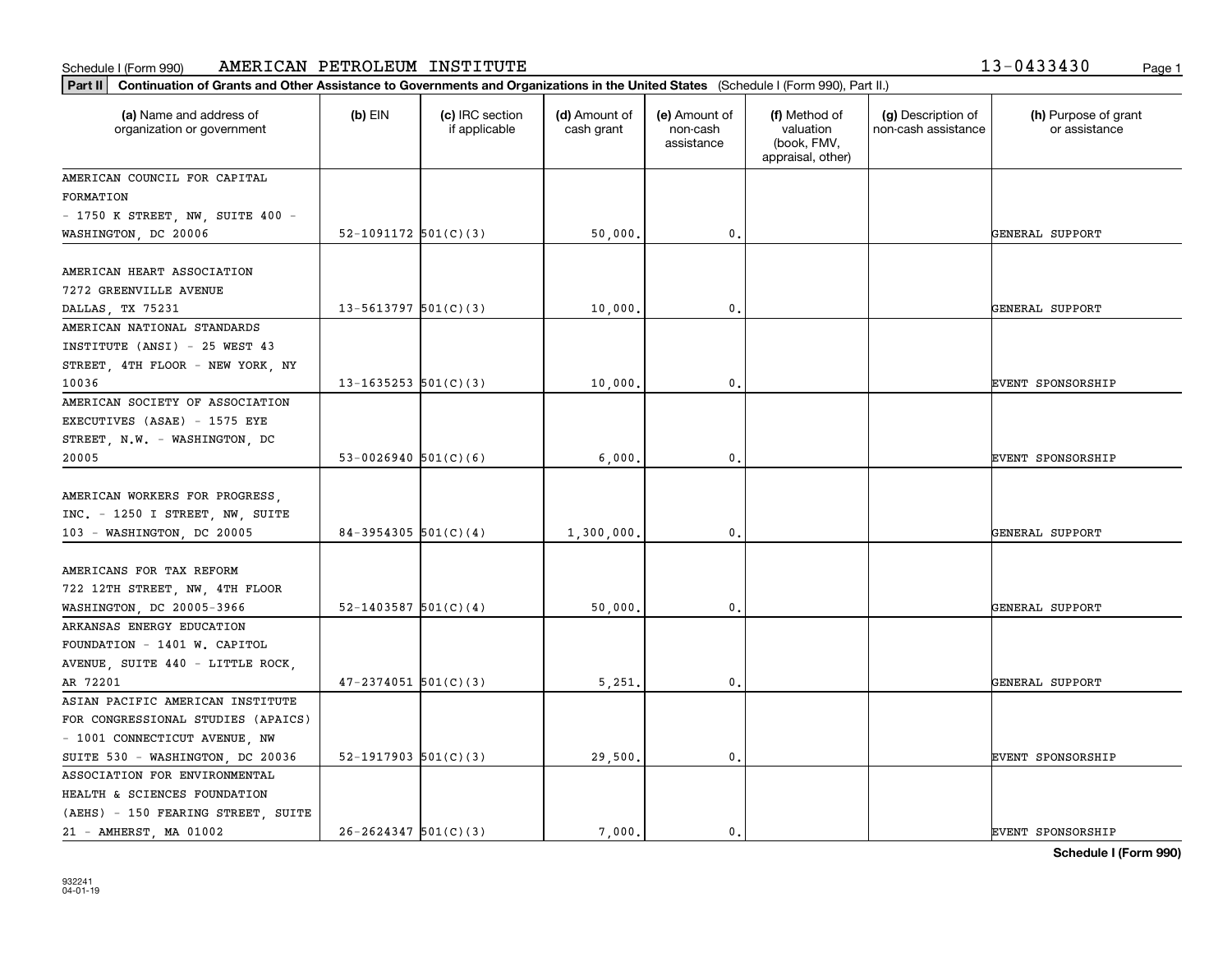**Part II Continuation of Grants and Other Assistance to Governments and Organizations in the United States**  (Schedule I (Form 990), Part II.)

| (a) Name and address of<br>organization or government | $(b)$ EIN                  | (c) IRC section<br>if applicable | (d) Amount of<br>cash grant | (e) Amount of<br>non-cash<br>assistance | (f) Method of<br>valuation<br>(book, FMV,<br>appraisal, other) | (g) Description of<br>non-cash assistance | (h) Purpose of grant<br>or assistance |
|-------------------------------------------------------|----------------------------|----------------------------------|-----------------------------|-----------------------------------------|----------------------------------------------------------------|-------------------------------------------|---------------------------------------|
| BIPARTISAN POLICY CENTER                              |                            |                                  |                             |                                         |                                                                |                                           |                                       |
| 1225 EYE STREET, NW, SUITE 1000                       |                            |                                  |                             |                                         |                                                                |                                           |                                       |
| WASHINGTON, DC 20005                                  | $73 - 1628382$ $501(C)(3)$ |                                  | 50,000.                     | $\mathbf{0}$ .                          |                                                                |                                           | GENERAL SUPPORT                       |
| CITIZENS AGAINST NUCLEAR BAILOUT                      |                            |                                  |                             |                                         |                                                                |                                           |                                       |
| 20 N. MARKET SQUARE, SUITE 700                        |                            |                                  |                             |                                         |                                                                |                                           |                                       |
| HARRISBURG, PA 17101                                  | 82-1138527 $501(C)(4)$     |                                  | 69,750.                     | $\mathbf{0}$ .                          |                                                                |                                           | COALITION ACTIVITIES                  |
|                                                       |                            |                                  |                             |                                         |                                                                |                                           |                                       |
| CITIZENS FOR ENERGY EQUITY<br>534 BILTMORE DRIVE      |                            |                                  |                             |                                         |                                                                |                                           |                                       |
| VIRGINIA BEACH, VA 23454                              | $84-2696749$ 501(C)(6)     |                                  | 12,000                      | 0.                                      |                                                                |                                           | GENERAL SUPPORT                       |
| CITIZENS FOR RESPONSIBLE ENERGY                       |                            |                                  |                             |                                         |                                                                |                                           |                                       |
| SOLUTIONS FORUM - 601 PENNSYLVANIA                    |                            |                                  |                             |                                         |                                                                |                                           |                                       |
| AVE NW STE 90 SOUTH - WASHINGTON,                     |                            |                                  |                             |                                         |                                                                |                                           |                                       |
| DC 20004                                              | $47 - 2999520$ $501(C)(4)$ |                                  | 15,000                      | 0.                                      |                                                                |                                           | EVENT SPONSORSHIP                     |
|                                                       |                            |                                  |                             |                                         |                                                                |                                           |                                       |
| CITIZENS TO PROTECT PENNSYLVANIA                      |                            |                                  |                             |                                         |                                                                |                                           |                                       |
| JOBS - 417 WALNUT STREET -                            |                            |                                  |                             |                                         |                                                                |                                           |                                       |
| HARRISBURG, PA 17101                                  | $32-0236838$ $501(C)(4)$   |                                  | 138,000.                    | $\mathbf{0}$ .                          |                                                                |                                           | GENERAL SUPPORT                       |
|                                                       |                            |                                  |                             |                                         |                                                                |                                           |                                       |
| CLT HOST 2020, INC.                                   |                            |                                  |                             |                                         |                                                                |                                           |                                       |
| 550 S. CALDWELL STREET, SUITE 710                     |                            |                                  |                             |                                         |                                                                |                                           |                                       |
| CHARLOTTE, NC 28202                                   | $83 - 1264583$ 501(C)(3)   |                                  | 1,500,000,                  | $\mathbf{0}$ .                          |                                                                |                                           | <b>EVENT SPONSORSHIP</b>              |
|                                                       |                            |                                  |                             |                                         |                                                                |                                           |                                       |
| COAST GUARD FOUNDATION, INC.                          |                            |                                  |                             |                                         |                                                                |                                           |                                       |
| 394 TAUGWONK RD                                       |                            |                                  |                             |                                         |                                                                |                                           |                                       |
| STONINGTON, CT 06378                                  | $04 - 2899862$ 501(C)(3)   |                                  | 25,000.                     | $\mathbf{0}$ .                          |                                                                |                                           | EVENT SPONSORSHIP                     |
| COLORADO PETROLEUM COUNCIL                            |                            |                                  |                             |                                         |                                                                |                                           |                                       |
| COMMITTEE - 1660 LINCOLN STREET -                     |                            |                                  |                             |                                         |                                                                |                                           |                                       |
| DENVER, CO 80246                                      | 84-3347257 SEC 527         |                                  | 237,000.                    | $\mathbf{0}$ .                          |                                                                |                                           | GENERAL SUPPORT                       |
|                                                       |                            |                                  |                             |                                         |                                                                |                                           |                                       |
| COLORADO SCHOOL OF MINES                              |                            |                                  |                             |                                         |                                                                |                                           |                                       |
| 1516 ILLINOIS STREET                                  |                            |                                  |                             |                                         |                                                                |                                           |                                       |
| GOLDEN, CO 80401                                      | $84 - 6000551$ 501(C)(3)   |                                  | 90.000.                     | $\mathbf{0}$ .                          |                                                                |                                           | GENERAL SUPPORT                       |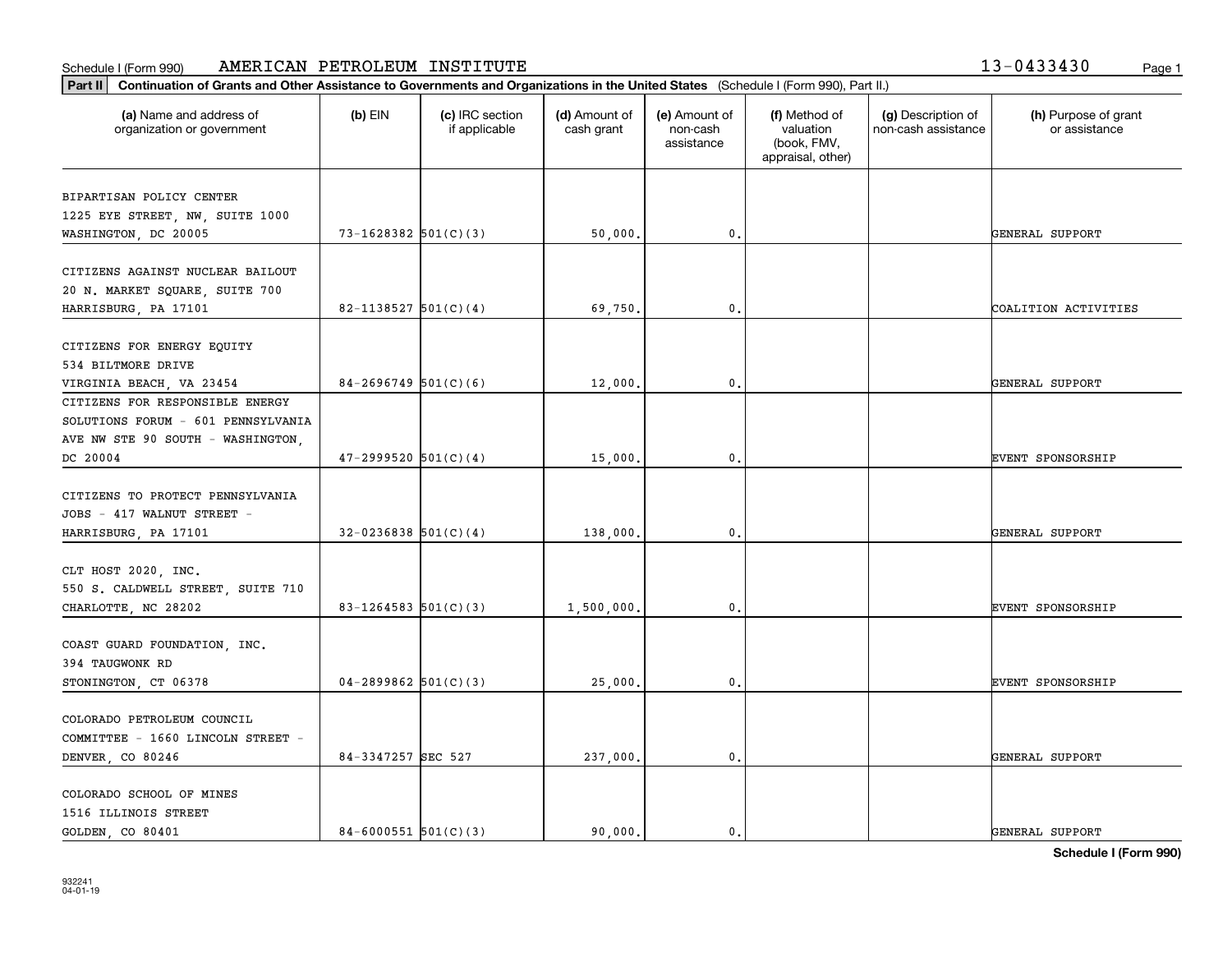**Part II Continuation of Grants and Other Assistance to Governments and Organizations in the United States**  (Schedule I (Form 990), Part II.)

| (a) Name and address of<br>organization or government                                           | $(b)$ EIN                  | (c) IRC section<br>if applicable | (d) Amount of<br>cash grant | (e) Amount of<br>non-cash<br>assistance | (f) Method of<br>valuation<br>(book, FMV,<br>appraisal, other) | (g) Description of<br>non-cash assistance | (h) Purpose of grant<br>or assistance |
|-------------------------------------------------------------------------------------------------|----------------------------|----------------------------------|-----------------------------|-----------------------------------------|----------------------------------------------------------------|-------------------------------------------|---------------------------------------|
| COMMUNITY LEADERS OF AMERICA                                                                    |                            |                                  |                             |                                         |                                                                |                                           |                                       |
| 2101 CEDAR SPRINGS ROAD, SUITE 1050                                                             |                            |                                  |                             |                                         |                                                                |                                           |                                       |
| DALLAS, TX 75201                                                                                | 46-3149989 SEC 527         |                                  | 15,000.                     | 0.                                      |                                                                |                                           | GENERAL SUPPORT                       |
| CONGRESSIONAL BLACK CAUCUS                                                                      |                            |                                  |                             |                                         |                                                                |                                           |                                       |
| FOUNDATION, INC. - 1720                                                                         |                            |                                  |                             |                                         |                                                                |                                           |                                       |
| MASSACHUSETTS AVE, NW -                                                                         |                            |                                  |                             |                                         |                                                                |                                           |                                       |
| WASHINGTON, DC 20036                                                                            | 52-1160561 $501(C)(3)$     |                                  | 100,000.                    | $\mathbf{0}$ .                          |                                                                |                                           | FELLOWSHIP                            |
|                                                                                                 |                            |                                  |                             |                                         |                                                                |                                           |                                       |
| CONGRESSIONAL HISPANIC CAUCUS                                                                   |                            |                                  |                             |                                         |                                                                |                                           |                                       |
| INSTITUTE - 1128 16TH STREET NW -                                                               |                            |                                  |                             |                                         |                                                                |                                           |                                       |
| WASHINGTON, DC 20036                                                                            | $52 - 1114225$ $501(C)(3)$ |                                  | 65,000.                     | 0.                                      |                                                                |                                           | <b>EVENT SPONSORSHIP</b>              |
| COORDINATING RESEARCH COUNCIL,<br>INC. - 3650 MANSELL ROAD, SUITE<br>140 - ALPHARETTA, GA 30022 | 58-1483100 $501(C)(3)$     |                                  | 10,000.                     | 0.                                      |                                                                |                                           | GENERAL SUPPORT                       |
|                                                                                                 |                            |                                  |                             |                                         |                                                                |                                           |                                       |
| CROPLIFE AMERICA<br>1156 FIFTEENTH STREET, SUITE 400<br>WASHINGTON, DC 20005                    | 53-0190293 $501(C)(6)$     |                                  | 7,000.                      | 0.                                      |                                                                |                                           | EVENT SPONSORSHIP                     |
|                                                                                                 |                            |                                  |                             |                                         |                                                                |                                           |                                       |
| CURATORS OF THE UNIVERSITY OF<br>MISSOURI - 118 UNIVERSITY HALL -<br>COLUMBIA, MO 65211         | 43-6003859 SEC 115         |                                  | 15,000.                     | $\mathbf{0}$ .                          |                                                                |                                           | <b>EVENT SPONSORSHIP</b>              |
|                                                                                                 |                            |                                  |                             |                                         |                                                                |                                           |                                       |
| EVERYBODY WINS! DC<br>666 11TH STREET, NW, SUITE 1030<br>WASHINGTON, DC 20001                   | 52-1938281 $501(C)(3)$     |                                  | 25,000.                     | 0.                                      |                                                                |                                           | EVENT SPONSORSHIP                     |
|                                                                                                 |                            |                                  |                             |                                         |                                                                |                                           |                                       |
| FIRE PROTECTION RESEARCH<br>FOUNDATION - 1 BATTERYMARCH PARK -                                  |                            |                                  |                             |                                         |                                                                |                                           |                                       |
| QUINCY, MA 02169                                                                                | $52 - 1256543$ $501(C)(3)$ |                                  | 50,000.                     | $\mathfrak o$ .                         |                                                                |                                           | GENERAL SUPPORT                       |
|                                                                                                 |                            |                                  |                             |                                         |                                                                |                                           |                                       |
| FORD'S THEATRE<br>514 TENTH ST., NW                                                             |                            |                                  |                             |                                         |                                                                |                                           |                                       |

WASHINGTON, DC 20004  $\begin{vmatrix} 52-6073157 & 501(C)(3) \end{vmatrix}$  25,000. 0. 0.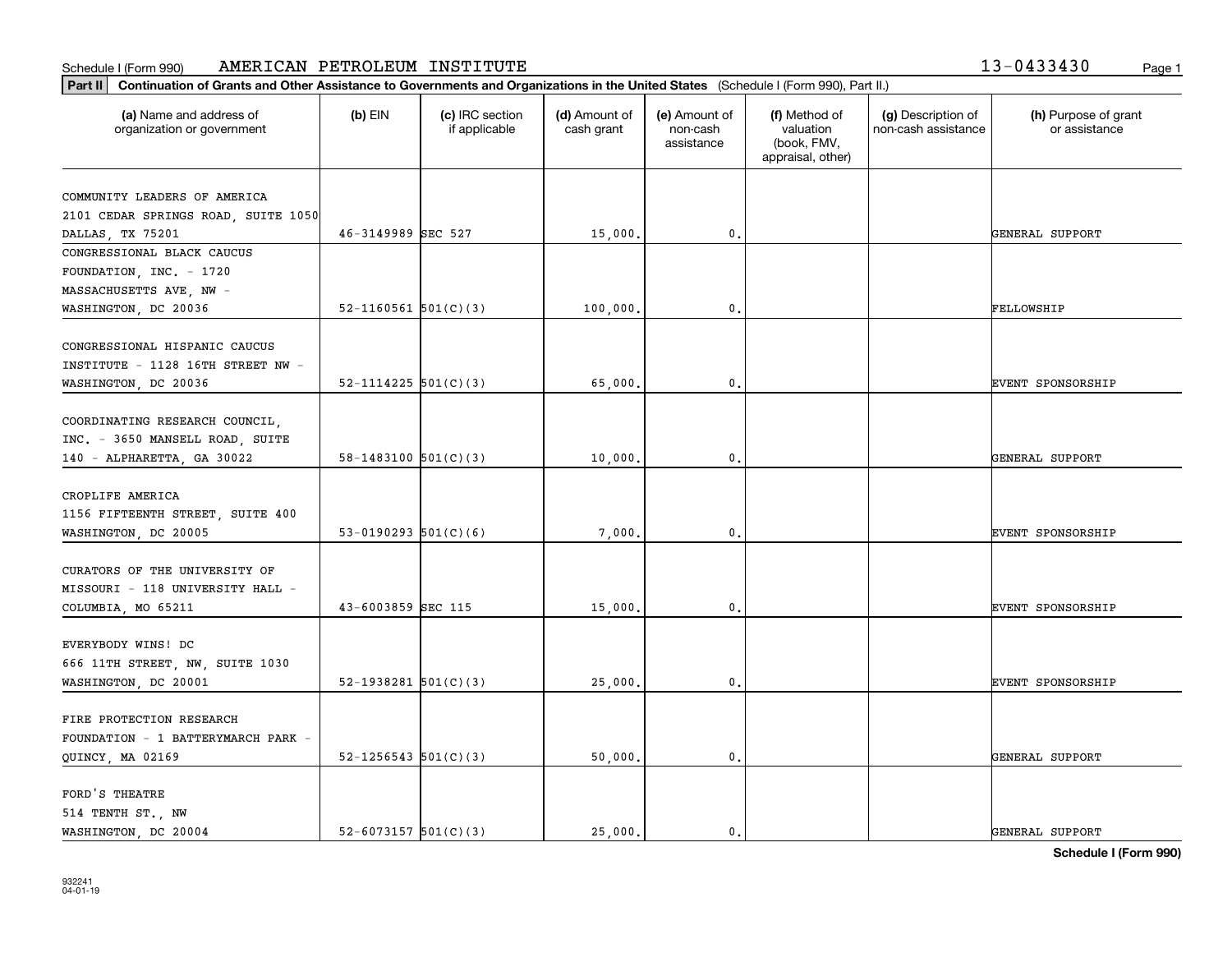**Part II Continuation of Grants and Other Assistance to Governments and Organizations in the United States**  (Schedule I (Form 990), Part II.)

| (a) Name and address of<br>organization or government                                                  | $(b)$ EIN                  | (c) IRC section<br>if applicable | (d) Amount of<br>cash grant | (e) Amount of<br>non-cash<br>assistance | (f) Method of<br>valuation<br>(book, FMV,<br>appraisal, other) | (g) Description of<br>non-cash assistance | (h) Purpose of grant<br>or assistance |
|--------------------------------------------------------------------------------------------------------|----------------------------|----------------------------------|-----------------------------|-----------------------------------------|----------------------------------------------------------------|-------------------------------------------|---------------------------------------|
| FRIENDS OF THE WORLD MARITIME                                                                          |                            |                                  |                             |                                         |                                                                |                                           |                                       |
| UNIVERSITY, INC. - 9707 OLD                                                                            |                            |                                  |                             |                                         |                                                                |                                           |                                       |
| GEORGETOWN RD - BETHESDA, MD 20814                                                                     | 52-1320023 $501(C)(3)$     |                                  | 10,000.                     | 0.                                      |                                                                |                                           | EVENT SPONSORSHIP                     |
| GLOBAL DOWN RESEARCH FOUNDATION<br>3239 E 2ND AVENUE                                                   |                            |                                  |                             |                                         |                                                                |                                           |                                       |
| DENVER, CO 80206                                                                                       | $26 - 4431001$ $501(C)(3)$ |                                  | 6,000.                      | 0.                                      |                                                                |                                           | EVENT SPONSORSHIP                     |
|                                                                                                        |                            |                                  |                             |                                         |                                                                |                                           |                                       |
| GREAT MINDS IN STEM                                                                                    |                            |                                  |                             |                                         |                                                                |                                           |                                       |
| 2465 W WHITTIER BLVD, STE 202                                                                          |                            |                                  |                             |                                         |                                                                |                                           |                                       |
| MONTEBELLO, CA 90640                                                                                   | $95 - 4577359$ $501(C)(3)$ |                                  | 15,000.                     | $\mathbf 0$ .                           |                                                                |                                           | EVENT SPONSORSHIP                     |
| GROUND WATER PROTECTION COUNCIL<br>7728 EAST 98TH PLACE                                                |                            |                                  |                             |                                         |                                                                |                                           |                                       |
| TULSA, OK 74133                                                                                        | $73 - 1210455$ 501(C)(6)   |                                  | 400,000.                    | $\mathbf{0}$                            |                                                                |                                           | RESEARCH GRANT                        |
| GROUND WATER RESEARCH & EDUCATION<br>FOUNDATION - 133308 N. MACARTHUR<br>BOULEVARD - OKLAHOMA CITY, OK |                            |                                  |                             |                                         |                                                                |                                           |                                       |
| 73142                                                                                                  | $73 - 1271210$ 501(C)(3)   |                                  | 10,000.                     | 0.                                      |                                                                |                                           | GENERAL SUPPORT                       |
| GULF OF MEXICO ALLIANCE<br>1141 BAYVIEW AVE<br>BILOXI, MI 39530                                        | $27-2968791$ 501(C)(3)     |                                  | 7,500.                      | $\mathbf 0$ .                           |                                                                |                                           | <b>EVENT SPONSORSHIP</b>              |
| HISPANIC HERITAGE FOUNDATION<br>1001 PENNSYLVANIA AVENUE                                               |                            |                                  |                             |                                         |                                                                |                                           |                                       |
| WASHINGTON, DC 20004                                                                                   | 52-1818255 $501(C)(3)$     |                                  | 25,000.                     | $\mathbf 0$ .                           |                                                                |                                           | <b>EVENT SPONSORSHIP</b>              |
| IHS GLOBAL, INC.<br>15 INVERNESS WAY EAST<br>ENGLEWOOD, CO 80112                                       | 22-2721160 NONE            |                                  | 100,000.                    | $\mathsf{0}$ .                          |                                                                |                                           | EVENT SPONSORSHIP                     |
| ILLINOIS AFL-CIO<br>534 S. 2ND STREET, STE 200<br>SPRINGFIELD, IL 62701                                | $36 - 2388785$ 501(C)(5)   |                                  | 6,000.                      | $\mathfrak{o}$ .                        |                                                                |                                           | <b>EVENT SPONSORSHIP</b>              |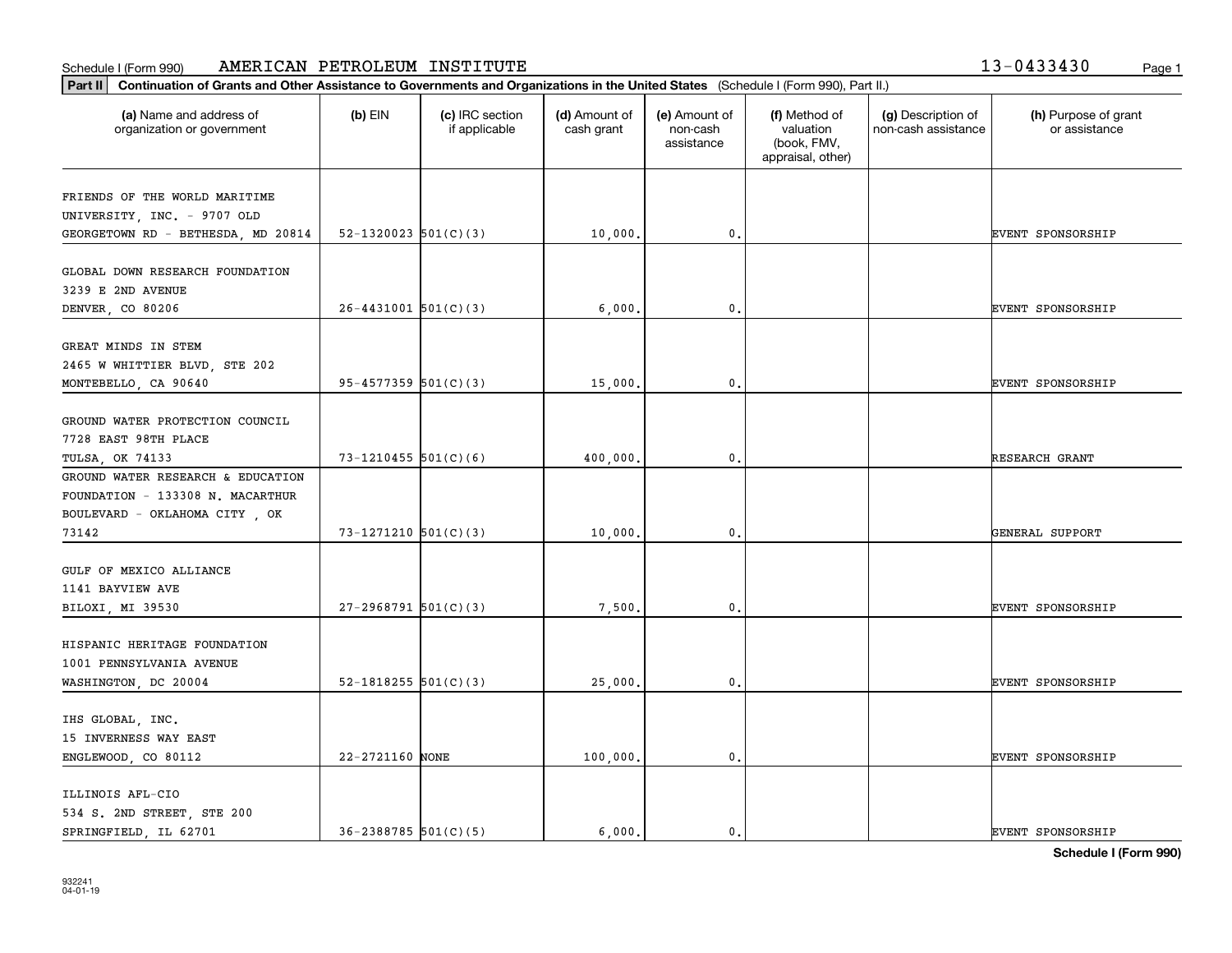**Part II Continuation of Grants and Other Assistance to Governments and Organizations in the United States**  (Schedule I (Form 990), Part II.)

| (a) Name and address of<br>organization or government                                                                              | $(b)$ EIN                  | (c) IRC section<br>if applicable | (d) Amount of<br>cash grant | (e) Amount of<br>non-cash<br>assistance | (f) Method of<br>valuation<br>(book, FMV,<br>appraisal, other) | (g) Description of<br>non-cash assistance | (h) Purpose of grant<br>or assistance |
|------------------------------------------------------------------------------------------------------------------------------------|----------------------------|----------------------------------|-----------------------------|-----------------------------------------|----------------------------------------------------------------|-------------------------------------------|---------------------------------------|
| INDEPENDENT PETROLEUM ASSOCIATION                                                                                                  |                            |                                  |                             |                                         |                                                                |                                           |                                       |
| OF AMERICA (IPAA) - 1201 15TH                                                                                                      |                            |                                  |                             |                                         |                                                                |                                           |                                       |
| STREET, NW, SUITE 300 -                                                                                                            |                            |                                  |                             |                                         |                                                                |                                           |                                       |
| WASHINGTON, DC 20005                                                                                                               | $73-0296927$ 501(C)(6)     |                                  | 200,000.                    | 0.                                      |                                                                |                                           | GENERAL SUPPORT                       |
| INSTITUTE FOR POLICY INNOVATION<br>1320 GREENWAY DRIVE, SUITE 820<br>IRVING, TX 75038                                              | $75 - 2158093$ $501(C)(3)$ |                                  | 10,000.                     | 0.                                      |                                                                |                                           | GENERAL SUPPORT                       |
|                                                                                                                                    |                            |                                  |                             |                                         |                                                                |                                           |                                       |
| KAUFFMANN PUBLIC AFFAIRS<br>32-17 33RD STREET                                                                                      |                            |                                  |                             |                                         |                                                                |                                           |                                       |
| ASTORIA, NY 11106                                                                                                                  | 46-2457925 NONE            |                                  | 16,000.                     | 0.                                      |                                                                |                                           | GENERAL SUPPORT                       |
| LATINO PUBLISHING, LLC<br>100 CONGRESS AVENUE, SUITE 2000<br>AUSTIN, TX 78701                                                      | 26-3487758 NONE            |                                  | 25,000.                     | 0.                                      |                                                                |                                           | EVENT SPONSORSHIP                     |
| LATINO VICTORY PROJECT<br>700 14TH STREET, NW, SUITE 200<br>WASHINGTON, DC 20005                                                   | $46 - 4651149$ $501(C)(4)$ |                                  | 10,000.                     | 0.                                      |                                                                |                                           | EVENT SPONSORSHIP                     |
| MERIDIAN INTERNATIONAL CENTER<br>1630 CRESCENT PLACE, NW<br>WASHINGTON, DC 20009                                                   | $53-0259663$ $501(C)(3)$   |                                  | 10,000.                     | 0.                                      |                                                                |                                           | EVENT SPONSORSHIP                     |
| MID-ATLANTIC CONFERENCE OF<br>REGULATORY UTILITIES COMMISSIONERS<br>- 1101 VERMONT AVENUE, NW, SUITE<br>200 - WASHINGTON, DC 20005 | $52 - 2027917$ $501(C)(4)$ |                                  | 5,250.                      | 0.                                      |                                                                |                                           | <b>EVENT SPONSORSHIP</b>              |
|                                                                                                                                    |                            |                                  |                             |                                         |                                                                |                                           |                                       |
| MONIKA R SIMOES/ ENERGY DIALOGUES<br>LLC - 5241 CAMINITO EXQUISITO -<br>SAN DIEGO, CA 92130                                        | 46-2467303 NONE            |                                  | 7,900.                      | $\mathfrak{o}$ .                        |                                                                |                                           | EVENT SPONSORSHIP                     |
| MOUNT VERNON LADIES ASSOCIATION                                                                                                    |                            |                                  |                             |                                         |                                                                |                                           |                                       |
| THE DISTILLLED SPIRTS COUMNCIL,                                                                                                    |                            |                                  |                             |                                         |                                                                |                                           |                                       |
| 1250 EYE STREET, NW - WASHINGTON,                                                                                                  |                            |                                  |                             |                                         |                                                                |                                           |                                       |

DC 20005 54-0564701 501(C)(3) 0. 0. 0. 0. 0. EVENT SPONSORSHIP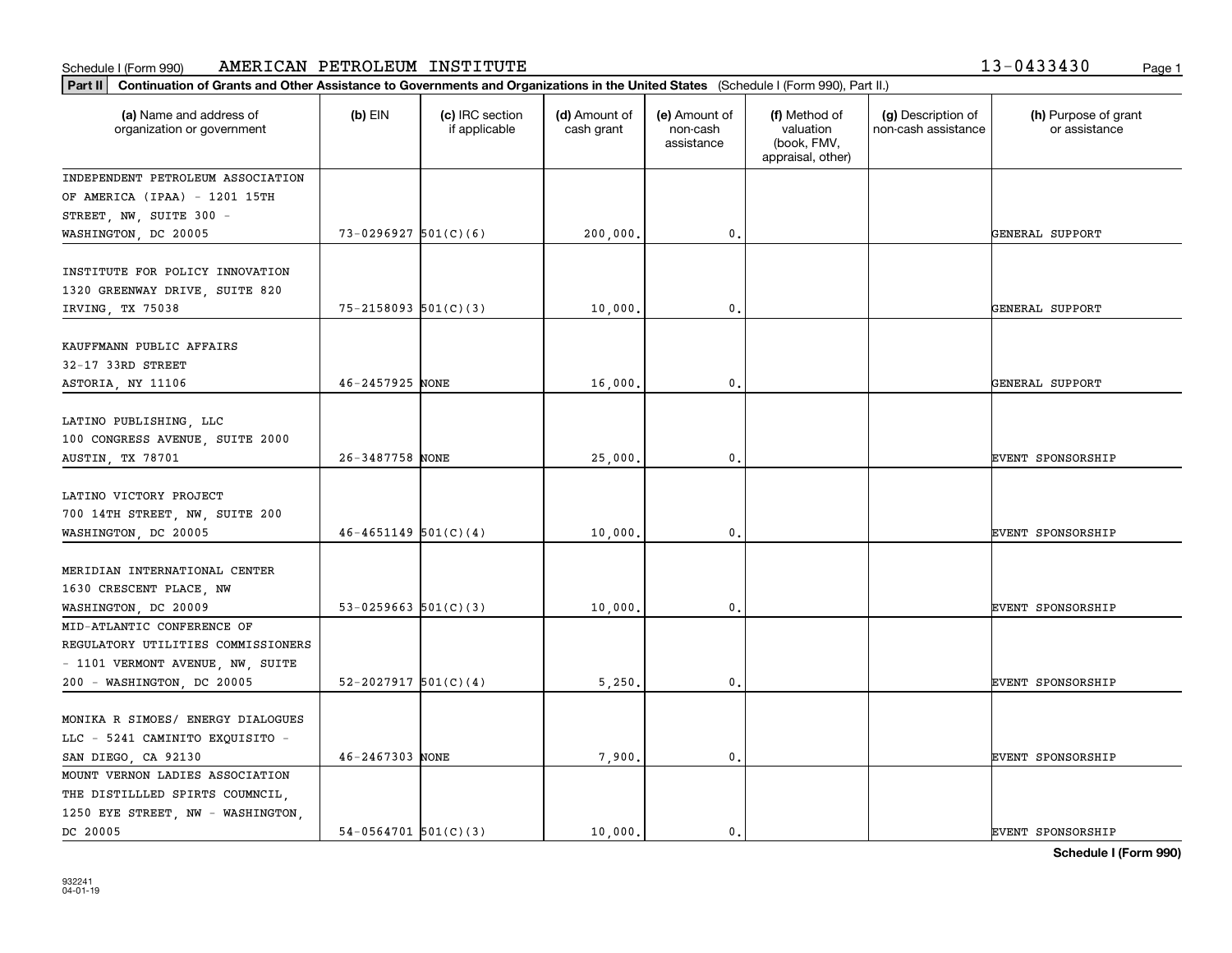**Part II Continuation of Grants and Other Assistance to Governments and Organizations in the United States**  (Schedule I (Form 990), Part II.)

| Schedule I (Form 990) |  |  |
|-----------------------|--|--|
|                       |  |  |

| (a) Name and address of<br>organization or government                                                | $(b)$ EIN                  | (c) IRC section<br>if applicable | (d) Amount of<br>cash grant | (e) Amount of<br>non-cash<br>assistance | (f) Method of<br>valuation<br>(book, FMV,<br>appraisal, other) | (g) Description of<br>non-cash assistance | (h) Purpose of grant<br>or assistance |
|------------------------------------------------------------------------------------------------------|----------------------------|----------------------------------|-----------------------------|-----------------------------------------|----------------------------------------------------------------|-------------------------------------------|---------------------------------------|
| NALEO EDUCATIONAL FUND                                                                               |                            |                                  |                             |                                         |                                                                |                                           |                                       |
| 1122 W. WASHINGTON BLVD, SUITE 301                                                                   |                            |                                  |                             |                                         |                                                                |                                           |                                       |
| LOS ANGELES, CA 90015                                                                                | $52 - 1212849$ $501(C)(3)$ |                                  | 15,000                      | 0.                                      |                                                                |                                           | <b>EVENT SPONSORSHIP</b>              |
| NATIONAL ASSOCIATION OF HISPANIC                                                                     |                            |                                  |                             |                                         |                                                                |                                           |                                       |
| PUBLICATIONS - 529 14TH STREET,                                                                      |                            |                                  |                             |                                         |                                                                |                                           |                                       |
| N.W., SUITE 1126 - WASHINGTON, DC                                                                    |                            |                                  |                             |                                         |                                                                |                                           |                                       |
| 20045                                                                                                | $11-3707849$ 501(C)(6)     |                                  | 25,000                      | $\mathfrak{o}$ .                        |                                                                |                                           | EVENT SPONSORSHIP                     |
| NATIONAL ASSOCIATION OF REGULATORY                                                                   |                            |                                  |                             |                                         |                                                                |                                           |                                       |
| UTILITY COMMISSIONERS - 1101                                                                         |                            |                                  |                             |                                         |                                                                |                                           |                                       |
| VERMONT AVENUE, NW, SUITE 200 -                                                                      |                            |                                  |                             |                                         |                                                                |                                           |                                       |
| WASHINGTON, DC 20005                                                                                 | 53-0204609 $501(C)(4)$     |                                  | 27,500                      | 0.                                      |                                                                |                                           | EVENT SPONSORSHIP                     |
| NATIONAL CAPITAL AREA COUNCIL BOY<br>SCOUTS OF AMERICA - 9190 ROCKVILLE<br>PIKE - BETHESDA, MD 20814 | 53-0204610 $501(C)(3)$     |                                  | 10,000                      | $\mathbf 0$                             |                                                                |                                           | EVENT SPONSORSHIP                     |
| NATIONAL CENTER FOR AMERICAN                                                                         |                            |                                  |                             |                                         |                                                                |                                           |                                       |
| INDIAN ENTERPRISE DEVELOPMENT -                                                                      |                            |                                  |                             |                                         |                                                                |                                           |                                       |
| 953 EAST JUANITA AVENUE - MESA, AZ                                                                   |                            |                                  |                             |                                         |                                                                |                                           |                                       |
| 85204                                                                                                | 95-2627645 501(C)(3)       |                                  | 30,000                      | $\mathbf 0$                             |                                                                |                                           | <b>EVENT SPONSORSHIP</b>              |
| NATIONAL NEWSPAPER PUBLISHERS<br>ASSOCIATION - 1816 12TH STREET NW                                   | 52-1008362 $501(C)(3)$     |                                  | 25,000                      | $\mathfrak{o}$ .                        |                                                                |                                           | <b>EVENT SPONSORSHIP</b>              |
| - WASHINGTON, DC 20009<br>NATIONAL OCEAN POLICY COALITION                                            |                            |                                  |                             |                                         |                                                                |                                           |                                       |
| 601 PENNSYLVANIA AVE., NW, SOUTH<br>BUILDING, STE. 900 - WASHINGTON,                                 |                            |                                  |                             |                                         |                                                                |                                           |                                       |
| DC 20004                                                                                             | $27 - 2005123$ 501(C)(6)   |                                  | 35,000                      | 0.                                      |                                                                |                                           | GENERAL SUPPORT                       |
| NATIONAL PRESS FOUNDATION, INC.<br>1211 CONNECTICUT AVENUE, NW<br>WASHINGTON, DC 20036               | $52-1069481$ $501(C)(3)$   |                                  | 20,000                      | 0.                                      |                                                                |                                           | EVENT SPONSORSHIP                     |
| NATIONAL RETAIL FEDERATION (NRF)<br>325 7TH STREET, NW SUITE 100<br>WASHINGTON, DC 20004             | 13-5582627 $501(C)(6)$     |                                  | 50,000.                     | $\mathbf{0}$ .                          |                                                                |                                           | GENERAL SUPPORT                       |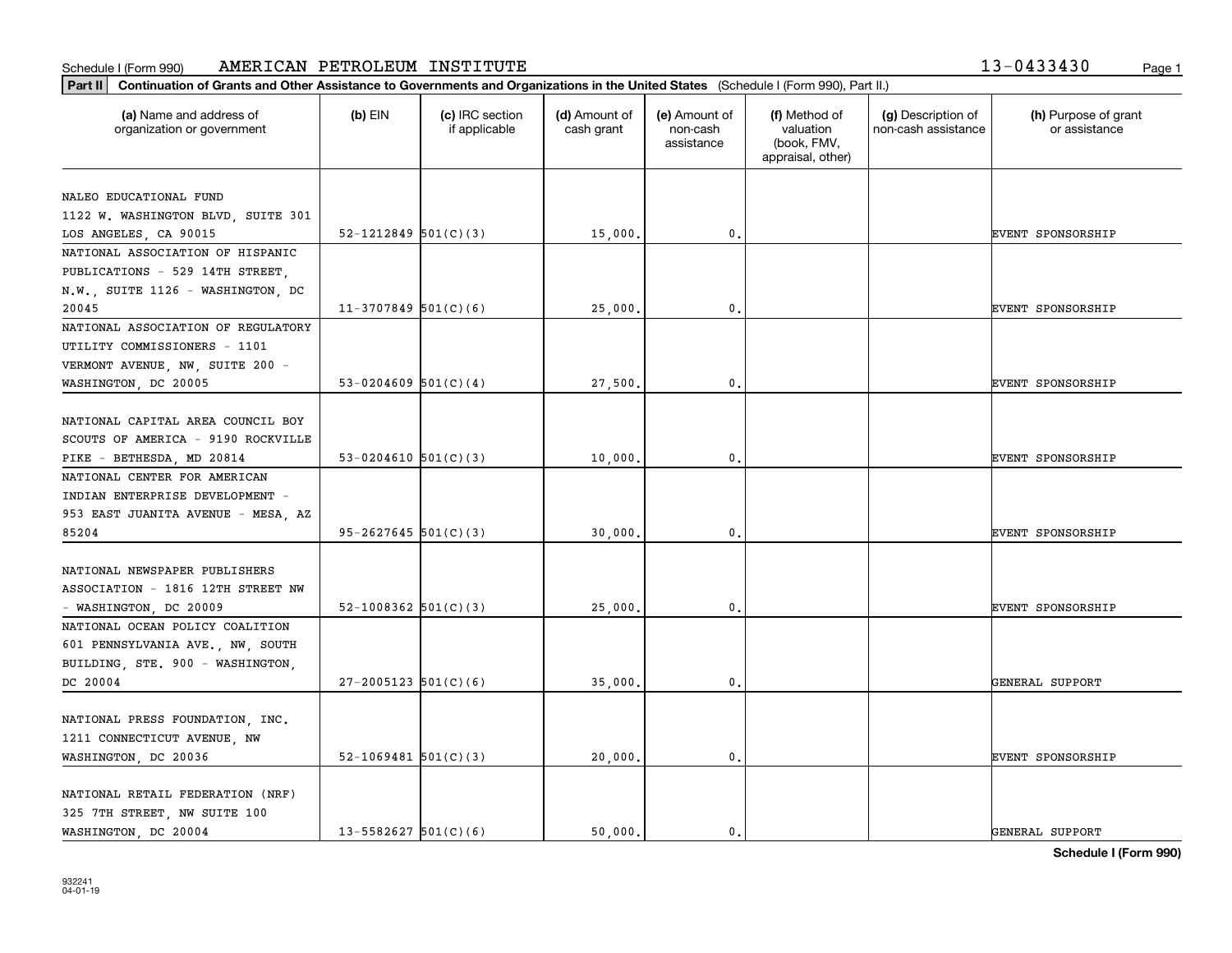**Part II Continuation of Grants and Other Assistance to Governments and Organizations in the United States**  (Schedule I (Form 990), Part II.)

| (a) Name and address of<br>organization or government        | $(b)$ EIN                | (c) IRC section<br>if applicable | (d) Amount of<br>cash grant | (e) Amount of<br>non-cash<br>assistance | (f) Method of<br>valuation<br>(book, FMV,<br>appraisal, other) | (g) Description of<br>non-cash assistance | (h) Purpose of grant<br>or assistance |
|--------------------------------------------------------------|--------------------------|----------------------------------|-----------------------------|-----------------------------------------|----------------------------------------------------------------|-------------------------------------------|---------------------------------------|
| NATIONAL SAFETY COUNCIL                                      |                          |                                  |                             |                                         |                                                                |                                           |                                       |
| P.O. BOX 558                                                 |                          |                                  |                             |                                         |                                                                |                                           |                                       |
| ITASCA, IL 60143-0558                                        | $36 - 2167809$ 501(C)(3) |                                  | 15,000                      | 0.                                      |                                                                |                                           | GENERAL SUPPORT                       |
| NATIONAL URBAN LEAGUE                                        |                          |                                  |                             |                                         |                                                                |                                           |                                       |
| 120 WALL STREET, 8TH FLOOR                                   |                          |                                  |                             |                                         |                                                                |                                           |                                       |
| NEW YORK, NY 10005                                           | 13-1840489 $501(C)(3)$   |                                  | 25,000                      | 0.                                      |                                                                |                                           | EVENT SPONSORSHIP                     |
|                                                              |                          |                                  |                             |                                         |                                                                |                                           |                                       |
| NATIONAL WILD TURKEY FEDERATION                              |                          |                                  |                             |                                         |                                                                |                                           |                                       |
| BALD EAGLE LONGBEARDS, 11 HICKORY D                          |                          |                                  |                             |                                         |                                                                |                                           |                                       |
| LOCK HAVEN, PA 17745                                         | $57-0564993$ $501(C)(3)$ |                                  | 30,000                      | 0.                                      |                                                                |                                           | <b>EVENT SPONSORSHIP</b>              |
| NATIVE BUSINESS                                              |                          |                                  |                             |                                         |                                                                |                                           |                                       |
| 12819 SE 38TH STREET, SUITE 111                              |                          |                                  |                             |                                         |                                                                |                                           |                                       |
| BELLEVUE, WA 98006                                           | 83-0696308 NONE          |                                  | 10,000                      | 0.                                      |                                                                |                                           | EVENT SPONSORSHIP                     |
|                                                              |                          |                                  |                             |                                         |                                                                |                                           |                                       |
| NEW MEXICO OIL AND GAS ASSOCIATION                           |                          |                                  |                             |                                         |                                                                |                                           |                                       |
| $(NMOGA) - 123 W$ . BOOTH ST. P.O.                           |                          |                                  |                             |                                         |                                                                |                                           |                                       |
| BOX 1864 - SANTA FE, NM 87504                                | 85-0056996 $501(C)(6)$   |                                  | 310,000.                    | 0.                                      |                                                                |                                           | EDUCATION PROGRAM                     |
| NEW YORK STATE ASSOCIATION OF                                |                          |                                  |                             |                                         |                                                                |                                           |                                       |
| BLACK AND PUERTO RICAN LEGISLATORS                           |                          |                                  |                             |                                         |                                                                |                                           |                                       |
| - P.O. BOX 20179, EMPIRE PLAZA                               |                          |                                  |                             |                                         |                                                                |                                           |                                       |
| STATION - ALBANY, NY 12207                                   | 11-2832133 $501(C)(3)$   |                                  | 15,000                      | 0.                                      |                                                                |                                           | EVENT SPONSORSHIP                     |
|                                                              |                          |                                  |                             |                                         |                                                                |                                           |                                       |
| NORTH AMERICA'S BUILDING TRADES                              |                          |                                  |                             |                                         |                                                                |                                           |                                       |
| UNIONS - 815 16TH STREET, NW,                                |                          |                                  |                             |                                         |                                                                |                                           |                                       |
| SUITE 600 - WASHINGTON, DC 20006                             | 53-0025755 $501(C)(5)$   |                                  | 20,000                      | $\mathbf{0}$ .                          |                                                                |                                           | EVENT SPONSORSHIP                     |
|                                                              |                          |                                  |                             |                                         |                                                                |                                           |                                       |
| OHIOANS AGAINST CORPORATE BAILOUTS                           |                          |                                  |                             |                                         |                                                                |                                           |                                       |
| 8913 CINCINNATI-DAYTON RD                                    |                          |                                  |                             |                                         |                                                                |                                           |                                       |
| WEST CHESTER, OH 45069                                       | $84 - 2419335$ 501(C)(4) |                                  | 500,000.                    | $\mathbf{0}$ .                          |                                                                |                                           | GENERAL SUPPORT                       |
|                                                              |                          |                                  |                             |                                         |                                                                |                                           |                                       |
| OHIOANS AGAINST NUKE BAILOUTS<br>815 GRANDVIEW AVE SUITE 300 |                          |                                  |                             |                                         |                                                                |                                           |                                       |
|                                                              |                          |                                  |                             |                                         |                                                                |                                           |                                       |

┰

COLUMBUS, OH 43215 83-4324577 501(C)(4) 975,000. 0. 0.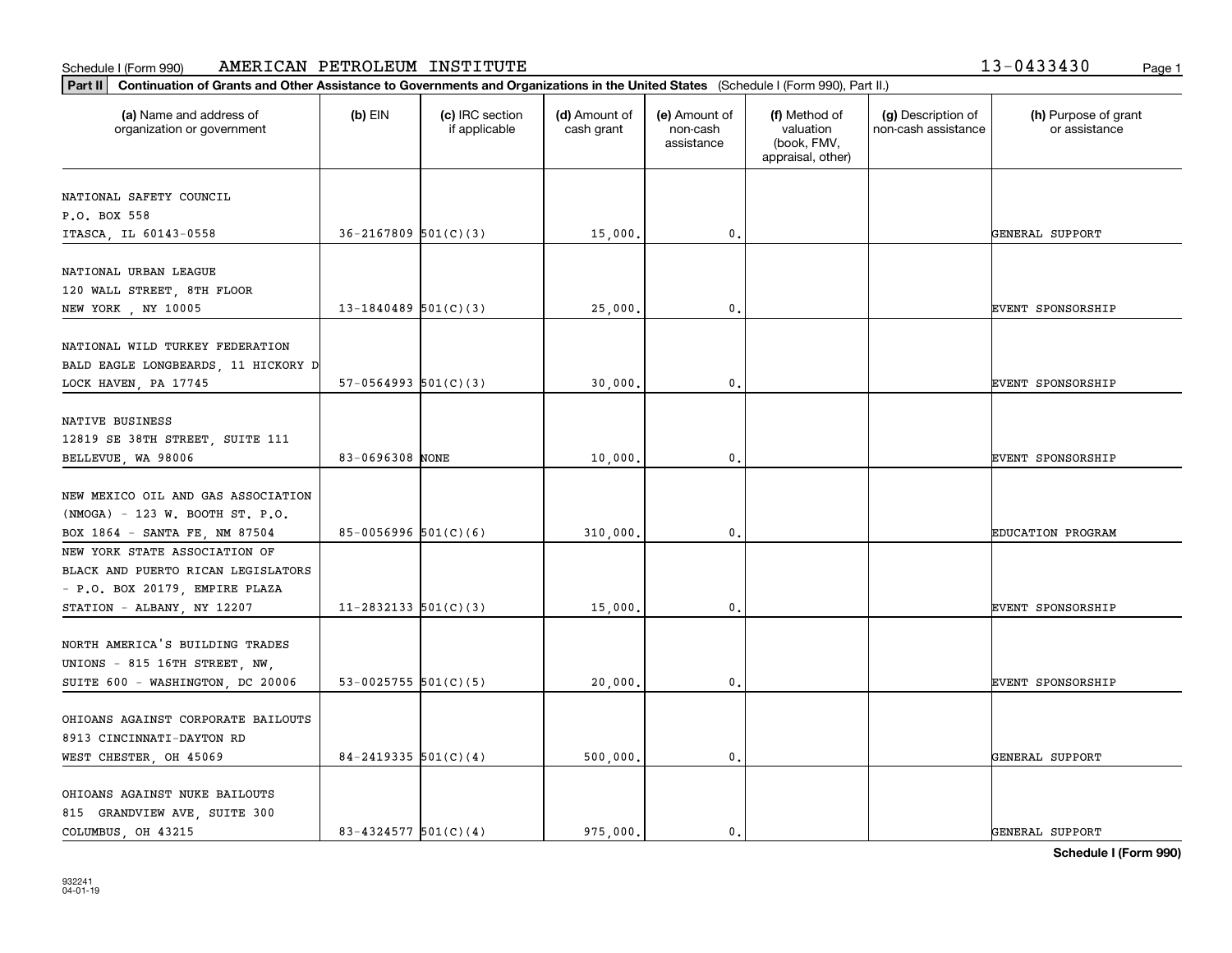**Part II Continuation of Grants and Other Assistance to Governments and Organizations in the United States**  (Schedule I (Form 990), Part II.)

| (a) Name and address of<br>organization or government                 | $(b)$ EIN                | (c) IRC section<br>if applicable | (d) Amount of<br>cash grant | (e) Amount of<br>non-cash<br>assistance | (f) Method of<br>valuation<br>(book, FMV,<br>appraisal, other) | (g) Description of<br>non-cash assistance | (h) Purpose of grant<br>or assistance |
|-----------------------------------------------------------------------|--------------------------|----------------------------------|-----------------------------|-----------------------------------------|----------------------------------------------------------------|-------------------------------------------|---------------------------------------|
| OIL & NATURAL GAS INDUSTRY                                            |                          |                                  |                             |                                         |                                                                |                                           |                                       |
| LABOR-MANAGEMENT COMMITTE                                             |                          |                                  |                             |                                         |                                                                |                                           |                                       |
| - 101 NORTH UNION STREET, SUITE                                       |                          |                                  |                             |                                         |                                                                |                                           |                                       |
| 300 - ALEXANDRIA, VA 22134                                            | $27-0567842$ 501(C)(6)   |                                  | 295,000.                    | 0.                                      |                                                                |                                           | GENERAL SUPPORT                       |
| OILFIELD ENERGY CENTER                                                |                          |                                  |                             |                                         |                                                                |                                           |                                       |
| 5555 SAN FELIPE ST., SUITE 2119                                       |                          |                                  |                             |                                         |                                                                |                                           |                                       |
| HOUSTON, TX 77056                                                     | $76 - 0280571$ 501(C)(3) |                                  | 10,000.                     | 0.                                      |                                                                |                                           | EVENT SPONSORSHIP                     |
| ONE NATION                                                            |                          |                                  |                             |                                         |                                                                |                                           |                                       |
| 1130 CONNECTICUT AVENUE, SUITE 1201                                   |                          |                                  |                             |                                         |                                                                |                                           |                                       |
| WASHINGTON, DC 20005                                                  | $27-1937961$ 501(C)(4)   |                                  | 150,000.                    | 0.                                      |                                                                |                                           | GENERAL SUPPORT                       |
| ONE NATION                                                            |                          |                                  |                             |                                         |                                                                |                                           |                                       |
| 1130 CONNECTICUT AVENUE, SUITE 1201                                   |                          |                                  |                             |                                         |                                                                |                                           |                                       |
| WASHINGTON, DC 20005                                                  | $27-1937961$ 501(C)(4)   |                                  | 850,000.                    | 0.                                      |                                                                |                                           | RESEARCH GRANT                        |
|                                                                       |                          |                                  |                             |                                         |                                                                |                                           |                                       |
| PHEASANTS FOREVER, INC.                                               |                          |                                  |                             |                                         |                                                                |                                           |                                       |
| 1783 BUERKLE CIRCLE                                                   |                          |                                  |                             |                                         |                                                                |                                           |                                       |
| ST. PAUL, MN 55110                                                    | $41 - 1429149$ 501(C)(3) |                                  | 6,000.                      | 0.                                      |                                                                |                                           | <b>EVENT SPONSORSHIP</b>              |
| REPUBLICAN ATTORNEYS GENERAL                                          |                          |                                  |                             |                                         |                                                                |                                           |                                       |
| ASSOCIATION - 1201 F STREET NW,                                       |                          |                                  |                             |                                         |                                                                |                                           |                                       |
| SUITE 675 - WASHINGTON, DC 20004                                      | 46-4501717 SEC 527       |                                  | 50,000.                     | 0.                                      |                                                                |                                           | GENERAL SUPPORT                       |
|                                                                       |                          |                                  |                             |                                         |                                                                |                                           |                                       |
| REPUBLICAN GOVERNOR'S ASSOCIATION                                     |                          |                                  |                             |                                         |                                                                |                                           |                                       |
| 1747 PENNSYLVANIA AVE., NW, STE. 25                                   |                          |                                  |                             |                                         |                                                                |                                           |                                       |
| WASHINGTON, DC 20006                                                  | 11-3655877 SEC 527       |                                  | 125,000.                    | 0.                                      |                                                                |                                           | GENERAL SUPPORT                       |
| REPUBLICAN STATE LEADERSHIP                                           |                          |                                  |                             |                                         |                                                                |                                           |                                       |
| COMMITTEE - 1201 F STREET, NW,                                        |                          |                                  |                             |                                         |                                                                |                                           |                                       |
| SUITE 675 - WASHINGTON, DC 20004                                      | 05-0532524 SEC 527       |                                  | 25,000.                     | 0.                                      |                                                                |                                           | GENERAL SUPPORT                       |
|                                                                       |                          |                                  |                             |                                         |                                                                |                                           |                                       |
| SER-JOBS FOR PROGRESS NATIONAL,<br>INC - 100 E. ROYAL LANE, SUITE 130 |                          |                                  |                             |                                         |                                                                |                                           |                                       |
|                                                                       |                          |                                  |                             |                                         |                                                                |                                           |                                       |

Т

- IRVING, TX 75039 85-0197752 501(C)(3) 7,500. 0. 0. 0.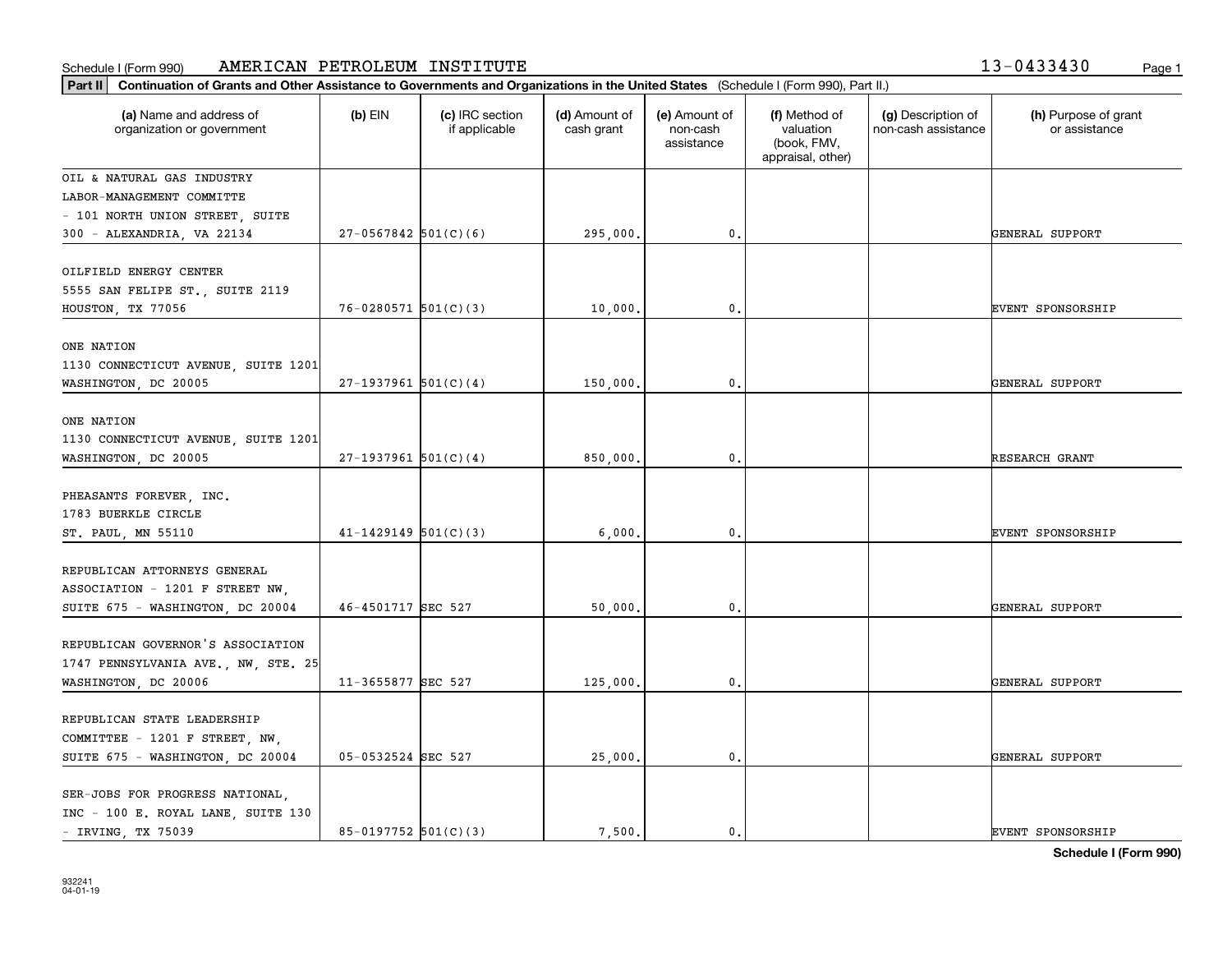т

**Part II Continuation of Grants and Other Assistance to Governments and Organizations in the United States**  (Schedule I (Form 990), Part II.)

| (a) Name and address of<br>organization or government | (b) EIN                    | (c) IRC section<br>if applicable | (d) Amount of<br>cash grant | (e) Amount of<br>non-cash<br>assistance | (f) Method of<br>valuation<br>(book, FMV,<br>appraisal, other) | (g) Description of<br>non-cash assistance | (h) Purpose of grant<br>or assistance |
|-------------------------------------------------------|----------------------------|----------------------------------|-----------------------------|-----------------------------------------|----------------------------------------------------------------|-------------------------------------------|---------------------------------------|
|                                                       |                            |                                  |                             |                                         |                                                                |                                           |                                       |
| SMITHSONIAN INSTITUTION                               |                            |                                  |                             |                                         |                                                                |                                           |                                       |
| PO BOX 37012 MRC 035                                  | 53-0206027 $501(C)(3)$     |                                  |                             |                                         |                                                                |                                           | GENERAL SUPPORT                       |
| WASHINGTON, DC 20013                                  |                            |                                  | 33,764.                     | $\mathsf{0}$ .                          |                                                                |                                           |                                       |
| SO OTHERS MIGHT EAT                                   |                            |                                  |                             |                                         |                                                                |                                           |                                       |
| 71 'O' STREET, NW,                                    |                            |                                  |                             |                                         |                                                                |                                           |                                       |
| WASHINGTON, DC 20001                                  | $23-7098123$ 501(C)(3)     |                                  | 10,000.                     | $\mathbf 0$ .                           |                                                                |                                           | EVENT SPONSORSHIP                     |
| SOCIETY OF HISPANIC PROFESSIONAL                      |                            |                                  |                             |                                         |                                                                |                                           |                                       |
| ENGINEERS, INC. - 13181 CROSSROADS                    |                            |                                  |                             |                                         |                                                                |                                           |                                       |
| PARKWAY NORTH - CITY OF INDUSTRY,                     |                            |                                  |                             |                                         |                                                                |                                           |                                       |
| CA 91746-3497                                         | $23 - 7419867$ 501(C)(6)   |                                  | 25,000.                     | $\mathbf 0$ .                           |                                                                |                                           | GENERAL SUPPORT                       |
|                                                       |                            |                                  |                             |                                         |                                                                |                                           |                                       |
| <b>STRONGER</b>                                       |                            |                                  |                             |                                         |                                                                |                                           |                                       |
| 13308 N. MACARTHUR                                    |                            |                                  |                             |                                         |                                                                |                                           |                                       |
| OKLAHOMA CITY, OK 73142                               | $31 - 1666039$ 501(C)(3)   |                                  | 110,000.                    | 0.                                      |                                                                |                                           | GENERAL SUPPORT                       |
|                                                       |                            |                                  |                             |                                         |                                                                |                                           |                                       |
| THE CONGRESSIONAL CLUB MUSEUM AND                     |                            |                                  |                             |                                         |                                                                |                                           |                                       |
| FOUNDATION - 2001 NEW HAMPSHIRE                       |                            |                                  |                             |                                         |                                                                |                                           |                                       |
| AVE NW - WASHINGTON, DC 20009                         | $52 - 6071828$ $501(C)(3)$ |                                  | 15,000.                     | 0.                                      |                                                                |                                           | <b>EVENT SPONSORSHIP</b>              |
|                                                       |                            |                                  |                             |                                         |                                                                |                                           |                                       |
| THE UNIVERSITY OF TEXAS AT AUSTIN                     |                            |                                  |                             |                                         |                                                                |                                           |                                       |
| 110 INNER CAMPUS DRIVE, STOP K5300                    |                            |                                  |                             |                                         |                                                                |                                           |                                       |
| AUSTIN, TX 78712                                      | 74-6000203 NONE            |                                  | 750,000.                    | $\mathbf{0}$                            |                                                                |                                           | RESEARCH GRANT                        |
|                                                       |                            |                                  |                             |                                         |                                                                |                                           |                                       |
| TRADE WORKS FOR AMERICA                               |                            |                                  |                             |                                         |                                                                |                                           |                                       |
| C/O CABELL<br>1747 PENNSYLVANIA AVE                   |                            |                                  |                             |                                         |                                                                |                                           |                                       |
| WASHINGTON, DC 20006                                  | 83-2892302 $501(C)(4)$     |                                  | 550,000.                    | 0.                                      |                                                                |                                           | GENERAL SUPPORT                       |
|                                                       |                            |                                  |                             |                                         |                                                                |                                           |                                       |
| TRI-STATE BIRD RESCUE                                 |                            |                                  |                             |                                         |                                                                |                                           |                                       |
| 110 POSSUM HOLLOW ROAD                                |                            |                                  |                             |                                         |                                                                |                                           |                                       |
| NEWARK, DE 19711                                      | $51-0265807$ $501(C)(3)$   |                                  | 20,000.                     | $\mathbf{0}$                            |                                                                |                                           | <b>EVENT SPONSORSHIP</b>              |
| UNITED STATES ASSOCIATION FOR                         |                            |                                  |                             |                                         |                                                                |                                           |                                       |
| ENERGY ECONOMICS (USAEE) - 28790                      |                            |                                  |                             |                                         |                                                                |                                           |                                       |
| CHARGIN BLVD, SUITE 350 -                             |                            |                                  |                             |                                         |                                                                |                                           |                                       |

Т

CLEVELAND, OH 44122  $04-2685180 \big| 501(C)(6)$   $15,000.$   $0.$   $0.$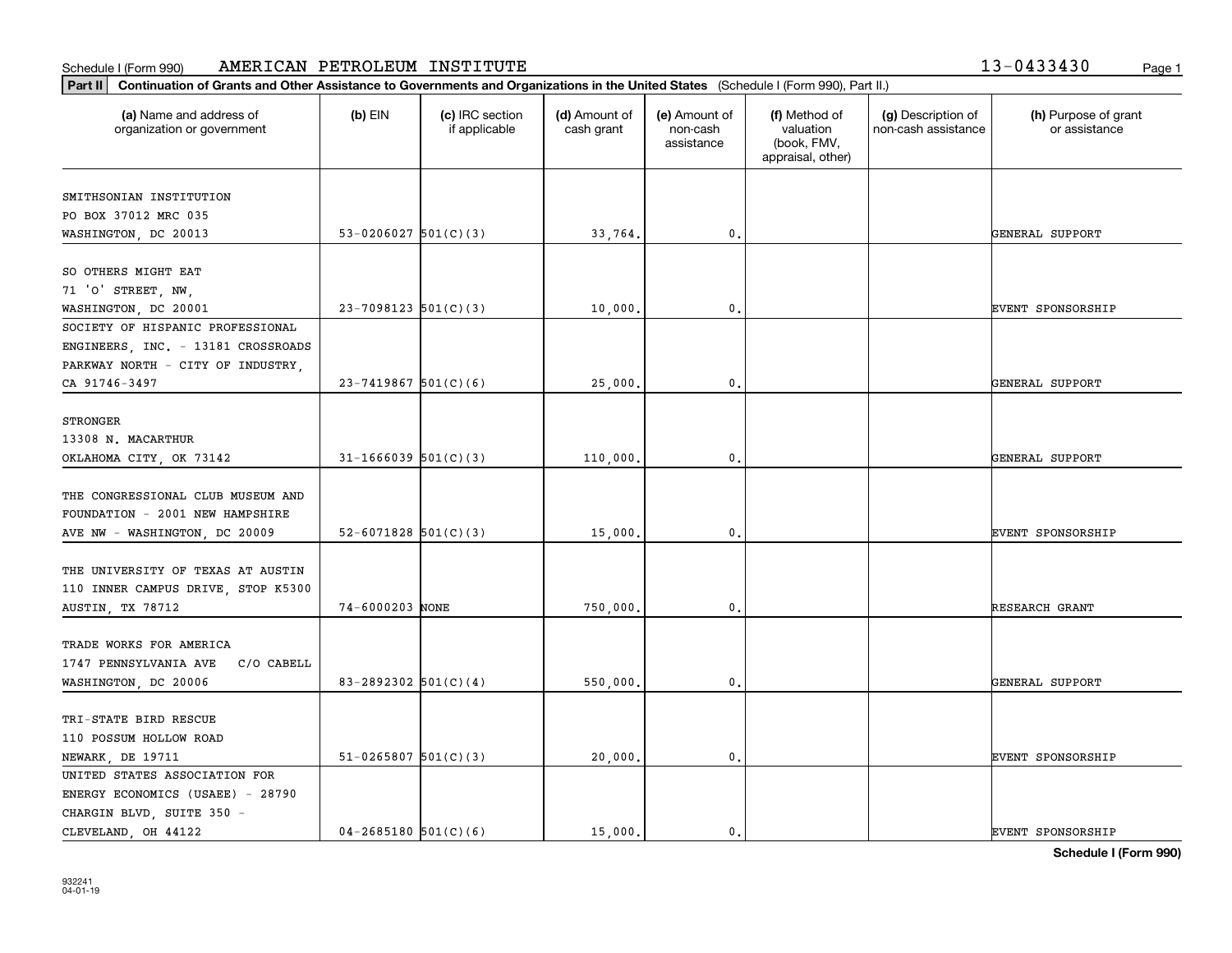**Part II Continuation of Grants and Other Assistance to Governments and Organizations in the United States**  (Schedule I (Form 990), Part II.)

| (a) Name and address of<br>organization or government                                  | $(b)$ EIN                | (c) IRC section<br>if applicable | (d) Amount of<br>cash grant | (e) Amount of<br>non-cash<br>assistance | (f) Method of<br>valuation<br>(book, FMV,<br>appraisal, other) | (g) Description of<br>non-cash assistance | (h) Purpose of grant<br>or assistance |
|----------------------------------------------------------------------------------------|--------------------------|----------------------------------|-----------------------------|-----------------------------------------|----------------------------------------------------------------|-------------------------------------------|---------------------------------------|
| UNITED STATES HISPANIC CHAMBER OF                                                      |                          |                                  |                             |                                         |                                                                |                                           |                                       |
| COMMERCE - 1424 K STREET, NW,                                                          |                          |                                  |                             |                                         |                                                                |                                           |                                       |
| SUITE 401 - WASHINGTON, DC 20005                                                       | $43-1249249$ $501(C)(6)$ |                                  | 48,750.                     | $\mathfrak{o}$ .                        |                                                                |                                           | <b>EVENT SPONSORSHIP</b>              |
| US NEWS AND WORLD REPORT - US NEWS                                                     |                          |                                  |                             |                                         |                                                                |                                           |                                       |
| STEM SOLUTIONS - 125 THEODORE                                                          |                          |                                  |                             |                                         |                                                                |                                           |                                       |
| CONRAD DRIVE - JERSEY CITY, NJ                                                         |                          |                                  |                             |                                         |                                                                |                                           |                                       |
| 07305                                                                                  | 52-1399776 NONE          |                                  | 15,000.                     | $\mathfrak o$ .                         |                                                                |                                           | <b>EVENT SPONSORSHIP</b>              |
| WAREHOUSE PRODUCTIONS, LLC<br>4135 SEMINARY ROAD                                       |                          |                                  |                             |                                         |                                                                |                                           |                                       |
| ALEXANDRIA, VA 22304                                                                   | 54-1993813 NONE          |                                  | 40,000.                     | $\mathbf{0}$ .                          |                                                                |                                           | <b>EVENT SPONSORSHIP</b>              |
| WESTERN RESOURCES LEGAL CENTER<br>9220 SW BARBUR BLVD, SUITE 327<br>PORTLAND, OR 97219 | 47-0951075 NONE          |                                  | 20,000.                     | $\mathbf{0}$ .                          |                                                                |                                           | GENERAL SUPPORT                       |
|                                                                                        |                          |                                  |                             |                                         |                                                                |                                           |                                       |
|                                                                                        |                          |                                  |                             |                                         |                                                                |                                           |                                       |
|                                                                                        |                          |                                  |                             |                                         |                                                                |                                           |                                       |
|                                                                                        |                          |                                  |                             |                                         |                                                                |                                           |                                       |
|                                                                                        |                          |                                  |                             |                                         |                                                                |                                           |                                       |

13-0433430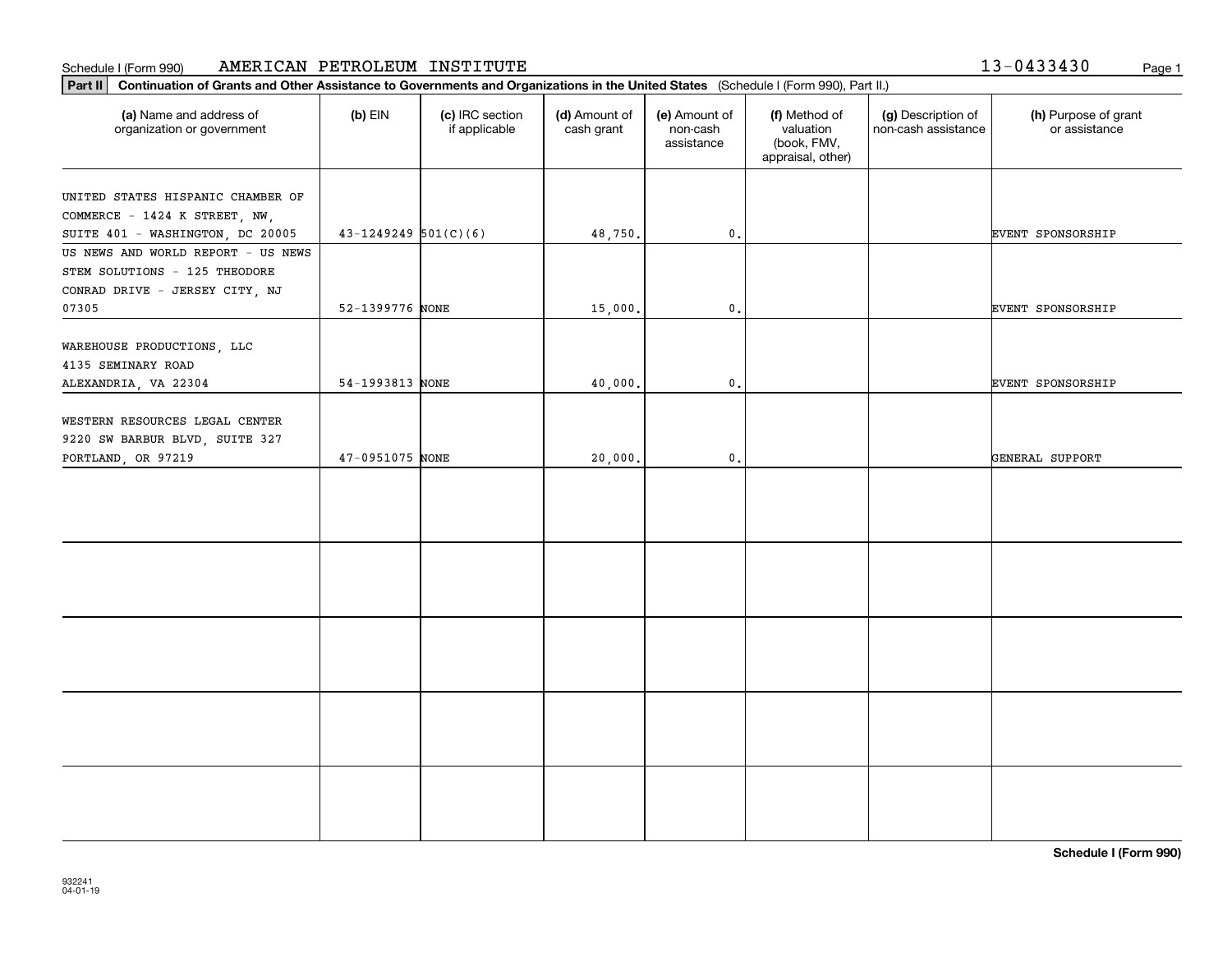# (a) Type of grant or assistance **(b)** Number of **(c)** Amount of **(d)** Amount of non-**(e)** Method of valuation (f)<br>cash are continuous cash are cash assistance (book, FMV, appraisal, other) (a) Type of grant or assistance  $\vert$  (b) Number of recipients(c) Amount of cash grant (d) Amount of noncash assistance (f) Description of noncash assistance

Part IV | Supplemental Information. Provide the information required in Part I, line 2; Part III, column (b); and any other additional information.

PART I, LINE 2:

ALL GRANTS ARE ASSIGNED AN API STAFF MEMBER AS THE CONTRACT OFFICER. THE

CONTRACT OFFICER'S RESPONSIBILITIES INCLUDE MONITORING THE ACTIVITIES OF

GRANTEES, AS WELL AS THE RECEIPT AND REVIEW OF PERIODIC PROGRESS REPORTS.

**2**

**Part III | Grants and Other Assistance to Domestic Individuals. Complete if the organization answered "Yes" on Form 990, Part IV, line 22.** 

Part III can be duplicated if additional space is needed.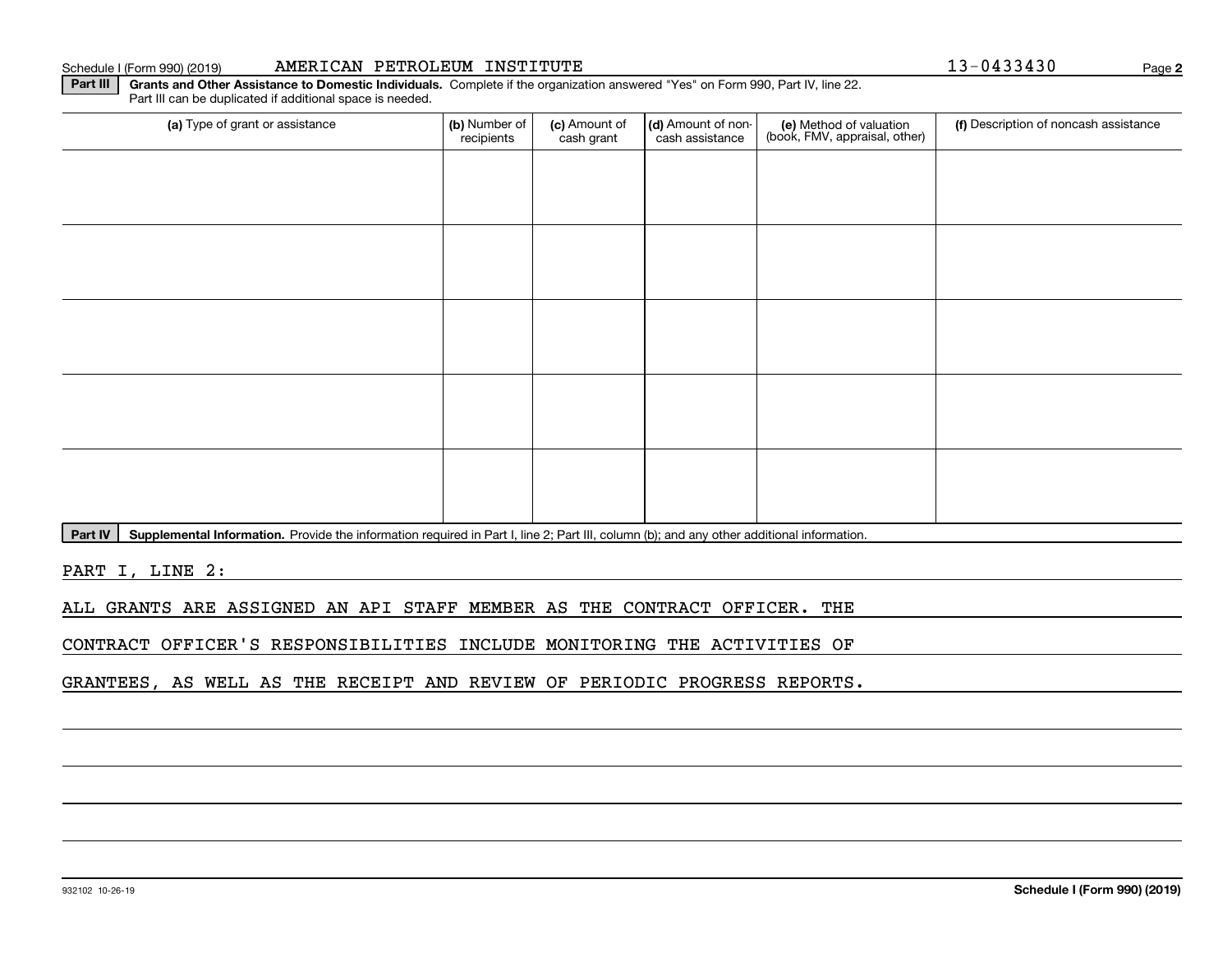|              | <b>SCHEDULE J</b>                                                                                                                                                                                                                    | <b>Compensation Information</b>                                                                                           |                                                              |  | OMB No. 1545-0047 |                         |    |  |
|--------------|--------------------------------------------------------------------------------------------------------------------------------------------------------------------------------------------------------------------------------------|---------------------------------------------------------------------------------------------------------------------------|--------------------------------------------------------------|--|-------------------|-------------------------|----|--|
|              | (Form 990)                                                                                                                                                                                                                           | For certain Officers, Directors, Trustees, Key Employees, and Highest                                                     |                                                              |  |                   |                         |    |  |
|              |                                                                                                                                                                                                                                      | <b>Compensated Employees</b>                                                                                              |                                                              |  |                   | 2019                    |    |  |
|              |                                                                                                                                                                                                                                      | Complete if the organization answered "Yes" on Form 990, Part IV, line 23.                                                |                                                              |  |                   | <b>Open to Public</b>   |    |  |
|              | Attach to Form 990.<br>Department of the Treasury<br>Go to www.irs.gov/Form990 for instructions and the latest information.<br>Internal Revenue Service                                                                              |                                                                                                                           |                                                              |  |                   |                         |    |  |
|              | <b>Employer identification number</b><br>Name of the organization                                                                                                                                                                    |                                                                                                                           |                                                              |  |                   |                         |    |  |
|              |                                                                                                                                                                                                                                      | AMERICAN PETROLEUM INSTITUTE                                                                                              |                                                              |  | 13-0433430        |                         |    |  |
|              | Part I                                                                                                                                                                                                                               | <b>Questions Regarding Compensation</b>                                                                                   |                                                              |  |                   |                         |    |  |
|              |                                                                                                                                                                                                                                      |                                                                                                                           |                                                              |  |                   | <b>Yes</b>              | No |  |
|              |                                                                                                                                                                                                                                      | 1a Check the appropriate box(es) if the organization provided any of the following to or for a person listed on Form 990, |                                                              |  |                   |                         |    |  |
|              |                                                                                                                                                                                                                                      | Part VII, Section A, line 1a. Complete Part III to provide any relevant information regarding these items.                |                                                              |  |                   |                         |    |  |
|              | $X$ First-class or charter travel                                                                                                                                                                                                    |                                                                                                                           | Housing allowance or residence for personal use              |  |                   |                         |    |  |
|              | $\boxed{\textbf{X}}$ Travel for companions                                                                                                                                                                                           |                                                                                                                           | Payments for business use of personal residence              |  |                   |                         |    |  |
|              |                                                                                                                                                                                                                                      | $X$ Tax indemnification and gross-up payments                                                                             | $X$   Health or social club dues or initiation fees          |  |                   |                         |    |  |
|              |                                                                                                                                                                                                                                      | Discretionary spending account                                                                                            | Personal services (such as maid, chauffeur, chef)            |  |                   |                         |    |  |
|              |                                                                                                                                                                                                                                      |                                                                                                                           |                                                              |  |                   |                         |    |  |
|              |                                                                                                                                                                                                                                      | <b>b</b> If any of the boxes on line 1a are checked, did the organization follow a written policy regarding payment or    |                                                              |  |                   |                         |    |  |
|              |                                                                                                                                                                                                                                      | reimbursement or provision of all of the expenses described above? If "No," complete Part III to explain                  |                                                              |  | 1b                | х                       |    |  |
| 2            |                                                                                                                                                                                                                                      | Did the organization require substantiation prior to reimbursing or allowing expenses incurred by all directors,          |                                                              |  |                   |                         |    |  |
|              |                                                                                                                                                                                                                                      | trustees, and officers, including the CEO/Executive Director, regarding the items checked on line 1a?                     |                                                              |  | $\mathbf{2}$      | х                       |    |  |
|              |                                                                                                                                                                                                                                      |                                                                                                                           |                                                              |  |                   |                         |    |  |
| 3            |                                                                                                                                                                                                                                      | Indicate which, if any, of the following the organization used to establish the compensation of the organization's        |                                                              |  |                   |                         |    |  |
|              |                                                                                                                                                                                                                                      | CEO/Executive Director. Check all that apply. Do not check any boxes for methods used by a related organization to        |                                                              |  |                   |                         |    |  |
|              |                                                                                                                                                                                                                                      | establish compensation of the CEO/Executive Director, but explain in Part III.                                            |                                                              |  |                   |                         |    |  |
|              |                                                                                                                                                                                                                                      | Compensation committee<br>$\underline{X}$ Written employment contract                                                     |                                                              |  |                   |                         |    |  |
|              |                                                                                                                                                                                                                                      | $\boxed{\text{X}}$ Independent compensation consultant<br>$X$ Compensation survey or study                                |                                                              |  |                   |                         |    |  |
|              | $X$ Form 990 of other organizations                                                                                                                                                                                                  |                                                                                                                           | $\mathbf{X}$ Approval by the board or compensation committee |  |                   |                         |    |  |
|              |                                                                                                                                                                                                                                      |                                                                                                                           |                                                              |  |                   |                         |    |  |
| 4            |                                                                                                                                                                                                                                      | During the year, did any person listed on Form 990, Part VII, Section A, line 1a, with respect to the filing              |                                                              |  |                   |                         |    |  |
|              | organization or a related organization:                                                                                                                                                                                              |                                                                                                                           |                                                              |  |                   |                         |    |  |
| а            |                                                                                                                                                                                                                                      | Receive a severance payment or change-of-control payment?                                                                 |                                                              |  | 4a                | х                       |    |  |
| b            |                                                                                                                                                                                                                                      |                                                                                                                           |                                                              |  | 4b                | $\overline{\mathbf{x}}$ |    |  |
| c            |                                                                                                                                                                                                                                      |                                                                                                                           |                                                              |  | 4c                |                         | X  |  |
|              |                                                                                                                                                                                                                                      | If "Yes" to any of lines 4a-c, list the persons and provide the applicable amounts for each item in Part III.             |                                                              |  |                   |                         |    |  |
|              |                                                                                                                                                                                                                                      |                                                                                                                           |                                                              |  |                   |                         |    |  |
|              |                                                                                                                                                                                                                                      | Only section 501(c)(3), 501(c)(4), and 501(c)(29) organizations must complete lines 5-9.                                  |                                                              |  |                   |                         |    |  |
|              |                                                                                                                                                                                                                                      | For persons listed on Form 990, Part VII, Section A, line 1a, did the organization pay or accrue any compensation         |                                                              |  |                   |                         |    |  |
|              | contingent on the revenues of:                                                                                                                                                                                                       |                                                                                                                           |                                                              |  |                   |                         |    |  |
| a            |                                                                                                                                                                                                                                      |                                                                                                                           |                                                              |  | 5a                |                         |    |  |
|              |                                                                                                                                                                                                                                      |                                                                                                                           |                                                              |  | 5b                |                         |    |  |
|              |                                                                                                                                                                                                                                      | If "Yes" on line 5a or 5b, describe in Part III.                                                                          |                                                              |  |                   |                         |    |  |
| 6            |                                                                                                                                                                                                                                      | For persons listed on Form 990, Part VII, Section A, line 1a, did the organization pay or accrue any compensation         |                                                              |  |                   |                         |    |  |
|              | contingent on the net earnings of:                                                                                                                                                                                                   |                                                                                                                           |                                                              |  |                   |                         |    |  |
|              | a The organization? <b>Entitled Strategies and Strategies and Strategies and Strategies and Strategies and Strategies and Strategies and Strategies and Strategies and Strategies and Strategies and Strategies and Strategies a</b> |                                                                                                                           |                                                              |  |                   |                         |    |  |
|              |                                                                                                                                                                                                                                      | If "Yes" on line 6a or 6b, describe in Part III.                                                                          |                                                              |  | 6b                |                         |    |  |
|              |                                                                                                                                                                                                                                      |                                                                                                                           |                                                              |  |                   |                         |    |  |
| $\mathbf{7}$ |                                                                                                                                                                                                                                      | For persons listed on Form 990, Part VII, Section A, line 1a, did the organization provide any nonfixed payments          |                                                              |  |                   |                         |    |  |
|              |                                                                                                                                                                                                                                      |                                                                                                                           |                                                              |  | 7                 |                         |    |  |
| 8            |                                                                                                                                                                                                                                      | Were any amounts reported on Form 990, Part VII, paid or accrued pursuant to a contract that was subject to the           |                                                              |  |                   |                         |    |  |
|              |                                                                                                                                                                                                                                      | initial contract exception described in Regulations section 53.4958-4(a)(3)? If "Yes," describe in Part III               |                                                              |  | 8                 |                         |    |  |
| 9            |                                                                                                                                                                                                                                      | If "Yes" on line 8, did the organization also follow the rebuttable presumption procedure described in                    |                                                              |  |                   |                         |    |  |
|              |                                                                                                                                                                                                                                      |                                                                                                                           |                                                              |  | 9                 |                         |    |  |

LHA For Paperwork Reduction Act Notice, see the Instructions for Form 990. Schedule J (Form 990) 2019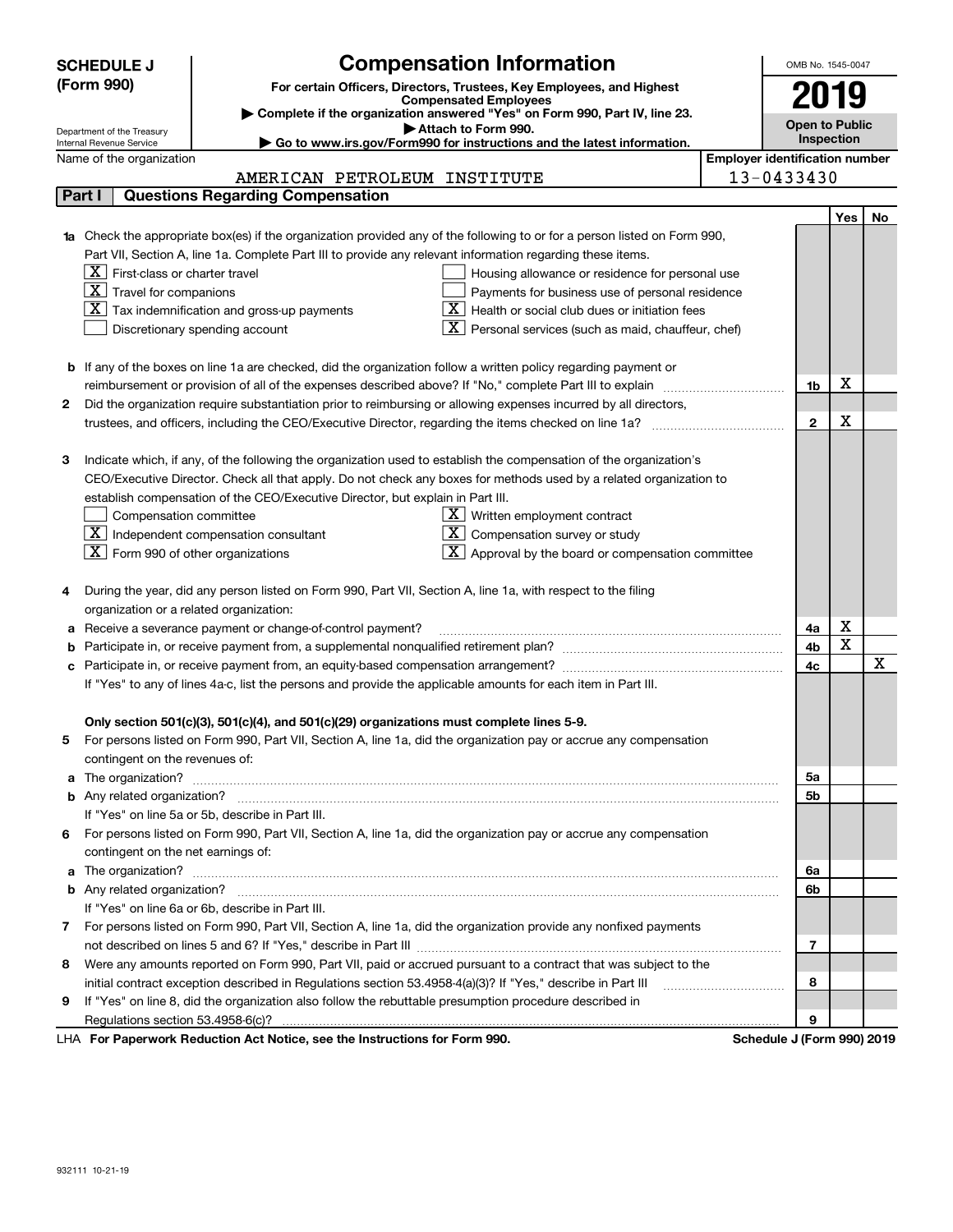13-0433430

# **Part II Officers, Directors, Trustees, Key Employees, and Highest Compensated Employees.**  Schedule J (Form 990) 2019 Page Use duplicate copies if additional space is needed.

For each individual whose compensation must be reported on Schedule J, report compensation from the organization on row (i) and from related organizations, described in the instructions, on row (ii). Do not list any individuals that aren't listed on Form 990, Part VII.

**Note:**  The sum of columns (B)(i)-(iii) for each listed individual must equal the total amount of Form 990, Part VII, Section A, line 1a, applicable column (D) and (E) amounts for that individual.

|                                      |             |                         | (B) Breakdown of W-2 and/or 1099-MISC compensation |                | (C) Retirement and             | (D) Nontaxable | (E) Total of columns | (F) Compensation                      |
|--------------------------------------|-------------|-------------------------|----------------------------------------------------|----------------|--------------------------------|----------------|----------------------|---------------------------------------|
|                                      |             | (i) Base                | (ii) Bonus &                                       | (iii) Other    | other deferred<br>compensation | benefits       | $(B)(i)-(D)$         | in column (B)<br>reported as deferred |
| (A) Name and Title                   |             | compensation            | incentive                                          | reportable     |                                |                |                      | on prior Form 990                     |
|                                      |             |                         | compensation                                       | compensation   |                                |                |                      |                                       |
| MICHAEL J. SOMMERS<br>(1)            | (i) $\vert$ | 643, 160.               | 862,500.                                           | 84,624.        | 1, 265, 050.                   | 28,948.        | 3,884,282            | 0.                                    |
| PRESIDENT & CEO                      | (ii)        | 0.                      | $\mathbf 0$ .                                      | $\mathbf{0}$ . | Ω.                             | $\mathbf{0}$ . | 0.                   | 0.                                    |
| PAUL G. AFONSO<br>(2)                | (i)         | 114,014.                | 100,000.                                           | 125,297.       | 54,564.                        | 306.           | 394,181              | 0.                                    |
| SNR VP & CHIEF LEGAL OFF. & CORP. SE | (iii)       | $\mathbf 0$ .           | 0.                                                 | 0.             | Ο.                             | 0.             | Ω.                   | $\mathbf 0$ .                         |
| STACY R. LINDEN<br>(3)               | (i)         | 209,710.                | 0.                                                 | 434, 357.      | 18,661.                        | 18,036.        | 680, 764.            | 188,925.                              |
| GENERAL COUNSEL & CORP. SEC. THRU 7/ | (ii)        | 0.                      | $\mathbf{0}$ .                                     | 0.             | Ο.                             | 0.             | 0.                   | 0.                                    |
| AMANDA E. EVERSOLE<br>(4)            | (i)         | 660,027.                | 268,080.                                           | 22,274.        | 185,104.                       | 12,651.        | 1,148,136。           | 0.                                    |
| EXECUTIVE VP & CHIEF OPERATING OFFIC | (ii)        | 0.                      | 0.                                                 | Ο.             | Ω.                             | 0.             | 0.                   | $\mathbf 0$ .                         |
| MARTIN J. DURBIN<br>(5)              | (i)         | 92,677.                 |                                                    | 0.1, 572, 011. | 11,869.                        | 2,816.         | 1,679,373            | 348,300                               |
| EXECUTIVE VP & CHIEF STRATEGY OFFICE | (ii)        | 0.                      | $\Omega$ .                                         | 0.             | 0.                             | 0.             | $\mathbf{0}$         | 0.                                    |
| MEGAN B. BLOOMGREN<br>(6)            | (i)         | 413,410.                | 147,350.                                           | 9,798.         | 111, 176.                      | 31,660.        | 713,394              | 0.                                    |
| SENIOR VP COMMUNICATIONS             | (ii)        | 0.                      | 0.                                                 | 0.             | 0.                             | Ο.             | 0                    | 0.                                    |
| DEBRA C. PHILLIPS<br>(7)             | (i)         | 489,866.                | 201,880.                                           | 14,397.        | 152,068.                       | 39,482.        | 897,693              | 0.                                    |
| SENIOR VP GLOBAL INDUSTRY SERVICES   | (ii)        | 0.                      | 0.                                                 | 0.             | 0.                             | 0.             | $\Omega$ .           | 0.                                    |
| FRANK J. MACCHIAROLA<br>(8)          | (i)         | 480,550.                | 125,658.                                           | 10,993.        | 127, 321.                      | 6,465.         | 750,987              | 0.                                    |
| SNR VP, POLICY, ECONOMICS, AND REG.  | (ii)        | 0.                      | 0.                                                 | 0.             | 0.                             | 0.             | 0                    | 0.                                    |
| WILLIAM A. KOETZLE<br>(9)            | (i)         | 432,250.                | 121,500.                                           | 11,895.        | 114,595.                       | 34, 482.       | 714,722              | 0.                                    |
| SENIOR VP, FEDERAL RELATIONS         | (ii)        | 0.                      | $\mathbf 0$ .                                      | 0.             | 0.                             | 0.             | $\mathbf 0$ .        | 0.                                    |
| (10) MICHAEL J. PFEIFFER             | (i)         | 258,604.                | 10,000.                                            | 2,638.         | 25, 830.                       | 34,587.        | 331,659              | 0.                                    |
| DIRECTOR OF FINANCE                  | (ii)        | 0.                      | Ο.                                                 | Ο.             | 0.                             | 0.             | $\Omega$ .           | $\mathbf 0$ .                         |
| (11) KYLE B. ISAKOWER                | (i)         | 263,954.                | 0.                                                 | 761,461.       | 74,510.                        | 24,085.        | 1,124,010            | 309,041.                              |
| VP REGULATORY AND ECONOMIC POLICY    | (ii)        | 0.                      | $\mathbf 0$ .                                      | 0.             | $\overline{0}$ .               | 0.             | 0.                   | 0.                                    |
| (12) ROLF W. HANSON                  | (i)         | 394,200.                | 100,000.                                           | 262,321.       | 106,270.                       | 29,908.        | 892,699              | $\mathbf 0$ .                         |
| VP STATE GOVERNMENT RELATIONS        | (ii)        | 0.                      | 0.                                                 | о.             | 0.                             | 0.             | 0                    | $\mathbf 0$ .                         |
| (13) CHARLES R. WILLIAMS             | (i)         | 566,114.                | 39,800.                                            | 130,343.       | 61,062                         | 13,974.        | 811,293              | 0.                                    |
| EXEC DIR CTR FOR OFFSHORE SAFETY     | (ii)        | 0.                      | Ο.                                                 | О.             | 0.                             | 0.             | $\mathbf 0$ .        | 0.                                    |
| (14) ROBIN R. RORICK                 | (i)         | 341,610.                | 70,940.                                            | 164,253.       | 94,755.                        | 31,628.        | 703,186              | $\mathbf 0$ .                         |
| VP, MIDSTREAM                        | (ii)        | 0.                      | $\mathbf 0$ .                                      | 0.             | Ο.                             | Ο.             | 0.                   | $\mathbf 0$ .                         |
| (15) HOWARD FELDMAN                  | (i)         | 295,834.                | 38,000.                                            | 98,550.        | 156,449.                       | 23,667.        | 612,500              | $\mathbf 0$ .                         |
| SNR COUNSELOR, POLICY, ECON., AND RE | (ii)        | 0.                      | $\mathbf 0$ .                                      | 0.             | 0.                             | 0.             | $\mathbf 0$ .        | $\mathbf 0$ .                         |
| (16) JOSE G. URIA                    | (i)         | $\overline{212}$ , 494. | 25,900.                                            | 0.             | 71,669.                        | 12,812.        | 322,875              | 0.                                    |
| FORMER ACTING VP (KEY EMPLOYEE)      | (ii)        | 0.                      | 0.                                                 | 0.             | 0.                             | 0.             | 0                    | $\mathbf 0$ .                         |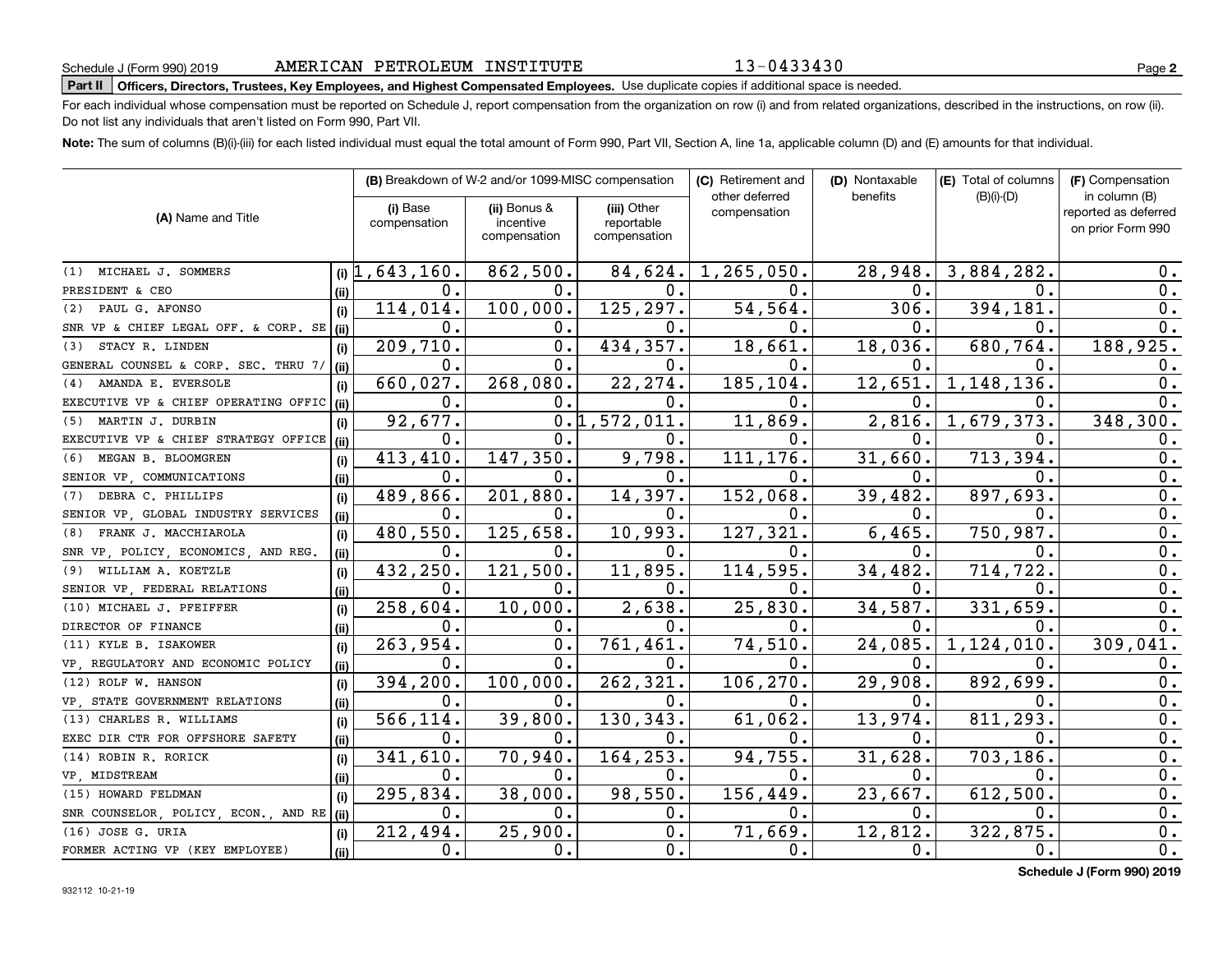Schedule J (Form 990) 2019 **AMERICAN PETROLEUM INSTITUTE** 13-0433430<br> **Part III** Supplemental Information<br>
Provide the information, explanation, or descriptions required for Part I. lines 1a, 1b, 3, 4a, 4b, 4c, 5a, 5b, 6a,

#### PART I, LINE 1A:

FIRST CLASS OR CHARTER TRAVEL - FIRST CLASS AIR TRAVEL IS LIMITED TO

EXECUTIVE STAFF MEMBERS AND MAY BE BOOKED ONLY WHEN BUSINESS CLASS IS

UNAVAILABLE ON QUALIFYING FLIGHTS. OTHER STAFF MEMBERS MAY TRAVEL FIRST OR

BUSINESS CLASS ONLY WHEN ACCOMPANYING AN EXECUTIVE STAFF MEMBER, A MEMBER

COMPANY EXECUTIVE OR GOVERNMENTAL OFFICIAL WHO TRAVELS FIRST CLASS OR

BUSINESS CLASS, OR, FOR INTERNATIONAL FLIGHTS, WHEN EXTENUATING

CIRCUMSTANCES JUSTIFYING TRAVELING BUSINESS CLASS. FIRST OR BUSINESS CLASS

AIR TRAVEL MUST BE APPROVED IN ADVANCE BY AN EXECUTIVE STAFF MEMBER, AND

THE EMPLOYEE MUST PROVIDE THE JUSTIFICATION ON THE EXPENSE REPORT. FIRST

CLASS TRAIN PASSAGE IS AN ACCEPTABLE ALTERNATIVE TO COACH AIR FARES OF

EQUAL OR GREATER VALUE. IT IS NOT API'S PRACTICE TO CHARTER TRAVEL, EXCEPT

IN THE LIMITED CIRCUMSTANCE IN WHICH COMMERCIAL TRAVEL SCHEDULES DO NOT

ACCOMMODATE THE PRESIDENT AND CEO'S ITINERARY. NO FLIGHTS WERE CHARTERED

DURING 2019.

#### TRAVEL FOR COMPANIONS - INSTANCES IN WHICH A SPOUSE ACCOMPANIES AN EMPLOYEE

TRAVELING ON BUSINESS AT API EXPENSE ARE LIMITED AND APPROVED IN ADVANCE.

#### IN SUCH AUTHORIZED CASES, UNLESS THE STRICT LEGAL DEFINITION OF BUSINESS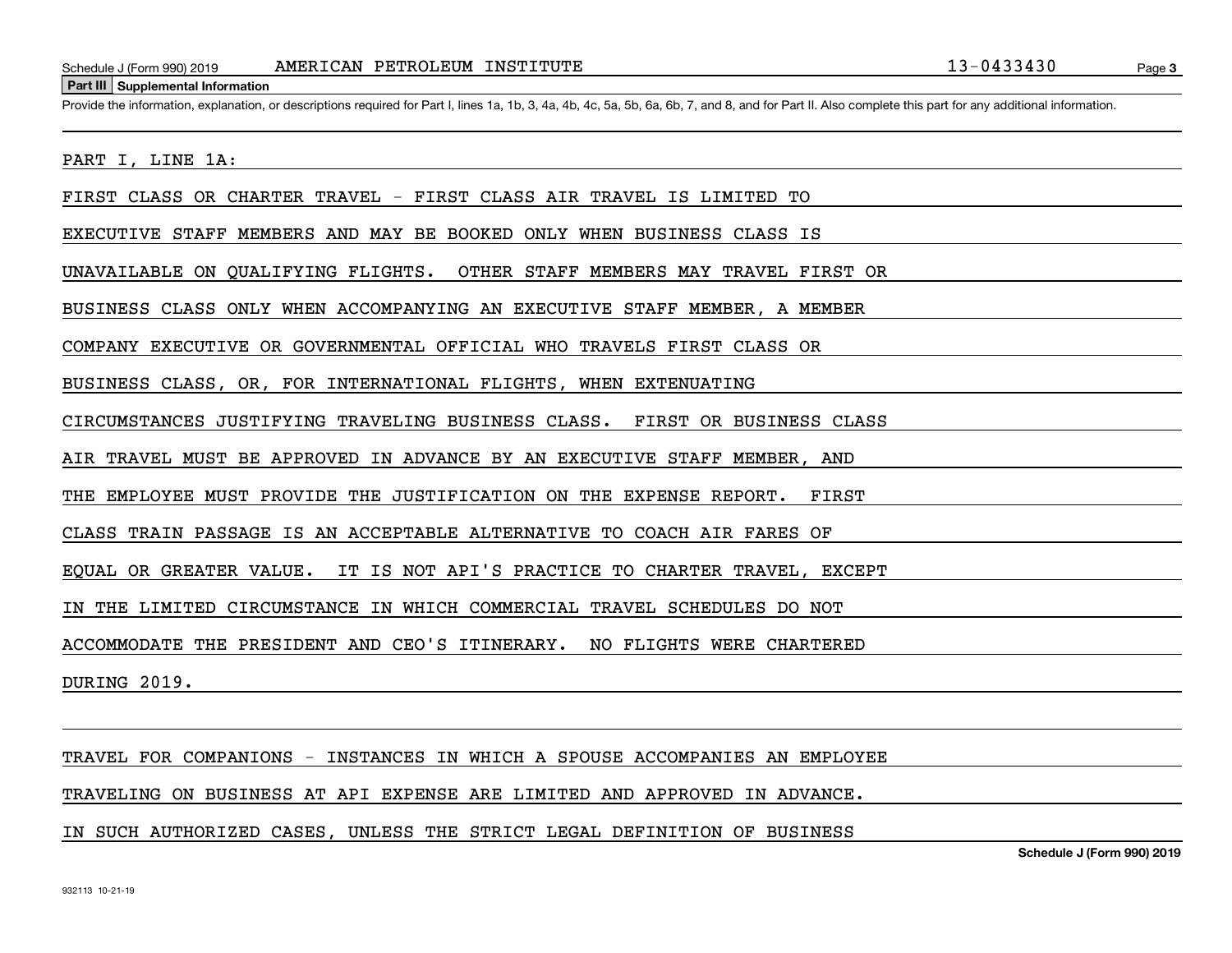Schedule J (Form 990) 2019 **AMERICAN PETROLEUM INSTITUTE** 13-0433430<br>**Part III** Supplemental Information<br>Provide the information, explanation, or descriptions required for Part I, lines 1a, 1b, 3, 4a, 4b, 4c, 5a, 5b, 6a, 6

PURPOSE IS MET, THE REIMBURSEMENT IS TREATED AS TAXABLE INCOME TO THE

EMPLOYEE.

TAX INDEMNIFICATION AND GROSS UP PAYMENTS - FOR EMPLOYEES WHO QUALIFY TO

PARTICIPATE IN THE NONQUALIFIED RETIREMENT INCOME PLAN, API PAYS TAXES DUE

ON THE ACCRUED BENEFITS AS THEY ARE AWARDED TO THE PARTICIPANTS. THESE TAX

PAYMENTS ARE TREATED AS AN ADVANCE AND NETTED FROM THE ACCRUED BENEFITS TO

THE PARTICIPANTS UPON DISTRIBUTION.

HEALTH OR SOCIAL CLUB DUES OR INITIATION FEES - REIMBURSEMENT OF CLUB DUES

TO AN EMPLOYEE IN ANY CLUB ORGANIZED FOR PLEASURE, RECREATION, OR OTHER

SOCIAL PURPOSE (I.E. COUNTRY CLUBS, LUNCHEON CLUBS, AND AIRLINE AND HOTEL

CLUBS) IS LIMITED AND REQUIRES EXECUTIVE STAFF APPROVAL. EMPLOYEES WHO

HAVE BEEN REIMBURSED FOR CLUB DUES MUST ANNUALLY ACCOUNT FOR THEIR BUSINESS

USE, AND NON-BUSINESS USE IS TREATED AS TAXABLE INCOME TO THE EMPLOYEE.

PERSONAL SERVICES - API PROVIDES AN ANNUAL ALLOWANCE OF \$5,000 TO THE

PRESIDENT AND CEO TO BE USED FOR FINANCIAL PLANNING AND TAX PREPARATION

SERVICES. THIS ALLOWANCE IS TREATED AS TAXABLE INCOME TO THE PRESIDENT AND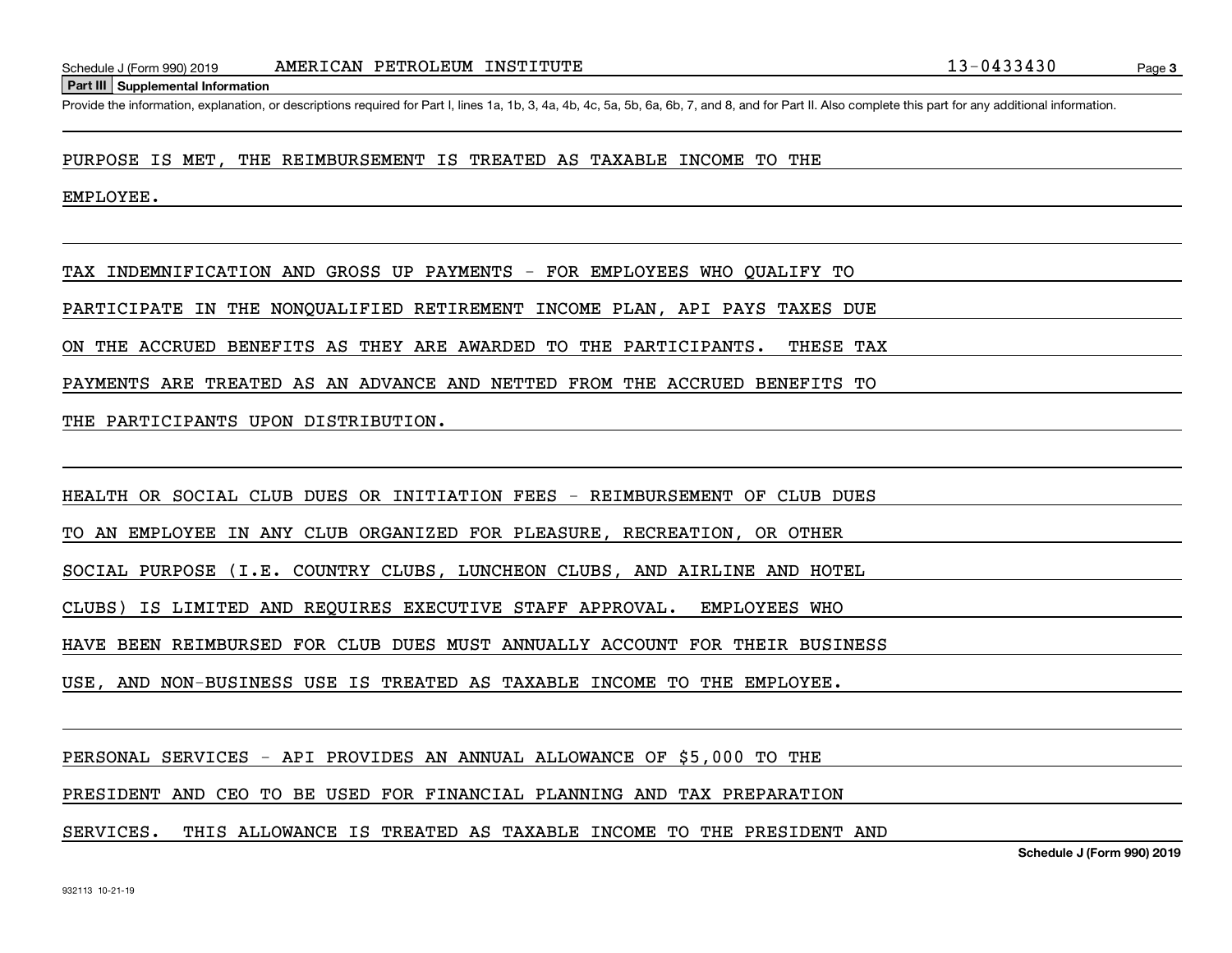Schedule J (Form 990) 2019 **AMERICAN PETROLEUM INSTITUTE** 13-0433430<br>**Part III** Supplemental Information<br>Provide the information, explanation, or descriptions required for Part I, lines 1a, 1b, 3, 4a, 4b, 4c, 5a, 5b, 6a, 6

#### CEO. API PROVIDES A PERSONAL DRIVER TO THE PRESIDENT AND CEO PRIMARILY FOR

BUSINESS PURPOSES. ANY PERSONAL USAGE IS TREATED AS TAXABLE INCOME TO THE

PRESIDENT AND CEO.

PART I, LINES 4A-B:

THE FOLLOWING EMPLOYEES RECEIVED SALARY CONTINUATION PAYMENTS IN 2019:

LINDEN, STACY R. \$199,150

DURBIN, MARTIN J. \$1,122,500

ISAKOWER, KYLE B. \$241,333

PARTICIPANTS IN THE AMERICAN PETROLEUM INSTITUTE SUPPLEMENTAL BENEFIT PLANS

RECEIVED CONTRIBUTIONS IN 2019 AS FOLLOWS. THESE AMOUNTS WERE PROPERLY

INCLUDED IN THEIR W2S:

SOMMERS, MICHAEL J. \$1,311,731 INCLUDES NONVESTED ACCRUAL OF \$1,243,331

AFONSO, PAUL G. \$40,266 INCLUDES NONVESTED ACCRUAL OF \$40,266

EVERSOLE, AMANDA E. \$184,224 INCLUDES NONVESTED ACCRUAL OF \$164,714

BLOOMGREN, MEGAN B. \$98,269 INCLUDES NONVESTED ACCRUAL OF \$91,219

PHILLIPS, DEBRA C. \$139,425 INCLUDES NONVESTED ACCRUAL OF \$128,190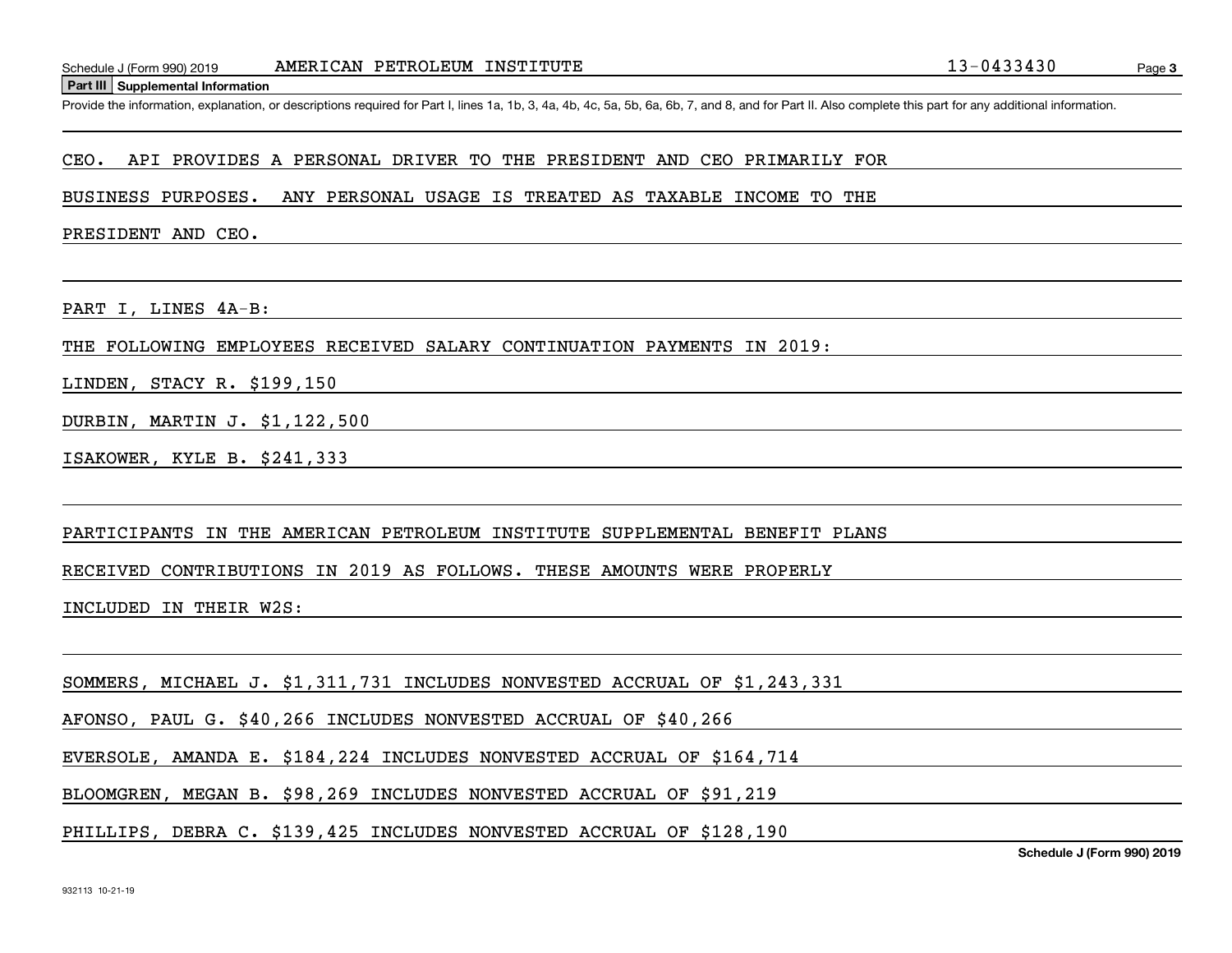Schedule J (Form 990) 2019 MERICAN PETROLEUM INSTITUTE<br>Part III Supplemental Information<br>Provide the information, explanation, or descriptions required for Part I, lines 1a, 1b, 3, 4a, 4b, 4c, 5a, 5b, 6a, 6b, 7, and 8, and

MACCHIAROLA, FRANK J. \$115,687 INCLUDES NONVESTED ACCRUAL OF \$105,522

KOETZLE, WILLIAM A. \$95,047 INCLUDES NONVESTED ACCRUAL OF \$86,943

PFEIFFER, MICHAEL J. \$1,309 INCLUDES NONVESTED ACCRUAL OF \$1,309

HANSON, ROLF W. \$319,537 INCLUDES NONVESTED ACCRUAL OF 42,065

WILLIAMS, CHARLES R. \$130,365

RORICK, ROBIN R. \$208,308 INCLUDES NONVESTED ACCRUAL OF \$32,588

FELDMAN, HOWARD \$111,672

THE FOLLOWING PARTICIPANTS IN THE AMERICAN PETROLEUM INSTITUTE SUPPLEMENTAL

BENEFIT PLANS RECEIVED PAYMENTS IN 2019 AS FOLLOWS:

LINDEN, STACY R. \$192,727

DURBIN, MARTIN J. \$363,002

ISAKOWER, KYLE B. \$488,369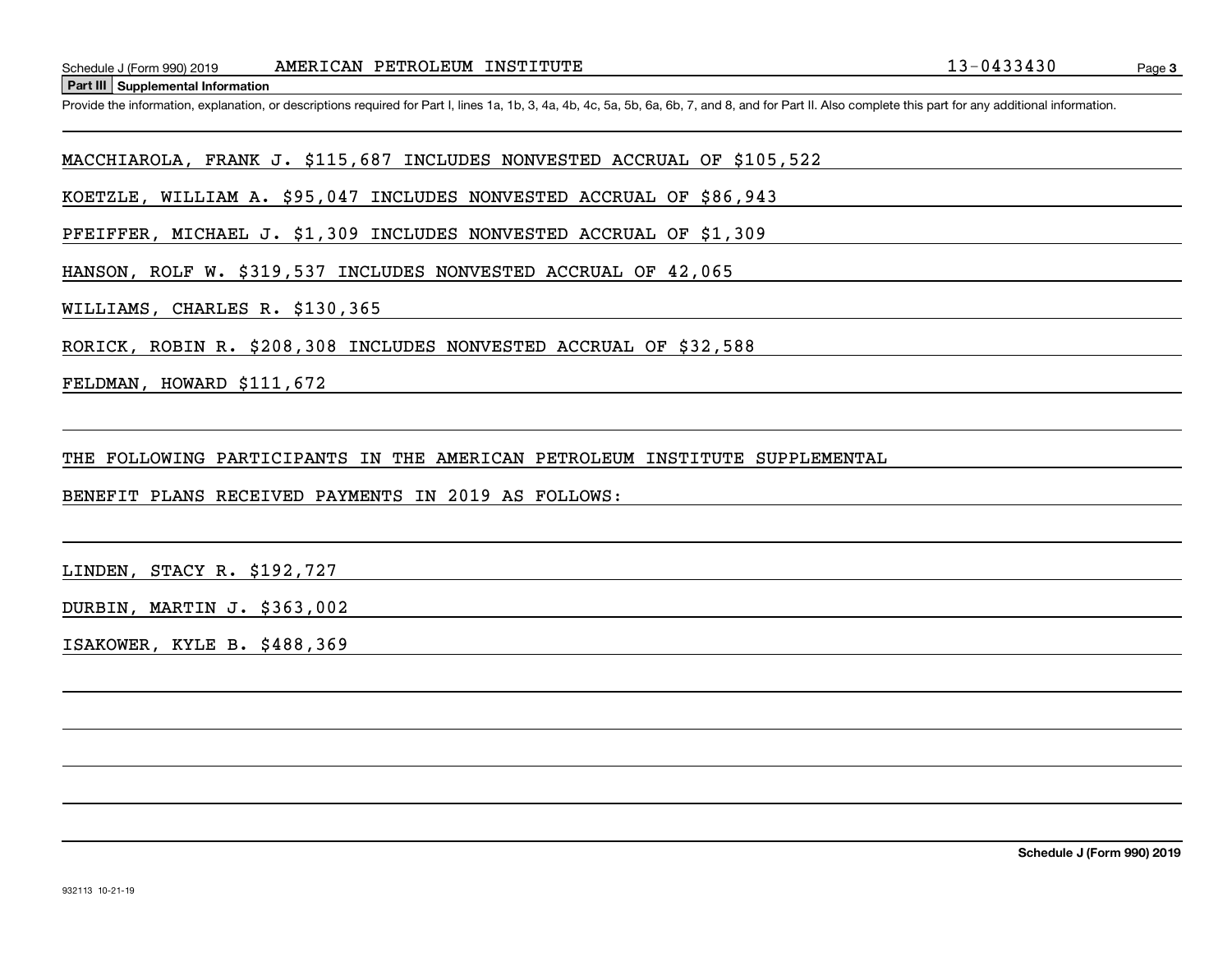**(Form 990 or 990-EZ)**

Department of the Treasury Internal Revenue Service Name of the organization

## **SCHEDULE O Supplemental Information to Form 990 or 990-EZ**

**Complete to provide information for responses to specific questions on Form 990 or 990-EZ or to provide any additional information. | Attach to Form 990 or 990-EZ. | Go to www.irs.gov/Form990 for the latest information.**



**Employer identification number**

AMERICAN PETROLEUM INSTITUTE 13-0433430

FORM 990, PART III, LINE 4D, OTHER PROGRAM SERVICES:

CERTIFICATION - EACH DAY, THE OIL AND NATURAL GAS INDUSTRY DEPENDS ON

EQUIPMENT TO PRODUCE, REFINE AND DISTRIBUTE ITS PRODUCTS. THE EQUIPMENT

USED IS SOME OF THE MOST TECHNOLOGICALLY ADVANCED AVAILABLE IN THE

SEARCH FOR OIL AND GAS AND ALLOWS THE INDUSTRY TO OPERATE IN AN

ENVIRONMENTALLY SAFE MANNER. DESIGNED FOR MANUFACTURERS OF PRODUCTION,

DRILLING, AND REFINERY EQUIPMENT, THE API MONOGRAM PROGRAM VERIFIES

THAT MANUFACTURERS ARE OPERATING IN COMPLIANCE WITH INDUSTRY STANDARDS.

API ALSO PROVIDES QUALITY, ENVIRONMENTAL, AND OCCUPATIONAL HEALTH AND

SAFETY MANAGEMENT SYSTEMS CERTIFICATION THROUGH ITS API QUALITY

REGISTRAR PROGRAM. API ALSO CERTIFIES INSPECTORS OF INDUSTRY EQUIPMENT

THROUGH ITS INDIVIDUAL CERTIFICATION PROGRAMS. API OFFERS A WITNESSING

PROGRAM TO OBSERVE CRITICAL MATERIAL AND EQUIPMENT TESTING AND

VERIFICATION. API'S TRAINING PROVIDER CERTIFICATION PROGRAM PROVIDES

THIRDPARTY CERTIFICATION FOR A VARIETY OF OIL AND GAS INDUSTRY TRAINING

COURSES. API'S WORKSAFE PROGRAM IS A SERVICE STATION CONTRACTOR SAFETY

QUALIFICATION PROGRAM THAT IDENTIFIES PERSONNEL WHO HAVE RECEIVED

TRAINING FOR AND PASSED STANDARDIZED EXAMS COVERING THE LATEST SERVICE

STATION INDUSTRY SAFETY PRACTICES. API ALSO LICENSES MOTOR OILS FOR USE

IN BOTH GASOLINE AND DIESEL ENGINES.

EVENTS AND TRAINING - API ORGANIZES SEMINARS, WORKSHOPS, CONFERENCES AND SYMPOSIA ON ISSUES VITAL TO THE INDUSTRY'S LIVELIHOOD. IT PROVIDES TRAINING MATERIALS THAT HELP PROFESSIONALS IN THE OIL AND GAS BUSINESS MEET REGULATORY REQUIREMENTS AND INDUSTRY STANDARDS.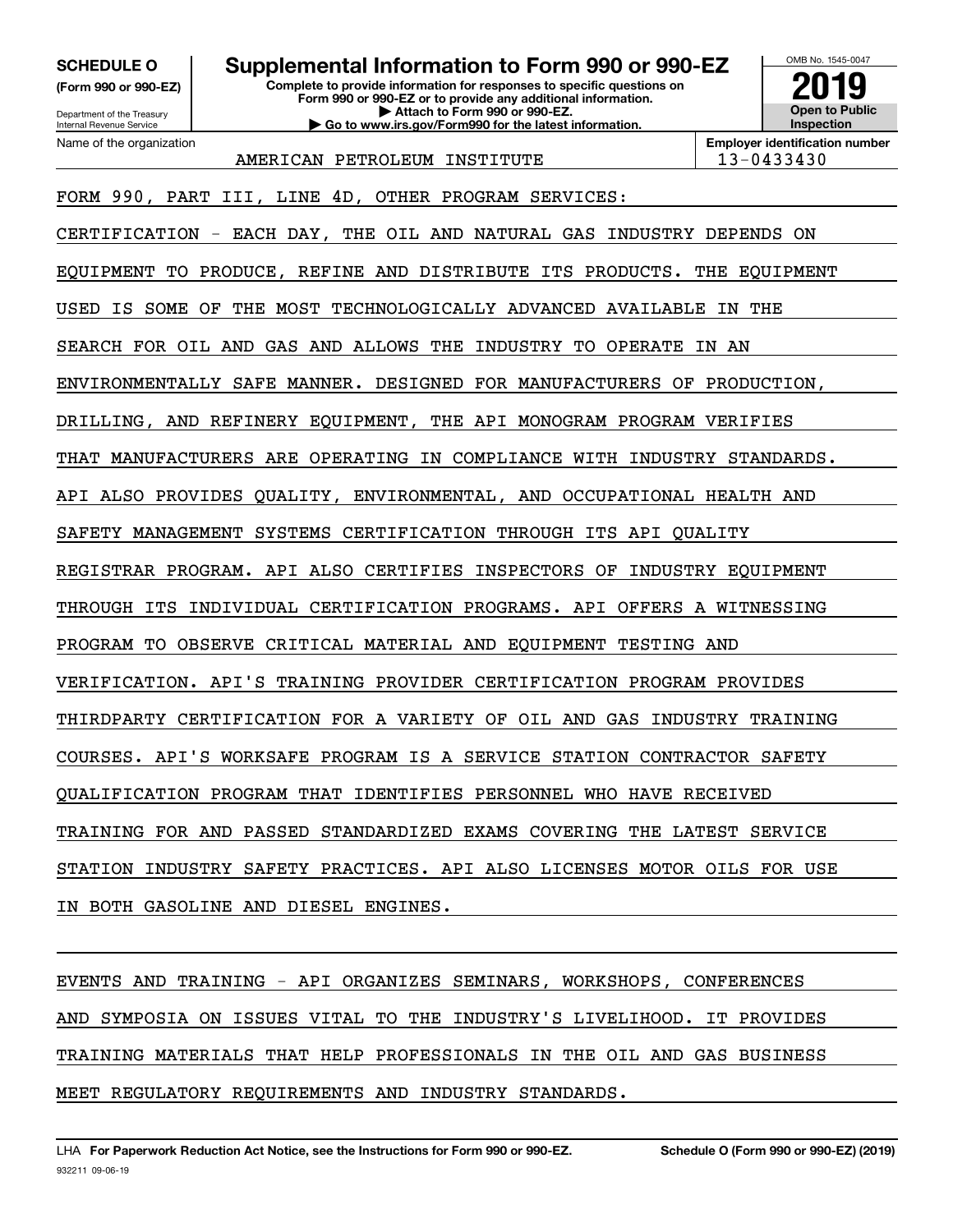| Schedule O (Form 990 or 990-EZ) (2019)                                         | Page 2                                              |
|--------------------------------------------------------------------------------|-----------------------------------------------------|
| Name of the organization<br>AMERICAN PETROLEUM INSTITUTE                       | <b>Employer identification number</b><br>13-0433430 |
| CENTER FOR OFFSHORE SAFETY IS AN INDUSTRY<br>SAFETY - THE                      | SPONSORED                                           |
| PROGRAM FOCUSED<br>EXCLUSIVELY<br>ON GULF<br>OF<br>MEXICO<br><b>OFFSHORE</b>   | SAFETY.<br>THE                                      |
| PROCESS SAFETY<br>SITE<br>ASSESSMENT PROGRAM INCLUDES TRAINING                 | AND                                                 |
| CERTIFICATION, SITE ASSESSMENT, AND STATISTICAL PROCESS SAFETY                 | PRODUCTS                                            |
| MAKE INDUSTRY REFINING FACILITIES SAFER.<br>TO.                                |                                                     |
|                                                                                |                                                     |
| FORM 990, PART VI, SECTION A, LINE 1:                                          |                                                     |
| TO 15<br>CONSISTS<br>OF<br>UP<br>API'S<br>EXECUTIVE COMMITTEE<br>MEMBERS<br>OF | THE<br>BOARD<br>(BUT NO                             |
| LESS THAN 12).<br>INCLUDE<br>THE API<br>CHAIRMAN OF<br>MEMBERS<br>THE          | BOARD<br>AND<br>THE<br>CHAIR                        |
| WITH REPRESENTATION OF<br>THE<br>TOP<br>ΟF<br>THE<br>FINANCE COMMITTEE,        | (6)<br>SIX                                          |

DUES-PAYING MEMBERS, AND THE REMAINING MEMBERS CHOSEN FROM THE REMAINING

DUES-PAYING MEMBERS. THE API PRESIDENT AND CEO SERVES AS AN EX-OFFICIO

VOTING MEMBER. THE EXECUTIVE COMMITTEE HAS THE AUTHORITY TO EXERCISE ALL

OF THE POWERS OF THE BOARD OF DIRECTORS IN THE ABSENCE OF ACTION BY THE

BOARD, EXCEPT TO AMEND THE BYLAWS OR AS OTHERWISE LIMITED BY LAW. ITS

RESPONSIBILITIES INCLUDE LONG-RANGE PLANNING, STRATEGIC ISSUES, PROGRAM AND

BUDGET DEVELOPMENT, OVERSIGHT AND ADMINISTRATION.

FORM 990, PART VI, SECTION A, LINE 6:

API IS A TRADE ASSOCIATION WITH MEMBERSHIP DRAWN FROM THE OIL AND NATURAL GAS INDUSTRY. AS DESCRIBED BELOW, API'S MEMBERS PARTICIPATE IN THE ELECTION OF THE BOARD. REGULAR ELECTED BOARD MEMBERS HAVE FULL VOTING RIGHTS. API'S PRESIDENT IS AN EX OFFICIO VOTING MEMBER OF THE BOARD. OTHER EX OFFICIO MEMBERS DO NOT HAVE VOTING RIGHTS. HONORARY DIRECTORS HAVE NO VOTING RIGHTS.

FORM 990, PART VI, SECTION A, LINE 7A:

THE BOARD MEMBERS ARE ELECTED BY THE BOARD OF DIRECTORS AT THE ANNUAL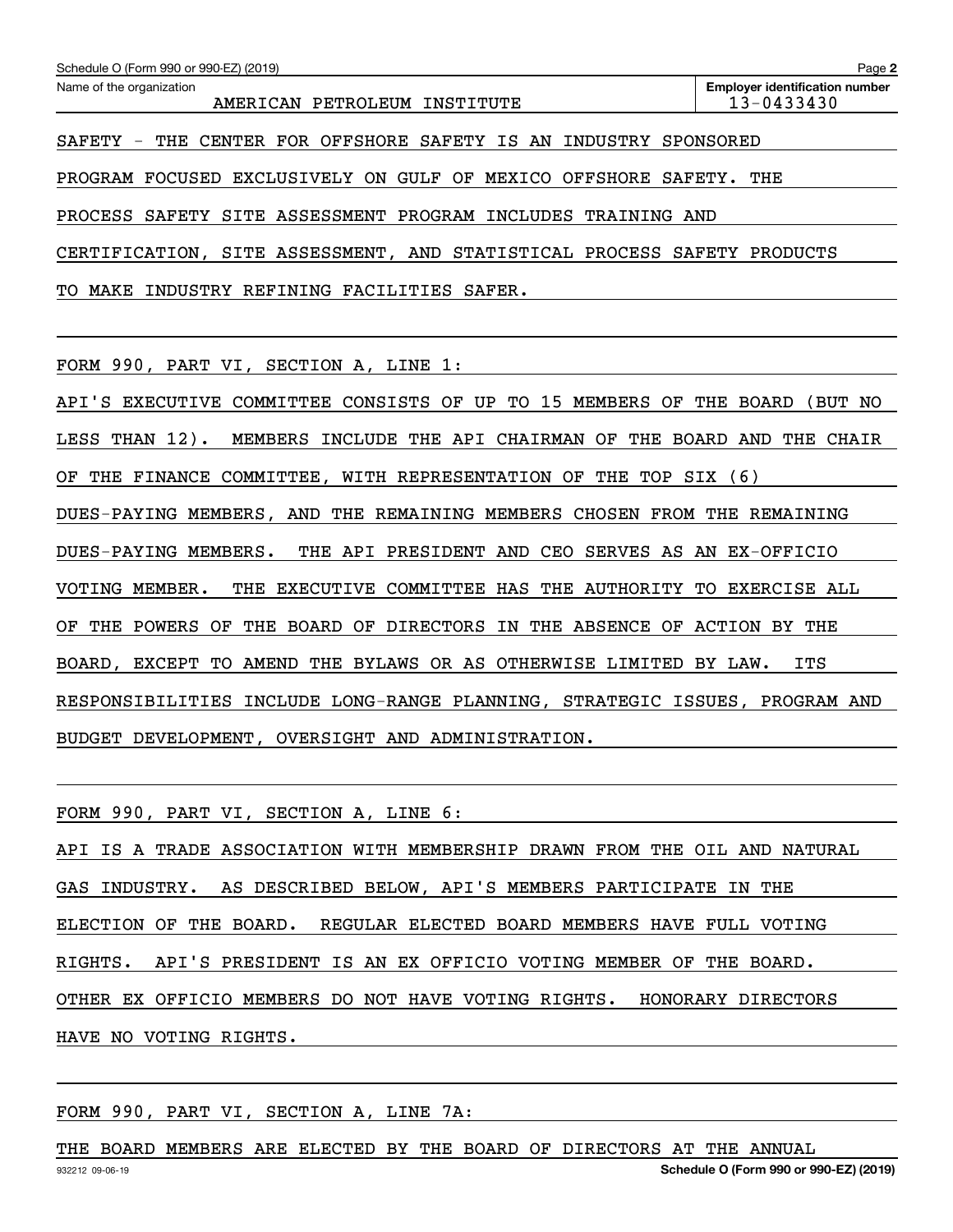| Schedule O (Form 990 or 990-EZ) (2019)<br>Page 2                       |  |                                                                  |  |  |  |  |  |  |  |                                       |  |
|------------------------------------------------------------------------|--|------------------------------------------------------------------|--|--|--|--|--|--|--|---------------------------------------|--|
| Name of the organization                                               |  |                                                                  |  |  |  |  |  |  |  | <b>Employer identification number</b> |  |
|                                                                        |  | AMERICAN PETROLEUM INSTITUTE                                     |  |  |  |  |  |  |  | 13-0433430                            |  |
| MEETING.                                                               |  | EACH DIRECTOR SHALL HOLD OFFICE FOR A TWO YEAR TERM OR UNTIL THE |  |  |  |  |  |  |  |                                       |  |
| DIRECTOR HAS CEASED TO HAVE A SUBSTANTIAL FULLTIME CONNECTION WITH THE |  |                                                                  |  |  |  |  |  |  |  |                                       |  |

MEMBER COMPANY THE DIRECTOR SERVED WHEN ELECTED.

FORM 990, PART VI, SECTION B, LINE 11B:

API'S FORM 990 WAS PREPARED BY ITS EXTERNAL ACCOUNTING FIRM. PRIOR TO FILING, THE FORM 990 WAS INCLUDED WITH THE MATERIALS FOR THE FINANCE COMMITTEE'S MEETING, AND REVIEWED DURING THE MEETING. A COPY OF THE FORM 990 WAS PROVIDED TO THE EXECUTIVE COMMITTEE PRIOR TO FILING.

FORM 990, PART VI, SECTION B, LINE 12C:

API'S STANDARDS OF CONDUCT POLICY INCLUDES PROVISIONS RELATED TO AVOIDING ANY ACT THAT MAY RESULT IN A CONFLICT OF INTEREST. ON AN ANNUAL BASIS, ALL EMPLOYEES ARE ASKED TO CONFIRM THEIR COMPLIANCE WITH THE STANDARDS OF CONDUCT POLICY. ANY EMPLOYEE WHO IS AWARE OF A VIOLATION OF THIS POLICY MUST TAKE APPROPRIATE ACTION SO THAT THE VIOLATION IS PROMPTLY ADDRESSED. THIS MAY INCLUDE REPORTING A VIOLATION TO AN EXECUTIVE STAFF MEMBER OR TO AN EXTERNALLY-OPERATED ETHICS HOTLINE. ALL REPORTS ARE ASSIGNED TO AN APPROPRIATE EXECUTIVE STAFF MEMBER FOR INVESTIGATION AND RESOLUTION AND A REPORT OF ALL INCIDENTS ARE PROVIDED TO THE FINANCE COMMITTEE EACH YEAR. THE BOARD OF DIRECTORS ADOPTED A CONFLICT OF INTEREST POLICY IN 2008 THAT REQUIRES FULL DISCLOSURE OF ALL ACTUAL AND POTENTIAL CONFLICTS. THE DISINTERESTED MEMBERS OF THE API EXECUTIVE COMMITTEE SHALL MAKE A DETERMINATION AS TO WHETHER A CONFLICT EXISTS AND WHAT SUBSEQUENT ACTION IS APPROPRIATE (IF ANY). A COPY OF THE POLICY IS PROVIDED ANNUALLY TO ALL BOARD MEMBERS WHO ARE REQUESTED TO COMPLETE AND SIGN AN ACKNOWLEDGMENT AND DISCLOSURE FORM.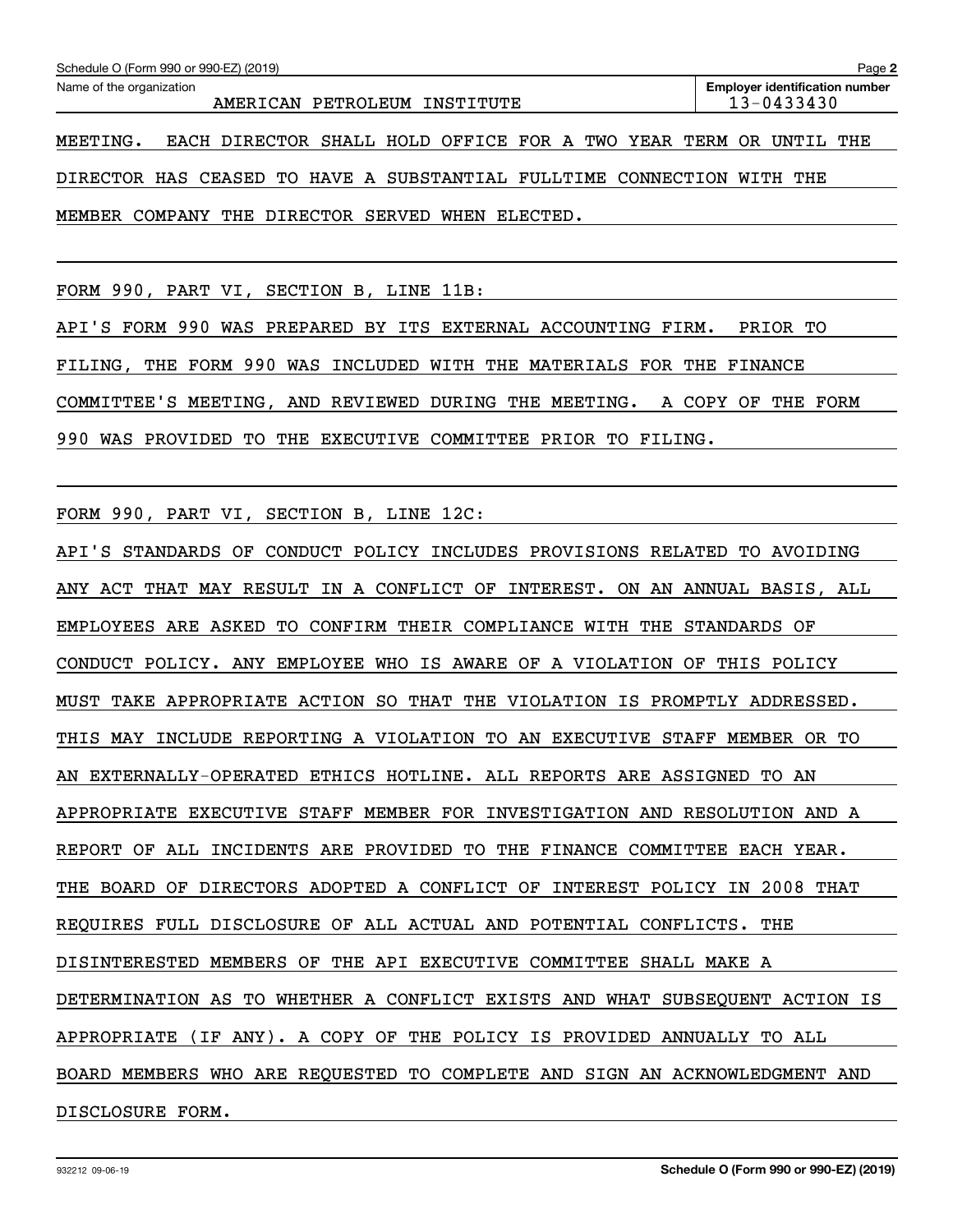| Schedule O (Form 990 or 990-EZ) (2019)                                    | Page 2                                              |
|---------------------------------------------------------------------------|-----------------------------------------------------|
| Name of the organization<br>AMERICAN PETROLEUM INSTITUTE                  | <b>Employer identification number</b><br>13-0433430 |
| FORM 990, PART VI, SECTION B, LINE 15:                                    |                                                     |
| COMPENSATION FOR API'S PRESIDENT & CEO, OTHER OFFICERS, AND KEY EMPLOYEES |                                                     |
| IS REVIEWED AND APPROVED BY THE EXECUTIVE COMMITTEE, BASED ON PERFORMANCE |                                                     |
| REVIEWS, EXTERNAL COMPARABLE DATA OBTAINED FROM CONSULTANTS, AND OTHER    |                                                     |
| RELEVANT INFORMATION. THE PRESIDENT & CEO'S COMPENSATION IS BASED ON A    |                                                     |
| WRITTEN CONTRACT APPROVED BY THE EXECUTIVE COMMITTEE. A REVIEW WAS LAST   |                                                     |
| CONDUCTED IN 2018 FOR THE PRESIDENT AND CEO, OTHER OFFICERS, AND KEY      |                                                     |
| EMPLOYEES.                                                                |                                                     |
|                                                                           |                                                     |
|                                                                           |                                                     |
| NO DOCUMENTS AVAILABLE TO THE PUBLIC.                                     |                                                     |
|                                                                           |                                                     |
| FORM 990, PART VI, LINE 10B                                               |                                                     |
| EXPLANATION OF STATE PETROLEUM COUNCILS                                   |                                                     |
| API OPERATES STATE PETROLEUM COUNCILS LOCATED IN VARIOUS STATE            |                                                     |
| THESE ARE NOT SEPARATE LEGAL ENTITIES BUT OPERATE AS BRANCH<br>CAPITALS.  |                                                     |
| OFFICES OF API UNDER LOCAL TRADE NAMES.<br>THERE ARE ALSO SEVERAL         |                                                     |
| UNRELATED LOCAL CHAPTERS THAT EXIST THAT MAY USE THE API NAME, BUT THEY   |                                                     |
| ARE SEPARATE LEGAL ENTITIES FROM API.                                     |                                                     |
|                                                                           |                                                     |
| EXPLANATION OF CENTER FOR OFFSHORE SAFETY                                 |                                                     |
| THE CENTER FOR OFFSHORE SAFETY IS AN INDUSTRY SPONSORED PROGRAM FOCUSED   |                                                     |
| EXCLUSIVELY ON GULF OF MEXICO OFFSHORE SAFETY. THE CENTER FOR OFFSHORE    |                                                     |
| SAFETY IS NOT A SEPARATE LEGAL ENTITY BUT OPERATES AS A BRANCH OFFICE     |                                                     |
| OF API UNDER A TRADE NAME.                                                |                                                     |
|                                                                           |                                                     |

## EXPLANATION OF FOREIGN OFFICES

AS THE MARKETS FOR API'S PROGRAMS HAVE BECOME INCREASINGLY GLOBAL, API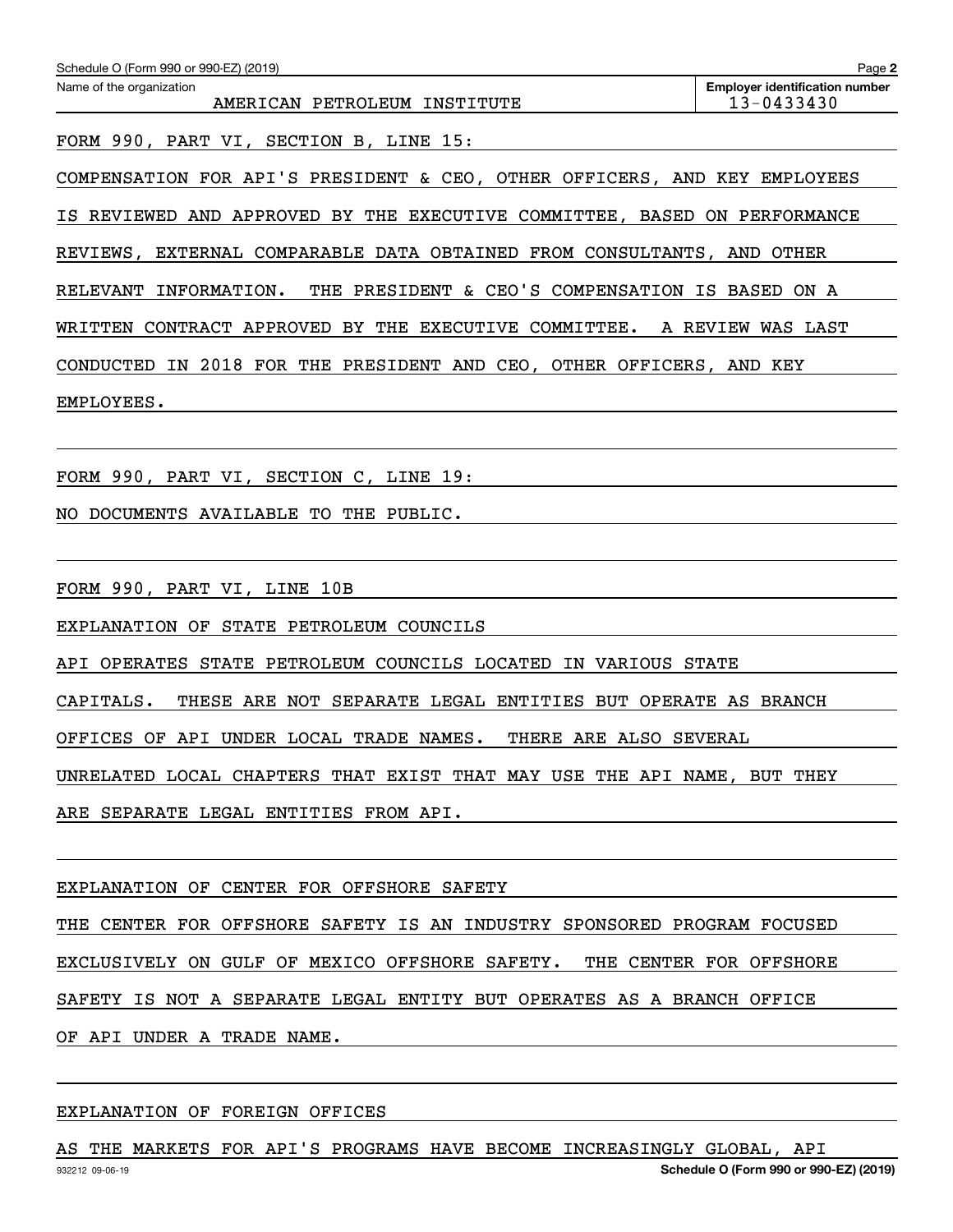| Schedule O (Form 990 or 990-EZ) (2019)                                   | Page 2                                              |  |  |  |  |  |  |
|--------------------------------------------------------------------------|-----------------------------------------------------|--|--|--|--|--|--|
| Name of the organization<br>AMERICAN PETROLEUM INSTITUTE                 | <b>Employer identification number</b><br>13-0433430 |  |  |  |  |  |  |
| MAINTAINS OFFICES IN CHINA, UNITED ARAB EMIRATES (UAE), SINGAPORE AND    |                                                     |  |  |  |  |  |  |
| BRAZIL TO SERVE INTERNATIONAL CUSTOMERS.<br>THE OFFICES ARE RESPONSIBLE  |                                                     |  |  |  |  |  |  |
| FOR PROVIDING INFORMATION ABOUT API'S STANDARDS, CERTIFICATION PROGRAMS  |                                                     |  |  |  |  |  |  |
| OTHER INDUSTRY SERVICES TO COMPANIES THROUGHOUT THE WORLD.<br>THE<br>AND |                                                     |  |  |  |  |  |  |
| CHINA AND UAE OFFICES ARE NOT SEPARATE LEGAL ENTITIES BUT OPERATE AS     |                                                     |  |  |  |  |  |  |
| THE BRAZIL AND SINGAPORE OFFICES ARE SEPARATE<br>REPRESENTATIVE OFFICES. |                                                     |  |  |  |  |  |  |
| LEGAL ENTITIES BUT HAVE ELECTED TO BE TREATED AS DISREGARDED ENTITIES    |                                                     |  |  |  |  |  |  |
| OF API FOR TAX PURPOSES.                                                 |                                                     |  |  |  |  |  |  |
|                                                                          |                                                     |  |  |  |  |  |  |
|                                                                          |                                                     |  |  |  |  |  |  |
| FORM 990, PART IX, LINE 11G, OTHER FEES:                                 |                                                     |  |  |  |  |  |  |
| CONTRACTED AUDIT SERVICES                                                | 21,787,027.                                         |  |  |  |  |  |  |
| ADVOCACY CONSULTING                                                      | 12, 141, 222.                                       |  |  |  |  |  |  |
| CONSULTING                                                               | 3,956,963.                                          |  |  |  |  |  |  |
| OTHER CONSULTING SERVICES                                                | 10,092,005.                                         |  |  |  |  |  |  |
| TOTAL OTHER FEES ON FORM 990, PART IX, LINE 11G, COL A                   | 47,977,217.                                         |  |  |  |  |  |  |
|                                                                          |                                                     |  |  |  |  |  |  |
| FORM 990, PART XI, LINE 9, CHANGES IN NET ASSETS:                        |                                                     |  |  |  |  |  |  |
| PENSION-RELATED CHANGES OTHER THAN NET PERIODIC PENSION                  |                                                     |  |  |  |  |  |  |
| <b>COSTS</b>                                                             | $-5,914,715.$                                       |  |  |  |  |  |  |
| NET ASSETS ADJUSTMENT                                                    | 658.                                                |  |  |  |  |  |  |
| TOTAL TO FORM 990, PART XI, LINE 9                                       | $-5$ ,914,057.                                      |  |  |  |  |  |  |
|                                                                          |                                                     |  |  |  |  |  |  |
| FORM 990, PART XII, LINE 2C:                                             |                                                     |  |  |  |  |  |  |
| THE PROCESS HAS NOT CHANGED FROM THE PRIOR YEAR.                         |                                                     |  |  |  |  |  |  |
|                                                                          |                                                     |  |  |  |  |  |  |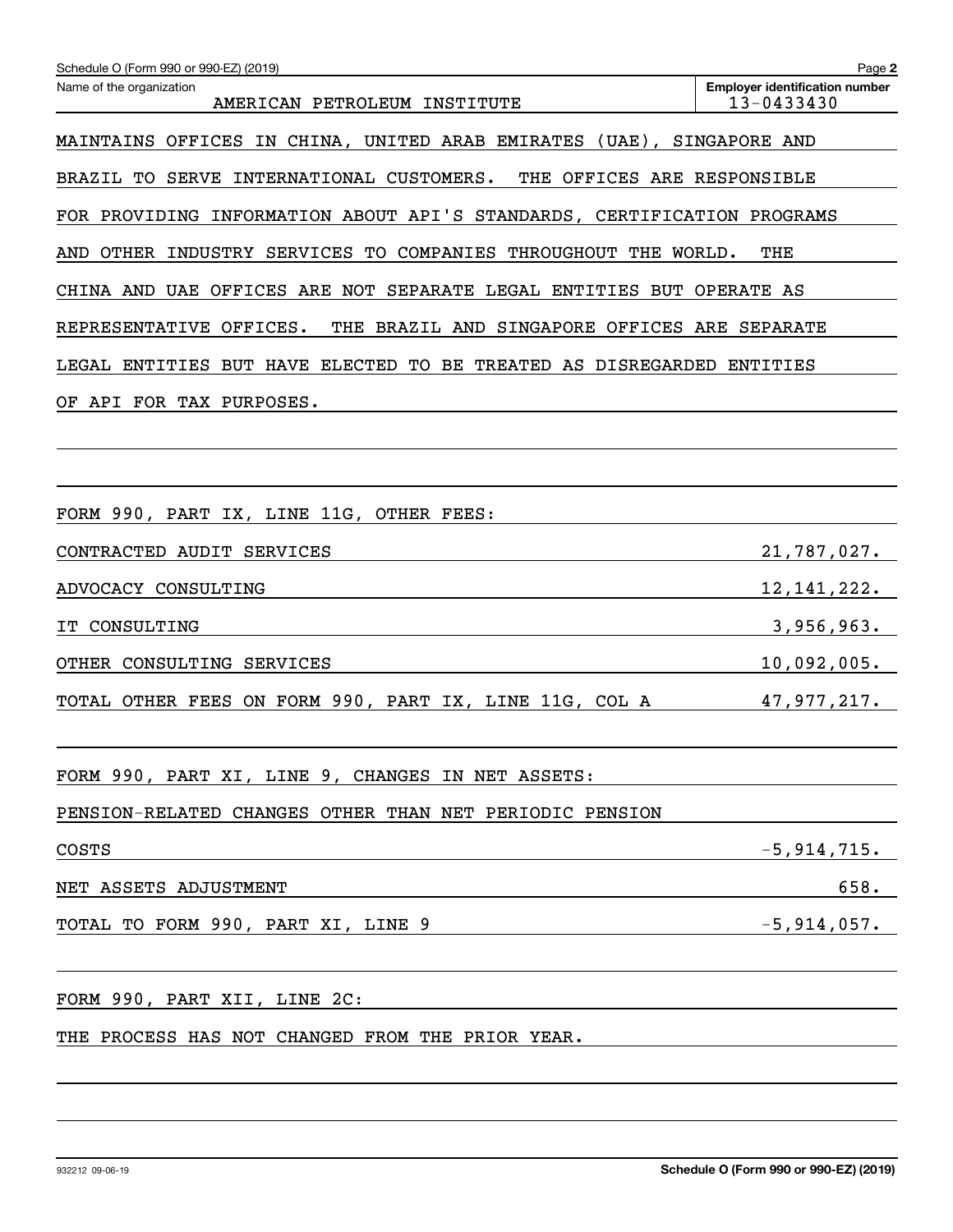**SCHEDULE R**

**(Form 990)**

## **Related Organizations and Unrelated Partnerships**

**Complete if the organization answered "Yes" on Form 990, Part IV, line 33, 34, 35b, 36, or 37.** |

**Attach to Form 990.**  |

OMB No. 1545-0047

**Open to Public 2019**

**Employer identification number**

13-0433430

Department of the Treasury Internal Revenue Service

## **| Go to www.irs.gov/Form990 for instructions and the latest information. Inspection**

Name of the organization

#### AMERICAN PETROLEUM INSTITUTE

**Part I Identification of Disregarded Entities.**  Complete if the organization answered "Yes" on Form 990, Part IV, line 33.

| (a)                                                             | (b)                       | (c)                                          | (d)          | (e)                | (f)                          |
|-----------------------------------------------------------------|---------------------------|----------------------------------------------|--------------|--------------------|------------------------------|
| Name, address, and EIN (if applicable)<br>of disregarded entity | Primary activity          | Legal domicile (state or<br>foreign country) | Total income | End-of-year assets | Direct controlling<br>entity |
| AMERICAN PETROLEUM INSTITUTE HOLDINGS, LLC                      | HOLDS A MINORITY INTEREST |                                              |              |                    |                              |
| 200 MASSACHUSETTS AVE NW STE 1100                               | IN API-BRASIL CONSULTORIA |                                              |              |                    | AMERICAN PETROLEUM           |
| WASHINGTON, DC 20001                                            | LDTA.                     | DELAWARE                                     |              |                    | INSTITUTE                    |
| API-BRASIL CONSULTORIA LTDA - 98-1154471                        |                           |                                              |              |                    |                              |
| PRAIA DE BOTAFOGO, 228-16 ANDAR                                 |                           |                                              |              |                    | AMERICAN PETROLEUM           |
| RIO DE JANEIRO, BRAZIL 22250-040                                | CERTIFICATION PROGRAMS    | <b>BRAZIL</b>                                |              |                    | 223,047. INSTITUTE           |
| AMERICAN PETROLEUM INSTITUTE (SINGAPORE) PTE                    |                           |                                              |              |                    |                              |
| LTD - 98-1292513, 9 BATTERY ROAD #15-01,                        |                           |                                              |              |                    | AMERICAN PETROLEUM           |
| STRAITS TRADING BUILDING, SINGAPORE 049910                      | CERTIFICATION PROGRAMS    | SINGAPORE                                    |              |                    | 39.087. INSTITUTE            |
|                                                                 |                           |                                              |              |                    |                              |

**Identification of Related Tax-Exempt Organizations.** Complete if the organization answered "Yes" on Form 990, Part IV, line 34, because it had one or more related tax-exempt **Part II** organizations during the tax year.

| (a)<br>Name, address, and EIN<br>of related organization | (b)<br>Primary activity | (c)<br>Legal domicile (state or<br>foreign country) | (d)<br>Exempt Code<br>section | (e)<br>Public charity<br>status (if section | (f)<br>Direct controlling<br>entity |     | $(g)$<br>Section 512(b)(13)<br>controlled<br>entity? |
|----------------------------------------------------------|-------------------------|-----------------------------------------------------|-------------------------------|---------------------------------------------|-------------------------------------|-----|------------------------------------------------------|
|                                                          |                         |                                                     |                               | 501(c)(3))                                  |                                     | Yes | No                                                   |
| AMERICAN PETROLEUM INSTITUTE POLITICAL                   | POLITICAL ACTION        |                                                     |                               |                                             |                                     |     |                                                      |
| ACTION COMMITTEE - 27-2596972, 200                       | COMMITTEE/SEPARATE      |                                                     |                               |                                             |                                     |     |                                                      |
| MASSACHUSETTS AVE NW STE 1100, WASHINGTON,               | SEGREGATED FUND         | DISTRICT OF COLUMBIA 527                            |                               |                                             |                                     | X   |                                                      |
|                                                          |                         |                                                     |                               |                                             |                                     |     |                                                      |
|                                                          |                         |                                                     |                               |                                             |                                     |     |                                                      |
|                                                          |                         |                                                     |                               |                                             |                                     |     |                                                      |

**For Paperwork Reduction Act Notice, see the Instructions for Form 990. Schedule R (Form 990) 2019**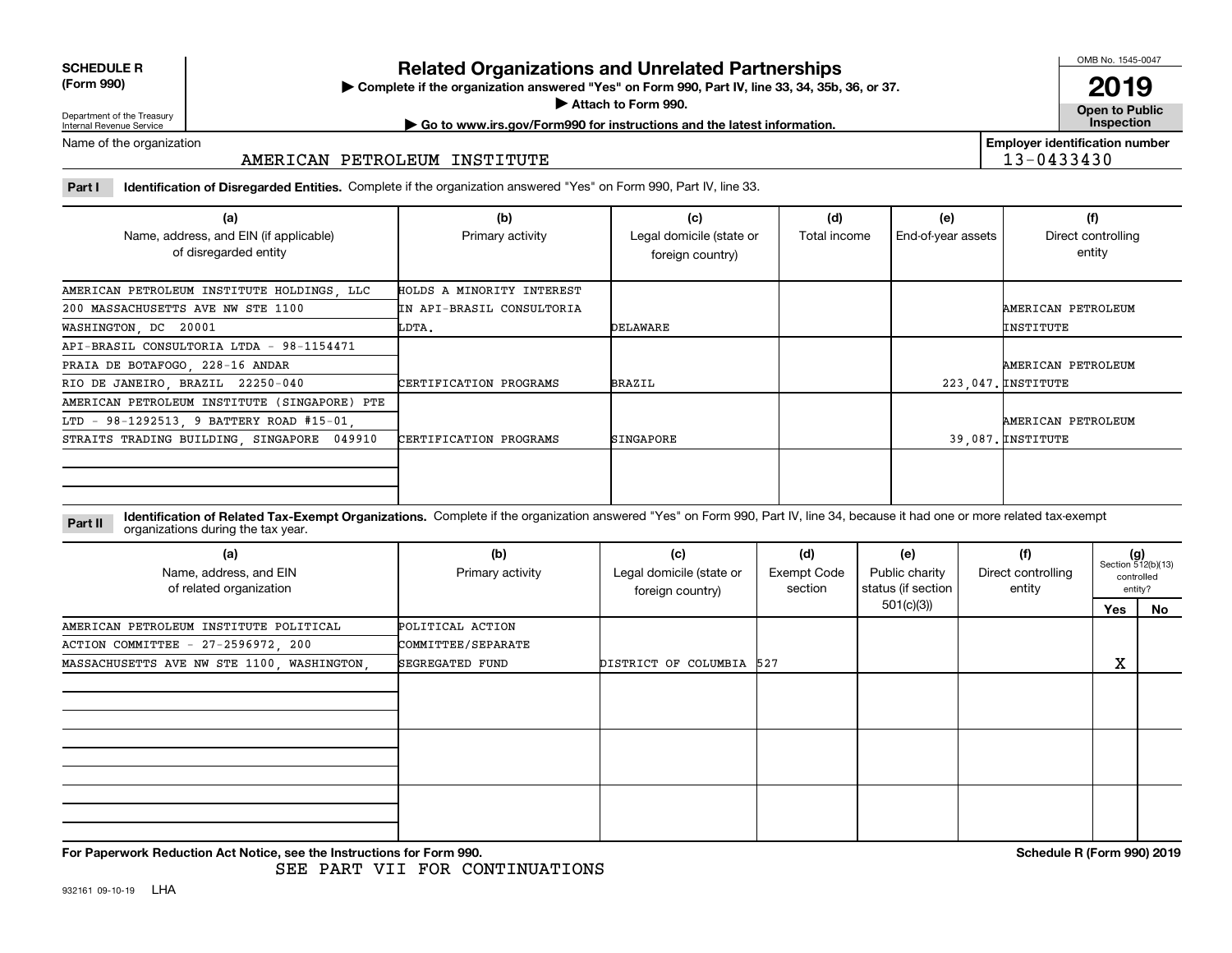#### Schedule R (Form 990) 2019 Page AMERICAN PETROLEUM INSTITUTE 13-0433430

**2**

**Identification of Related Organizations Taxable as a Partnership.** Complete if the organization answered "Yes" on Form 990, Part IV, line 34, because it had one or more related **Part III** organizations treated as a partnership during the tax year.

| (a)                                               | (b)              | (c)                  | (d)                          | (e)                                                                  | (f)                      | (g)                     |                                  | (h)           | (i)                                                       | (j) | (k)                                                       |
|---------------------------------------------------|------------------|----------------------|------------------------------|----------------------------------------------------------------------|--------------------------|-------------------------|----------------------------------|---------------|-----------------------------------------------------------|-----|-----------------------------------------------------------|
| Name, address, and EIN<br>of related organization | Primary activity | Legal<br>domicile    | Direct controlling<br>entity | Predominant income                                                   | Share of total<br>income | Share of<br>end-of-year | Disproportionate<br>allocations? |               | Code V-UBI                                                |     | General or Percentage<br>managing<br>partner?<br>partner? |
|                                                   |                  | (state or<br>foreign |                              | (related, unrelated,<br>excluded from tax under<br>sections 512-514) |                          | assets                  |                                  |               |                                                           |     |                                                           |
|                                                   |                  | country)             |                              |                                                                      |                          |                         |                                  | $Yes \mid No$ | amount in box<br>20 of Schedule<br>K-1 (Form 1065) Yes No |     |                                                           |
|                                                   |                  |                      |                              |                                                                      |                          |                         |                                  |               |                                                           |     |                                                           |
|                                                   |                  |                      |                              |                                                                      |                          |                         |                                  |               |                                                           |     |                                                           |
|                                                   |                  |                      |                              |                                                                      |                          |                         |                                  |               |                                                           |     |                                                           |
|                                                   |                  |                      |                              |                                                                      |                          |                         |                                  |               |                                                           |     |                                                           |
|                                                   |                  |                      |                              |                                                                      |                          |                         |                                  |               |                                                           |     |                                                           |
|                                                   |                  |                      |                              |                                                                      |                          |                         |                                  |               |                                                           |     |                                                           |
|                                                   |                  |                      |                              |                                                                      |                          |                         |                                  |               |                                                           |     |                                                           |
|                                                   |                  |                      |                              |                                                                      |                          |                         |                                  |               |                                                           |     |                                                           |
|                                                   |                  |                      |                              |                                                                      |                          |                         |                                  |               |                                                           |     |                                                           |
|                                                   |                  |                      |                              |                                                                      |                          |                         |                                  |               |                                                           |     |                                                           |
|                                                   |                  |                      |                              |                                                                      |                          |                         |                                  |               |                                                           |     |                                                           |
|                                                   |                  |                      |                              |                                                                      |                          |                         |                                  |               |                                                           |     |                                                           |
|                                                   |                  |                      |                              |                                                                      |                          |                         |                                  |               |                                                           |     |                                                           |
|                                                   |                  |                      |                              |                                                                      |                          |                         |                                  |               |                                                           |     |                                                           |
|                                                   |                  |                      |                              |                                                                      |                          |                         |                                  |               |                                                           |     |                                                           |
|                                                   |                  |                      |                              |                                                                      |                          |                         |                                  |               |                                                           |     |                                                           |
|                                                   |                  |                      |                              |                                                                      |                          |                         |                                  |               |                                                           |     |                                                           |

**Identification of Related Organizations Taxable as a Corporation or Trust.** Complete if the organization answered "Yes" on Form 990, Part IV, line 34, because it had one or more related **Part IV** organizations treated as a corporation or trust during the tax year.

| (a)<br>Name, address, and EIN<br>of related organization | (b)<br>Primary activity | (c)<br>Legal domicile<br>(state or<br>foreign | (d)<br>Direct controlling<br>entity | (e)<br>Type of entity<br>(C corp, S corp,<br>or trust) | (f)<br>Share of total<br>income | (g)<br>Share of<br>end-of-year<br>assets | (h)<br>Percentage<br>ownership | $(i)$ Section<br>512(b)(13)<br>controlled<br>entity? |
|----------------------------------------------------------|-------------------------|-----------------------------------------------|-------------------------------------|--------------------------------------------------------|---------------------------------|------------------------------------------|--------------------------------|------------------------------------------------------|
|                                                          |                         | country)                                      |                                     |                                                        |                                 |                                          |                                | Yes   No                                             |
|                                                          |                         |                                               |                                     |                                                        |                                 |                                          |                                |                                                      |
|                                                          |                         |                                               |                                     |                                                        |                                 |                                          |                                |                                                      |
|                                                          |                         |                                               |                                     |                                                        |                                 |                                          |                                |                                                      |
|                                                          |                         |                                               |                                     |                                                        |                                 |                                          |                                |                                                      |
|                                                          |                         |                                               |                                     |                                                        |                                 |                                          |                                |                                                      |
|                                                          |                         |                                               |                                     |                                                        |                                 |                                          |                                |                                                      |
|                                                          |                         |                                               |                                     |                                                        |                                 |                                          |                                |                                                      |
|                                                          |                         |                                               |                                     |                                                        |                                 |                                          |                                |                                                      |
|                                                          |                         |                                               |                                     |                                                        |                                 |                                          |                                |                                                      |
|                                                          |                         |                                               |                                     |                                                        |                                 |                                          |                                |                                                      |
|                                                          |                         |                                               |                                     |                                                        |                                 |                                          |                                |                                                      |
|                                                          |                         |                                               |                                     |                                                        |                                 |                                          |                                |                                                      |
|                                                          |                         |                                               |                                     |                                                        |                                 |                                          |                                |                                                      |
|                                                          |                         |                                               |                                     |                                                        |                                 |                                          |                                |                                                      |
|                                                          |                         |                                               |                                     |                                                        |                                 |                                          |                                |                                                      |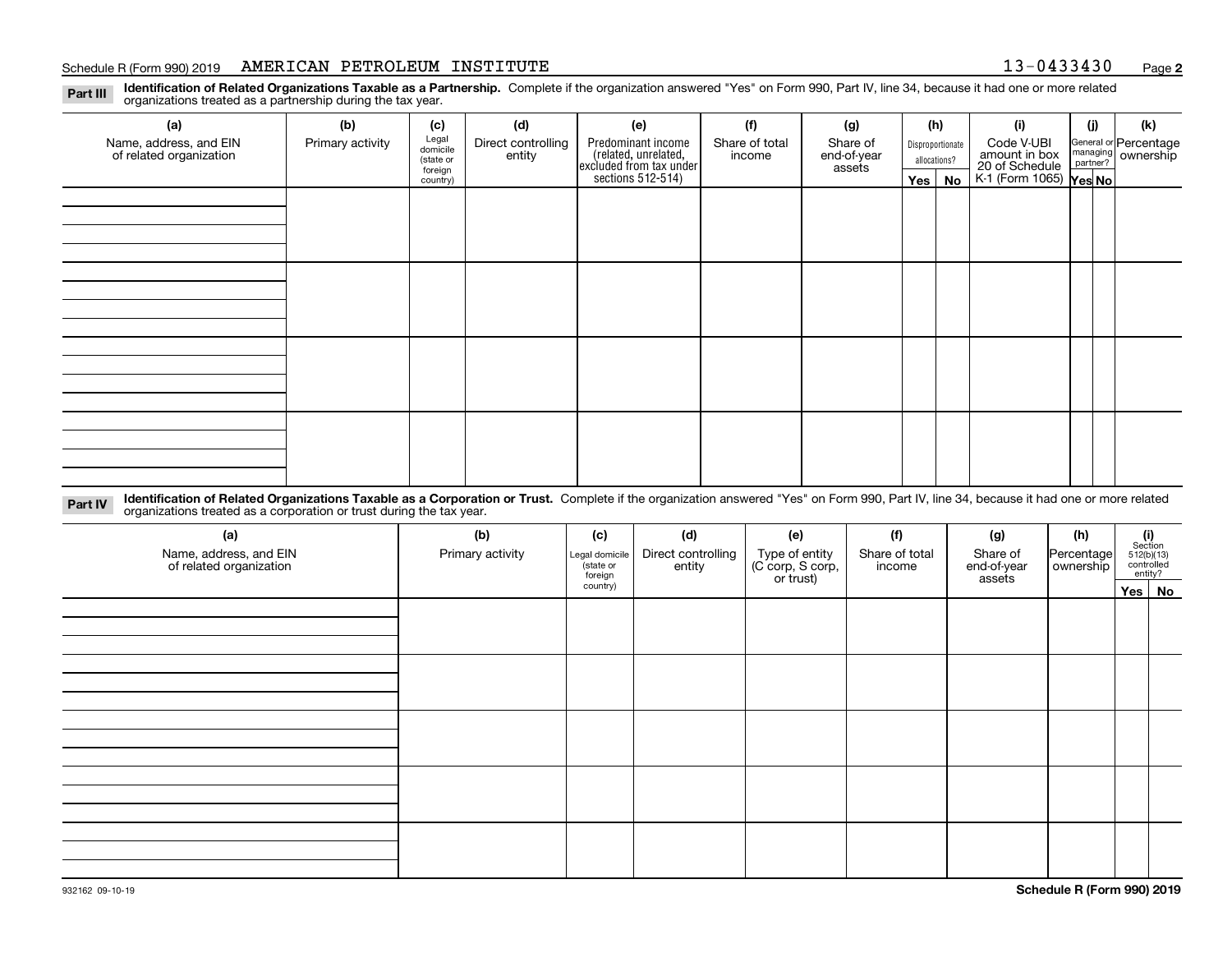#### Schedule R (Form 990) 2019 Page AMERICAN PETROLEUM INSTITUTE 13-0433430

**Part V** T**ransactions With Related Organizations.** Complete if the organization answered "Yes" on Form 990, Part IV, line 34, 35b, or 36.

| Note: Complete line 1 if any entity is listed in Parts II, III, or IV of this schedule. |                                                                                                                                                                                                                                |                |             |                         |  |  |
|-----------------------------------------------------------------------------------------|--------------------------------------------------------------------------------------------------------------------------------------------------------------------------------------------------------------------------------|----------------|-------------|-------------------------|--|--|
|                                                                                         | 1 During the tax year, did the organization engage in any of the following transactions with one or more related organizations listed in Parts II-IV?                                                                          |                |             |                         |  |  |
|                                                                                         |                                                                                                                                                                                                                                | 1a             |             | х                       |  |  |
|                                                                                         | b Gift, grant, or capital contribution to related organization(s) material contracts and contribution to related organization(s)                                                                                               | 1b             |             | X                       |  |  |
|                                                                                         | c Gift, grant, or capital contribution from related organization(s) manufaction(s) and contain an account of the substitution of the state or capital contribution from related organization(s) manufaction contains and conta | 1c             |             | $\mathbf X$             |  |  |
|                                                                                         | <b>d</b> Loans or loan quarantees to or for related organization(s)                                                                                                                                                            | 1d             |             | $\mathbf X$             |  |  |
|                                                                                         |                                                                                                                                                                                                                                | 1e             |             | $\overline{\mathbf{X}}$ |  |  |
|                                                                                         |                                                                                                                                                                                                                                |                |             |                         |  |  |
|                                                                                         |                                                                                                                                                                                                                                | 1f             |             | х                       |  |  |
|                                                                                         | g Sale of assets to related organization(s) manufactured content and content to content the set of assets to related organization(s) manufactured content and content and content of the set of the set of the set of the set  | 1g             |             | $\mathbf X$             |  |  |
|                                                                                         | h Purchase of assets from related organization(s) www.assettion.com/www.assettion.com/www.assettion.com/www.assettion.com/www.assettion.com/www.assettion.com/www.assettion.com/www.assettion.com/www.assettion.com/www.assett | 1 <sub>h</sub> |             | X                       |  |  |
|                                                                                         | Exchange of assets with related organization(s) www.assettion.com/www.assettion.com/www.assettion.com/www.assettion.com/www.assettion.com/www.assettion.com/www.assettion.com/www.assettion.com/www.assettion.com/www.assettio | 1i.            |             | X                       |  |  |
|                                                                                         |                                                                                                                                                                                                                                | 11             |             | X                       |  |  |
|                                                                                         |                                                                                                                                                                                                                                |                |             |                         |  |  |
|                                                                                         |                                                                                                                                                                                                                                | 1k             |             | х                       |  |  |
|                                                                                         |                                                                                                                                                                                                                                | 11             | X           |                         |  |  |
|                                                                                         | m Performance of services or membership or fundraising solicitations by related organization(s)                                                                                                                                | 1 <sub>m</sub> |             | X                       |  |  |
|                                                                                         |                                                                                                                                                                                                                                | 1n             | $\mathbf X$ |                         |  |  |
|                                                                                         | <b>o</b> Sharing of paid employees with related organization(s)                                                                                                                                                                | 10             | Χ           |                         |  |  |
|                                                                                         |                                                                                                                                                                                                                                |                |             |                         |  |  |
|                                                                                         | p Reimbursement paid to related organization(s) for expenses [1111] and manufacture manufacture manufacture manufacture manufacture manufacture manufacture manufacture manufacture manufacture manufacture manufacture manufa | 1p             |             | х                       |  |  |
|                                                                                         |                                                                                                                                                                                                                                | 1q             |             | $\mathbf x$             |  |  |
|                                                                                         |                                                                                                                                                                                                                                |                |             |                         |  |  |
|                                                                                         | r Other transfer of cash or property to related organization(s)                                                                                                                                                                | 1r             |             | х                       |  |  |
|                                                                                         |                                                                                                                                                                                                                                | 1s             |             | $\mathbf X$             |  |  |
|                                                                                         | 2 If the answer to any of the above is "Yes," see the instructions for information on who must complete this line, including covered relationships and transaction thresholds.                                                 |                |             |                         |  |  |

| (a)<br>Name of related organization | (b)<br>Transaction<br>type (a-s) | (c)<br>Amount involved | (d)<br>Method of determining amount involved |
|-------------------------------------|----------------------------------|------------------------|----------------------------------------------|
| (1) API POLITICAL ACTION COMMITTEE  |                                  |                        | 130,306. FAIR MARKET VALUE                   |
| (2) API POLITICAL ACTION COMMITTEE  | N                                |                        | 72,100. FAIR MARKET VALUE                    |
| (3) API POLITICAL ACTION COMMITTEE  |                                  |                        | 191,934. FAIR MARKET VALUE                   |
| (4)                                 |                                  |                        |                                              |
| (5)                                 |                                  |                        |                                              |
| (6)                                 |                                  |                        |                                              |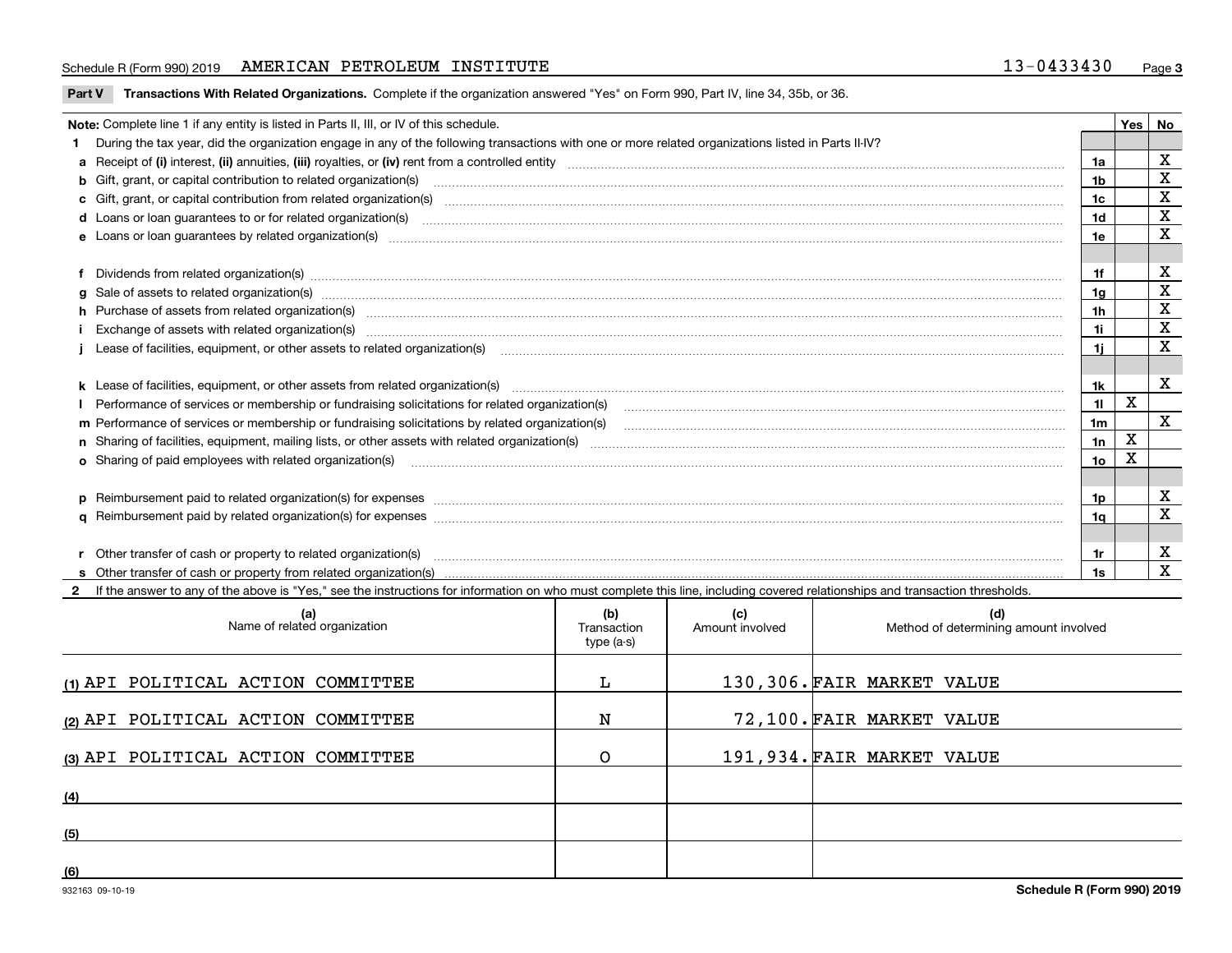#### Schedule R (Form 990) 2019 Page AMERICAN PETROLEUM INSTITUTE 13-0433430

**Part VI Unrelated Organizations Taxable as a Partnership. Complete if the organization answered "Yes" on Form 990, Part IV, line 37.** 

Provide the following information for each entity taxed as a partnership through which the organization conducted more than five percent of its activities (measured by total assets or gross revenue) that was not a related organization. See instructions regarding exclusion for certain investment partnerships.

| ັ<br>(a)               | ັ<br>ັ<br>(b)    | (c)               | (d)                                                                                        |                |                                                                                     | (f)      | (g)         |                                       | (h)    | (i)                                                                                          | (i)    | (k) |  |
|------------------------|------------------|-------------------|--------------------------------------------------------------------------------------------|----------------|-------------------------------------------------------------------------------------|----------|-------------|---------------------------------------|--------|----------------------------------------------------------------------------------------------|--------|-----|--|
| Name, address, and EIN | Primary activity | Legal domicile    |                                                                                            | (e)<br>Are all |                                                                                     | Share of | Share of    |                                       |        |                                                                                              |        |     |  |
| of entity              |                  | (state or foreign | Predominant income<br>(related, unrelated,<br>excluded from tax under<br>sections 512-514) |                | $\begin{array}{c}\n\text{partners} \sec.\n\\ \n501(c)(3)\n\\ \n0rgs.?\n\end{array}$ | total    | end-of-year | Dispropor-<br>tionate<br>allocations? |        | Code V-UBI<br>amount in box 20 managing<br>of Schedule K-1 partner?<br>(Form 1065)<br>ves No |        |     |  |
|                        |                  | country)          |                                                                                            | Yes No         |                                                                                     | income   | assets      |                                       | Yes No |                                                                                              | Yes No |     |  |
|                        |                  |                   |                                                                                            |                |                                                                                     |          |             |                                       |        |                                                                                              |        |     |  |
|                        |                  |                   |                                                                                            |                |                                                                                     |          |             |                                       |        |                                                                                              |        |     |  |
|                        |                  |                   |                                                                                            |                |                                                                                     |          |             |                                       |        |                                                                                              |        |     |  |
|                        |                  |                   |                                                                                            |                |                                                                                     |          |             |                                       |        |                                                                                              |        |     |  |
|                        |                  |                   |                                                                                            |                |                                                                                     |          |             |                                       |        |                                                                                              |        |     |  |
|                        |                  |                   |                                                                                            |                |                                                                                     |          |             |                                       |        |                                                                                              |        |     |  |
|                        |                  |                   |                                                                                            |                |                                                                                     |          |             |                                       |        |                                                                                              |        |     |  |
|                        |                  |                   |                                                                                            |                |                                                                                     |          |             |                                       |        |                                                                                              |        |     |  |
|                        |                  |                   |                                                                                            |                |                                                                                     |          |             |                                       |        |                                                                                              |        |     |  |
|                        |                  |                   |                                                                                            |                |                                                                                     |          |             |                                       |        |                                                                                              |        |     |  |
|                        |                  |                   |                                                                                            |                |                                                                                     |          |             |                                       |        |                                                                                              |        |     |  |
|                        |                  |                   |                                                                                            |                |                                                                                     |          |             |                                       |        |                                                                                              |        |     |  |
|                        |                  |                   |                                                                                            |                |                                                                                     |          |             |                                       |        |                                                                                              |        |     |  |
|                        |                  |                   |                                                                                            |                |                                                                                     |          |             |                                       |        |                                                                                              |        |     |  |
|                        |                  |                   |                                                                                            |                |                                                                                     |          |             |                                       |        |                                                                                              |        |     |  |
|                        |                  |                   |                                                                                            |                |                                                                                     |          |             |                                       |        |                                                                                              |        |     |  |
|                        |                  |                   |                                                                                            |                |                                                                                     |          |             |                                       |        |                                                                                              |        |     |  |
|                        |                  |                   |                                                                                            |                |                                                                                     |          |             |                                       |        |                                                                                              |        |     |  |
|                        |                  |                   |                                                                                            |                |                                                                                     |          |             |                                       |        |                                                                                              |        |     |  |
|                        |                  |                   |                                                                                            |                |                                                                                     |          |             |                                       |        |                                                                                              |        |     |  |
|                        |                  |                   |                                                                                            |                |                                                                                     |          |             |                                       |        |                                                                                              |        |     |  |
|                        |                  |                   |                                                                                            |                |                                                                                     |          |             |                                       |        |                                                                                              |        |     |  |
|                        |                  |                   |                                                                                            |                |                                                                                     |          |             |                                       |        |                                                                                              |        |     |  |
|                        |                  |                   |                                                                                            |                |                                                                                     |          |             |                                       |        |                                                                                              |        |     |  |
|                        |                  |                   |                                                                                            |                |                                                                                     |          |             |                                       |        |                                                                                              |        |     |  |
|                        |                  |                   |                                                                                            |                |                                                                                     |          |             |                                       |        |                                                                                              |        |     |  |
|                        |                  |                   |                                                                                            |                |                                                                                     |          |             |                                       |        |                                                                                              |        |     |  |
|                        |                  |                   |                                                                                            |                |                                                                                     |          |             |                                       |        |                                                                                              |        |     |  |
|                        |                  |                   |                                                                                            |                |                                                                                     |          |             |                                       |        |                                                                                              |        |     |  |
|                        |                  |                   |                                                                                            |                |                                                                                     |          |             |                                       |        |                                                                                              |        |     |  |
|                        |                  |                   |                                                                                            |                |                                                                                     |          |             |                                       |        |                                                                                              |        |     |  |
|                        |                  |                   |                                                                                            |                |                                                                                     |          |             |                                       |        |                                                                                              |        |     |  |
|                        |                  |                   |                                                                                            |                |                                                                                     |          |             |                                       |        |                                                                                              |        |     |  |
|                        |                  |                   |                                                                                            |                |                                                                                     |          |             |                                       |        |                                                                                              |        |     |  |